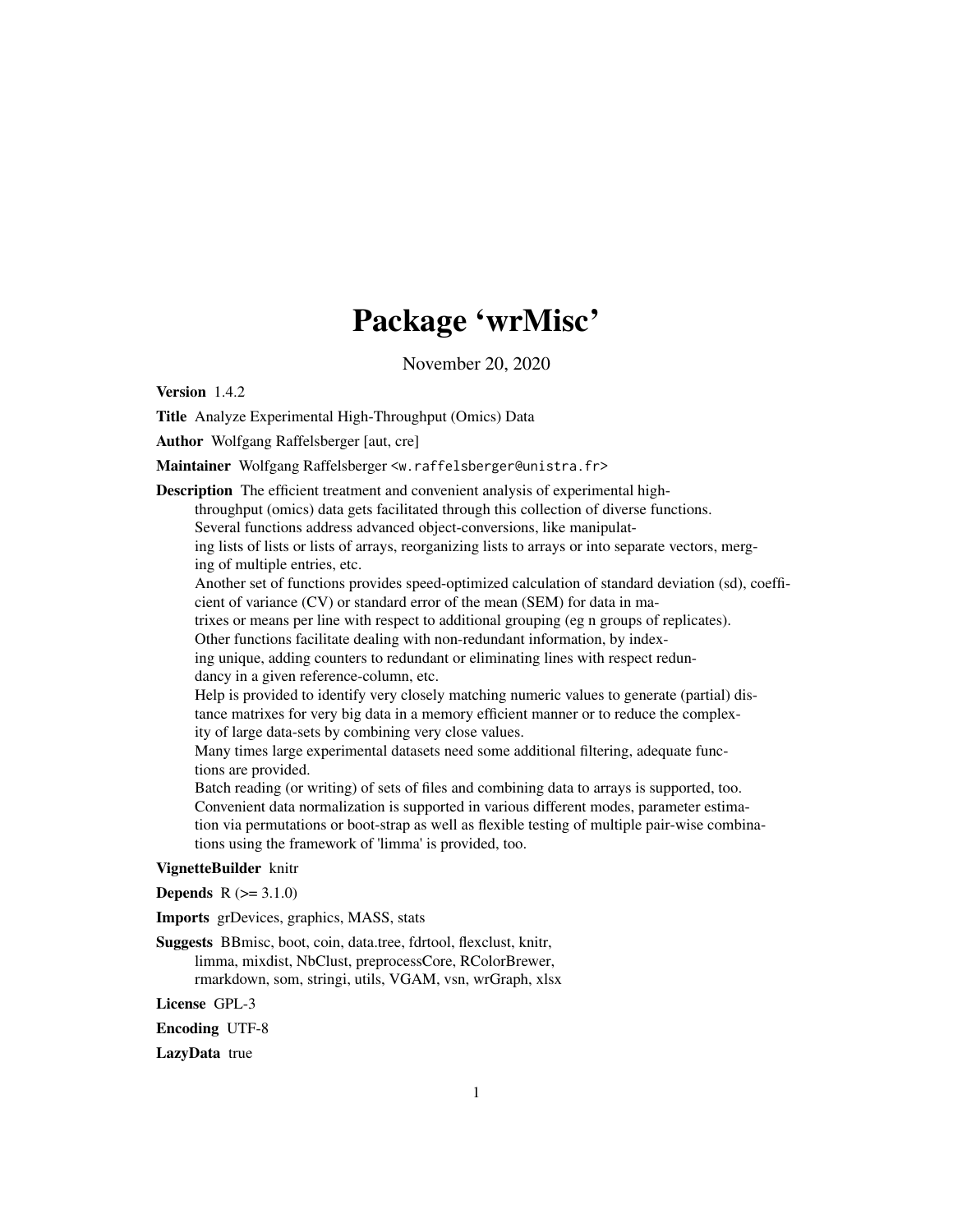RoxygenNote 7.1.1 NeedsCompilation no Repository CRAN Date/Publication 2020-11-20 14:40:03 UTC

# R topics documented:

| 5              |
|----------------|
| 5              |
| 6              |
| $\overline{7}$ |
| 8              |
| $\overline{Q}$ |
| 10             |
| 11             |
| 12             |
| 13             |
| 14             |
| 15             |
| 15             |
| 17             |
| 18             |
| 19             |
| 20             |
| 21             |
| 22             |
| 23             |
| 24             |
| 25             |
| 26             |
| 27             |
| 27             |
| 28             |
| 29             |
| 30             |
| 31             |
| 32             |
| 33             |
| 34             |
| 35             |
| 36             |
| 37             |
| 38             |
| 38             |
|                |
| 40             |
| 41             |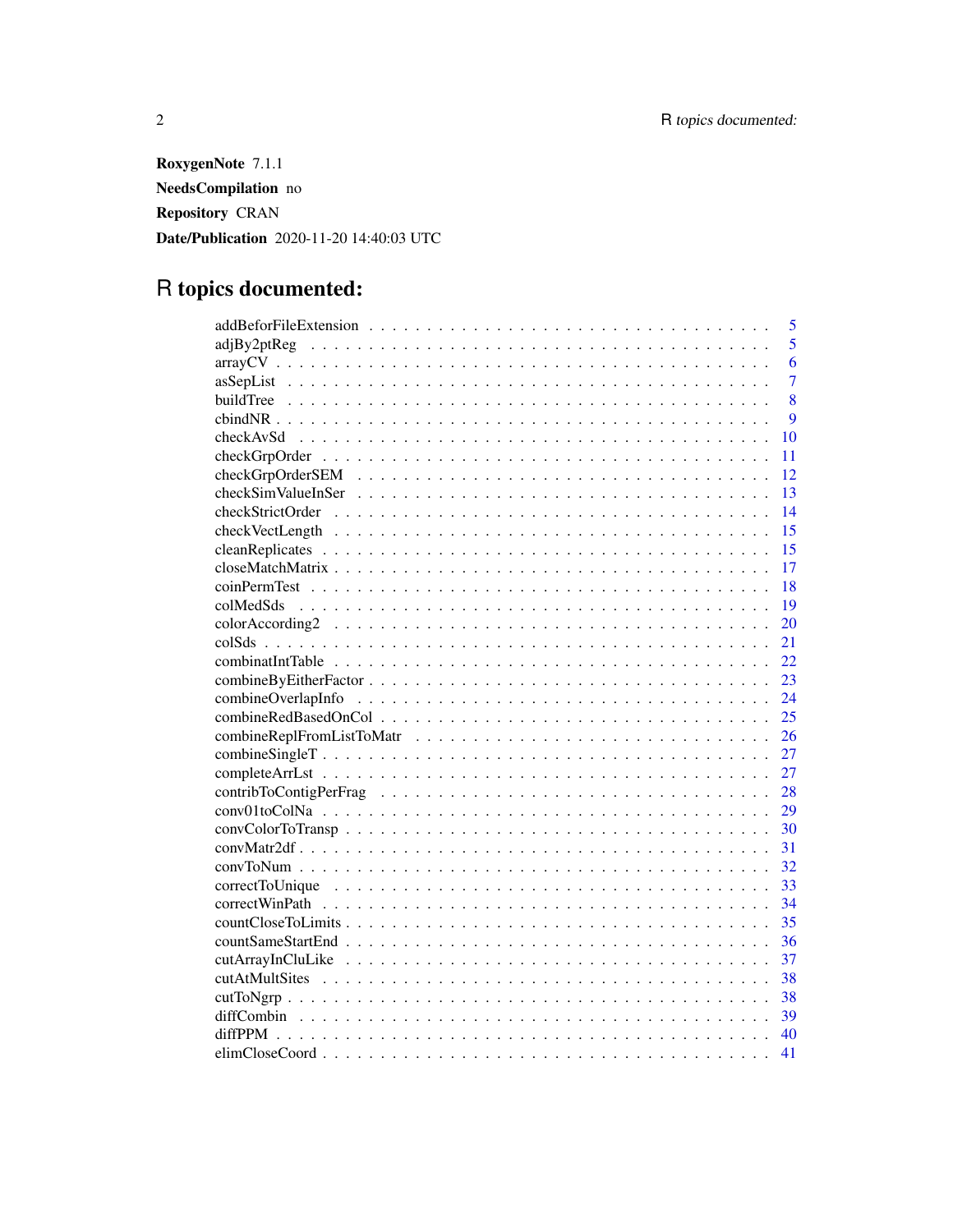|                                                                                                             | 42 |
|-------------------------------------------------------------------------------------------------------------|----|
|                                                                                                             | 42 |
| $exponNormalize \ldots \ldots \ldots \ldots \ldots \ldots \ldots \ldots \ldots \ldots \ldots \ldots \ldots$ | 44 |
|                                                                                                             | 45 |
|                                                                                                             | 46 |
| extrColsDeX                                                                                                 | 47 |
|                                                                                                             | 48 |
|                                                                                                             | 48 |
|                                                                                                             | 49 |
|                                                                                                             | 50 |
|                                                                                                             | 51 |
|                                                                                                             | 52 |
| findRepeated                                                                                                | 54 |
|                                                                                                             | 54 |
|                                                                                                             | 56 |
|                                                                                                             | 57 |
|                                                                                                             | 57 |
|                                                                                                             | 58 |
|                                                                                                             | 59 |
|                                                                                                             | 60 |
|                                                                                                             | 61 |
|                                                                                                             | 62 |
|                                                                                                             | 63 |
|                                                                                                             | 64 |
|                                                                                                             | 65 |
|                                                                                                             | 67 |
|                                                                                                             | 68 |
|                                                                                                             | 69 |
|                                                                                                             | 69 |
|                                                                                                             | 71 |
|                                                                                                             | 72 |
|                                                                                                             | 73 |
|                                                                                                             | 74 |
|                                                                                                             | 75 |
|                                                                                                             | 75 |
|                                                                                                             | 77 |
|                                                                                                             | 78 |
| minDiff                                                                                                     | 80 |
| moderTest2grp                                                                                               | 81 |
| moderTestXgrp                                                                                               | 82 |
| naOmit                                                                                                      | 83 |
| nFragments                                                                                                  | 84 |
| nFragments0                                                                                                 | 85 |
| nNonNumChar                                                                                                 | 85 |
|                                                                                                             | 86 |
|                                                                                                             | 87 |
|                                                                                                             | 88 |
| nonRedundLines                                                                                              | 89 |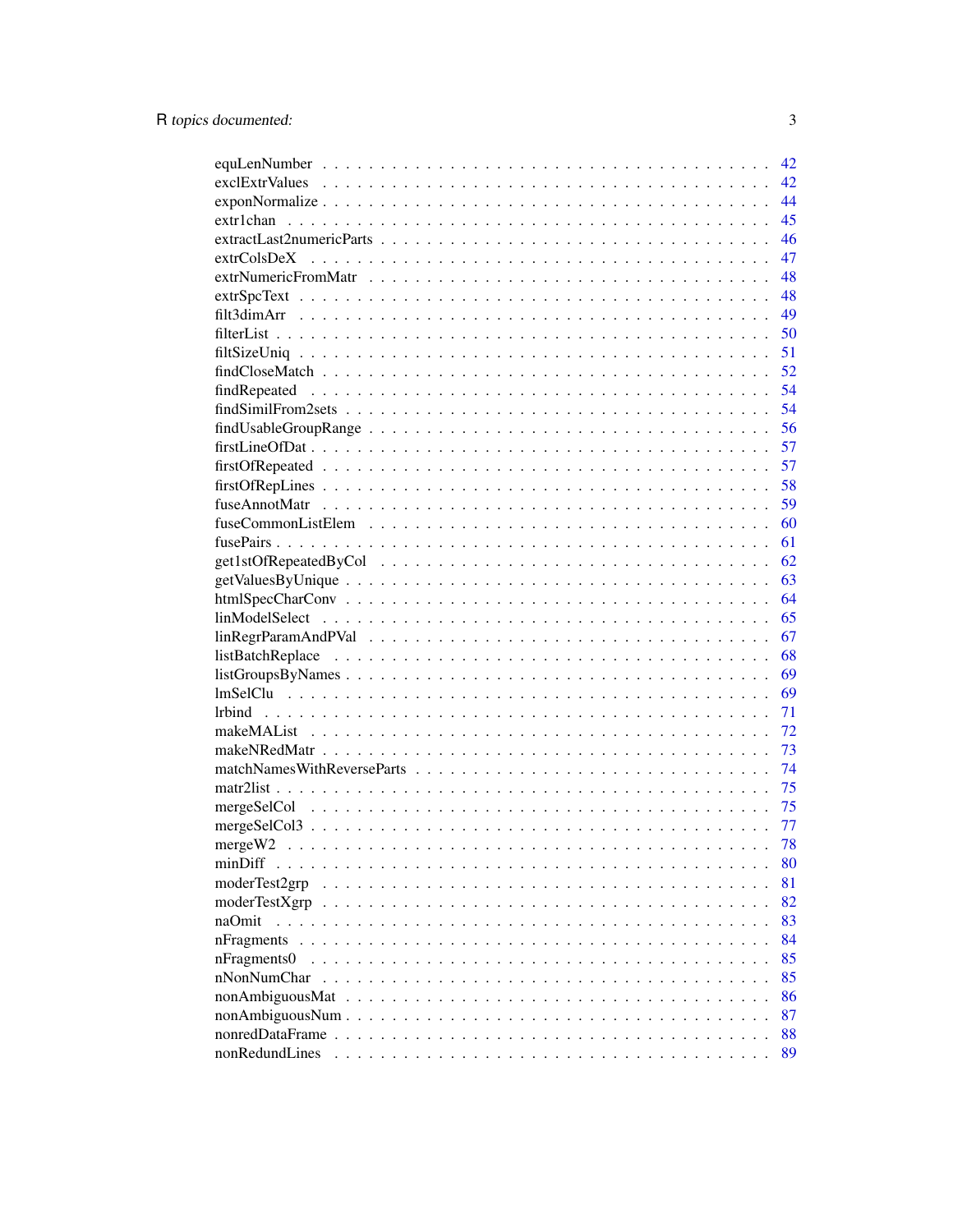|             | 91 |
|-------------|----|
|             | 92 |
|             | 93 |
|             | 94 |
|             |    |
|             |    |
|             |    |
|             |    |
|             |    |
|             |    |
|             |    |
|             |    |
|             |    |
|             |    |
|             |    |
|             |    |
|             |    |
|             |    |
|             |    |
|             |    |
|             |    |
|             |    |
|             |    |
|             |    |
|             |    |
|             |    |
|             |    |
|             |    |
|             |    |
|             |    |
|             |    |
|             |    |
|             |    |
|             |    |
|             |    |
|             |    |
|             |    |
|             |    |
| tableToPlot |    |
|             |    |
|             |    |
|             |    |
|             |    |
| tTestAllVal |    |
|             |    |
|             |    |
|             |    |
|             |    |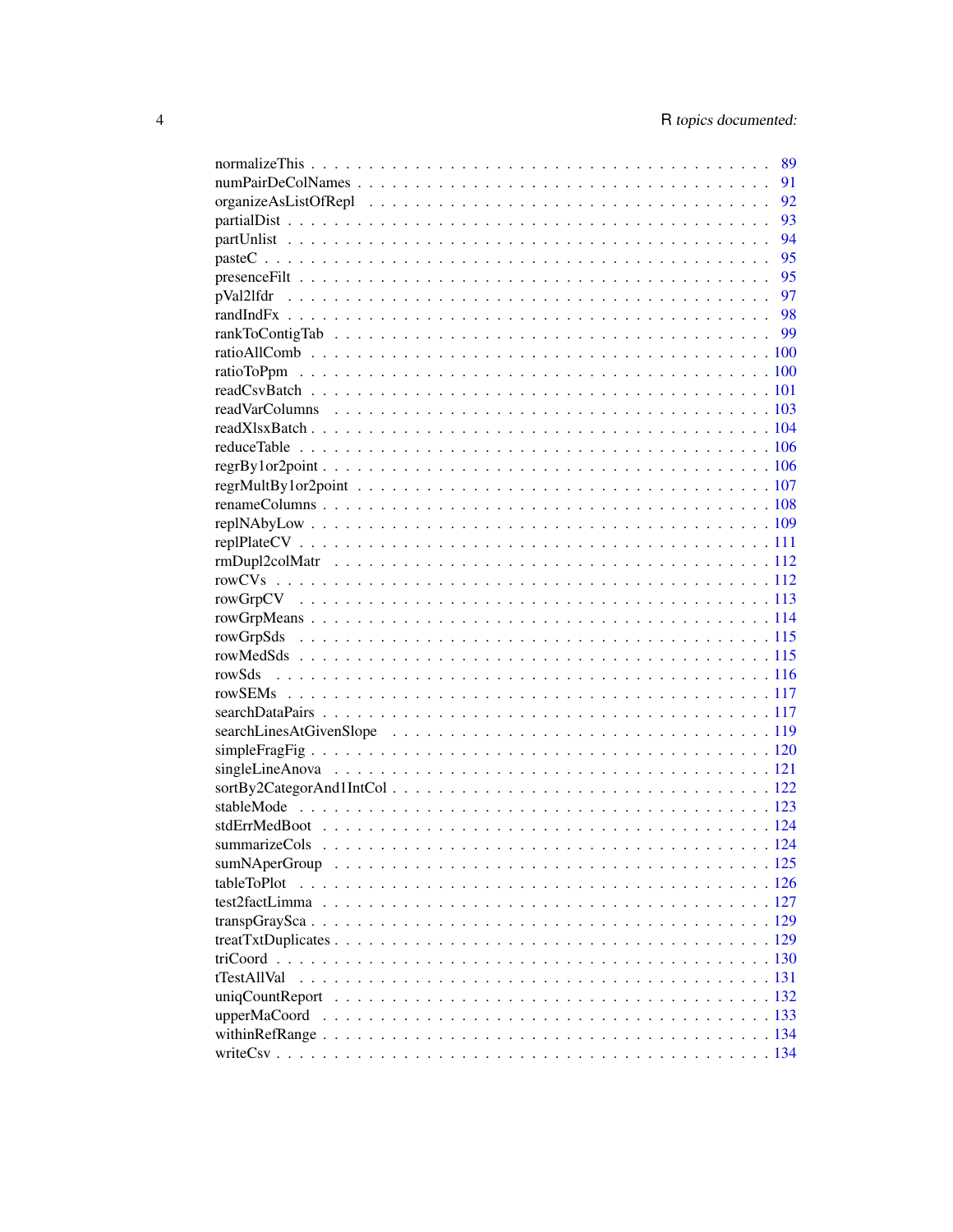<span id="page-4-0"></span>

| Index |  |  |  |  |  |  |  |  |  |
|-------|--|--|--|--|--|--|--|--|--|

addBeforFileExtension *Add text before file-extension*

#### Description

This function helps changing charater srings like file-names and allows adding the character vector 'add' (length 1) before the extension (defined by last '.') of the input string 'x'. Used for easily creating variants/additional filenames but keeping current extension.

### Usage

```
addBeforFileExtension(x, add, sep = "_")
```
#### **Arguments**

|     | main character vector                                              |
|-----|--------------------------------------------------------------------|
| add | character vector to be added                                       |
| sep | (character) separator between 'x' $\&$ 'add' (character, length 1) |

#### Value

modified character vector

### Examples

addBeforFileExtension(c("abd.txt","ghg.ijij.txt","kjh"),"new")

adjBy2ptReg *Linear rescaling of numeric vertor or matrix*

#### Description

adjBy2ptReg takes data within window defined by 'lims' and determines linear transformation so that these points get the regression characteristics 'regrTo', all other points (ie beyond the limits) will follow the same transformation. In other words, this function performs 'linear rescaling', by adjusting (normalizing) the vector 'dat' by linear regression so that points falling in 'lims' (list with upper & lower boundaries) will end up as 'regrTo'.

```
adjBy2ptReg(dat, lims, regrTo = c(0.1, 0.9), refLines = NULL, callFrom = NULL)
```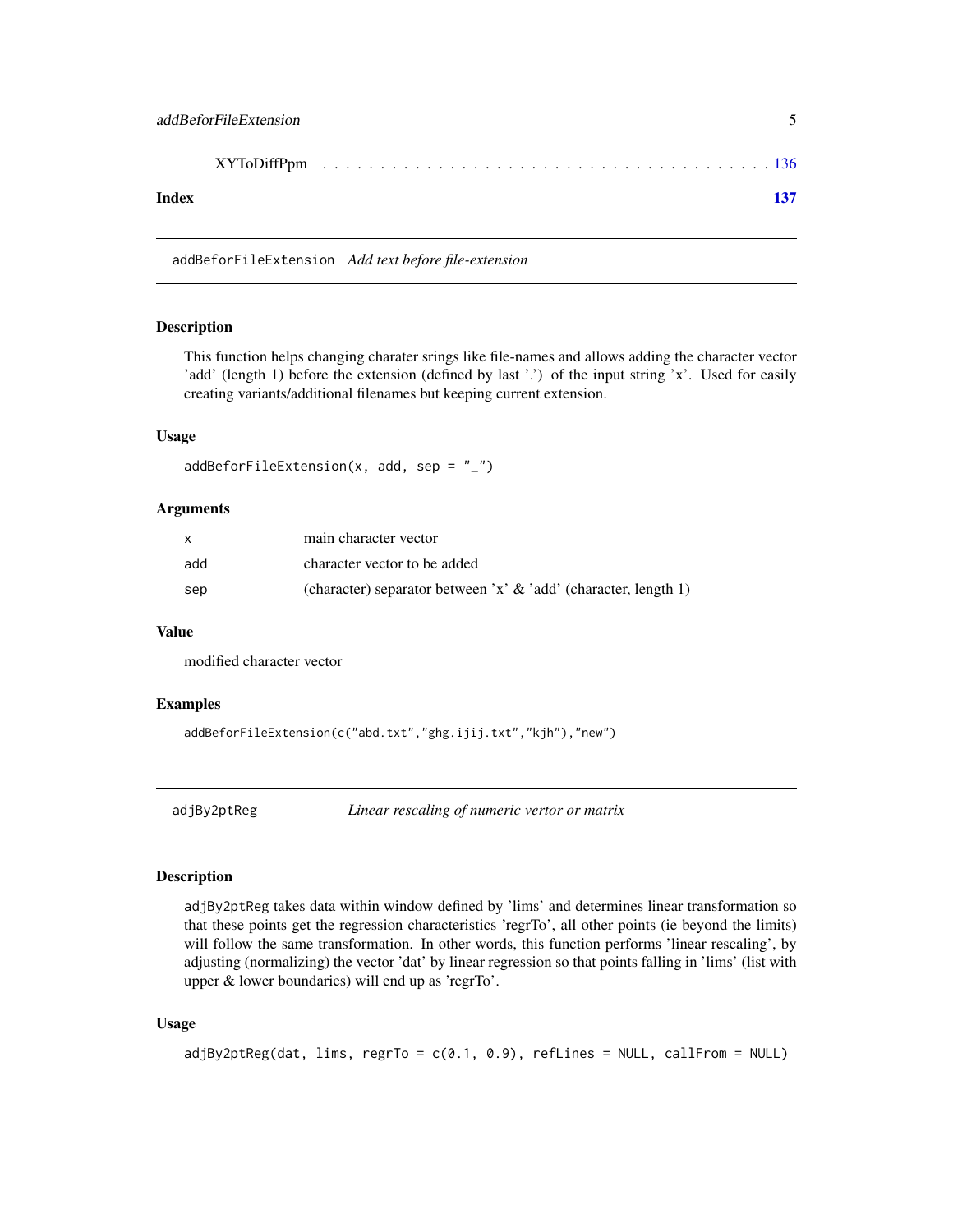### <span id="page-5-0"></span>Arguments

| dat      | numeric vector, matrix or data.frame                                                                                                                                                                                                     |
|----------|------------------------------------------------------------------------------------------------------------------------------------------------------------------------------------------------------------------------------------------|
| lims     | (list, length=2) should be list giving limits (list( $\text{lo} = c(\text{min}, \text{max})$ ), $\text{hi} = c(\text{min}, \text{max})$ )<br>in data allowing identifying which points will be used for determining slope $\&$<br>offset |
| regrTo   | (numeric, length=2) to which characteristics data should be regressed                                                                                                                                                                    |
| refLines | (NULL or integer) optional subselection of lines of dat (will be used internal as<br>refDat)                                                                                                                                             |
| callFrom | (character) for better tracking of use of functions                                                                                                                                                                                      |

### Value

matrix with normalized values

#### See Also

```
normalizeThis
```
### Examples

```
set.seed(2016); dat1 <- round(runif(50,0,100),1)
## extreme values will be further away :
adjBy2ptReg(dat1,lims=list(c(5,9),c(60,90)))
plot(dat1,adjBy2ptReg(dat1,lims=list(c(5,9),c(60,90))))
```
arrayCV *CV of array*

#### Description

arrayCV gets CVs for replicates in 2 or 3 dim array and returns CVs as matrix. This function may be used to calculate CVs from replicate microtiter plates (eg 8x12) where replicates are typically done as multiple plates, ie initial matrixes that are the organized into arrays.

### Usage

```
arrayCV(arr, byDim = 3, silent = TRUE, callFrom = NULL)
```

| arr      | (3-dim) array of numeric data like where replicates are along one dimesion of<br>the array |
|----------|--------------------------------------------------------------------------------------------|
| byDim    | (integer) over which dimension repliates are found                                         |
| silent   | (logical) suppres messages                                                                 |
| callFrom | (character) allow easier tracking of message produced                                      |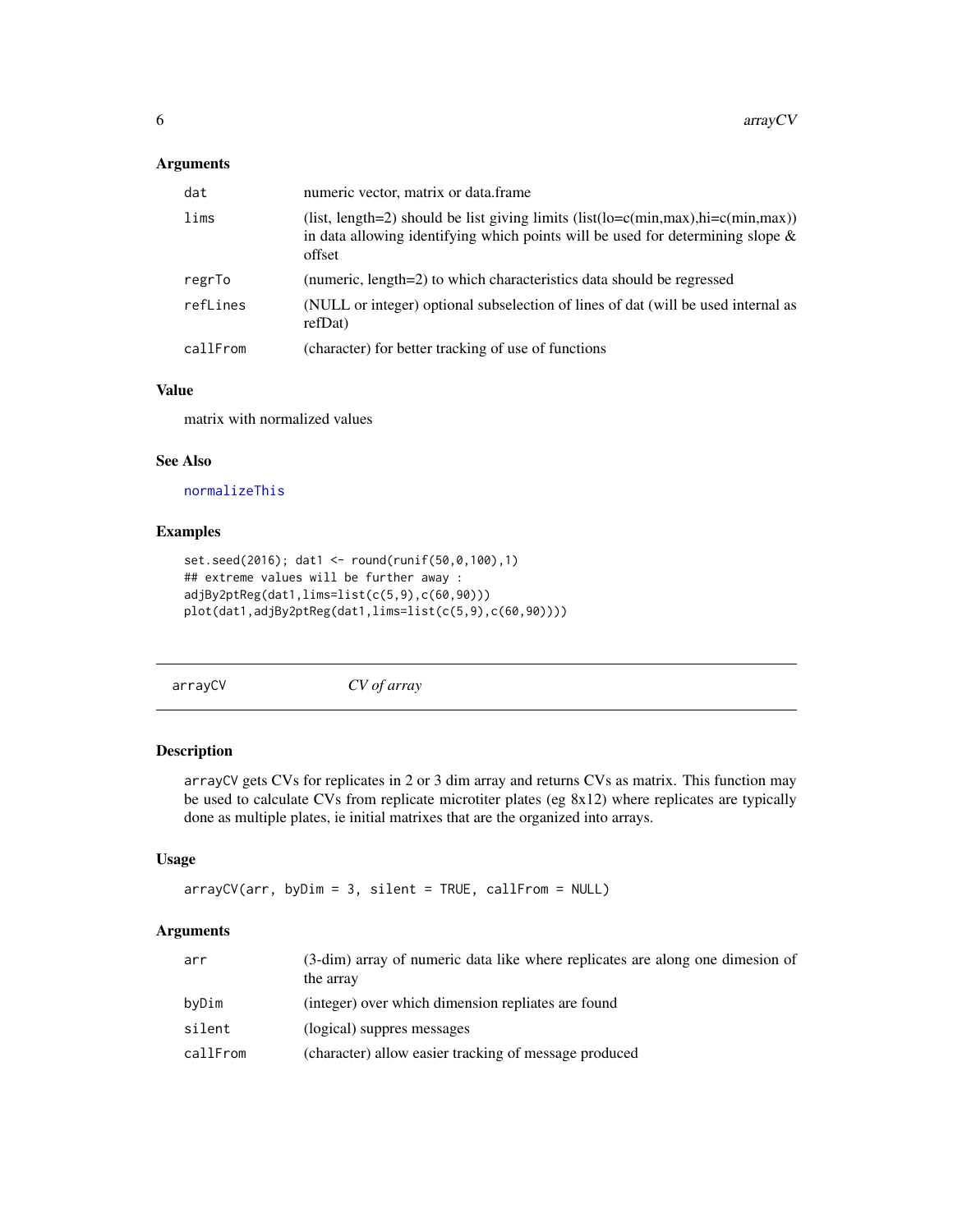#### <span id="page-6-0"></span>asSepList 7

### Value

matrix of CV values

### See Also

[rowCVs](#page-111-1), [rowGrpCV](#page-112-1), [replPlateCV](#page-110-1)

### Examples

```
set.seed(2016); dat1 <- matrix(c(runif(200)+rep(1:10,20)),ncol=10)
head(arrayCV(dat1,byDim=2))
```
asSepList *Organize data as separate list-entries*

### Description

asSepList allows reorganizing list into separate numeric vectors. For example, matrixes or data.frames will be split into separate columns (differnt to [partUnlist](#page-93-1) which maintains the original structure). This function also works with lists of lists. This function may be helpful for reorganizing data for plots.

### Usage

```
asSepList(
 y,
  asNumeric = TRUE,
 minLen = 4,
  fxArg = NULL,
  silent = FALSE,
  callFrom = NULL
)
```

| У         | list to be separated/split in vectors                                                                                                                                                          |
|-----------|------------------------------------------------------------------------------------------------------------------------------------------------------------------------------------------------|
| asNumeric | (logical) to transform all list-elements in simple numeric vectors (won't work if<br>some entries are character)                                                                               |
| minLen    | (integer) (currently use of this argument not implemeneted!) min length (or<br>number of rows), as add'l element to eliminate arguments given wo names when<br>asSepList is called in vioplot2 |
| fxArg     | (character) optinal names to exclude if any (lazy matching) matches (to exclude<br>other arguments be misinterpreted as data)                                                                  |
| silent    | (logical) suppress messages                                                                                                                                                                    |
| callFrom  | (character) allow easier tracking of message(s) produced                                                                                                                                       |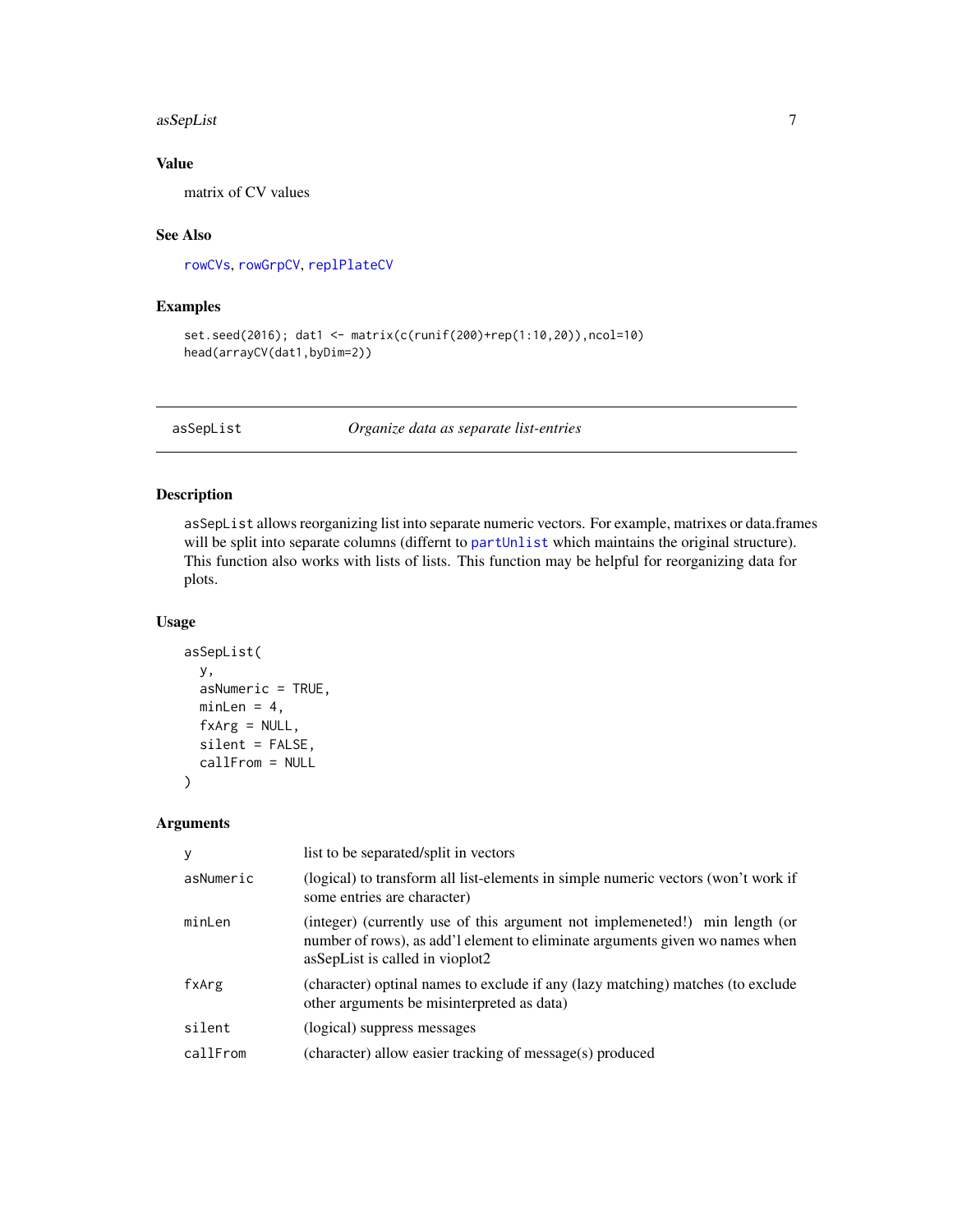<span id="page-7-0"></span>list, partially unlisted to vectors

#### See Also

[partUnlist](#page-93-1), [unlist](#page-0-0)

#### Examples

```
bb <- list(fa=gl(2,2),c=31:33,L2=matrix(21:24,nc=2),li=list(li1=11:14,li2=data.frame(41:44)))
asSepList(bb)
lapply(bb,.asDF2)
partUnlist(lapply(bb,.asDF2))
```
<span id="page-7-1"></span>buildTree *Connect edges to form tree and extract all possible branches*

#### Description

It is assumed that multiple fragments from a common ancestor bay be charcterized by the their startand end-sites by integer values. For example, If 'abcdefg' is the ancestor, the fragments 'bcd' (from position 2 to 4) to and 'efg' may then be assembled. To do so, all fragments must be presented as matix specifying all start- and end-sites (and fragment-names). buildTree searchs contiguous fragments from columns 'posCo' (start/end) from 'disDat' to build tree & extract path information starting with line 'startFr'. Made for telling if dissociated fragments contribute to long assemblies. This function uses various functions of package [data.tree](https://CRAN.R-project.org/package=data.tree) which must be installed, too.

### Usage

```
buildTree(
  disDat,
  startFr = NULL,
  posCo = c("beg", "end"),
  silent = FALSE,
  callFrom = NULL
)
```

| disDat   | (matrix or data.frame) integer values with 1st column, ie start site of fragment,<br>2nd column as end of fragments, rownames as unique IDs (node-names) |
|----------|----------------------------------------------------------------------------------------------------------------------------------------------------------|
| startFr  | (integer) index for 1st node (typically $=1$ if 'disDat' sorted by "beg"), should<br>point to a terminal node for consective growing of branches         |
| posCo    | (character) colnames specifying the begin & start sites in 'disDat', if NULL 1st<br>& 2nd col will be used                                               |
| silent   | (logical) suppress messages                                                                                                                              |
| callFrom | (character) allow easier tracking of message(s) produced                                                                                                 |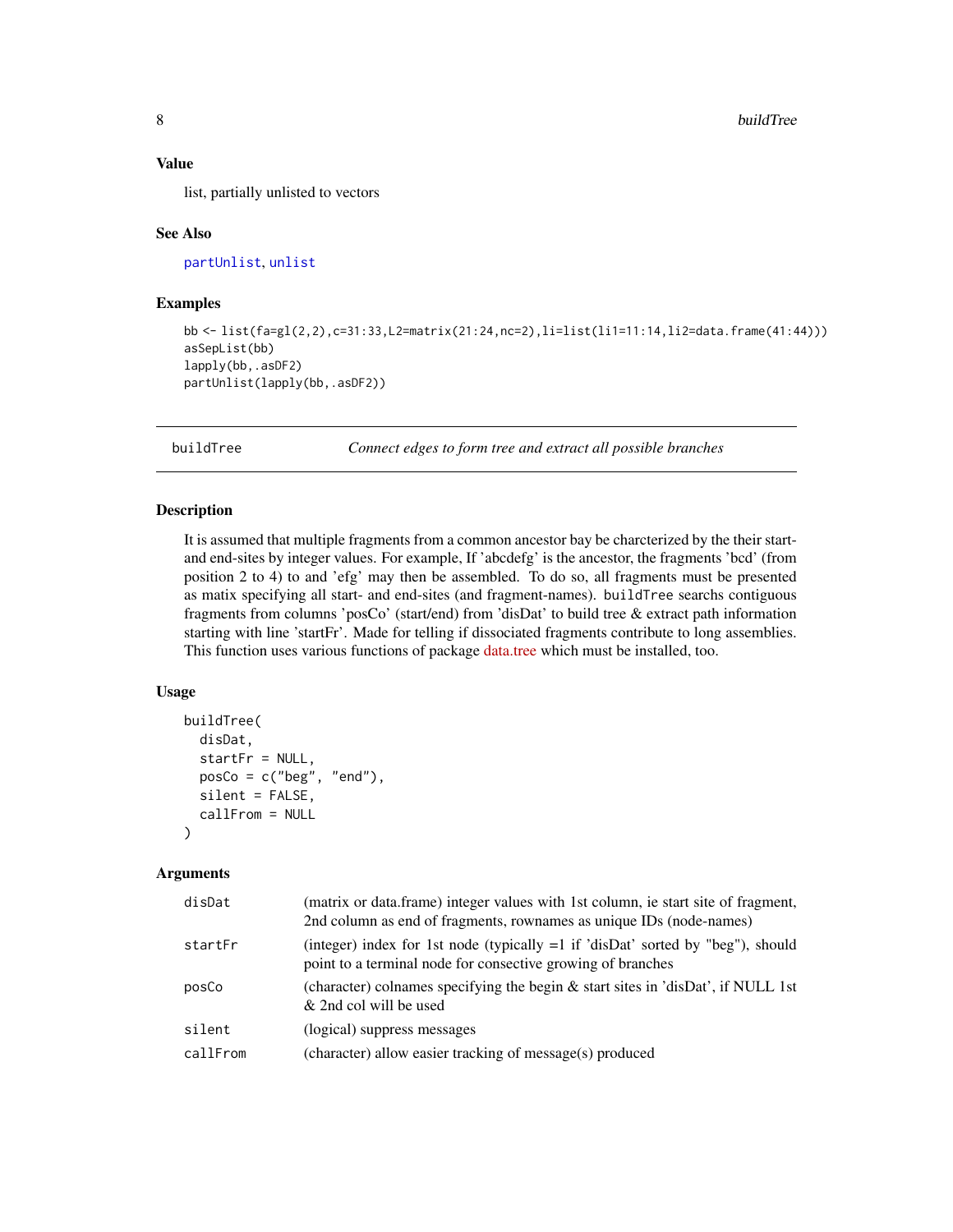#### <span id="page-8-0"></span>cbindNR 9

### Value

list with \$paths (branches as matrix with columns 'sumLen' & 'n'), \$usedNodes (character vector of all names used to build tree) and \$tree (object from data.tree)

#### See Also

package [data.tree](https://CRAN.R-project.org/package=data.tree) original function used [Node](#page-0-0); in this package : for exploiting edge/tree related issues [simpleFragFig](#page-119-1), [countSameStartEnd](#page-35-1) and [contribToContigPerFrag](#page-27-1),

### Examples

```
frag2 <- cbind(beg=c(2,3,7,13,13,15,7,9,7,3,7,5,7,3),end=c(6,12,8,18,20,20,19,12,12,4,12,7,12,4))
rownames(frag2) <- c("A","E","B","C","D","F","H","G","I", "J","K","L","M","N")
buildTree(frag2)
countSameStartEnd(frag2)
```
cbindNR *cbind to non-redundant*

#### Description

cbindNR combines all matrixes given as arguments to non-redundant column names (by ADDING the number of 'duplicated' columns !). Thus, this function works similar to cbind, but allows combining multiple matrix-objects containing redundant column-names. Of course, all input-matrixes must have the same number of rows ! By default, the output gets sorted by column-names. Note, due to the use of '...' arguments must be given by their full argument-names, lazy evaluation might not recognize properly argument names.

### Usage

```
cbindNR(
  ...,
  convertDFtoMatr = TRUE,
  sortOutput = TRUE,
  summarizeAs = "sum",
  silent = FALSE,
  callFrom = NULL
\lambda
```

| .               | all matrixes to get combined in chind way                                                        |
|-----------------|--------------------------------------------------------------------------------------------------|
| convertDFtoMatr |                                                                                                  |
|                 | (logical) decide if output should be converted to matrix                                         |
| sortOutput      | (logical) optional sorting by column-names                                                       |
| summarizeAs     | (character) decide of combined values should get summed (default, 'sum') or<br>averaged ('mean') |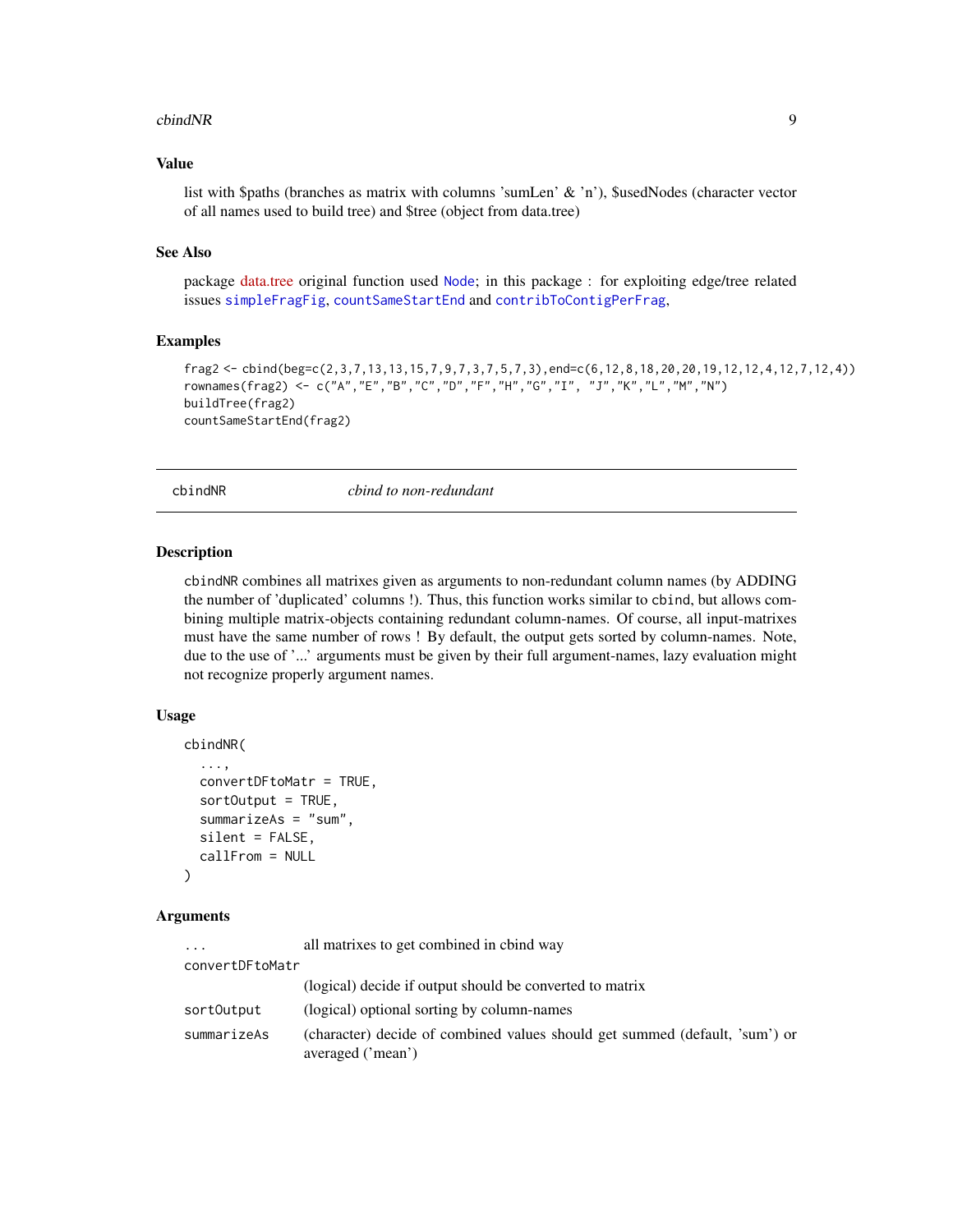<span id="page-9-0"></span>

| silent   | (logical) suppress messages                            |
|----------|--------------------------------------------------------|
| callFrom | (character) allow easier tracking of messages produced |

matrix or data.frame (as cbind would return)

#### See Also

[cbind](#page-0-0), [nonAmbiguousNum](#page-86-1), [firstOfRepLines](#page-57-1)

### Examples

```
ma1 <- matrix(1:6,ncol=3,dimnames=list(1:2,LETTERS[3:1]))
ma2 <- matrix(11:16,ncol=3,dimnames=list(1:2,LETTERS[3:5]))
cbindNR(ma1,ma2)
cbindNR(ma1,ma2,summarizeAs="mean")
```
checkAvSd *Check how multiple groups of data separate or overlap based on mean +/- sd*

### Description

checkAvSd compares if/how neighbour groups separate/overlap via the 'engineering approach' (+/- 2 standard-deviations is similar to  $a=0.05$  t.test). This approach may be used as less elegant alternative to (multi-group) logistic regression. The function uses 'daAv' as matrix of means (rows are tested for up/down character/progression) which get compared with boundaries taken from daSd (for Sd values of each mean in 'daAv').

```
checkAvSd(
  daAv,
  daSd,
  nByGr = NULL,
  multSd = 2,
  codeConst = "const",
  extSearch = FALSE,
  outAsLogical = TRUE,
  silent = FALSE,
  callFrom = NULL
)
```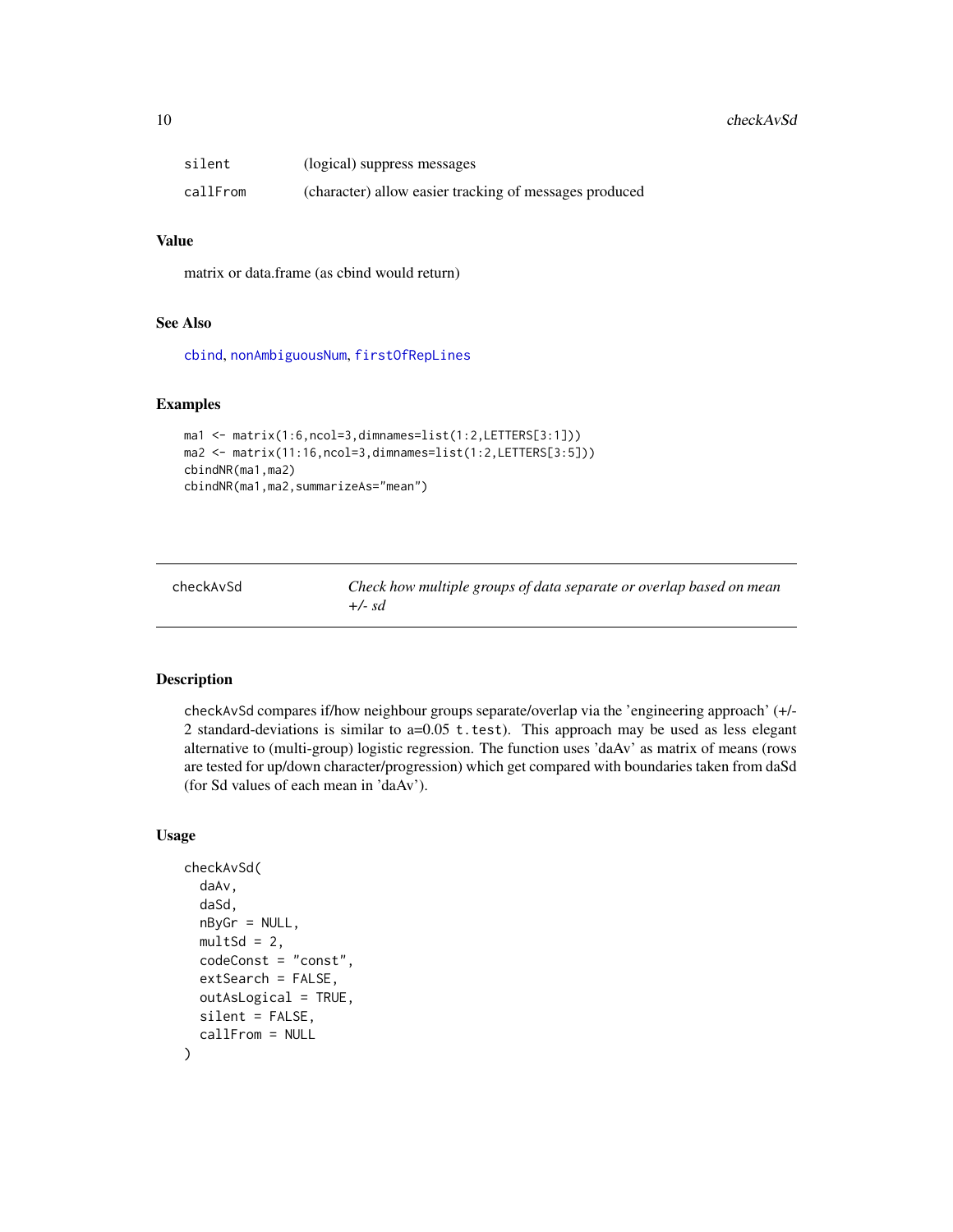### <span id="page-10-0"></span>checkGrpOrder 11

#### Arguments

| daAv         | matrix or data.frame                                                                                                       |
|--------------|----------------------------------------------------------------------------------------------------------------------------|
| daSd         | matrix or data frame                                                                                                       |
| nByGr        | optinal specifying number of Elements per group, allows rather using SEM<br>(adopt to variable n of different groups)      |
| multSd       | (numeric) the factor specifyin how many sd values should be used as margin                                                 |
| codeConst    | (character) which term/word to use when specifying 'constant'                                                              |
| extSearch    | (logical) if TRUE, extend search to one group further (will call result 'nearUp'<br>or 'near $Dw$ ')                       |
| outAsLogical | to switch between 2col-output (separate col for 'up' and 'down') or simple cat-<br>egorical vector ('const','okDw','okUp') |
| silent       | (logical) suppress messages                                                                                                |
| callFrom     | (character) allow easier tracking of message(s) produced                                                                   |

### Value

vector describing character as 'const' or 'okUp','okDw' (or if extSearch=TRUE 'nearUp','nearDw')

### See Also

[rowGrpMeans](#page-113-1)

### Examples

```
mat1 <- matrix(rep(11:24,3)[1:40],byrow=TRUE,ncol=8)
checkGrpOrderSEM(mat1,grp=gl(3,3)[-1])
checkAvSd(rowGrpMeans(mat1,gl(3,3)[-1]),rowGrpSds(mat1,gl(3,3)[-1]))
# consider variable n :
checkAvSd(rowGrpMeans(mat1,gl(3,3)[-1]),rowGrpSds(mat1,gl(3,3)[-1]),nByGr=c(2,3,3))
```
checkGrpOrder *checkGrpOrder*

### Description

checkGrpOrder tests each line of 'x' if expected order appears. Used for comparing groups of measures with expected profile (simply by mataching expected order)

```
checkGrpOrder(x, rankExp = NULL, revRank = TRUE)
```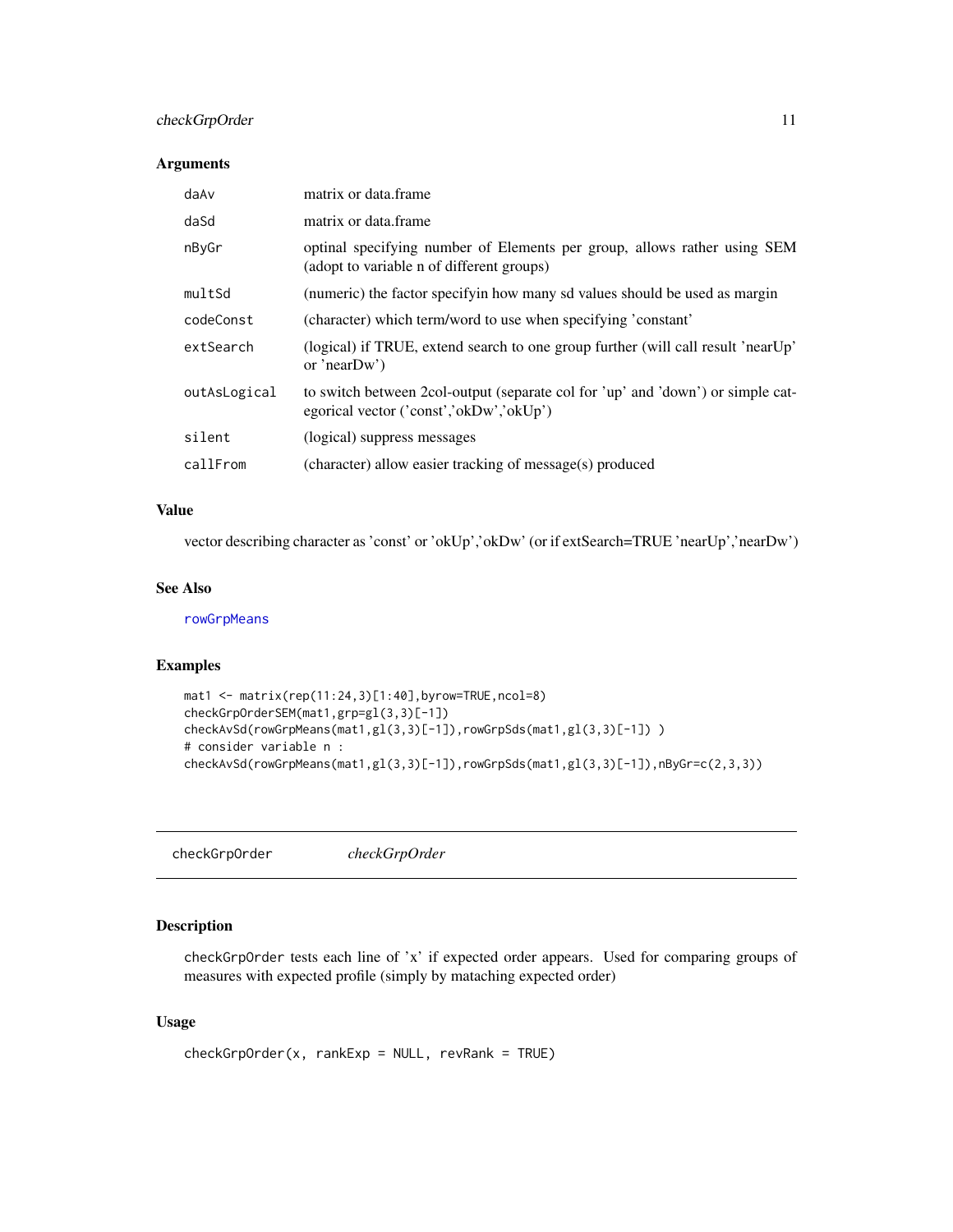#### <span id="page-11-0"></span>Arguments

| X       | matrix or data.frame                                                              |
|---------|-----------------------------------------------------------------------------------|
| rankExp | (numeric) expected order for values in columns, default 'rankExp' = $1:ncol(x)$   |
| revRank | (logical) if 'revRank'=TRUE, the initial ranks $\&$ reversed ranks will be tested |

#### Value

vector of logical values

#### See Also

[checkGrpOrderSEM](#page-11-1)

### Examples

```
set.seed(2005); mat <- matrix(round(runif(40),1),ncol=4)
checkGrpOrder(mat)
checkGrpOrder(mat,c(1,4,3,2))
```
<span id="page-11-1"></span>

| checkGrpOrderSEM |         |  |  | Check order of multiple groups including non-overlapping SEM- |  |
|------------------|---------|--|--|---------------------------------------------------------------|--|
|                  | margins |  |  |                                                               |  |

#### Description

checkGrpOrderSEM tests each line of 'x' if expected order of (replicate-) groups (defined in 'grp') appears intact, while inluding SEM of groups (replicates) via a proportional weight 'sdFact' as  $(avGr1-gr1SEM)$  <  $(avGr1+gr1SEM)$  <  $(avGr2-gr2SEM)$  <  $(avGr2+gr2SEM)$ . Used for comparing groups of measures with expected profile (by matching expected order) to check if data in 'x' represting groups ('grp') as lines follow. Groups of size=1: The sd (and SEM) can't be estimated directly without any replicates, however, an estimate can be given by shrinking if 'shrink1sampSd'=TRUE under the hypothesis that the overall mechanisms determining the variances is constant across all samples.

```
checkGrpOrderSEM(
  x,
  grp,
  sdFact = 1,
  revRank = TRUE,
  shrink1sampSd = TRUE,
  silent = FALSE,
  callFrom = NULL
)
```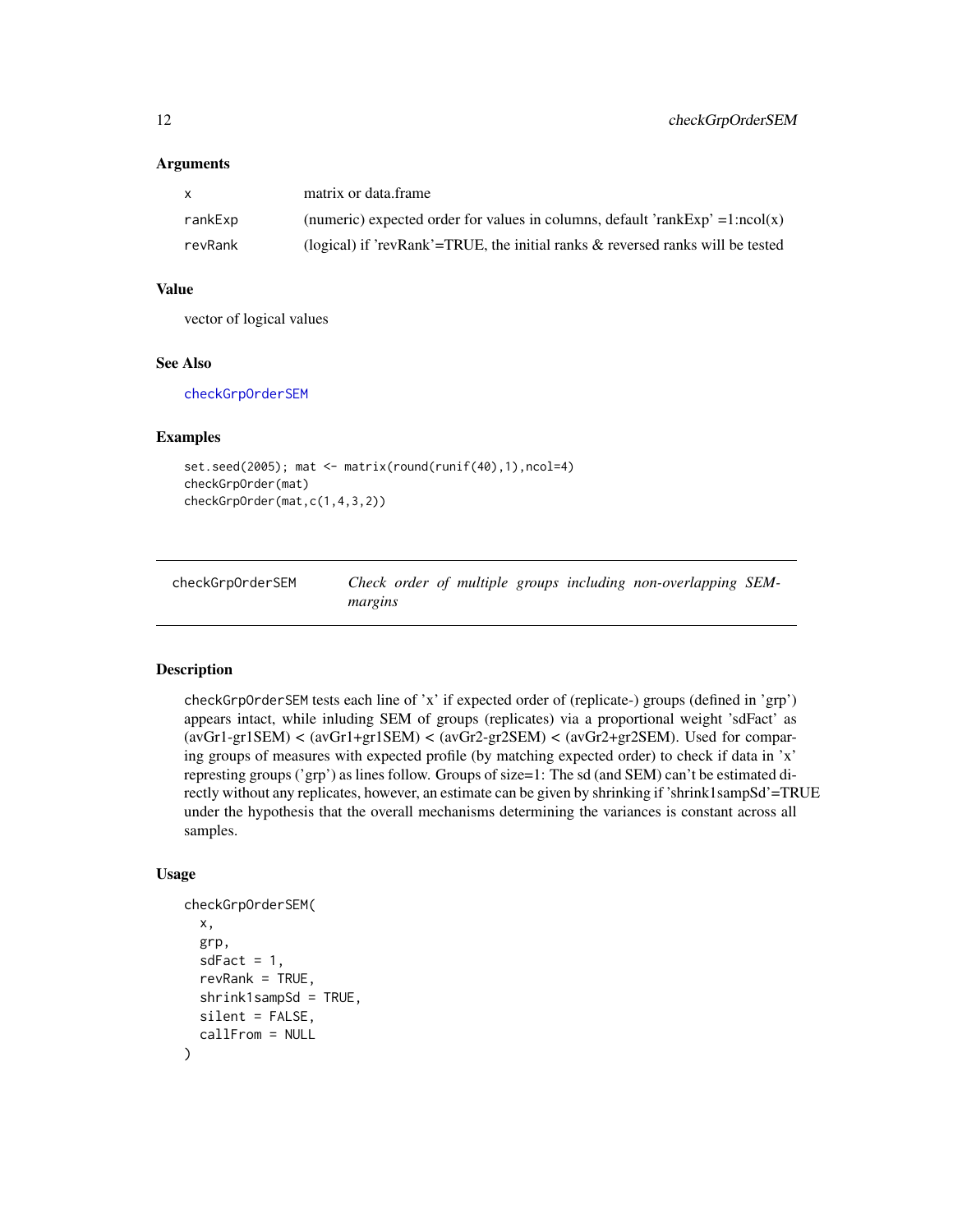### <span id="page-12-0"></span>checkSimValueInSer 13

#### Arguments

| $\mathsf{x}$  | matrix or data frame                                                                                                     |
|---------------|--------------------------------------------------------------------------------------------------------------------------|
| grp           | (factor) to organize replicate columns of $(x)$                                                                          |
| sdFact        | (numeric) is proportional factor how many units of SEM will be used for defin-<br>ing lower & upper bounds of each group |
| revRank       | (logical) optionally revert ranks                                                                                        |
| shrink1sampSd | (logical)                                                                                                                |
| silent        | (logical) suppress messages                                                                                              |
| callFrom      | (character) allow easier tracking of message(s) produced                                                                 |

### Value

logical vector if order correct (as expected based on ranks)

#### See Also

takes only 10

### Examples

```
mat1 <- matrix(rep(11:24,3)[1:40],byrow=TRUE,ncol=8)
checkGrpOrderSEM(mat1,grp=gl(3,3)[-1])
```
<span id="page-12-1"></span>checkSimValueInSer *Check for similar values in series*

### Description

checkSimValueInSer checks all values of 'x' for similar values outside/within (relative) range of 'ppm' (ie ambiguous within given range). Return logical vector : FALSE for each entry of 'x' if value inside of ppm range to neighbour

#### Usage

```
checkSimValueInSer(x, ppm = 5, sortX = TRUE)
```
#### Arguments

| $\mathsf{X}$ | numeric vector                                                                                     |
|--------------|----------------------------------------------------------------------------------------------------|
| ppm          | (numeric) ppm-range for considering as similar                                                     |
| sortX        | (logical) allows speeding up function when set to FALSE, for large data that are<br>already sorted |

### Value

logical vector : FALSE for each entry of 'x' if value inside of ppm range to neighbour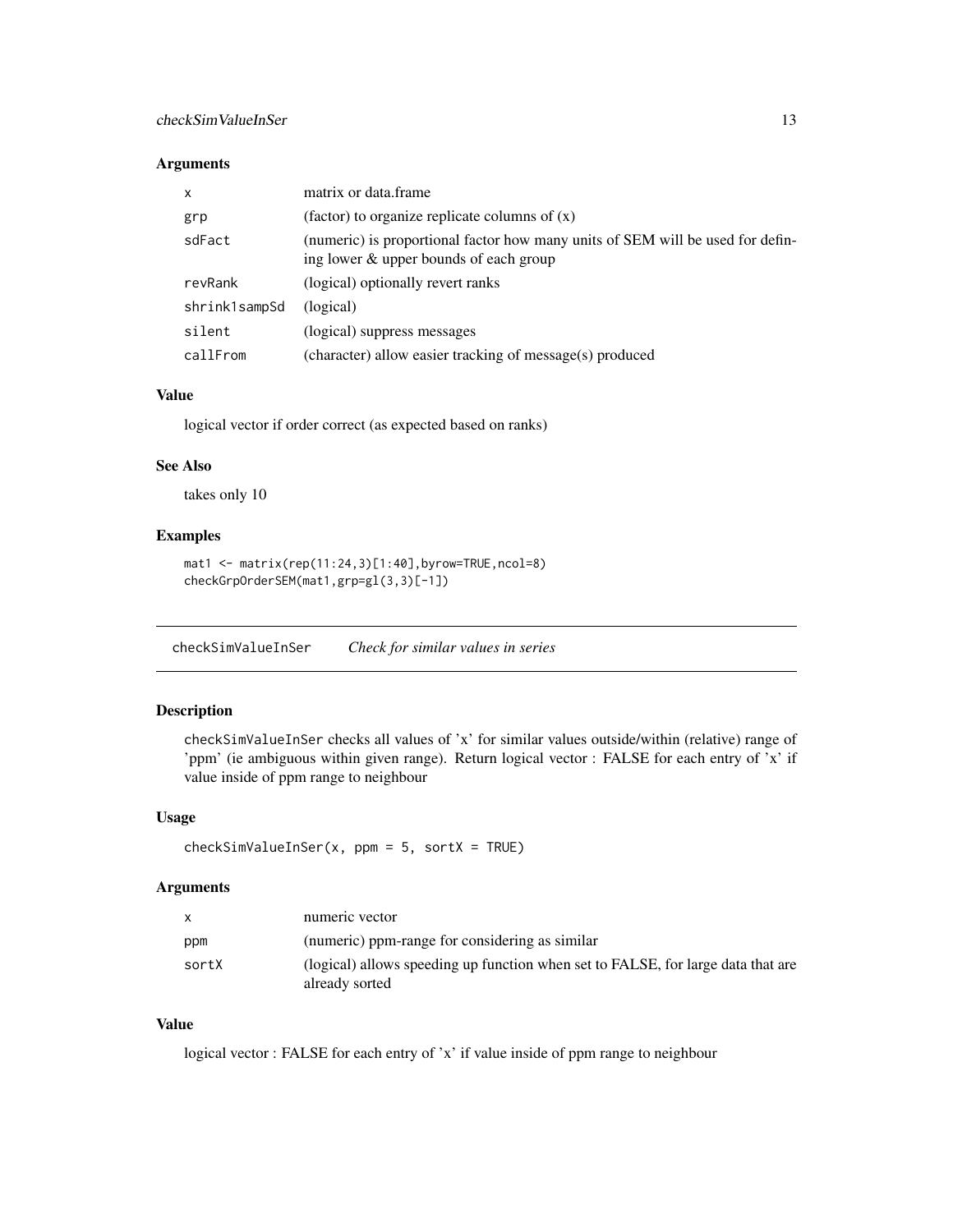### See Also

similar with more options [withinRefRange](#page-133-1)

### Examples

```
va1 <- c(4:7,7,7,7,7,8:10)+(1:11)/28600; checkSimValueInSer(va1)
cbind(va=va1,simil=checkSimValueInSer(va1))
```
checkStrictOrder *Check for strict (ascencing or descending) order*

### Description

checkStrictOrder tests lines of 'dat' (matrix of data.frame) for strict order (ascending, descending or constant), each col of data is tested relative to the col on its left.

#### Usage

checkStrictOrder(dat, invertCount = TRUE)

#### Arguments

| dat         | matrix or data frame |
|-------------|----------------------|
| invertCount | (logical)            |

### Value

matrix with counts of (non-)up pairs, (non-)down pairs, (non-)equal-pairs, if 'invertCount'=TRUE resulting 0 means that all columns are folowing the described characteristics (with variabale colnumbers easier to count)

#### See Also

[order](#page-0-0)

### Examples

```
set.seed(2005); mat <- matrix(round(runif(40),1),nc=4)
checkStrictOrder(mat); mat[which(checkStrictOrder(mat)[,2]==0),]
```
<span id="page-13-0"></span>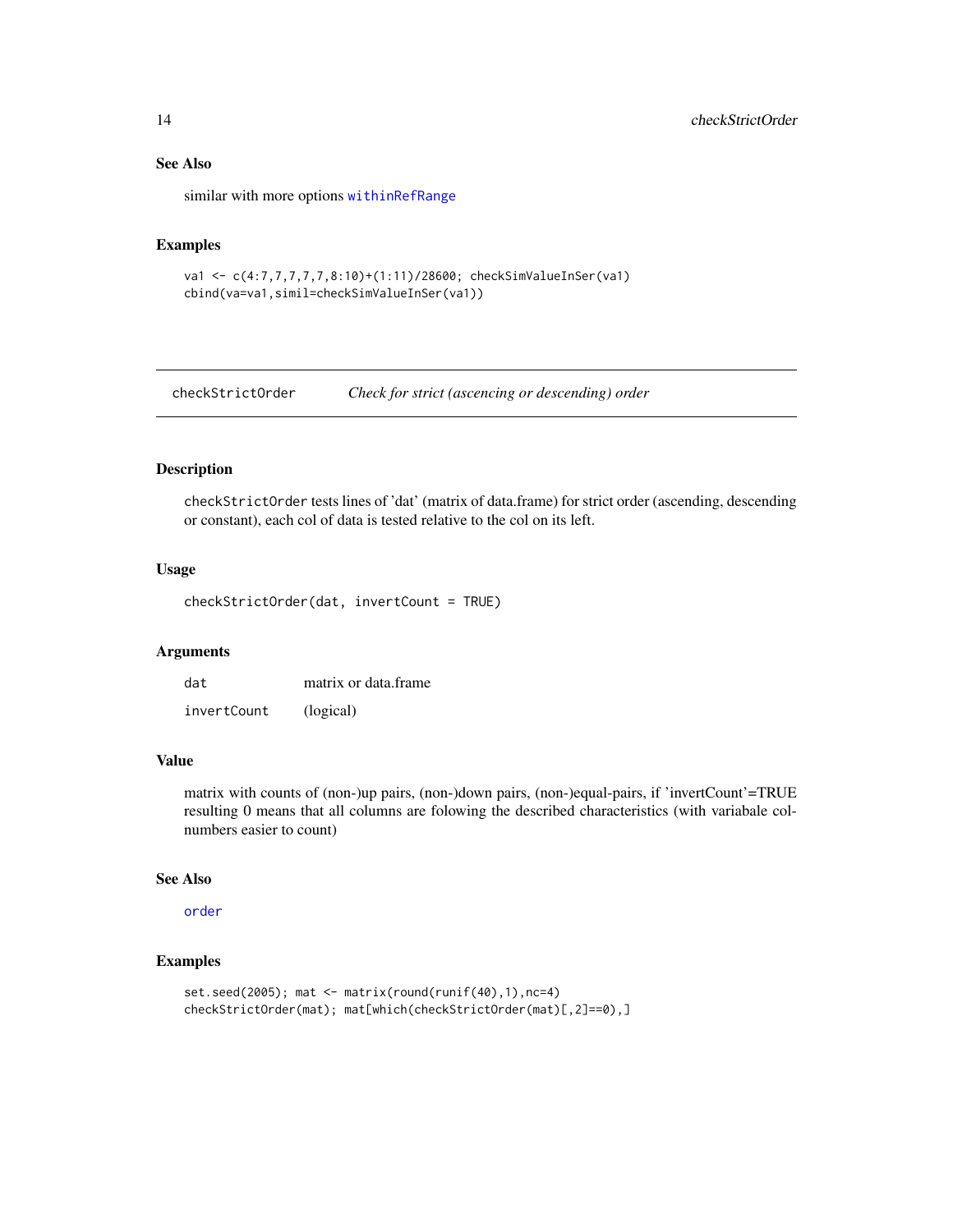### <span id="page-14-0"></span>Description

checkVectLength checks argument 'x' for expected length 'expeL' and return either message or error when expectation not met. Used for parameter ('sanity') checking in other user front-end functions.

### Usage

```
checkVectLength(
  x,
  expel = 1,
  stopOnProblem = FALSE,
  silent = FALSE,
  callFrom = NULL
)
```
### Arguments

| X             | (numeric or charcter vector) input to check length                     |
|---------------|------------------------------------------------------------------------|
| expeL         | (numeric) expected length                                              |
| stopOnProblem | (logical) continue on problems with message or stop (as error message) |
| silent        | (logical) suppress messages if TRUE                                    |
| callFrom      | (character) allows easier tracking of message(s) produced              |

### Value

NULL (produces only optional message if length is OK or error-message if length is not OK)

### Examples

aa <- 1:5; checkVectLength(aa,exp=3)

cleanReplicates *Replace most distant values by NA*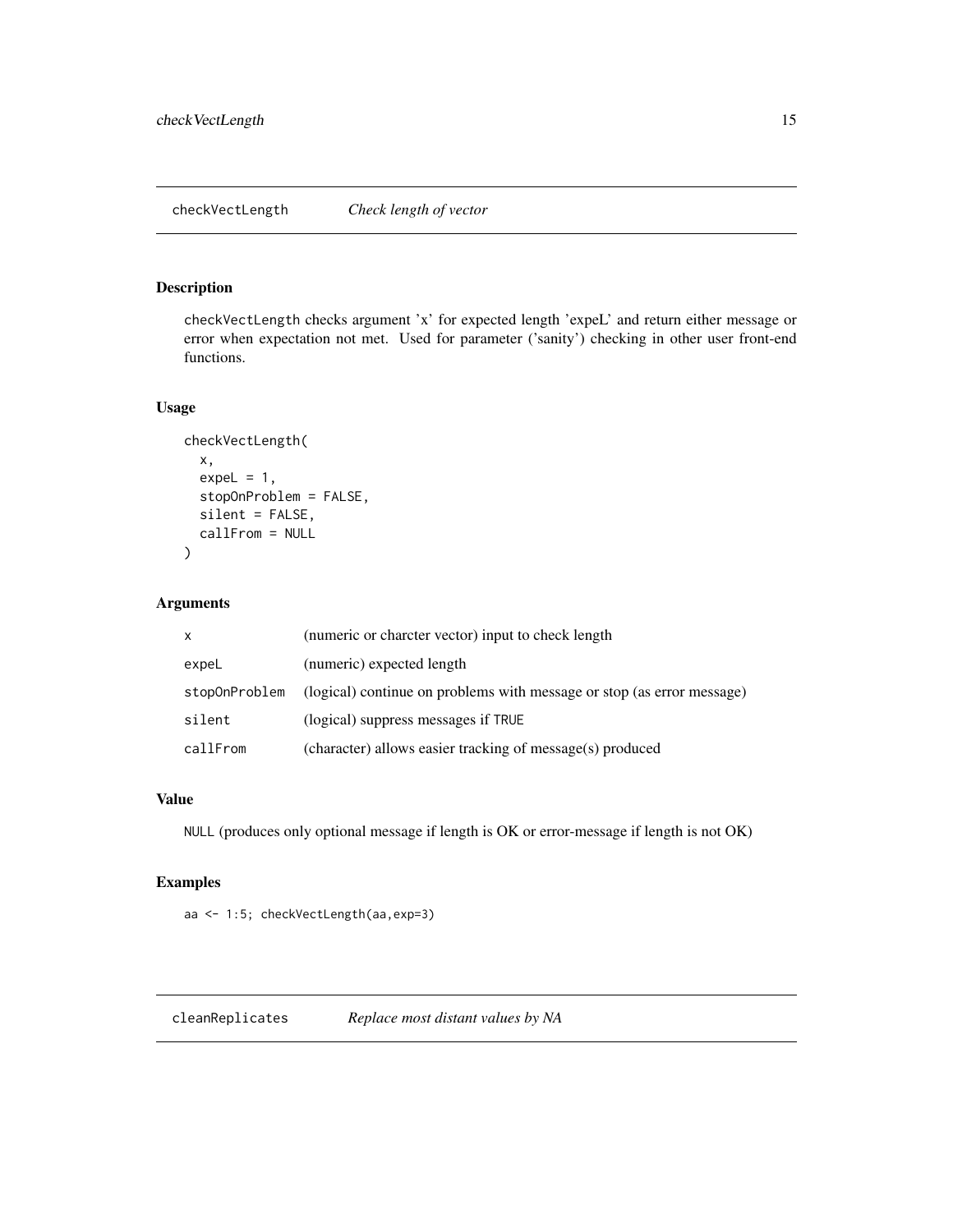#### Description

This procedures aims to streighten (clean) the most extreme of noisy replicates by identifying the most distant points (among a set of replicates). The input 'x' (matrix or data.frame) is supposed to come from multiple different measures taken in replicates (eg weight of different individuals as rows taken as multiple replicate measures in subsequent columns). With the argument nOutl the user chooses the total number of most extreme values to replace by NA. how many of the most extreme replicates of the whole dataset will replaced by NA, ie with n0utl=1 only the single most extreme outlyer will be replaced by NA. Outlier points are determined as point(s) with highest distance to (row) center (median and mean choice via argument 'centrMeth'). Returns input data with "removed" points set to NA, or if retOffPos=TRUE the most extreme/outlier positions.

#### Usage

```
cleanReplicates(
  x,
  centrMeth = "median",
 nOut1 = 2,
  retOffPos = FALSE,
  silent = FALSE,
  callFrom = NULL
)
```
#### Arguments

| $\mathsf{x}$ | matrix (or data.frame)                                                                                                          |
|--------------|---------------------------------------------------------------------------------------------------------------------------------|
| centrMeth    | (character) method to summarize (mean or median)                                                                                |
| nOutl        | (integer) determines how many points per line will be set to $NA$ (with $n=1$ the<br>worst row of replicates will be 'cleaned') |
| ret0ffPos    | (logical) if TRUE, replace the most extreme outly er only                                                                       |
| silent       | (logical) suppres messages                                                                                                      |
| callFrom     | (character) allow easier tracking of message(s) produced                                                                        |

#### Value

input data with "removed" points set as NA, or if retOffPos=TRUE the most extreme/outlier positions

#### Examples

```
mat3 <- matrix(c(19,20,30, 18,19,28, 16,14,35),ncol=3)
cleanReplicates(mat3,nOutl=1)
```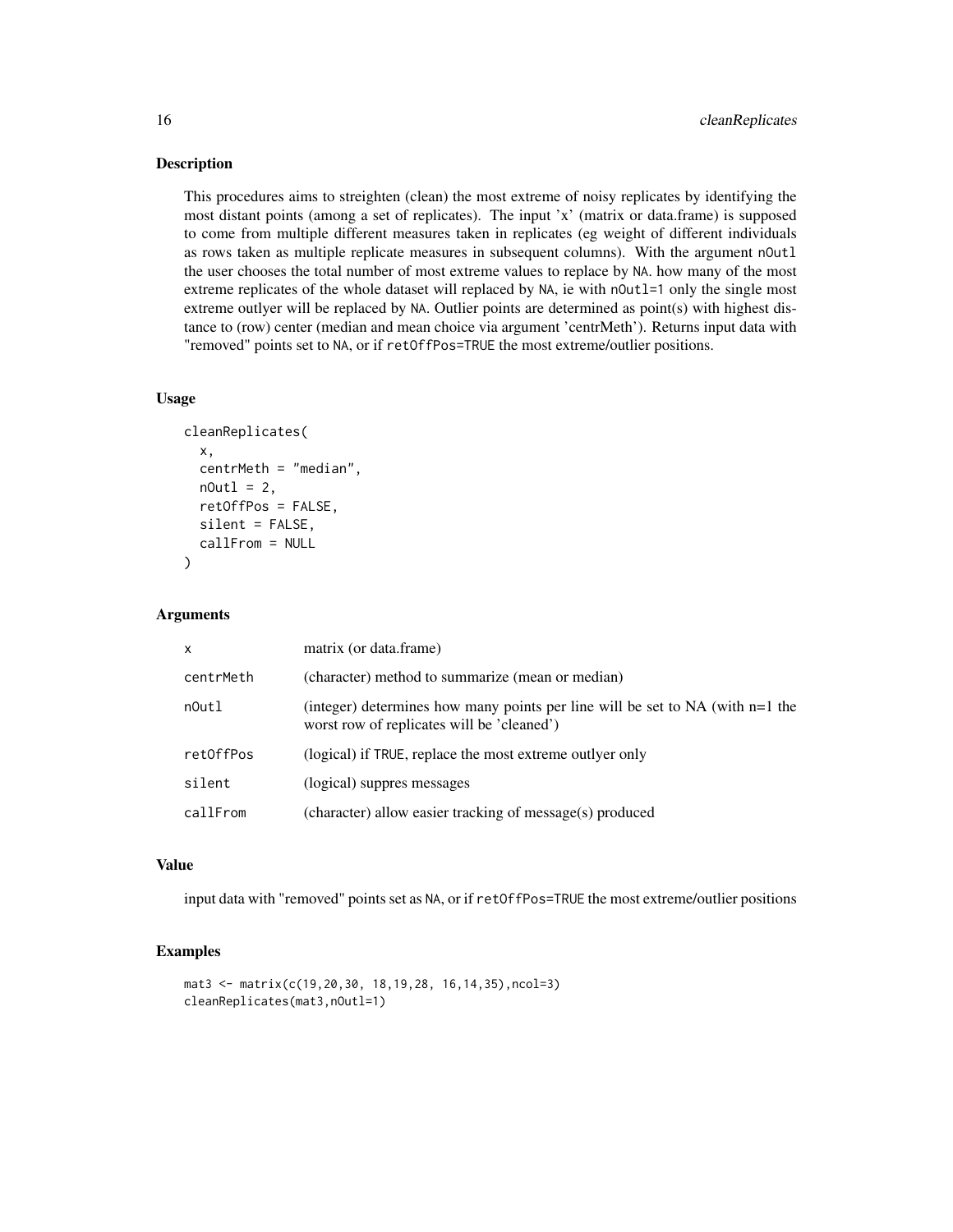<span id="page-16-0"></span>closeMatchMatrix *Reorganize results of search for close (similar) values in matrix-view*

#### Description

closeMatchMatrix reorganizes/refines results from simple search of similar values of 2 sets of data by [findCloseMatch](#page-51-1) (as list for one-to many relations) to more human friendly/readable matrix. This function returns results combining two sets of data which were initially compared (eg measured and threoretical values) as matrix-view using output of [findCloseMatch](#page-51-1) and both original datastes Additional information (covariables, annotation, ...) may be included as optional columns for either 'predMatr' or 'measMatr'. Note : It is important to run [findCloseMatch](#page-51-1) with sortMatch=FALSE ! Note : Results presented based on view of 'predMatr', so if multiple 'measMatr' are at within tolared distance, lines of 'measMatr' will be repeated; Note : Distances 'disToMeas' and 'ppmTo-Pred' are oriented : neg value if measured is lower than predicted (and pos values if higher than predicted); Note : Returns NULL when nothing within given limits of comparison;

#### Usage

```
closeMatchMatrix(
  closeMatch,
  predMatr,
 measMatr,
 prefMatch = c("^x x", "^y",colPred = 1,
  colMeas = 1,
  limitToBest = TRUE,
  asDataFrame = FALSE,
  origNa = TRUE,silent = FALSE,
  callFrom = NULL,
  debug = FALSE)
```

| closeMatch | (list) output from findCloseMatch, ie list with hits for each 'x' (1st argument)<br>: named vectors of value & x index in name; run with 'sortMatch'= $F$                                                     |
|------------|---------------------------------------------------------------------------------------------------------------------------------------------------------------------------------------------------------------|
| predMatr   | (vector or matrix) predicted values, the column 'colPred' indicates which col-<br>umn is used for matching from findCloseMatch; if column 'id' present this<br>column will be used as identifier for matching |
| measMatr   | (vector or matrix) measured values, the column 'colMeas' indicates which col-<br>umn is used for matching from findCloseMatch; if column 'id' present this<br>column will be used as identifier for matching  |
| prefMatch  | (character, length=2) prefixes ( $\lambda x'$ and/or $\lambda y'$ ) thay may have been added by<br>findCloseMatch                                                                                             |
| colPred    | (integer or text, length=1) column of 'predMatr' with main values of comparison                                                                                                                               |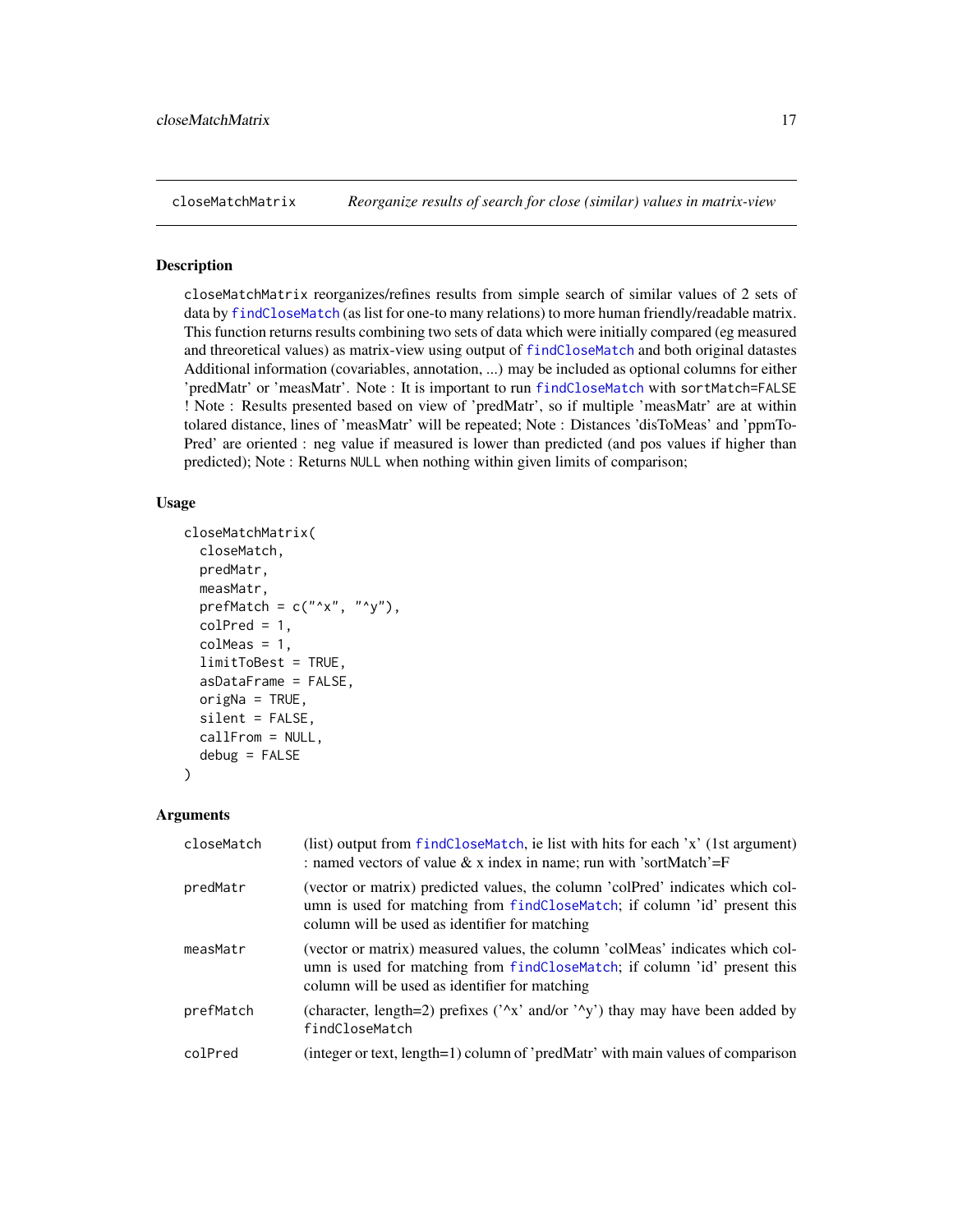<span id="page-17-0"></span>

| colMeas     | (integer or text, length=1) column of 'measMatr' with main measures of com-<br>parison                                                                                                                |
|-------------|-------------------------------------------------------------------------------------------------------------------------------------------------------------------------------------------------------|
| limitToBest | (integer) column of 'measMatr' with main measures of comparison                                                                                                                                       |
| asDataFrame | (logical) convert results to data.frame if non-numeric matrix produced (may<br>slightly slow down big results)                                                                                        |
| origNa      | (logical) will try to use original names of objects 'predMatr', 'measMatr', if they<br>are not multi-column and not conflicting other output-names (otherwise 'pred-<br>Matr','measMatr' will appear) |
| silent      | (logical) suppress messages                                                                                                                                                                           |
| callFrom    | (character) allows easier tracking of message(s) produced                                                                                                                                             |
| debug       | (logical) for bug-tracking: more/enhanced messages                                                                                                                                                    |

results as matrix-view based on initial results from [findCloseMatch](#page-51-1), including optional columns of suppelemental data for both sets of data for comparison. Returns NULL when nothing within limits

#### See Also

[findCloseMatch](#page-51-1), [checkSimValueInSer](#page-12-1)

#### Examples

```
aA <- c(11:17); bB <- c(12.001,13.999); cC <- c(16.2,8,9,12.5,15.9,13.5,15.7,14.1,5)
(cloMa <- findCloseMatch(aA,cC,com="diff",lim=0.5,sor=FALSE))
# all matches (of 2d arg) to/within limit for each of 1st arg ('x'); 'y' ..to 2nd arg = cC
(maAa <- closeMatchMatrix(cloMa,aA,cC,lim=TRUE)) #
(maAa <- closeMatchMatrix(cloMa,aA,cC,lim=FALSE,origN=TRUE)) #
(maAa <- closeMatchMatrix(cloMa,cbind(valA=81:87,aA),cbind(valC=91:99,cC),colM=2,
 colP=2,lim=FALSE))
(maAa <- closeMatchMatrix(cloMa,cbind(aA,valA=81:87),cC,lim=FALSE,deb=TRUE)) #
a2 <- aA; names(a2) <- letters[1:length(a2)]; c2 <- cC; names(c2) <- letters[10+1:length(c2)]
(cloM2 <- findCloseMatch(x=a2,y=c2,com="diff",lim=0.5,sor=FALSE))
(maA2 <- closeMatchMatrix(cloM2,predM=cbind(valA=81:87,a2),measM=cbind(valC=91:99,c2),
 colM=2,colP=2,lim=FALSE,asData=TRUE))
(maA2 <- closeMatchMatrix(cloM2,cbind(id=names(a2),valA=81:87,a2),cbind(id=names(c2),
 valC=91:99,c2),colM=3,colP=3,lim=FALSE,deb=FALSE))
```
coinPermTest *Compare means of two vectors by permutation test*

### Description

Run coin-flipping like permutation tests (to compare difference of 2 means:  $x1'$  and  $x2'$ ) without any distribution-assumptions. Uses the package [coin.](https://CRAN.R-project.org/package=coin)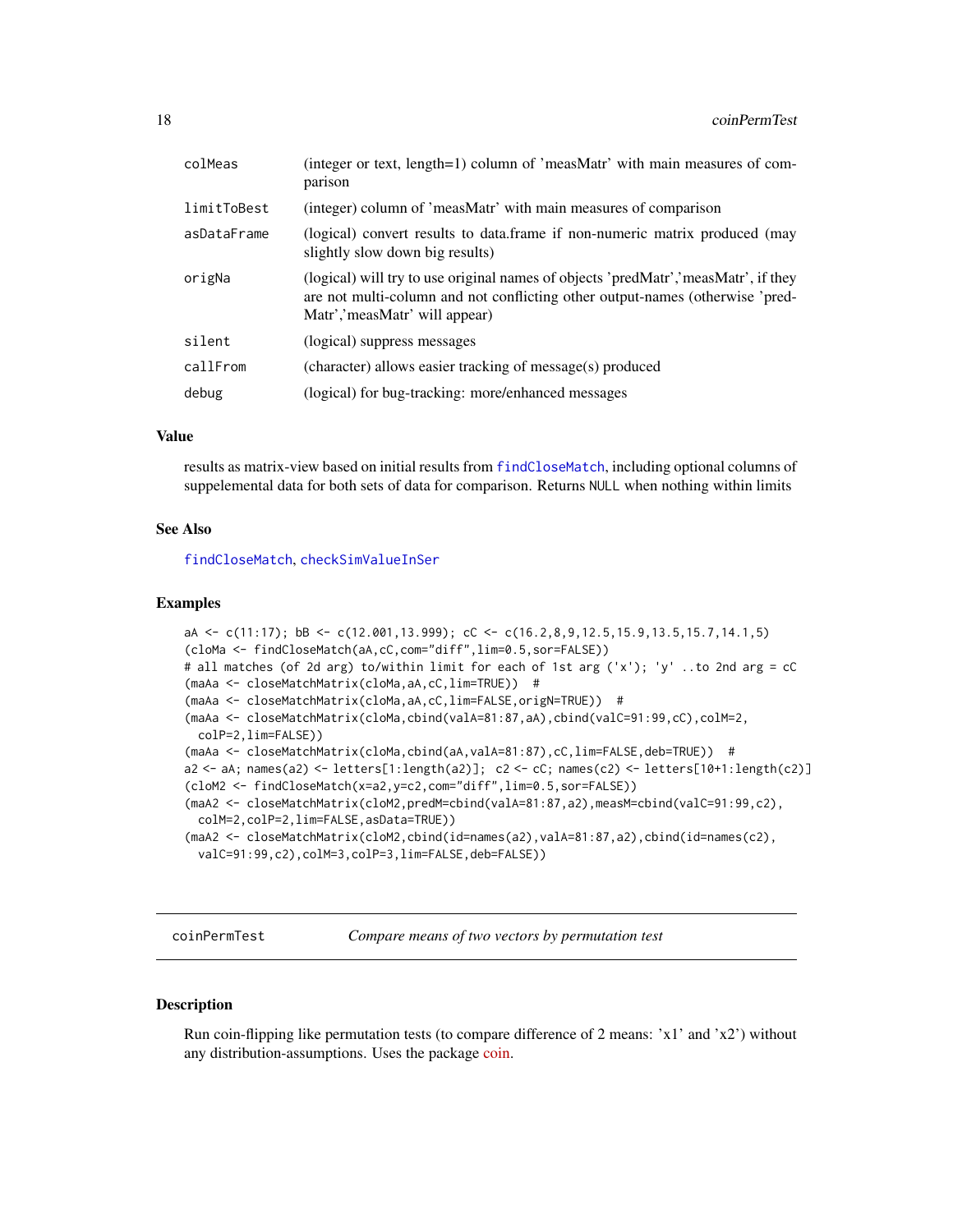#### <span id="page-18-0"></span>colMedSds 19

### Usage

```
coinPermTest(
  x1,
  x2,
 orient = "two.sided",
 nPerm = 5000,
 silent = FALSE,
  callFrom = NULL
)
```
### Arguments

| x1             | numeric vector (to be compared with vector 'x2')       |
|----------------|--------------------------------------------------------|
| x <sub>2</sub> | numeric vector (to be compared with vector 'x1')       |
| orient         | (character) may be "two.sided", "greater" or "less"    |
| nPerm          | (integer) number of permutations                       |
| silent         | (logical) suppress messages                            |
| callFrom       | (character) allow easier tracking of messages produced |
|                |                                                        |

### Value

"MCp" class numeric output with p-values

### See Also

oneway\_test in [LocationTests](#page-0-0)

#### Examples

coinPermTest(2, 3, nPerm=500)

colMedSds *Standard error of median for each column by bootstrap*

### Description

Determine standard error (sd) of median by bootstraping for multiple sets of data (rows in input matrix 'dat'). Note: Uses the package [boot.](https://CRAN.R-project.org/package=boot)

### Usage

colMedSds(dat, nBoot = 99)

| dat   | (numeric) matix                |
|-------|--------------------------------|
| nBoot | (integer) number if iterations |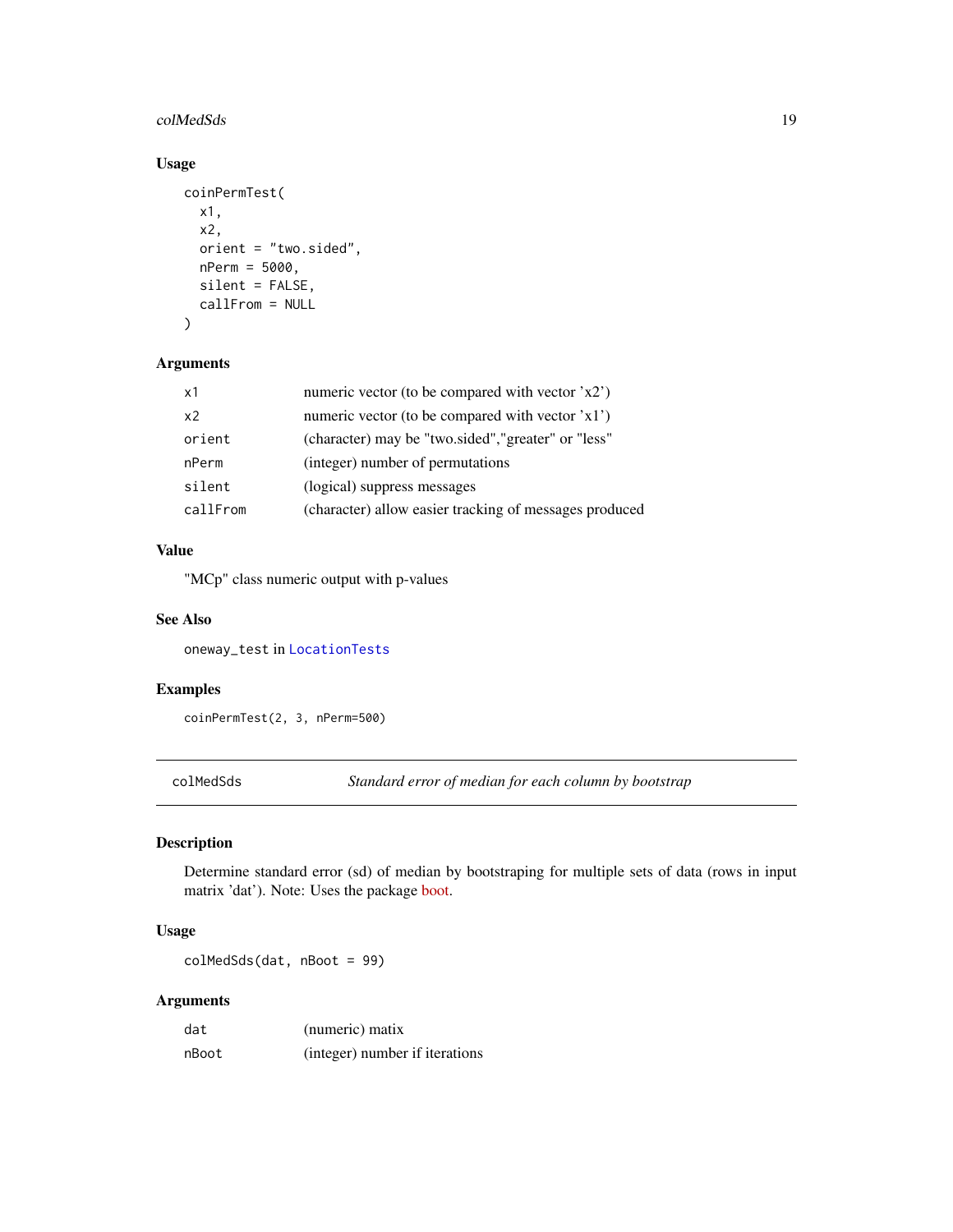(numeric) vector with estimated standard errors

#### See Also

[boot](#page-0-0)

### Examples

```
set.seed(2016); dat1 <- matrix(c(runif(200)+rep(1:10,20)),ncol=10)
colMedSds(dat1)
```
colorAccording2 *Transform numeric values to color-gradient*

### Description

This function helps making color-gradients for plotting a numerical variable. Note : RColorBrewer palettes were not integrated here, since they are not continuous.

### Usage

```
colorAccording2(
  x,
 gradTy = "rainbow",
 nStartOmit = NULL,
 nEndOmit = NULL,
  revCol = FALSE,alpha = 1,
  callFrom = NULL
)
```

| $\mathsf{x}$ | (character) color input                                                                                                                                                                                      |
|--------------|--------------------------------------------------------------------------------------------------------------------------------------------------------------------------------------------------------------|
| gradTy       | (character) type of gradeint may be 'rainbow', 'heat.colors', 'terrain.colors',<br>'topo.colors', 'cm.colors', 'hcl.colors', 'grey.colors', 'gray.colorsW' or 'logGray'                                      |
| nStartOmit   | (integer) omit n steps from begining of gradient range                                                                                                                                                       |
| nEndOmit     | (integer or "sep") omit n steps from end of gradient range, if nEndOmit="sep"<br>20 percent of initial grades will be removed to obtain 'separate' ie non-closing<br>color-circles/gradients eg with rainbow |
| revCol       | (logical) reverse order                                                                                                                                                                                      |
| alpha        | (numeric) optional transparency value (1 for no transparency, 0 for complete<br>opaqueness)                                                                                                                  |
| callFrom     | (character) allow easier tracking of message(s) produced                                                                                                                                                     |

<span id="page-19-0"></span>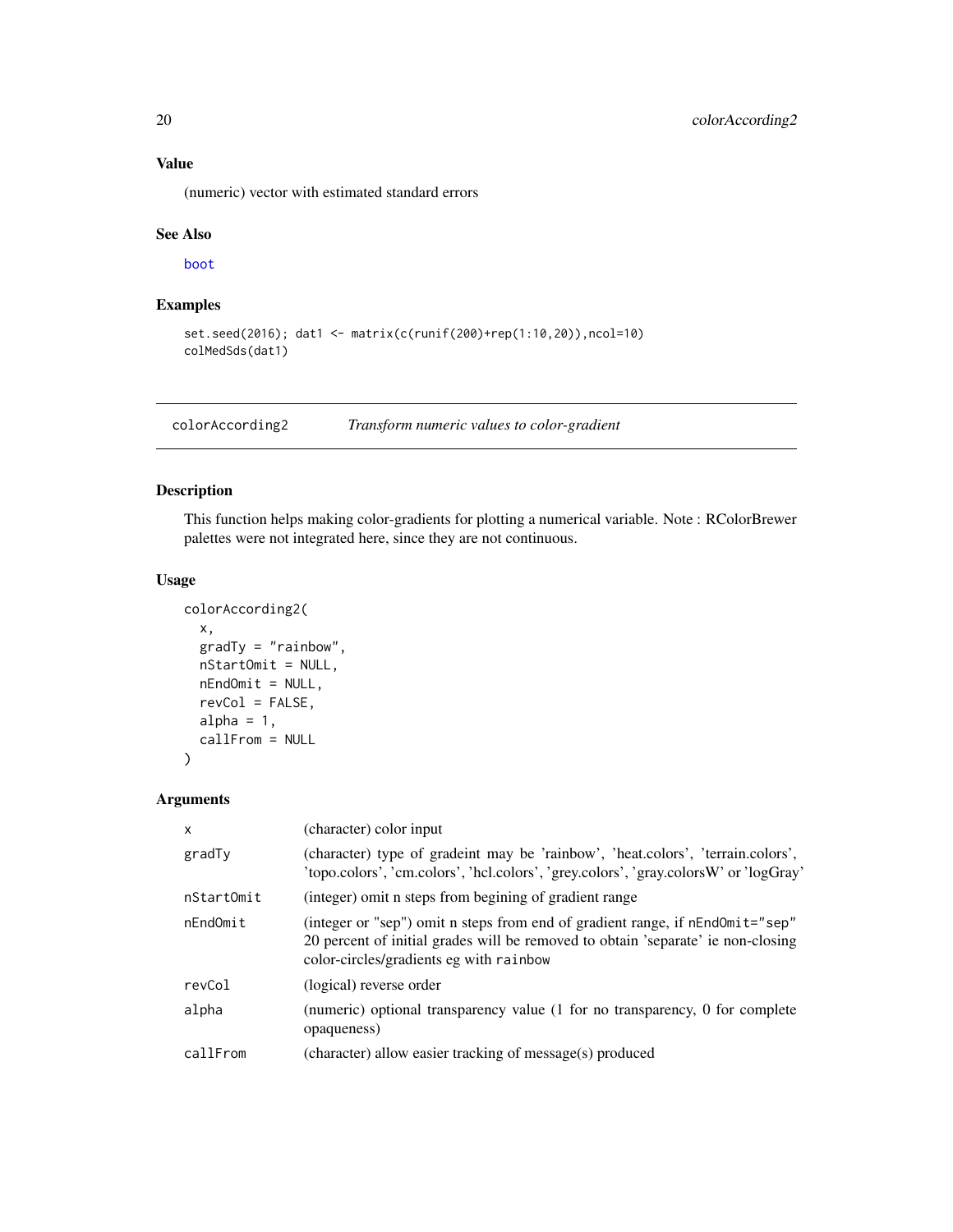#### <span id="page-20-0"></span>colSds 21

### Value

character vector (of same length as x) with color encoding

### See Also

[cut](#page-0-0)

### Examples

```
set.seed(2015); dat1 <- round(runif(15),2)
plot(1:15,dat1,pch=16,cex=2,col=colorAccording2(dat1))
plot(1:15,dat1,pch=16,cex=2,col=colorAccording2(dat1,nStartO=0,nEndO=4,revCol=TRUE))
plot(1:9,pch=3)
points(1:9,1:9,col=transpGraySca(st=0,en=0.8,nSt=9,trans=0.3),cex=42,pch=16)
```
colSds *sd for each column*

#### Description

colSds is a speed optimized sd for matrix or data.frames. It and treats each line as an independent set of data for calculating the sd (equiv to apply(dat,1,sd)). NAs are ignored from data.

#### Usage

colSds(dat)

### Arguments

dat matrix (or data.frame) with numeric values (may contain NAs)

#### Value

numeric vector of sd values

#### See Also

#### [sd](#page-0-0)

### Examples

```
set.seed(2016); dat1 <- matrix(c(runif(200)+rep(1:10,20)),nc=10)
colSds(dat1)
```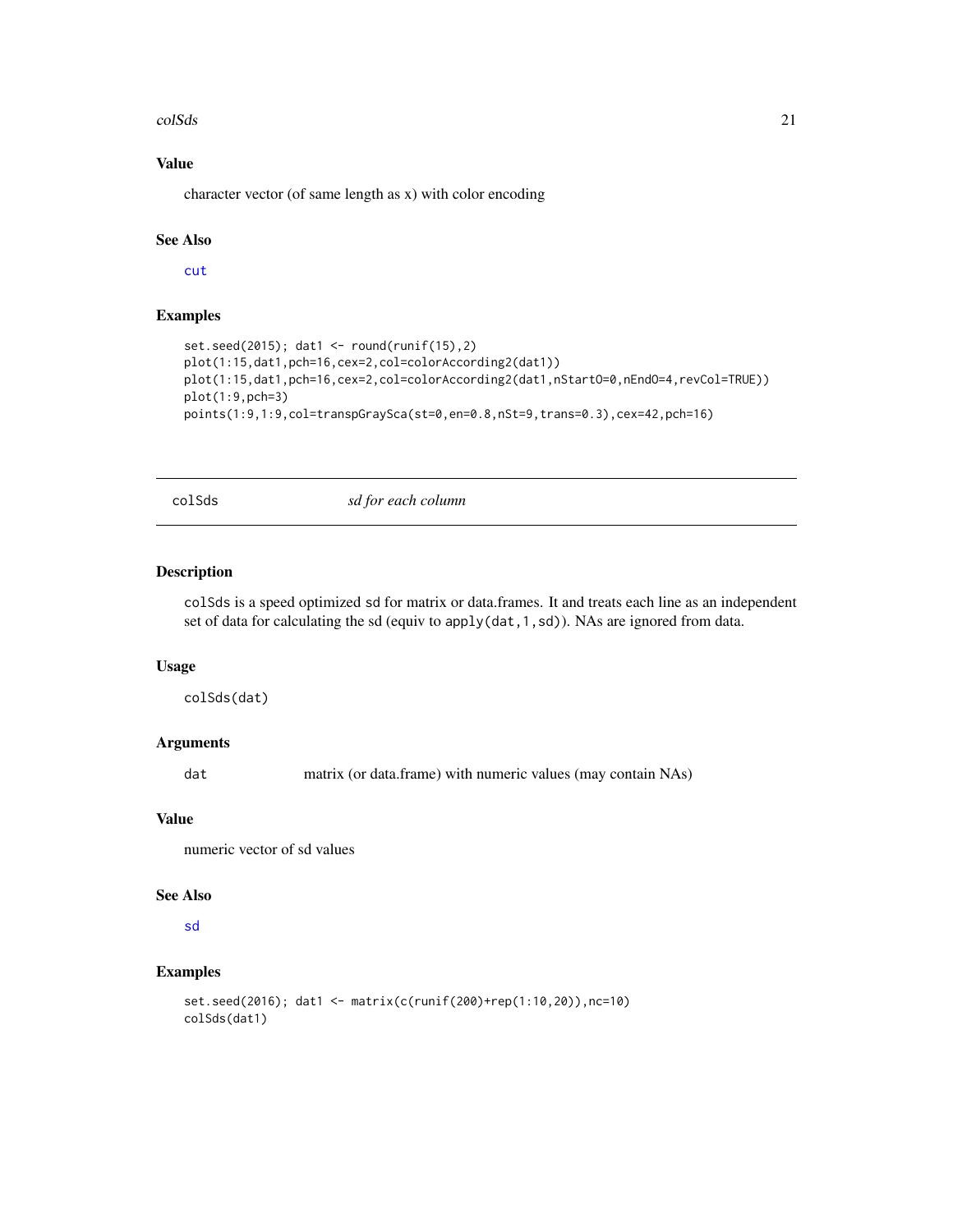<span id="page-21-0"></span>

#### Description

Provide all combinations for each of n elements of vector 'nMax' (positive integer, eg number of max multiplicative value). For example, imagine, we have 3 cities and the (maximum) voting participants per city. Results must be read vertically and allow to see all total possible compositons.

### Usage

```
combinatIntTable(
  nMax,
  include0 = TRUE,asList = FALSE,callFrom = NULL,
  silent = TRUE
)
```
#### Arguments

| nMax     | (positive integer) could be max number of voting participants form different<br>cities, eg Paris max 2 persons, Lyon max 1 person |
|----------|-----------------------------------------------------------------------------------------------------------------------------------|
| include0 | (logical) include 0 occurances, ie provide al combinations starting from 0 or<br>from 1 up to $nMax$                              |
| asList   | (logical) return result as list or as array                                                                                       |
| callFrom | (character) allow easier tracking of messages produced                                                                            |
| silent   | (logical) suppress messages                                                                                                       |

### Value

list or array (as 2- or 3 dim) with possible number of occurances for each of the 3 elements in nMax. Read results vertical : out[[1]] or out[,,1] .. (multiplicative) table for 1st element of nMax; out[,,2] .. for 2nd

#### See Also

[combn](#page-0-0)

### Examples

```
combinatIntTable(c(1,1,1,2), include0=TRUE, asList=FALSE, silent=TRUE)
## Imagine we have 3 cities and the (maximum) voting participants per city :
nMa <- c(Paris=2, Lyon=1, Strasbourg=1)
combinatIntTable(nMa, include0=TRUE, asList=TRUE, silent=TRUE)
```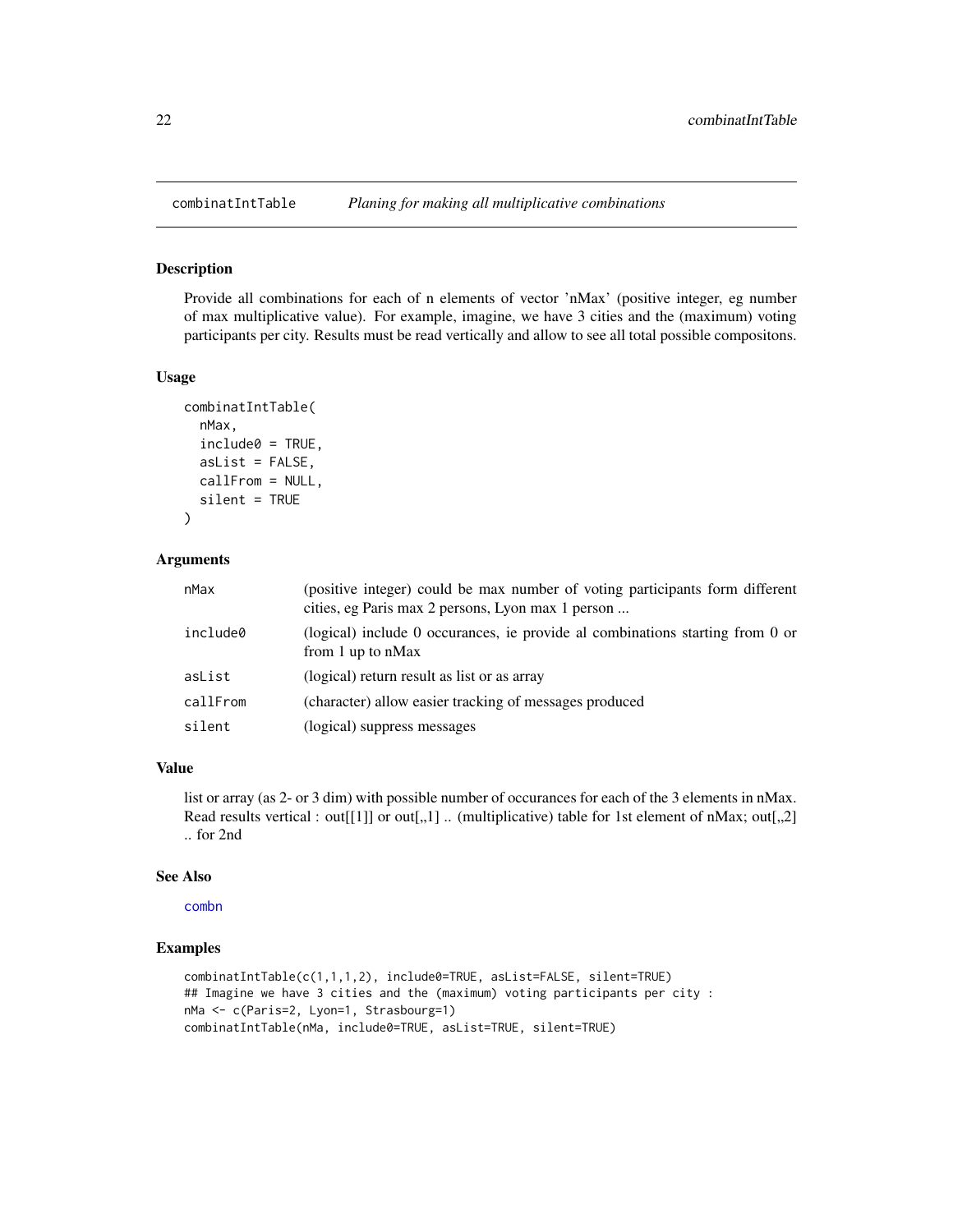<span id="page-22-0"></span>combineByEitherFactor *Create factor-like column regrouping data regrouping simultaneaously by two factors*

#### Description

This function aims to address the situation when two somehow different groupins (of the same data) exist and need to be joined. It is not necessary that both alternative groupings use the same labels, neither. combineByEitherFactor adds new (last) column named 'grp' to input matrix representing the combined factor relative to 2 specified columns from input matrix 'mat' (via 'refC1','refC2'). Optionally, the output may be sorted and a column giving n per factor-level may be added. The function treats selected columns of 'mat' as pairwise combination of 2 elements (that may occur multiple times over all lines of 'mat') and sorts/organizes all instances of such combined elements (ie from both selected columns) as repeats of a given group, who's class number is given in output column 'grp', the (total) number of repeats may be displayed in column 'nGrp' (nByGrp=TRUE). If groups are overlapping (after re-ordering), an iterative process of max 3x2 passes will be launched after initial matching. Works on numeric as well as character input.

#### Usage

```
combineByEitherFactor(
 mat,
  refC1,
  refC2,
  nByGrp = FALSE,
  convergeMax = TRUE,
  callFrom = NULL,
  silent = FALSE
)
```
#### Arguments

| mat         | input matrix                                                                             |
|-------------|------------------------------------------------------------------------------------------|
| refC1       | (integer) column-number of 'mat' to use as 1st set                                       |
| refC2       | (integer) column-number of 'mat' to use as 2nd set                                       |
| nByGrp      | (logical) add last col with n by group                                                   |
| convergeMax | (logical) if TRUE, run 2 add'l iteartive steps to search convergence to stable<br>result |
| callFrom    | (character) allows easier tracking of message(s) produced                                |
| silent      | (logical) suppres messages                                                               |

#### Value

matrix containing both selected columns plus additional column(s) indicating group-number of the pair-wise combination (and optional the total n by group)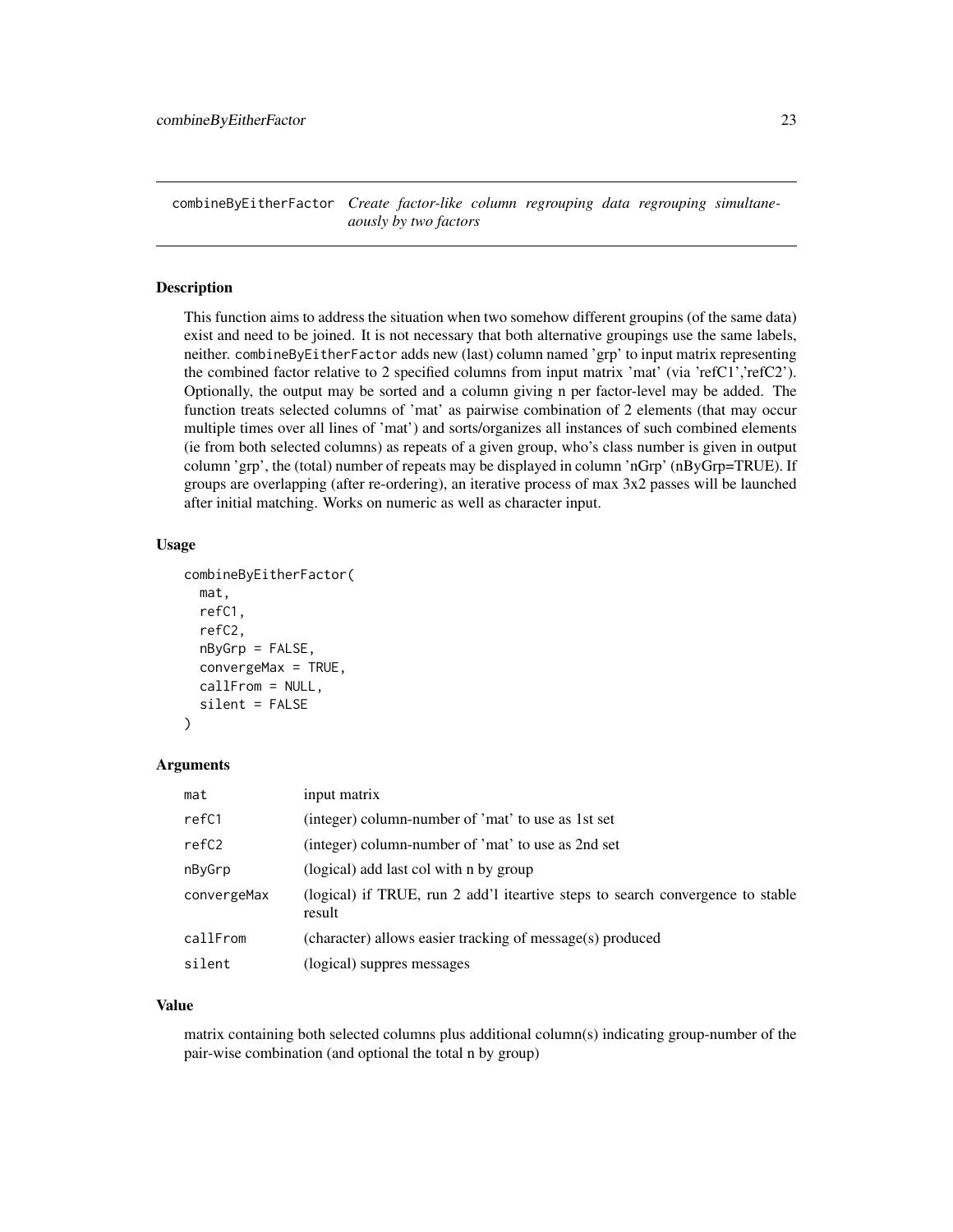#### Examples

```
nn <- rep(c("a","e","b","c","d","g","f"),c(3,1,2,2,1,2,1))
qq \leq rep(c("m", "n", "p", "o", "q"), c(2,1,1,4,4))nq <- cbind(nn,qq)[c(4,2,9,11,6,10,7,3,5,1,12,8),]
combineByEitherFactor(nq,1,2,nBy=TRUE); combineByEitherFactor(nq,1,2,nBy=FALSE)
combineByEitherFactor(nq,1,2,conv=FALSE); combineByEitherFactor(nq,1,2,conv=TRUE)
##
mm <- rep(c("a","b","c","d","e"),c(3,4,2,3,1)); pp <- rep(c("m","n","o","p","q"),c(2,2,2,2,5))
combineByEitherFactor(cbind(mm,pp),1,2,con=FALSE,nBy=TRUE);
combineByEitherFactor(cbind(mm,pp),1,2,con=TRUE,nBy=TRUE)
```
combineOverlapInfo *Find and combine points located very close in x/y space*

#### Description

Search points in x,y space that are located very close and thus likely to overlap. In case of points close enough, various options for joining names (and shortening longer descriptions) are available.

#### Usage

```
combineOverlapInfo(
  dat,
  suplInfo = NULL,
 disThr = 0.01,addNsimi1 = TRUE,txtSepChar = ",",combSym = "+',
 maxOver1 = 50,
 callFrom = NULL,
 debug = FALSE,
  silent = FALSE
)
```

| dat        | (matrix) matrix or data.frame with 2 cols (used ONLY 1st $&$ 2nd column!), used<br>as $x \& y$ coordinates                                                                                                                                                      |
|------------|-----------------------------------------------------------------------------------------------------------------------------------------------------------------------------------------------------------------------------------------------------------------|
| suplInfo   | (NULL or character) when points are considered overlapping the text from 'su-<br>plInfo' will be reduced to fragment before 'txtSepChar' and combined (with<br>others from overlapping text) using 'combSym', if NULL \$combInf will appear<br>with row-numbers |
| disThr     | (numeric) distance-thrshold for considering as similar via searchDataPairs()                                                                                                                                                                                    |
| addNsimil  | (logical) include number of fused points                                                                                                                                                                                                                        |
| txtSepChar | (character) for use with .retain 1stPart(): where to cut ( $\&$ keep 1st part) text from<br>'suplInfo' to return in out\$CombInf; only 1st element used !                                                                                                       |

<span id="page-23-0"></span>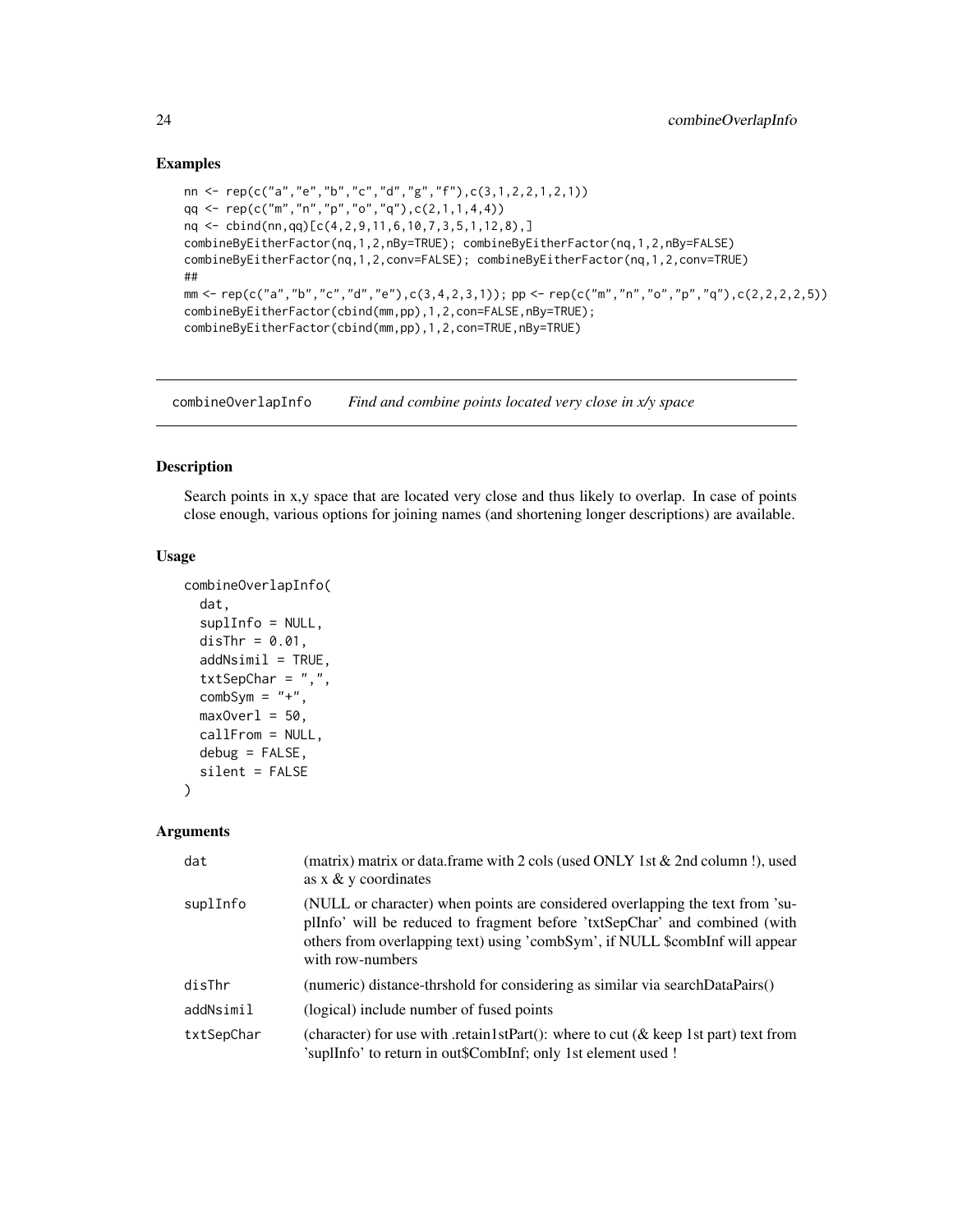<span id="page-24-0"></span>

| combSym  | (character) concatenation symbol (character, length=1) for points considered<br>overlaying, see also 'suplInfo'           |
|----------|---------------------------------------------------------------------------------------------------------------------------|
| maxOverl | (integer) if NULL no limit or max limit of group/clu size (avoid condensing too<br>many neighbour points to single cloud) |
| callFrom | (character) allow easier tracking of message(s) produced                                                                  |
| debug    | (logical) additional messages for debugging                                                                               |
| silent   | (logical) suppres messages                                                                                                |

matrix with fused (condensed) information for cluster of overapping points

#### Examples

```
set.seed(2013)
datT2 <- matrix(round(rnorm(200)+3,1),ncol=2,dimnames=list(paste("li",1:100,sep=""),
  letters[23:24]))
# (mimick) some short and longer names for each line
inf2 <- cbind(sh=paste(rep(letters[1:4],each=26),rep(letters,4),1:(26*4),sep=""),
lo=paste(rep(LETTERS[1:4],each=26),rep(LETTERS,4),1:(26*4),",",rep(letters[sample.int(26)],4),
  rep(letters[sample.int(26)],4),sep=""))[1:100,]
head(datT2,n=10)
head(combineOverlapInfo(datT2,disThr=0.03),n=10)
head(combineOverlapInfo(datT2,suplI=inf2[,2],disThr=0.03),n=10)
```
combineRedBasedOnCol *Combine/reduce redundant lines based on specified column*

#### Description

This function works similar to unique, but it takes a matrix as input and considers one specified column to find unique instances. It identifies 'repeated' lines of the input-matrix (or data.frame) 'mat' based on (repeated) elements in/of column with name 'colNa' (or column-number). Redundant lines (ie repeated lines) will disappear in output. Eg used with extracted annotation where 1 gene has many lines for different GO annotation.

### Usage

```
combineRedBasedOnCol(mat, colNa, sep = ",", silent = FALSE, callFrom = NULL)
```

| mat      | input matrix or data.frame                                                                                                  |
|----------|-----------------------------------------------------------------------------------------------------------------------------|
| colNa    | character vector (length 1) macting 1 column name (if mult only 1st will be<br>used), in case of mult matches only 1st used |
| sep      | (character) separator (default=",")                                                                                         |
| silent   | (logical) suppress messages                                                                                                 |
| callFrom | (character) allow easier tracking of message(s) produced                                                                    |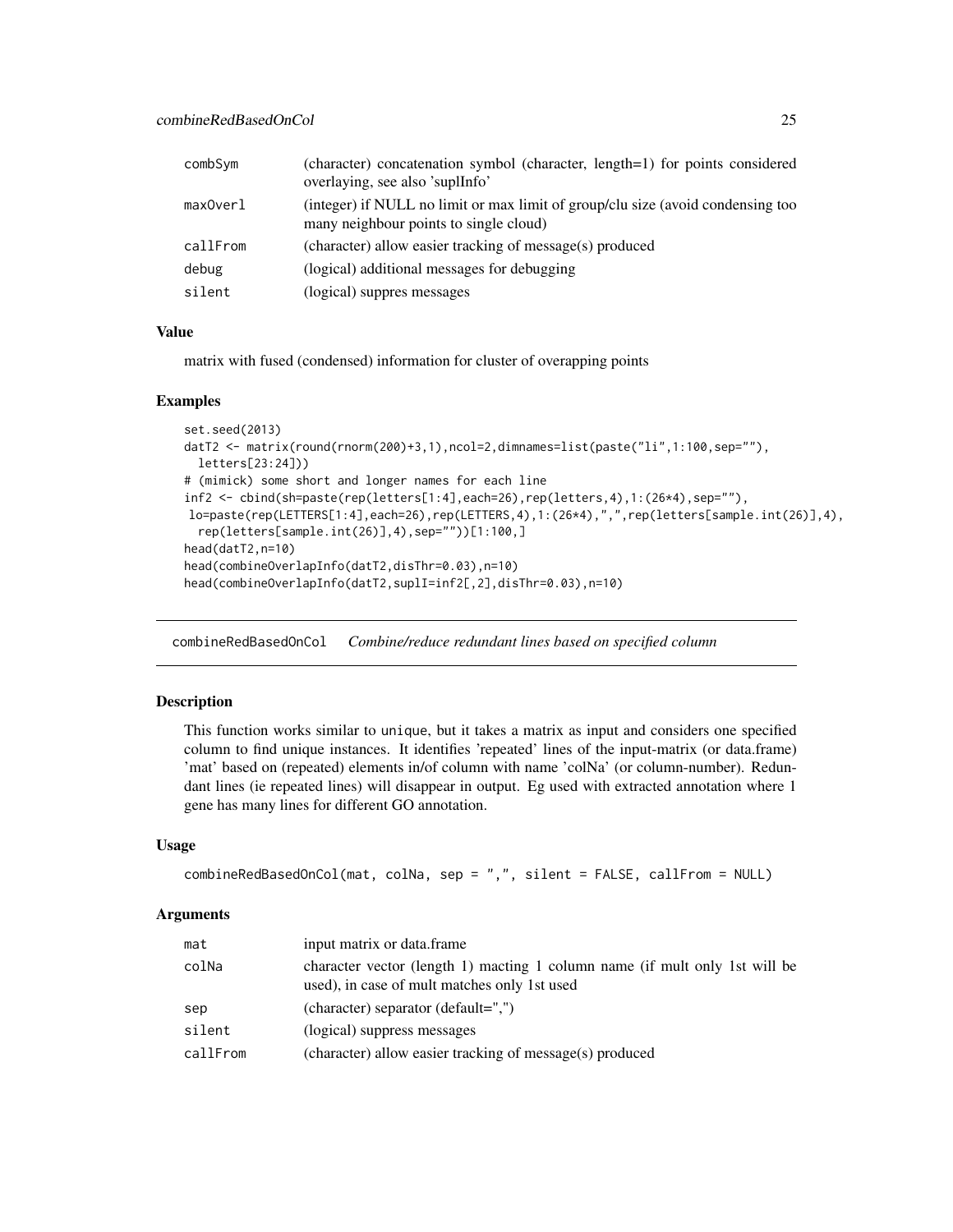<span id="page-25-0"></span>matrix containing the input matrix without lines considered repeated (unique-like)

### See Also

[findRepeated](#page-53-1), [firstOfRepLines](#page-57-1), [organizeAsListOfRepl](#page-91-1)

### Examples

```
matr <- matrix(c(letters[1:6],"h","h","f","e",LETTERS[1:5]),ncol=3,
 dimnames=list(letters[11:15],c("xA","xB","xC")))
combineRedBasedOnCol(matr,colN="xB")
combineRedBasedOnCol(rbind(matr[1,],matr),colN="xB")
```
combineReplFromListToMatr

*Combine replicates from list to matrix*

#### **Description**

Suppose multiple measures (like multiple chanels) are taken for subjects and these measures are organized as groups in a list, like muliple parameters (= channels) or types of measurements (typically many paramters are recorded when screeinig compounds in microtiter plates). Within one parameter/channel all replicate-data from separate list-entries ('lst') will get combined according to names of list-elements. The function will trim any redundant text in names of list-elements, try to isolate separator (may vary among replicate-groups, but should be 1 character long). eg names "hct116 1.1.xlsx" & "hct116 1.2.xlsx" will be combined as replicates, "hct116 2.1.xlsx" will be considered as new group.

#### Usage

```
combineReplFromListToMatr(lst, callFrom = NULL)
```
### Arguments

| lst      | (list) list of arrays (typically multi-parameter measures of micortiterplate data) |
|----------|------------------------------------------------------------------------------------|
| callFrom | (character) allows easier tracking of message(s) produced                          |

#### Value

list of arrays now with same dimension of arrays (but shorter, since replicate-arrays were combined)

#### See Also

[extr1chan](#page-44-1), [organizeAsListOfRepl](#page-91-1)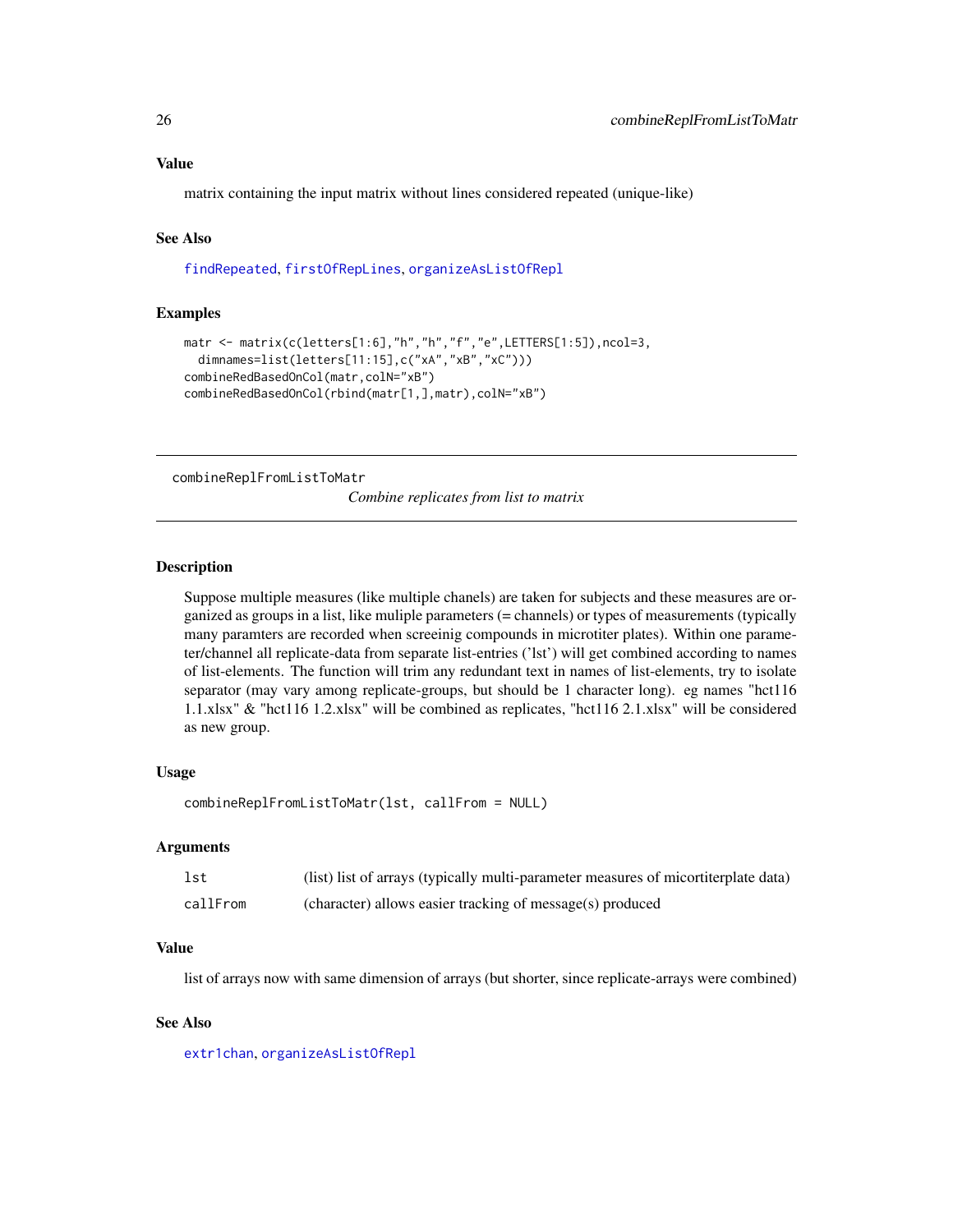#### <span id="page-26-0"></span>combineSingleT 27

#### Examples

```
lst2 <- list(aa_1x=matrix(1:12,nrow=4,byrow=TRUE),ab_2x=matrix(24:13,nrow=4,byrow=TRUE))
combineReplFromListToMatr(lst2)
```
combineSingleT *Get all combinations with TRUE from each column*

#### **Description**

This function addresses the case when multiple alternatove ways exit to combine two elements. combineSingleT makes combinatory choices : if multiple TRUE in given column of 'mat' make all multiple selections with always one TRUE from each column The resultant output contains index for first and second input columns elements to be combined.

#### Usage

combineSingleT(mat)

#### Arguments

mat 2-column matrix of logical values

#### Value

matrix with indexes of conbinations of TRUE

#### Examples

```
## Example: Fist column indicates which boys want to dance and second column
## which girls want to dance. So if several boys want to dance each of the girls
## will have the chance to dance with each of them.
matr <- matrix(c(TRUE,FALSE,TRUE,FALSE,TRUE,FALSE),ncol=2)
combineSingleT(matr)
```
completeArrLst *Complete list of arrays for same dimensions*

#### Description

This functions aims to inspect repeating structues of data given as list of arrays and will try to complete arrays with fewer lines or columns (as this may appear eg with the very last set of highthourput sceening data if fewer measures remain in the last set). Thus, the dimensions of the arrays are compared and cases with fewer (lost) columns (eg fewer experimental replicates) will be adjust/complete by adding column(s) of NA. Used eg when at reading mircotiterplate data the last set is not complete.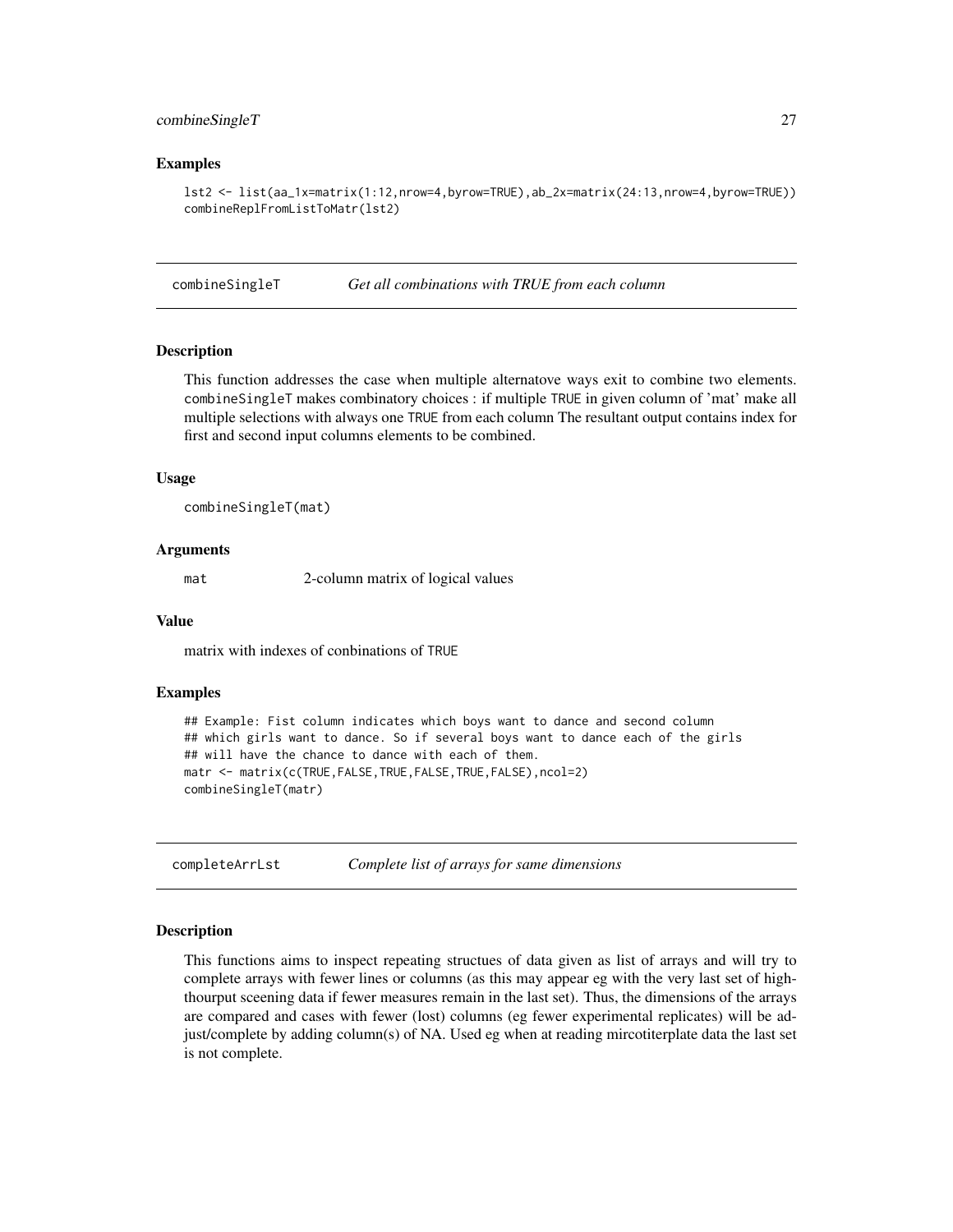```
completeArrLst(arrLst, silent = FALSE, callFrom = NULL)
```
#### Arguments

| (list) list of arrays (typically 1st and 2nd dim for specific genes/objects, 3rd for<br>different measures associated with) |
|-----------------------------------------------------------------------------------------------------------------------------|
| (logical) suppress messages                                                                                                 |
| (character) allows easier tracking of message(s) produced                                                                   |
|                                                                                                                             |

### Value

list of arrays, now with same dimension of arrays

### See Also

[organizeAsListOfRepl](#page-91-1), [extr1chan](#page-44-1)

#### Examples

```
arr1 <- array(1:24,dim=c(4,3,2),dimnames=list(c(LETTERS[1:4]),
 paste("col",1:3,sep=""),c("ch1","ch2")))
arr3 <- array(81:96,dim=c(4,2,2),dimnames=list(c(LETTERS[1:4]),
 paste("col",1:2,sep=""),c("ch1","ch2")))
arrL3 <- list(pl1=arr1,pl3=arr3)
completeArrLst(arrL3)
```
<span id="page-27-1"></span>contribToContigPerFrag

*Characterize individual contribution of single edges in tree-structures*

#### Description

This function helps investigating tree-like structures with the aim of indicating how much individual tree components contribute to compose long stretches. contribToContigPerFrag characterizes individual (isolated) contribution of single edges in tree-structures. Typically used to process/exploit summarized trees (as matrix) made by [buildTree](#page-7-1) which makes use of the package [data.tree.](https://CRAN.R-project.org/package=data.tree) For example if A,B and C can be joined aa well and B +D, this function will check if A+B+C is longer and if A contributes to the longest tree.

```
contribToContigPerFrag(joinMat, fullLength = NULL, nDig = 3)
```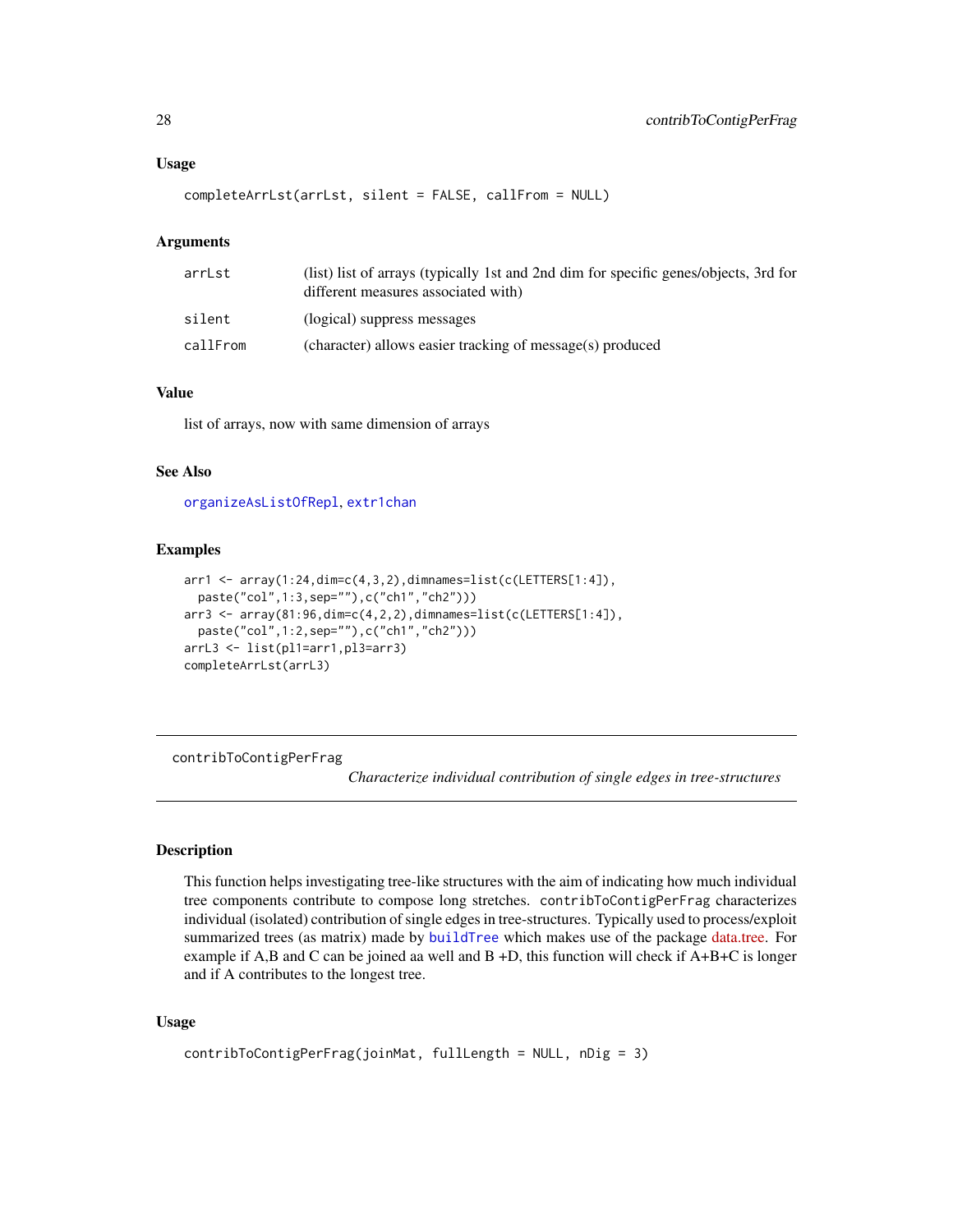### <span id="page-28-0"></span>conv01toColNa 29

### Arguments

| ioinMat    | (matrix) matrix with concatenated edges as rownames (separated by slashes),<br>column sum Len for total length and column n for number of edges    |
|------------|----------------------------------------------------------------------------------------------------------------------------------------------------|
| fullLength | (integer) custom total length (useful if the concatenated edges do not cover 100<br>percent of the original precursor whose fragments are studied) |
| nDig       | (integer) rounding: number of digits for 3rd column len. rat in output                                                                             |

### Value

matrix of 3 columns: with length of longest tree-branches where given edge participates (column sumLen), the (total) number of edges therein (col n.frag) and a relative value (len.rat)

### See Also

to build tree [buildTree](#page-7-1)

### Examples

```
path1 <- matrix(c(17,19,18,17, 4,4,2,3),ncol=2,
 dimnames=list(c("A/B/C/D","A/B/G/D","A/H","A/H/I"),c("sumLen","n")))
contribToContigPerFrag(path1)
```

| conv01toColNa | Convert matrix of integer to matrix of x-times repeated column-names |  |  |
|---------------|----------------------------------------------------------------------|--|--|
|---------------|----------------------------------------------------------------------|--|--|

#### Description

conv01toColNa transforms matrix of integers (eg 0 and 1) to repeated & concatenated text from argument colNa, the character string for 0 occurances of argument zeroTex may be customized. Used eg when specifying (and concatenating) various counted elements (eg properties) along a vector like variable peptide modifications in proteomics.

#### Usage

```
conv01toColNa(mat, colNa = NULL, zeroTex = "", pasteCol = FALSE)
```
#### Arguments

| mat      | input matrix (with integer values)                                               |
|----------|----------------------------------------------------------------------------------|
| colNa    | alternative (column-)names to the ones from 'mat' (default colnames of 'mat')    |
| zeroTex  | text to display if $\theta$ (default "")                                         |
| pasteCol | (logical) allows to collapse all columns to single chain of characters in output |

### Value

character vector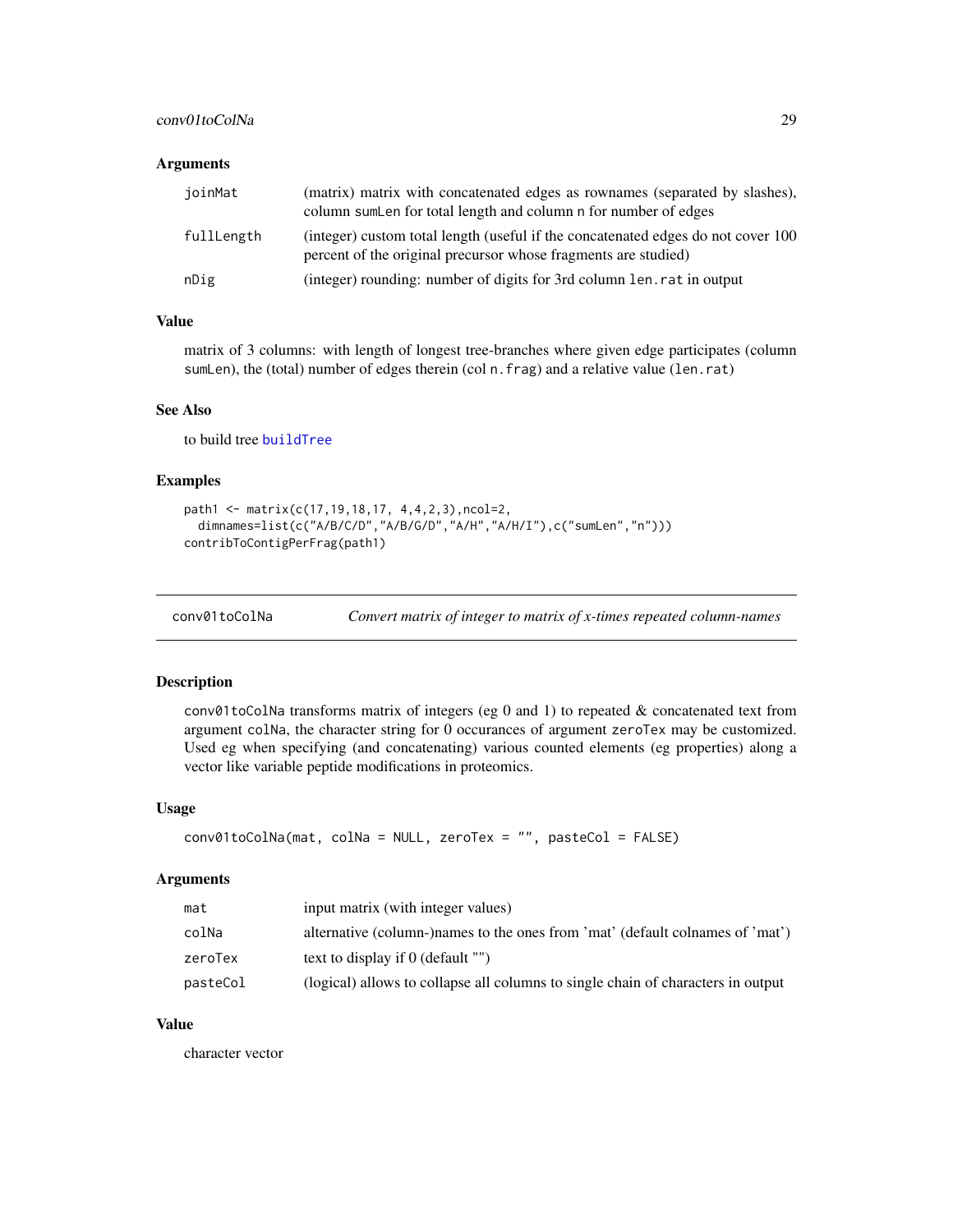#### Examples

```
(ma1 <- matrix(sample(0:3,40,repl=TRUE), ncol=4, dimnames=list(NULL, letters[11:14])))
conv01toColNa(ma1)
conv01toColNa(ma1, colNa=LETTERS[1:4], ze=".")
conv01toColNa(ma1, colNa=LETTERS[1:4], pasteCol=TRUE)
```
convColorToTransp *Assign new transparency to given colors*

### Description

This function alows (re-)defining a new transparency. A color encoding vector will be transformed to the same color(s) but with new transparency (alpha).

### Usage

```
convColorToTransp(color, alph = 1)
```
#### Arguments

| color | (character) color input                                                     |
|-------|-----------------------------------------------------------------------------|
| alph  | (numeric) transparency value (1 for no transparency, 0 for complete opaque- |
|       | ness), values <1 will be treated as percent-values                          |

### Value

character vector (of same length as input) with color encoding for new transparency

#### See Also

[rgb](#page-0-0), [par](#page-0-0)

### Examples

```
col0 <- c("#998FCC","#5AC3BA","#CBD34E","#FF7D73")
col1 <- convColorToTransp(col0,alph=0.7)
layout(1:2)
pie(rep(1,length(col0)),col=col0)
pie(rep(1,length(col1)),col=col1,main="new transparency")
```
<span id="page-29-0"></span>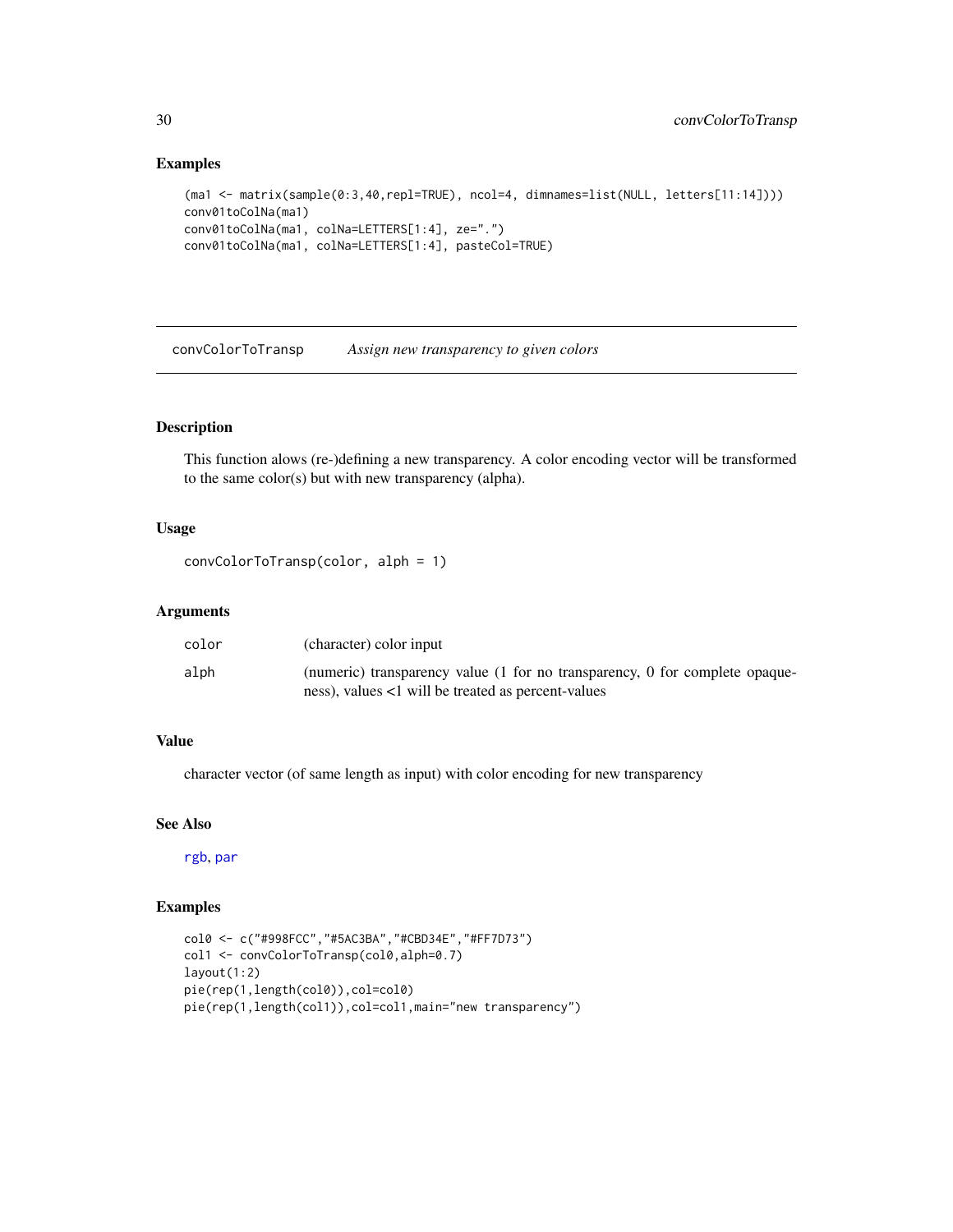<span id="page-30-0"></span>

### Description

convMatr2df provides flexible converting of matrix to data.frame. For example repeated/redundant rownames are not allowed in data.frame(), thus the corresponding column-names have to be renamed using a counter-suffix. In case of non-redundant rownames, a new column 'addIniNa' will be introduced at beginning to document the initial (redundant) rownames, non-redundant rownames will be created. Finally, this functions converts the corrected matrix to data.frame and checks/converts columns for transforming character to numeric. If the input is a data.frame containing factors, they will be converted to character before potential conversion. Note: for simpler version (only text to numeric) see from this package .convertMatrToNum .

#### Usage

```
convMatr2df(
 mat,
  addIniNa = TRUE,duplTxtSep = "_",
  silent = FALSE,
  callFrom = NULL
)
```
#### Arguments

| mat        | matrix (or data.frame) to be converted                                                    |
|------------|-------------------------------------------------------------------------------------------|
| addIniNa   | (logical) if TRUE an additional column ('ID') with rownames will be added at<br>beginning |
| duplTxtSep | (character) separator for enumerating replicated names                                    |
| silent     | (logical) suppres messages                                                                |
| callFrom   | (character) allow easier tracking of message(s) produced                                  |

#### Value

data.frame

#### See Also

for simpler version (only text to numeric) see from this package .convertMatrToNum

### Examples

```
dat1 <- matrix(1:10,ncol=2)
rownames(dat1) <- letters[c(1:3,2,5)]## as.data.frame(dat1) ... would result in an error
convMatr2df(dat1)
```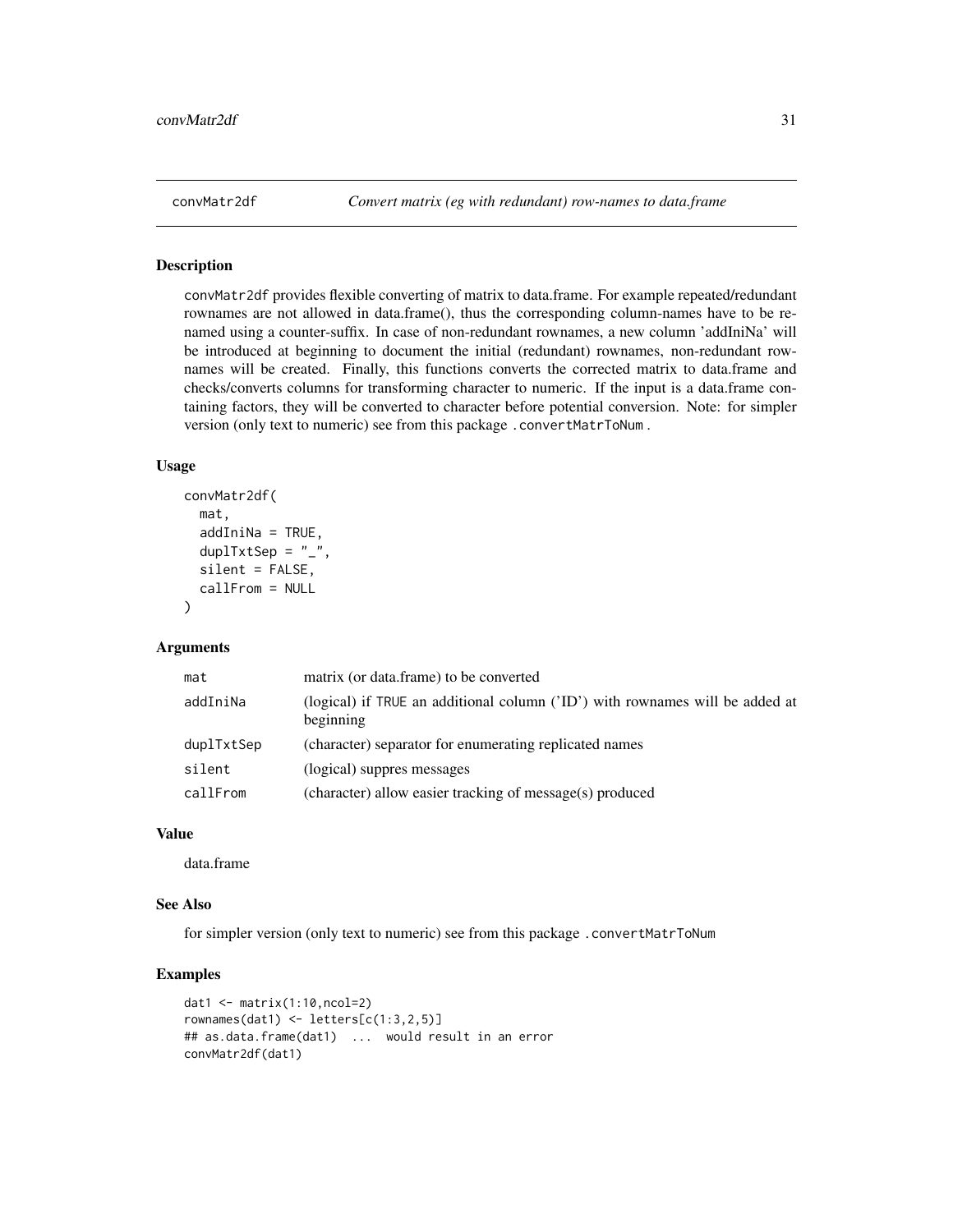```
convMatr2df(data.frame(a=as.character((1:3)/2),b=LETTERS[1:3],c=1:3))
tmp <- data.frame(a=as.character((1:3)/2),b=LETTERS[1:3],c=1:3,stringsAsFactors=FALSE)
convMatr2df(tmp)
tmp <- data.frame(a=as.character((1:3)/2),b=1:3,stringsAsFactors=FALSE)
convMatr2df(tmp)
```
convToNum *Convert to numeric*

#### Description

convToNum checks if input vector/character string contains numbers (with or without comma) and attempts converting to numeric. This functions was designed for extracting the numeric part of character-vectors (or matrix) containing both numbers and character-elements. Depending on the parameters convert and remove text-entries can be converted to NA (in resulting numeric objects) or removed (the number of elements/lines gets reduced, in consequece). Note: if 'x' is a matrix, its matrix-dimensions & -names will be preseved. Note: so far Inf and -Inf do not get recognized as numeric.

#### Usage

```
convToNum(
  x,
  spaceRemove = TRUE,
  convert = c(NA, "sparseChar"),
  remove = NULL,
  euroStyle = TRUE,
  scilnc1 = TRUE,callFrom = NULL,
  silent = TRUE
\lambda
```

| $\mathsf{x}$ | vector to be converted                                                                                                                                                                                                                                                                                                                                     |
|--------------|------------------------------------------------------------------------------------------------------------------------------------------------------------------------------------------------------------------------------------------------------------------------------------------------------------------------------------------------------------|
| spaceRemove  | (logical) to remove all heading and trailing (white) space (until first non-space<br>character)                                                                                                                                                                                                                                                            |
| convert      | (character) define which type of non-conform entries to convert to NAs. Note,<br>if remove is selected to eliminate character-entries they cannot be converted<br>any more. Use 'allChar' for all character-entries; 'sparseChar' sparse (ie rare)<br>character entries; NA for converting 'Na' or 'na' to NA; if 'none' or NULL no<br>conversions at all. |
| remove       | (character) define which type of non-conform entries to remove, removed items<br>cannot converted to NA any more. Use 'allChar' for removing all character en-<br>tries; NA for removing all instances of NA (execept thise created by converting<br>text); all elements will be kept if 'none' or NULL.                                                   |

<span id="page-31-0"></span>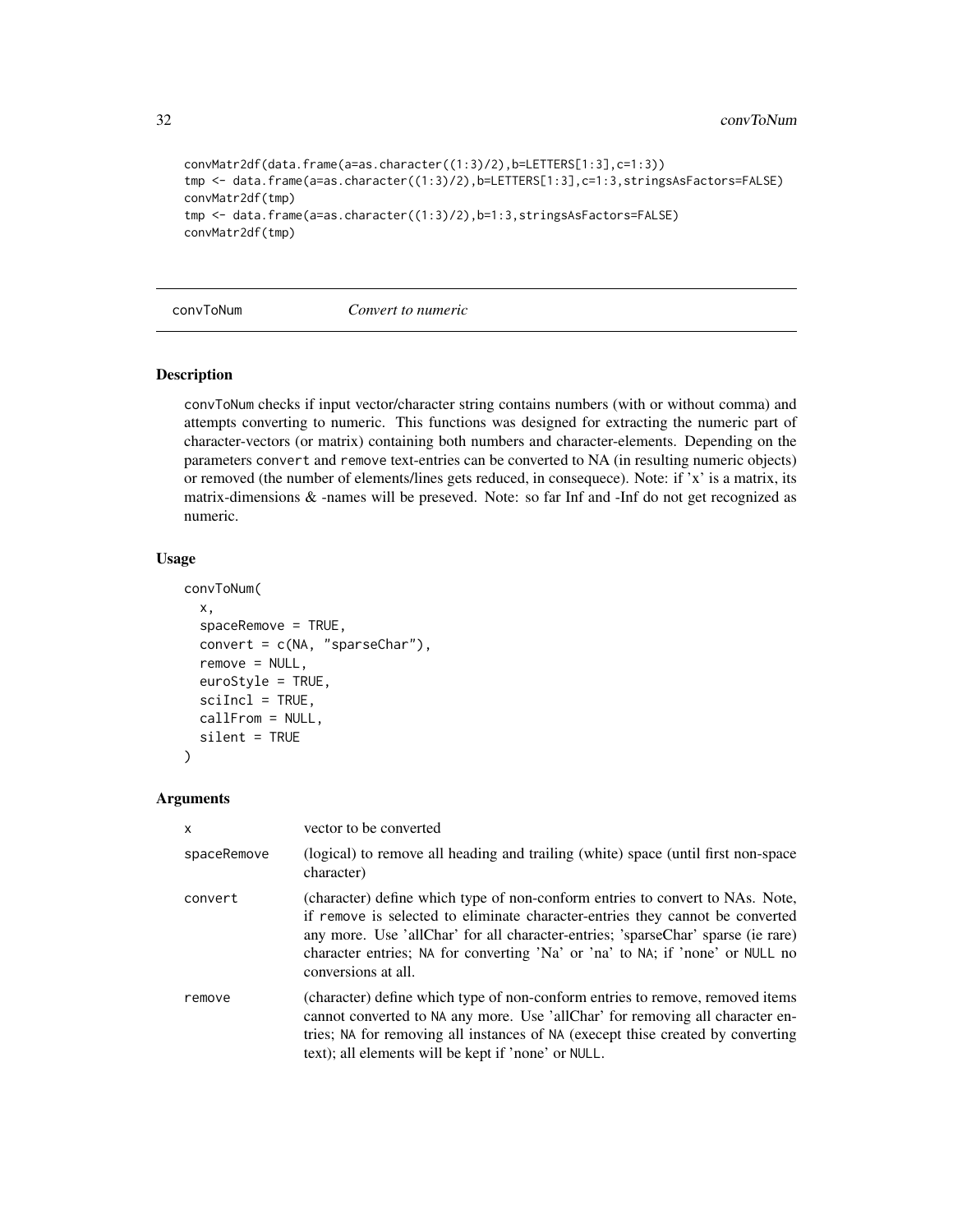### <span id="page-32-0"></span>correctToUnique 33

| euroStyle | (logical) if TRUE will convert all ',' (eg used as European decimal-separator) to<br>".' (as internally used by R as decimal-separator), thus allowing converting the<br>European decimal format. |
|-----------|---------------------------------------------------------------------------------------------------------------------------------------------------------------------------------------------------|
| sciIncl   | (logical) include recognizing scientific notation (eg 2e-4)                                                                                                                                       |
| callFrom  | (character) allow easier tracking of message(s) produced                                                                                                                                          |
| silent    | (logical) suppress messages                                                                                                                                                                       |

### Value

numeric vector (or matrix (if 'x' is matrix))

### See Also

[numeric](#page-0-0)

### Examples

```
x1 \leq -c ("+4"," + 5","6","bb","Na","-7")
convToNum(x1,convert=c("allChar"))
convToNum(x1) # too many non-numeric instances for 'sparseChar'
x2 <- c("+4"," + 5","6","-7"," - 8","1e6","+ 2.3e4","-3E4","- 4E5")
convToNum(x2,convert=NA,remove=c("allChar",NA))
convToNum(x2,convert=NA,remove=c("allChar",NA),sciIncl=FALSE)
```
correctToUnique *Correct vector to unique*

### Description

correctToUnique checks 'x' for unique entries, while maintaining the original length. If necessary a counter will added to non-unique entries.

```
correctToUnique(
 x,
 sep = "''atEnd = TRUE,
 maxIter = 4,NAenum = TRUE,
  callFrom = NULL
)
```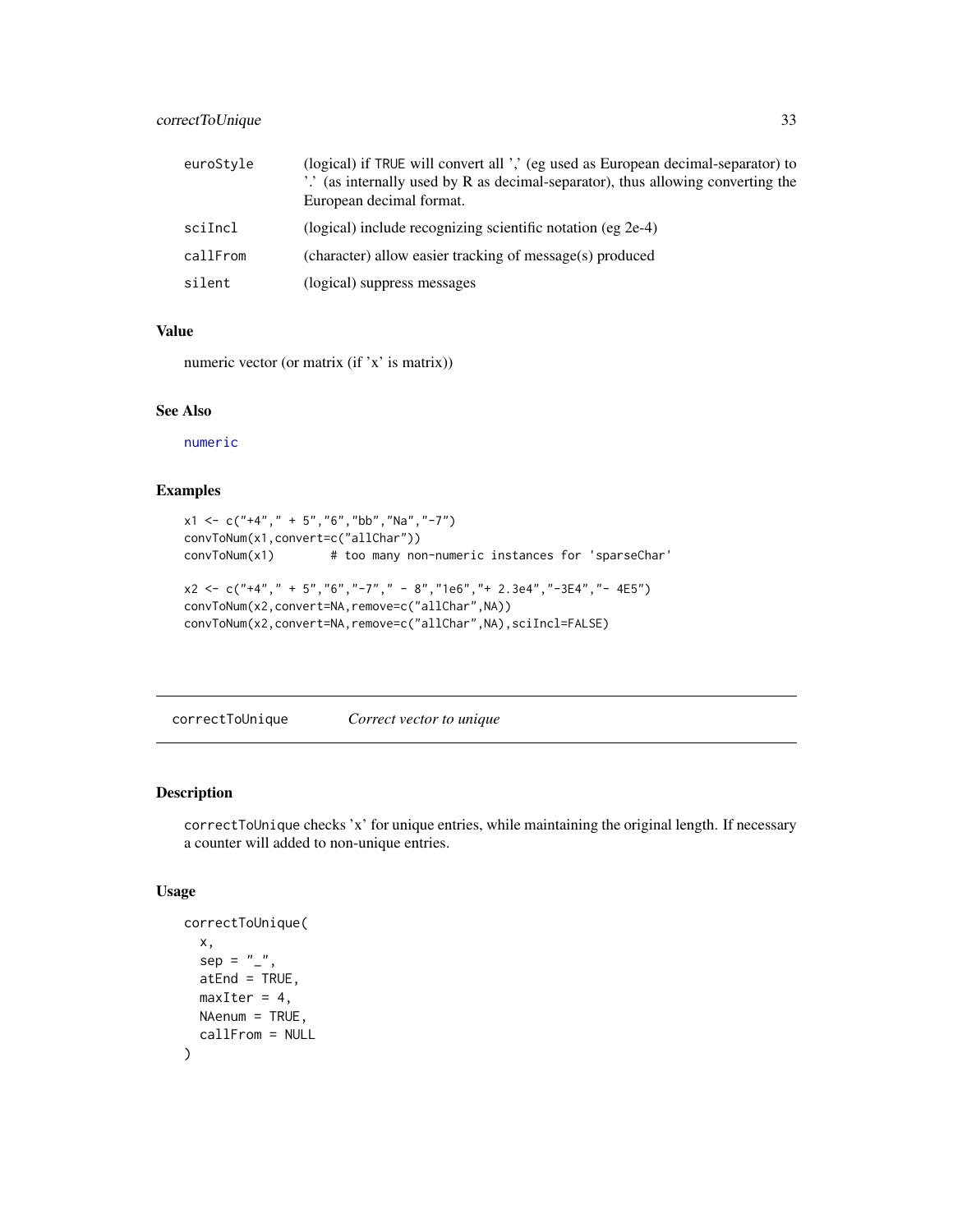#### <span id="page-33-0"></span>Arguments

| $\mathsf{x}$  | input character vector                                                                       |
|---------------|----------------------------------------------------------------------------------------------|
| sep           | (character) separator used when adding counter                                               |
| atEnd         | (logical) decide location of placing the counter (at end or at beginning of initial<br>text) |
| maxIter       | (numeric) max number of iterations                                                           |
| <b>NAenum</b> | (logical) if TRUE all NAs will be enumerated $(NA_1, NA_2,)$                                 |
| callFrom      | (character) for better tracking of use of functions                                          |

### Value

character vector

#### See Also

[unique](#page-0-0) will simply remove repeated elements, ie length of 'x' won't remain constant, [filtSizeUniq](#page-50-1) is more complex and slower, [treatTxtDuplicates](#page-128-1)

#### Examples

correctToUnique(c("li0","n",NA,NA,rep(c("li2","li3"),2),rep("n",4)))

correctWinPath *Correct mixed slash and backslash in file path*

### Description

This function corrects paths character strings for mixed slash and backslash in file path. In Windows the function tempdir() will use double backslashes as separator while  $file.path()$  uses regular slashes. So when combining these two one might encounter a mix of slashes and double backslashes which may cause trouble, unless this is streightened out to a single separator used. When pointig to given files inside html-files, paths need to have a prefix, this can be added using the argument asHtml.

```
correctWinPath(
  x,
  asHtm1 = FALSE,
  anyPlatf = FALSE,
  silent = TRUE,
  callFrom = NULL
)
```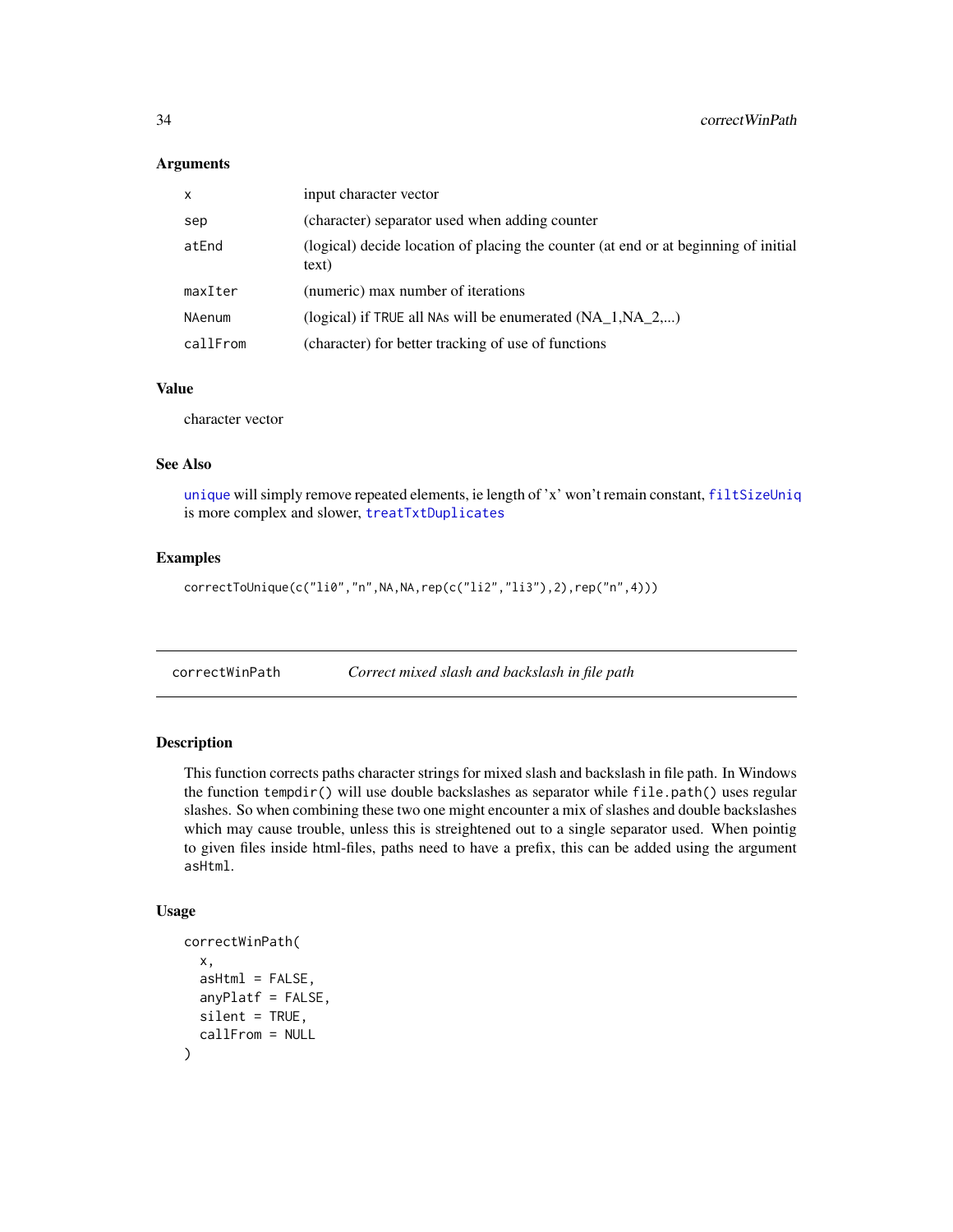#### <span id="page-34-0"></span>Arguments

| X        | (character) input path to test and correct                                 |
|----------|----------------------------------------------------------------------------|
| asHtml   | (logical) option for use in html : add prefix "file:/"                     |
| anyPlatf | (logical) if TRUE, checking will only be performed in Windows environement |
| silent   | (logical) suppress messages                                                |
| callFrom | (character) allows easier tracking of message(s) produced                  |

### Value

character vector with corrected path

#### See Also

[tempfile](#page-0-0), [file.path](#page-0-0)

### Examples

```
path1 <- 'D:\\temp\\Rtmp6X8/working_dir\\RtmpKC/example.txt'
(path1b <- correctWinPath(path1, anyPlatf=TRUE))
(path1h <- correctWinPath(path1, anyPlatf=TRUE, asHtml=TRUE))
```
countCloseToLimits *Count from two vectors number of values close within given limits*

### Description

This functions summarizes the serach of similar (or identical) numeric values from 2 initial vectors, it evaluates the result from initial search run by findCloseMatch(), whose output is a less convenient list. countCloseToLimits checks furthermore how many results within additional (more stringent) distance-limits may be found and returns the number of distance values within the limits tested. Designed for checking if threshold used with findCloseMatch() may be set more stringent, eg when searching reasonable FDR limits ...

#### Usage

```
countCloseToLimits(closeMatch, limitIdent = 5, prefix = "lim_")
```

| closeMatch | (list) output from findCloseMatch(), ie list indicating which instances of 2 series<br>of data have close matches                    |
|------------|--------------------------------------------------------------------------------------------------------------------------------------|
| limitIdent | (numeric) max limit or panel of threshold values to test (if single value, in ad-<br>dtion a panel with values below will be tested) |
| prefix     | (character) prefix for names of output                                                                                               |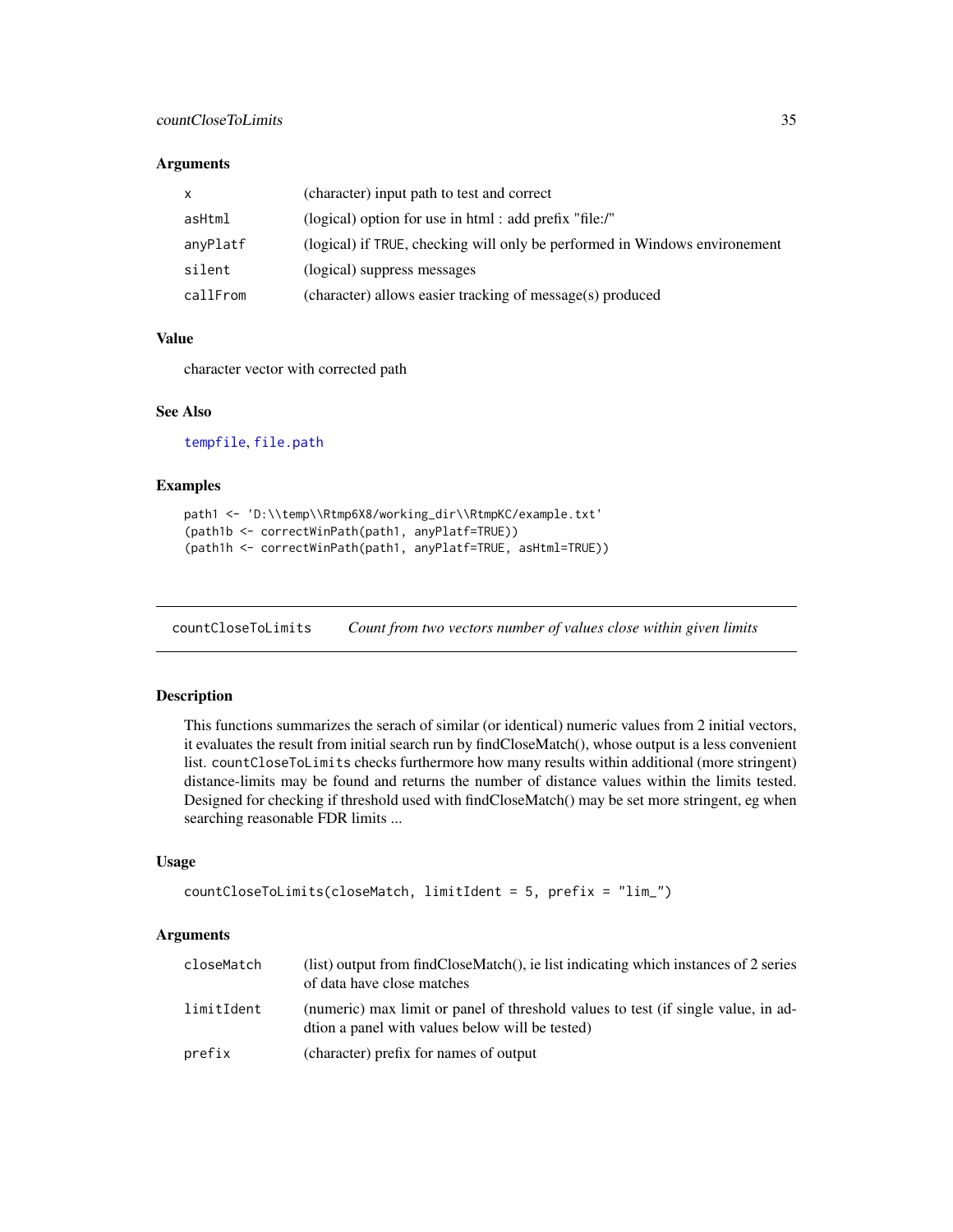integer vector with counts for number of list-elements with at least one absolue value below threshold, names

### See Also

[findCloseMatch](#page-51-1)

#### Examples

```
set.seed(2019); aa <- sample(12:15,20,repl=TRUE) +round(runif(20),2)-0.5
bb <-11:18match1 <- findCloseMatch(aa,bb,com="diff",lim=0.65)
head(match1)
(tmp3 <- countCloseToLimits(match1,lim=c(0.5,0.35,0.2)))
(tmp4 <- countCloseToLimits(match1,lim=0.7))
```
<span id="page-35-1"></span>countSameStartEnd *Count same start- and end- sites of edges (or fragments)*

#### Description

Suppose a parent sequence/string 'ABCDE' gets cut in various fragments (eg 'ABC','AB' ...). countSameStartEnd counts how many (ie re-occuring) start- and end- sites of edges do occur in the input-data. The input is presented as matrix of/indicating start- and end-sites of edges. The function is used to characterize partially redundant edges and accumulation of cutting/breakage sites.

#### Usage

```
countSameStartEnd(frag, minFreq = 2, nDig = 4)
```
#### Arguments

| frag    | (matrix) 1st column beg start-sites, 2nd column end end-sites of edges, row-<br>names to precise fragment identities are recommended |
|---------|--------------------------------------------------------------------------------------------------------------------------------------|
| minFreg | (integer) min number of accumulated sites for taking into account (allows filter-<br>ing with large datasets)                        |
| nDig    | (integer) rounding: number of digits for columns beg. rat and end. rat in out-<br>put                                                |

#### Value

matrix of 6 columns: input (beg and end), beg.n, beg.rat, end.n, end.rat

### See Also

to build initial tree [buildTree](#page-7-1), [contribToContigPerFrag](#page-27-1), [simpleFragFig](#page-119-1)

<span id="page-35-0"></span>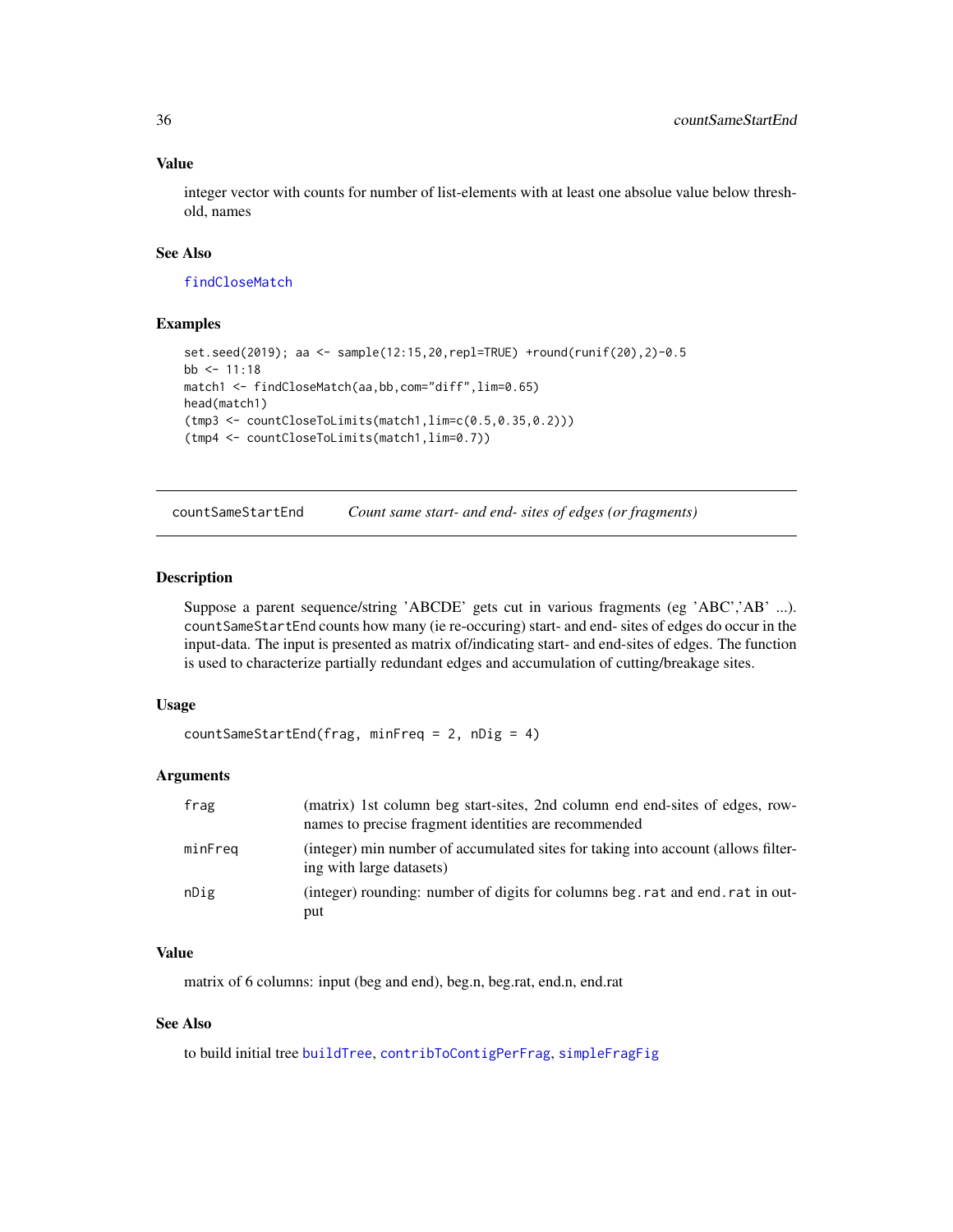# cutArrayInCluLike 37

# Examples

```
frag1 <- cbind(beg=c(2,3,7,13,13,15,7,9,7, 3,3,5), end=c(6,12,8,18,20,20,19,12,12, 4,5,7))
rownames(frag1) <- letters[1:nrow(frag1)]
countSameStartEnd(frag1)
simpleFragFig(frag1)
```
cutArrayInCluLike *Cut 3-dim array in list of matrixes (or arrays) similar to organizing into clusters*

#### Description

cutArrayInCluLike cuts 'dat' (matrix,data.frame or 3-dim array) in list (of appended lines) according to 'cluOrg', which serves as instruction which line of 'dat' should be placed in which list-element (like sorting according to cluster-numbers).

#### Usage

```
cutArrayInCluLike(dat, cluOrg, callFrom = NULL)
```
#### Arguments

| dat      | array(3 dim)                                              |
|----------|-----------------------------------------------------------|
| cluOrg   | (factor) organization of lines to clusters                |
| callFrom | (character) allows easier tracking of message(s) produced |

## Value

list of matrixes (or arrays)

```
mat1 <- matrix(1:30,nc=3,dimnames=list(letters[1:10],1:3))
cutArrayInCluLike(mat1,cluOrg=factor(c(2,rep(1:4,2),5)))
```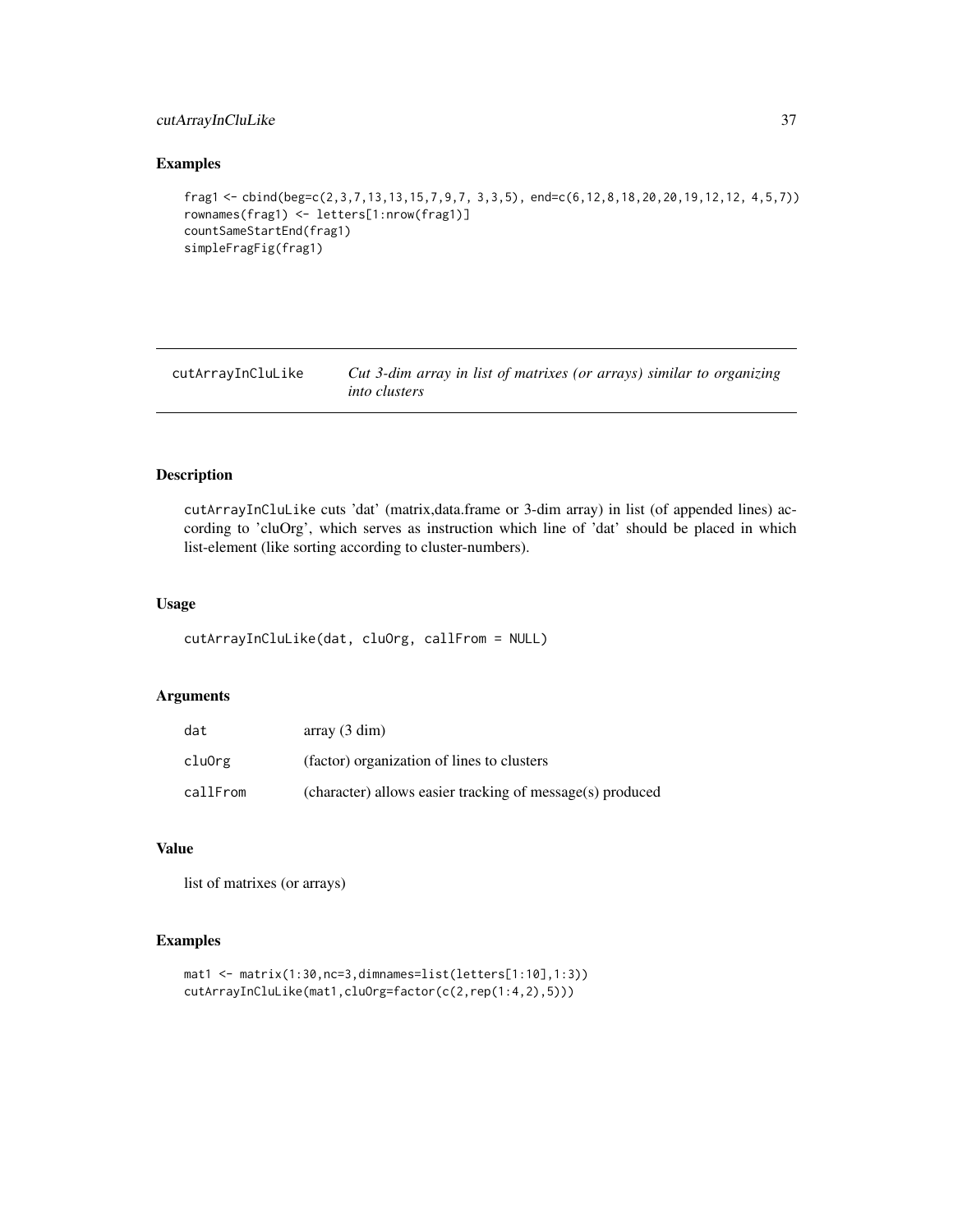# Description

This function cuts character vector after 'cutAt' (ie keep the search subtsting 'cutAt', different to strsplit). Used for theoretical enzymatic digestion (eg in proteomics)

#### Usage

```
cutAtMultSites(y, cutAt)
```
#### Arguments

|       | character vector (better if of length=1, otherwise one won't know which frag-<br>ment stems from which input) |
|-------|---------------------------------------------------------------------------------------------------------------|
| cutAt | (character) search subtisting, ie 'cutting rule'                                                              |

# Value

modified (ie cut) character vector

#### See Also

[strsplit](#page-0-0), [nFragments0](#page-84-0), [nFragments](#page-83-0)

# Examples

```
tmp <- "MSVSRTMEDSCELDLVYVTERIIAVSFPSTANEENFRSNLREVAQMLKSKHGGNYLLFNLSERRPDITKLHAKVLEFGWPDLHTPALEKI"
cutAtMultSites(c(tmp,"ojioRij"),c("R","K"))
```
cutToNgrp *Cut numeric vector to n groups (ie convert to factor)*

#### Description

cutToNgrp is a more elaborate version of [cut](#page-0-0) for cutting a the content of a numeric vector 'x' into a given number of groups, taken from the length of 'lev'. Besides, this function provides the group borders/limits for convention use with legends.

#### Usage

```
cutToNgrp(x, lev, NAuse = FALSE, callFrom = NULL)
```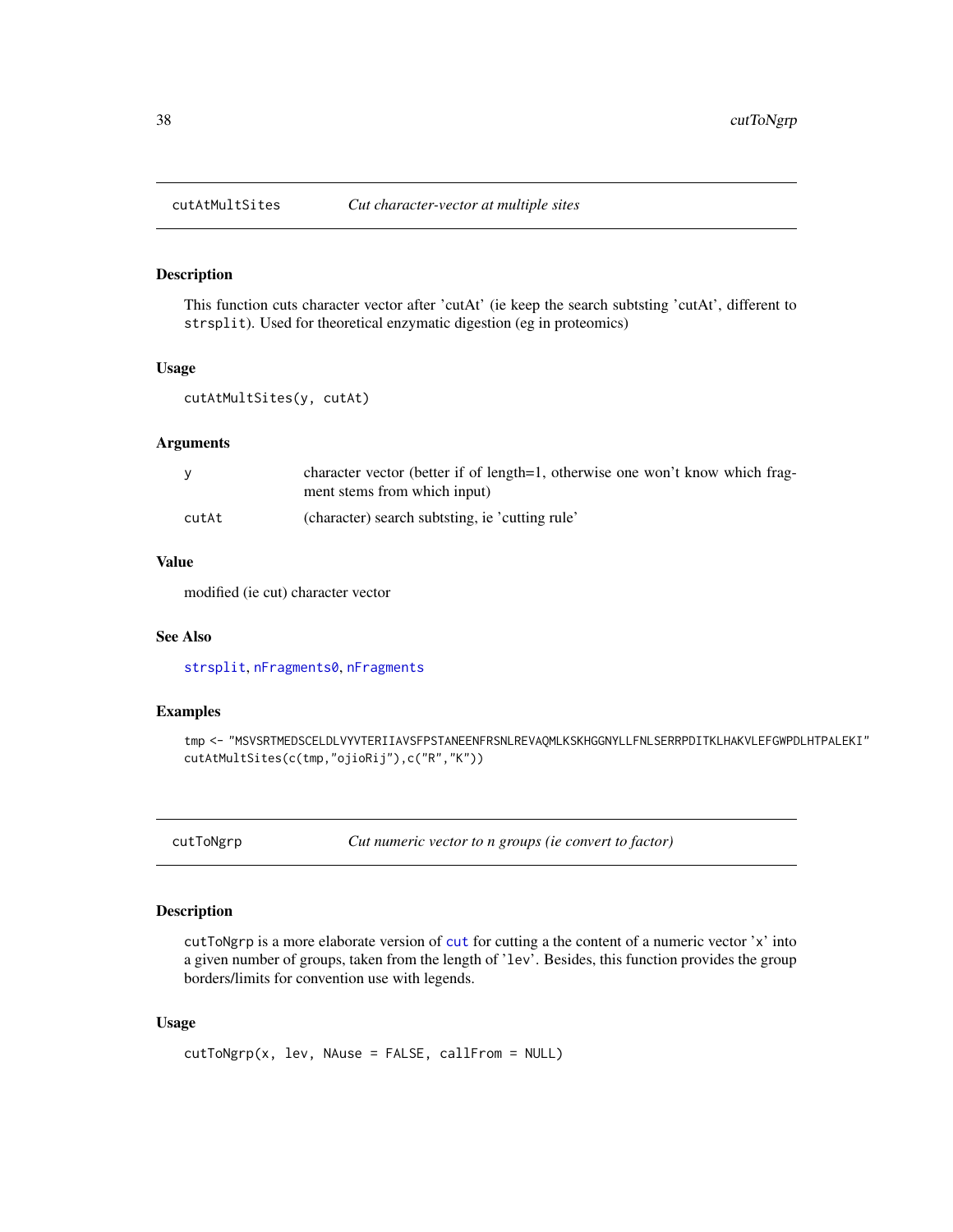#### diffCombin 39

# Arguments

| $\mathsf{x}$ | numeric vector                                                                                           |
|--------------|----------------------------------------------------------------------------------------------------------|
| lev          | (character or numeric), the length of this argument tells the number of groups to<br>be used for cutting |
| NAuse        | (logical) include NAs as separate group                                                                  |
| callFrom     | (character) for better tracking of use of functions                                                      |

# Value

list with \$grouped telling which element of 'x' goes in which group and \$legTxt with gourpborders for convenient use with legends

# See Also

[cut](#page-0-0)

# Examples

```
set.seed(2019); dat <- runif(30) +(1:30)/2
cutToNgrp(dat,1:5)
plot(dat,col=(1:5)[as.numeric(cutToNgrp(dat,1:5)$grouped)])
```

| diffCombin | Compute matrix of differences for all pairwise combinations of nu- |
|------------|--------------------------------------------------------------------|
|            | <i>meric</i> vector                                                |

# Description

diffCombin returns matrix of differences (eg resulting from subsititution) for all pairwise combinations of numeric vector 'x'.

# Usage

```
diffCombin(x, \text{diagsANA} = FALSE, prefix = TRUE, silent = FALSE, callFrom = NULL)
```

| $\mathsf{x}$ | numeric vector to compute differences for all combinations                                    |
|--------------|-----------------------------------------------------------------------------------------------|
| diagAsNA     | (logical) return all self-self combinations as NA (otherwise $0$ )                            |
| prefix       | (logical) if TRUE, dimnames of output will specify orientation (prefix='from.'<br>and $'to.'$ |
| silent       | (logical) suppress messages                                                                   |
| callFrom     | (character) allow easier tracking of message(s) produced                                      |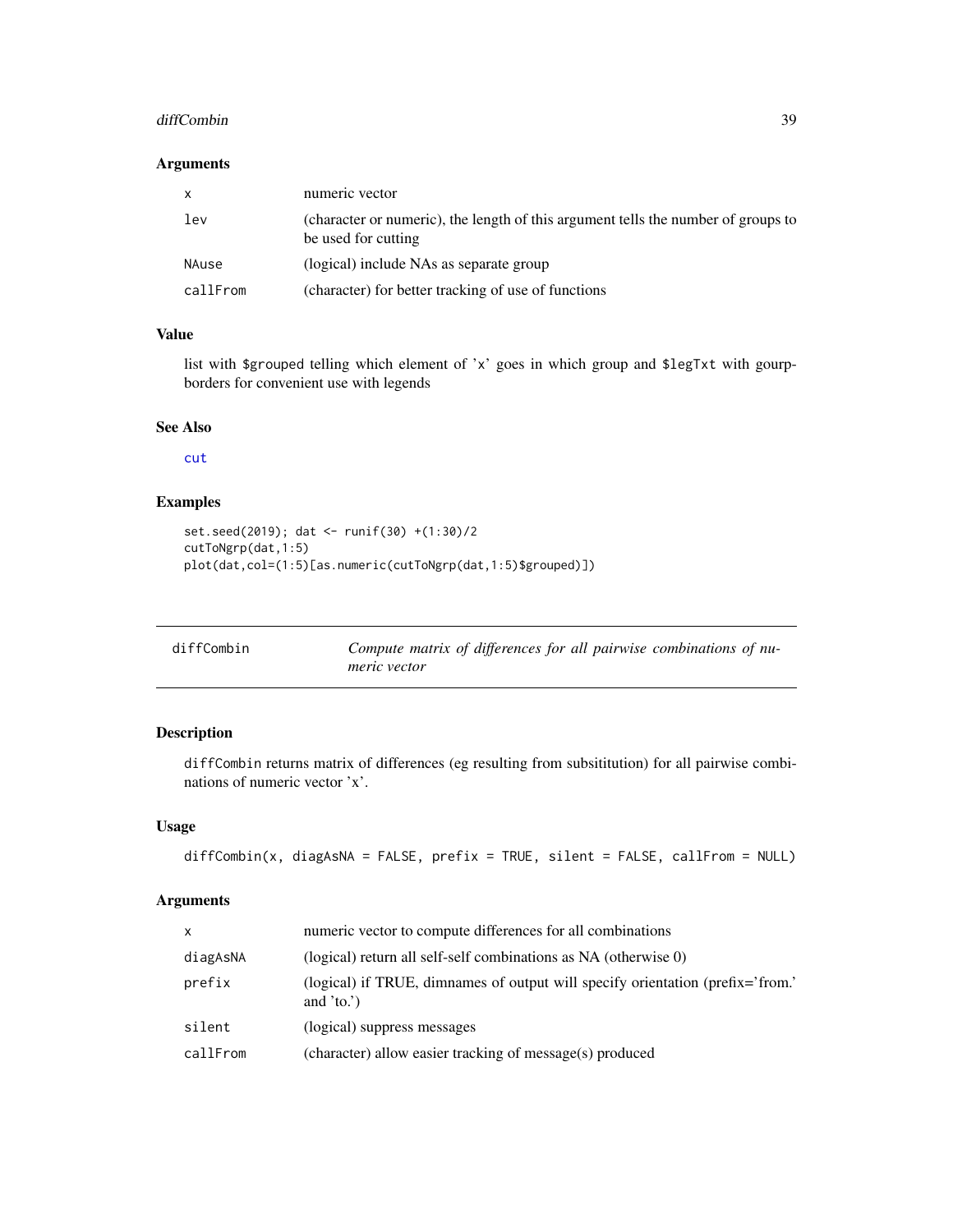# Value

numeric matrix of all pairwise differences

#### See Also

[diff](#page-0-0) for simple differences

#### Examples

```
diffCombin(c(10,11.1,13.3,16.6))
```
diffPPM *difference in ppm between numeric values*

#### Description

diff()-like function to return difference in ppm between psubsequent values. Result is oriented, ie neg ppm value means decrease (from higher to lower value). Note that if the absolute difference remains the same the difference in ppm will not remain same. Any difference to NA is returned as NA, thus a single NA will result in two NAs in output (unless NA is 1st or last).

#### Usage

```
diffPPM(dat, toPrev = FALSE, silent = FALSE, callFrom = NULL)
```
#### Arguments

| dat      | (numeric) vector for calculating difference to preceeding/following value in ppm |
|----------|----------------------------------------------------------------------------------|
| toPrev   | (logical) determine oriention                                                    |
| silent   | (logical) suppress messages                                                      |
| callFrom | (character) allows easier tracking of message(s) produced                        |

#### Value

list with close matches of 'x' to given 'y', the numeric value dependes on 'sortMatch' (if FALSE then always value of 'y' otherwise of longest of x&y)

# See Also

[checkSimValueInSer](#page-12-0) and (from this package) .compareByDiff, [diff](#page-0-0)

```
aa <- c(1000.01,1000.02,1000.05,1000.08,1000.09,1000.08)
.compareByPPM(list(aa,aa),30,TRUE) # tabular 'long' version
diffPPM(aa)
```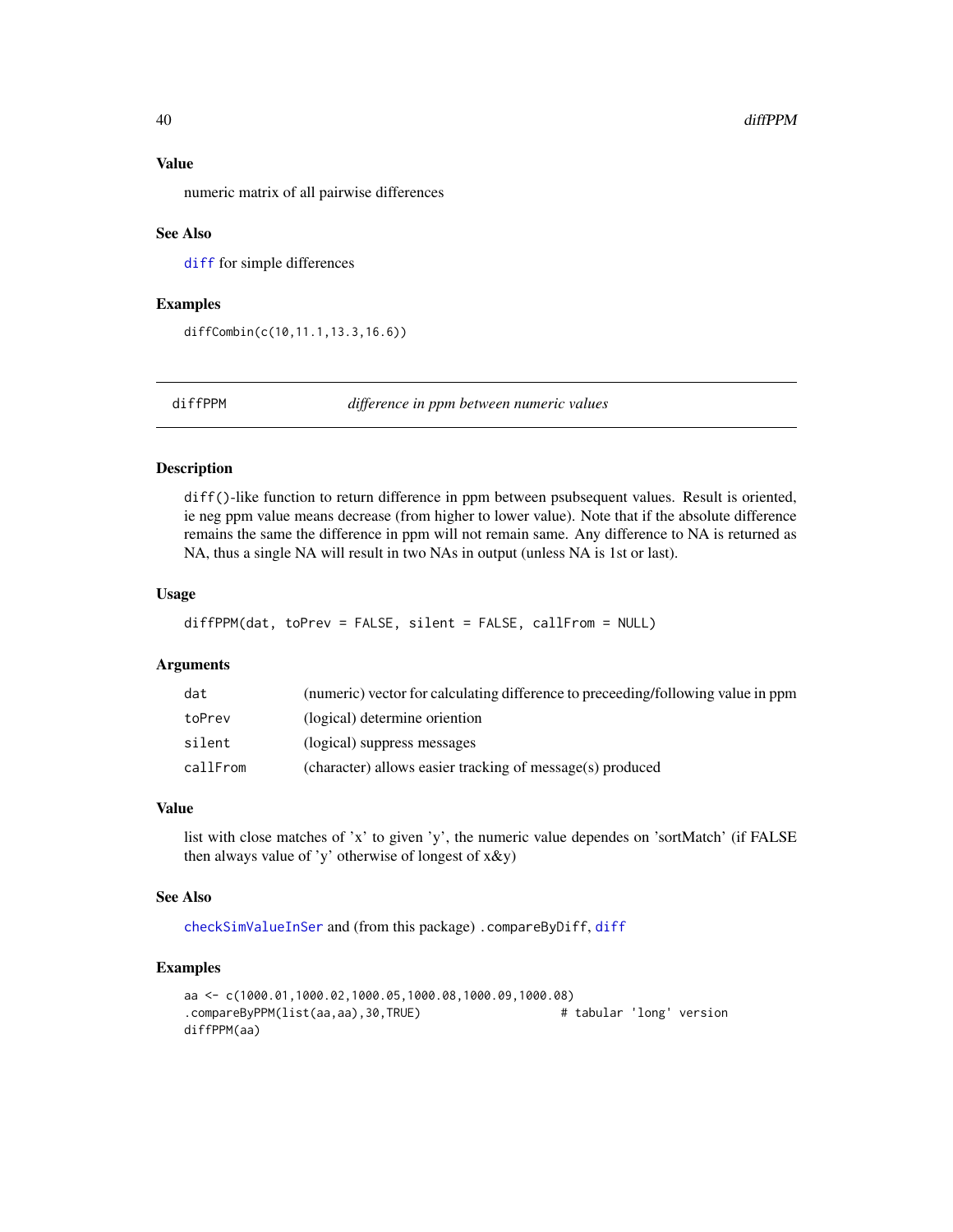# Description

elimCloseCoord reduces number of rows in 'dat' by eliminating lines where  $x \& y$  coordinates (columns of matrix 'dat' defined by 'useCol') are identical (overlay points) or very close. The stringency for 'close' values may be fine-tuned using nDig), this function uses internally [firstOfRepeated](#page-56-0).

#### Usage

```
elimCloseCoord(
  dat,
  useCol = 1:2,
  elimIdentOnly = FALSE,
  refine = 2,
 nDig = 3,
  callFrom = NULL,
  silent = FALSE
\lambda
```
# Arguments

| dat           | matrix (or data.frame) with main numeric input                                                                                                        |
|---------------|-------------------------------------------------------------------------------------------------------------------------------------------------------|
| useCol        | (numeric) index for numeric columns of 'dat' to use/consider                                                                                          |
| elimIdentOnly | (logical) if TRUE, eliminate real duplicated points only (ie identical values only)                                                                   |
| refine        | (numeric) allows increasing stringency even further (higher 'refine' more lines<br>considered equal)                                                  |
| nDig          | (integer) number of significant digits used for rounding, if two 'similar' values<br>are identical after this rounding the second will be eliminated. |
| callFrom      | (character) allows easier tracking of message(s) produced                                                                                             |
| silent        | (logical) suppress messages                                                                                                                           |

# Value

resultant matrix/data.frame

# See Also

[findCloseMatch](#page-51-0), [firstOfRepeated](#page-56-0)

```
da1 <- matrix(c(rep(0:4,5),0.01,1.1,2.04,3.07,4.5),nc=2); da1[,1] <- da1[,1]*99; head(da1)
elimCloseCoord(da1)
```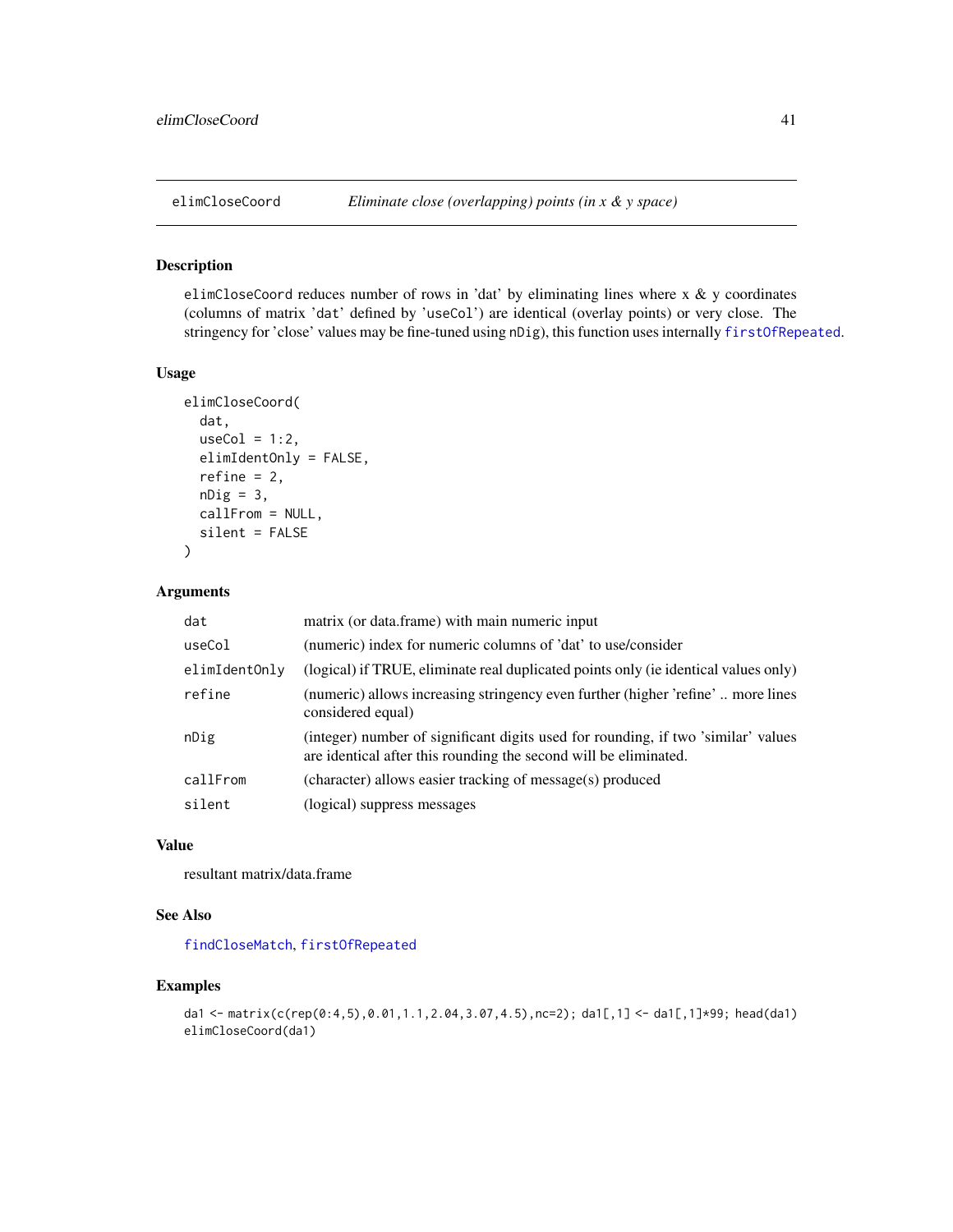#### Description

equLenNumber convert numeric entry 'x' to text, with all elements getting the same number of characters (ie by adding preceeding or tailing 0s, if needed). So far, the function cannot handle scientific annotations.

# Usage

equLenNumber(x, silent = FALSE, callFrom = NULL)

# Arguments

| x        | (caracter) input vector                                   |
|----------|-----------------------------------------------------------|
| silent   | (logical) suppress messages                               |
| callFrom | (character) allows easier tracking of message(s) produced |

# Value

character vector formated as equal number of characters per value

#### See Also

# [sprintf](#page-0-0)

#### Examples

```
equLenNumber(c(12,-3,321))
equLenNumber(c(12,-3.3,321))
```
exclExtrValues *Exclude extreme values (based on distance to mean)*

# Description

This function aims to identify extreme values (values most distant to mean, thus potential outlyers), mark them as NA or directely exclude them (depending on 'showNAs'). Note that every set of non-identical values will have at least one most extreme value. Extreme values are part of many distributions, they are not necessarily true outliers.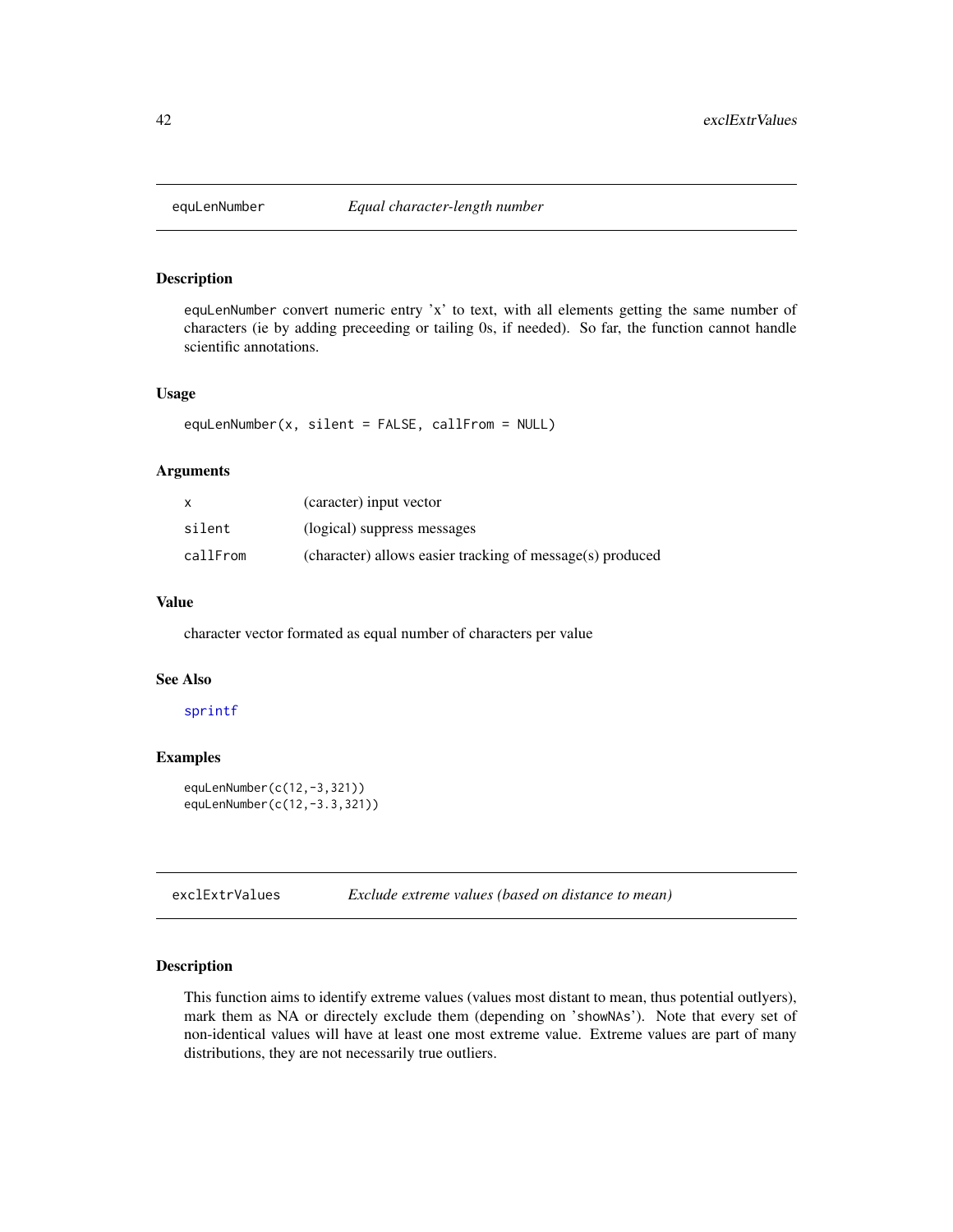# exclExtrValues 43

# Usage

```
exclExtrValues(
  dat,
  result = "val",
  CVlim = NULL,
  maxExcl = 1,
  showNA = FALSE,goodValues = TRUE,
  silent = FALSE,
  callFrom = NULL
\mathcal{L}
```
# Arguments

| dat        | numeric vector, main input                                                                                                                                        |
|------------|-------------------------------------------------------------------------------------------------------------------------------------------------------------------|
| result     | (character) may be 'val' for returning data without extreme values or 'pos' for<br>returning position/index of extreme values                                     |
| CVlim      | (NULL or numeric) allows to retain extreme values only if a certain CV (for all<br>'dat') is exceeded (to avoid calling extreme values form homogenous data-sets) |
| maxExc1    | (integer) max number of elments to explude                                                                                                                        |
| showNA     | (logical) will display extrelme values as NA                                                                                                                      |
| goodValues | (logical) allows to display rather the good values instead of the extreme values                                                                                  |
| silent     | (logical) suppress messages                                                                                                                                       |
| callFrom   | (character) allow easier tracking of message(s) produced                                                                                                          |

# Value

numeric vector wo extremle values or index-position of extreme values

# See Also

[firstOfRepLines](#page-57-0), [get1stOfRepeatedByCol](#page-61-0) for treatment of matrix

```
x < -c(rnorm(30), -6, 20)
exclExtrValues(x)
```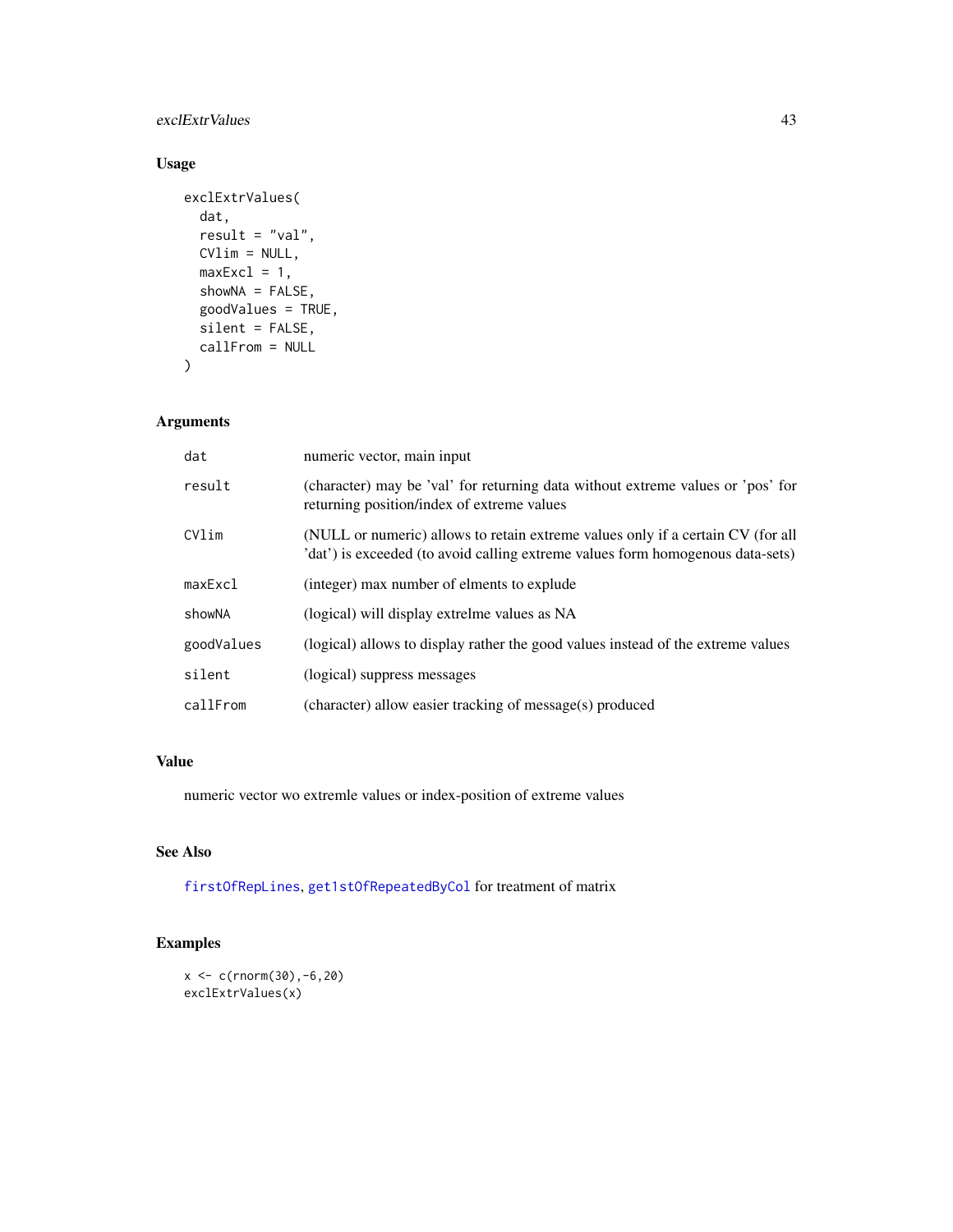# Description

This function normalizes 'dat' by optimizing exponent function (ie dat ^exp) to fit best to 'ref' (default: average of each line of 'dat').

# Usage

```
exponNormalize(
  dat,
 useExpon,
 dynExp = TRUE,nStep = 20,startExp = 1,
  simMeas = "cor",
  refDat = NULL,
 refGrp = NULL,
  refLines = NULL,
 rSquare = FALSE,
 silent = FALSE,
  callFrom = NULL
\mathcal{L}
```

| dat      | matrix or data. frame of numeric data to be normalized                                                                                                                                                                                                                        |
|----------|-------------------------------------------------------------------------------------------------------------------------------------------------------------------------------------------------------------------------------------------------------------------------------|
| useExpon | (numeric vector or matrix) exponent values to be tested                                                                                                                                                                                                                       |
| dynExp   | (logical) require 'useExpon' as 2 values (matrix), will gradually increase expo-<br>nent from 1st to 2nd; may be matrix or data.frame for dynamic, in this case 1st<br>line for exp for lowest data, 2nd line for highest                                                     |
| nStep    | (integer) number of exponent variations (steps) when testing range from-to                                                                                                                                                                                                    |
| startExp | (numeric)                                                                                                                                                                                                                                                                     |
| simMeas  | (character) similarity metric to be used (so far only "cor"), if rSquare=TRRUE,<br>the r-squared will be returned                                                                                                                                                             |
| refDat   | (matrix or data.frame) if null average of each line from 'dat' will be used as<br>reference in similarity measure                                                                                                                                                             |
| refGrp   | (factor) designing which col of 'ref' should be used with which col of 'dat'<br>(length equal to number of cols in 'dat'). Note: 'refGrp' not yet coded optimally<br>to extract numeric part of character vector, protential problems when all lines or<br>cols of dat are NA |
| refLines | (NULL or integer) optional subset of lines to be considered (only) when deter-<br>mining normalization factors                                                                                                                                                                |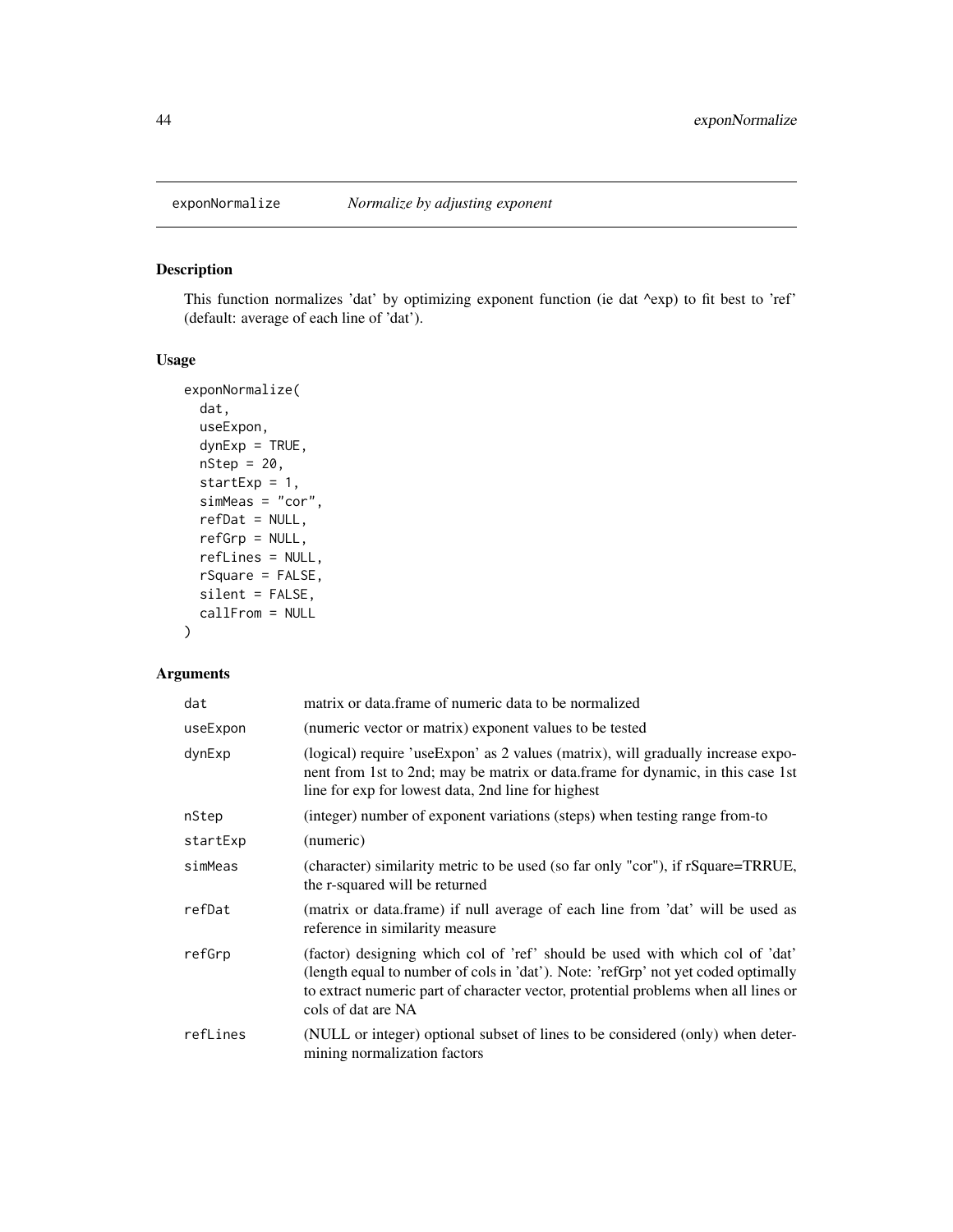#### extr1chan 45

| rSquare  | (logical) if TRUE, add r-squared                         |
|----------|----------------------------------------------------------|
| silent   | (logical) suppress messages                              |
| callFrom | (character) allow easier tracking of message(s) produced |

# Value

matrix of normalized data

#### See Also

more eveolved than [normalizeThis](#page-88-0) with arugment set to 'exponent'

# Examples

```
set.seed(2016); dat1 <- matrix(c(runif(200)+rep(1:10,20)),nc=10)
head(rowGrpCV(dat1,gr=gl(4,3,labels=LETTERS[1:4])[2:11]))
set.seed(2016); dat1 <- c(0.1,0.2,0.3,0.5)*rep(c(1,10),each=4)
dat1 <- matrix(round(c(sqrt(dat1),dat1^1.5,3*dat1+runif(length(dat1))),2),nc=3)
dat2a <- exponNormalize(dat1[,1],useExpon=2,nSte=1,refD=dat1[,3])
layout(matrix(1:2,nc=2))
plot(dat1[,1],dat1[,3],type="b",main="init",ylab="ref")
plot(dat2a$datNor[,1],dat1[,3],type="b",main="norm",ylab="ref")
dat2b <- exponNormalize(dat1[,1],useExpon=c(1.7,2.3),nSte=5,refD=dat1[,3])
plot(dat1[,1],dat1[,3],type="b",main="init",ylab="ref")
plot(dat2b$datNor[,1],dat1[,3],type="b",main="norm",ylab="ref")
dat2c <- exponNormalize(dat1[,-3],useExpon=matrix(c(1.7,2.3,0.6,0.8),nc=2),nSte=5,refD=dat1[,3]);
plot(dat1[,1],dat1[,3],type="b",main="init",ylab="ref ")
plot(dat2c$datNor[,1],dat1[,3],type="b",main="norm 1",ylab="ref")
plot(dat1[,2],dat1[,3],type="b",main="init",ylab="ref")
plot(dat2c$datNor[,2],dat1[,3],type="b",main="norm 2",ylab="ref");
```
extr1chan *Extract just one series, ie channel, of list of arrays*

#### **Description**

This function was designed for handeling measurements stored as list of multiple arrays, like eg compound-screens using microtiter-plates where multiple parameters ('channels') were recorded for each well (element). The elements (eg compounds screened) are typcally stored in the 1st dimension of the arrays, the replicated in the secon dimension and different measure types/parameters in the 3rd chanel. In order to keep the structure of of individual microtiter-plates, typically each plate forms a separate array (of same dimensions) in a list. The this function allows extracting a single channel of the list of arrays (3rd dim of each array) and return row-appended matrix.

#### Usage

```
extr1chan(arrLst, cha, na.rm = TRUE, rowSep = "_{--}")
```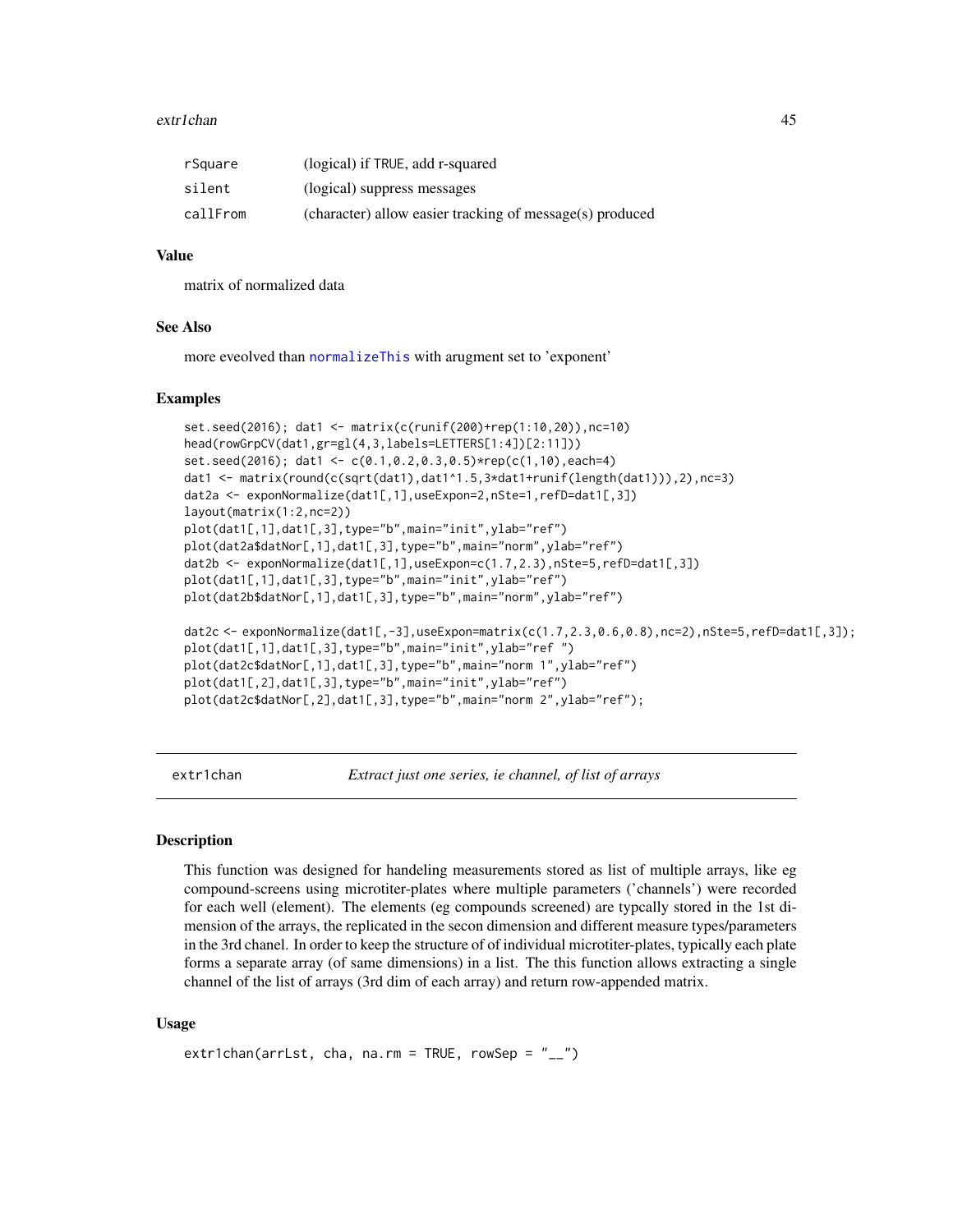## Arguments

| arrLst | (list) list of arrays (typically 1st and 2nd dim for specific genes/objects, 3rd for<br>different measures associated with) |
|--------|-----------------------------------------------------------------------------------------------------------------------------|
| cha    | (integer) channel number                                                                                                    |
| na.rm  | (logical) default $=$ TRUE to remove NAs                                                                                    |
| rowSep | (character) separator for rows                                                                                              |

# Value

list with just single channel extracted

#### See Also

[organizeAsListOfRepl](#page-91-0)

#### Examples

```
arr1 <- array(1:24,dim=c(4,3,2),dimnames=list(c(LETTERS[1:4]),
 paste("col",1:3,sep=""),c("ch1","ch2")))
arr2 <- array(74:51,dim=c(4,3,2),dimnames=list(c(LETTERS[1:4]),
 paste("col",1:3,sep=""),c("ch1","ch2")))
arrL1 <- list(pl1=arr1,pl2=arr2)
extr1chan(arrL1,ch=2)
```
extractLast2numericParts

*Extract last two numeric parts from character vector*

# Description

extractLast2numericParts extracts last 2 (integer) numeric parts between punctuations out of character vector 'x'. Runs faster than gregexpr . Note: won't work correctly with decimals or exponential signs !! (such characters will be considered as punctuation, ie as separator)

#### Usage

```
extractLast2numericParts(x, silent = FALSE, callFrom = NULL)
```
#### Arguments

|          | main character input                                     |
|----------|----------------------------------------------------------|
| silent   | (logical) suppres messages                               |
| callFrom | (character) allow easier tracking of message(s) produced |

# Value

(numeric) matrix with 2 columns (eg from initial concatenated coordinates)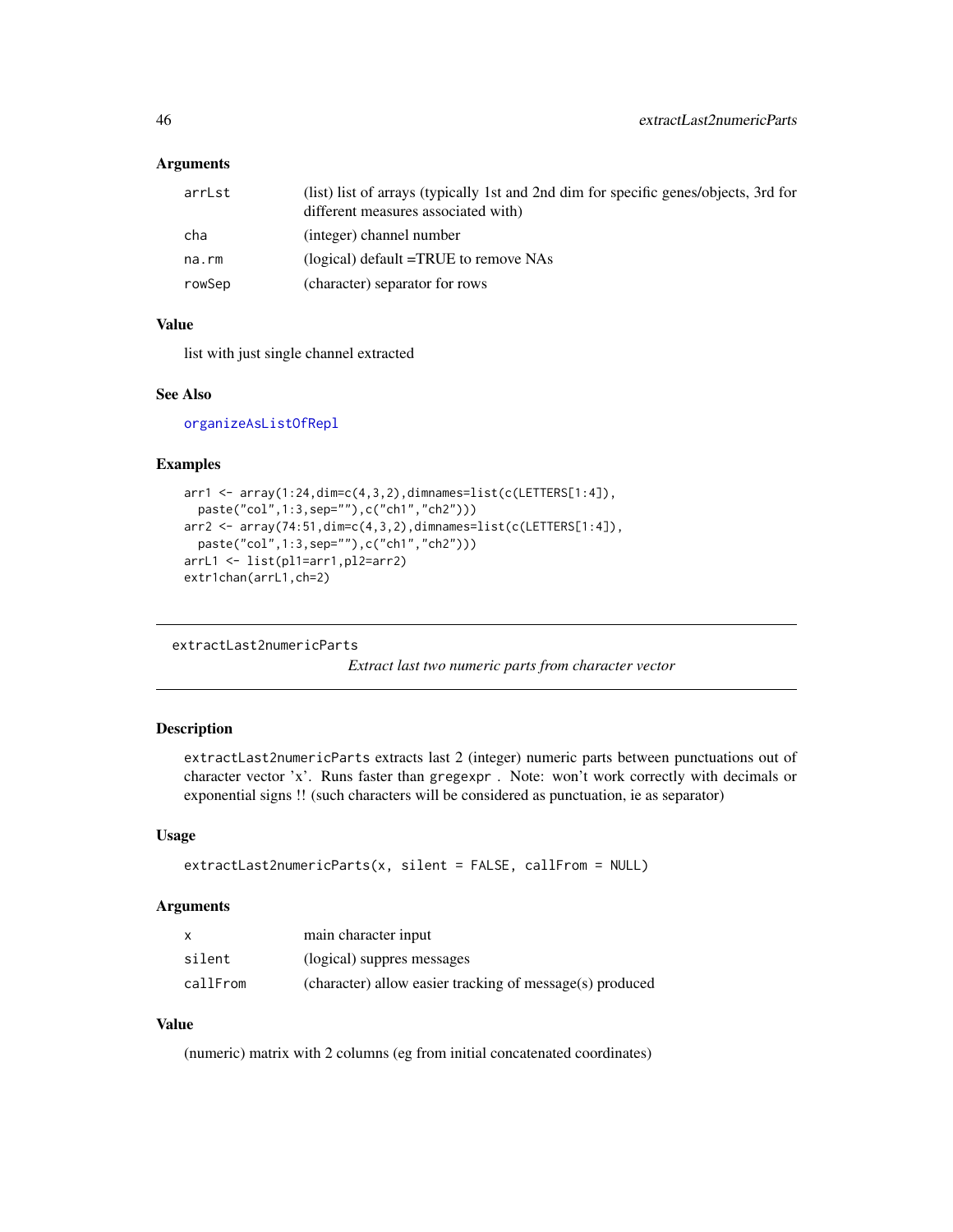#### extrColsDeX 47

# See Also

gregexpr from [grep](#page-0-0)

# Examples

```
extractLast2numericParts(c("M01.1-4","M001/2.5","M_0001_03-16","zyx","012","a1.b2.3-7,2"))
```
<span id="page-46-0"></span>

| Flexible extraction of columns<br>extrColsDeX |
|-----------------------------------------------|
|-----------------------------------------------|

# Description

This function provides flexible checking if a set of columns may be extracted from a matrix or data.frame 'x'. If argument extrCol is list of character vectors, this allows to search among given options, the first matching name for each vector will be identified.

## Usage

```
extrColsDeX(x, extrCol, doExtractCols = FALSE, callFrom = NULL, silent = FALSE)
```
# Arguments

| $\mathsf{x}$  | (matrix or data.frame) main input (where data should be extracted from)                                                                                                           |
|---------------|-----------------------------------------------------------------------------------------------------------------------------------------------------------------------------------|
| extrCol       | (character, integer or list) columns to be extracted, may be column-names or<br>column index; if is list each first-level element will be considered as options<br>for one choice |
| doExtractCols | (logical) if default FALSE only the column indexes will be returned                                                                                                               |
| callFrom      | (character) allows easier tracking of message(s) produced                                                                                                                         |
| silent        | (logical) suppress messages                                                                                                                                                       |

## Value

integer-vector (ifdoExtractCols=FALSE return depending on input matrix or data.frame)

# See Also

[read.table](#page-0-0), [filterList](#page-49-0)

```
dFr <- data.frame(a=11:14,b=24:21,cc=LETTERS[1:4],dd=rep(c(TRUE,FALSE),2))
extrColsDeX(dFr,c("b","cc","notThere"))
extrColsDeX(dFr,c("b","cc","notThere"),doExtractCols=TRUE)
extrColsDeX(dFr,list(c("nn","b","a"),c("cc","a"),"notThere"))
```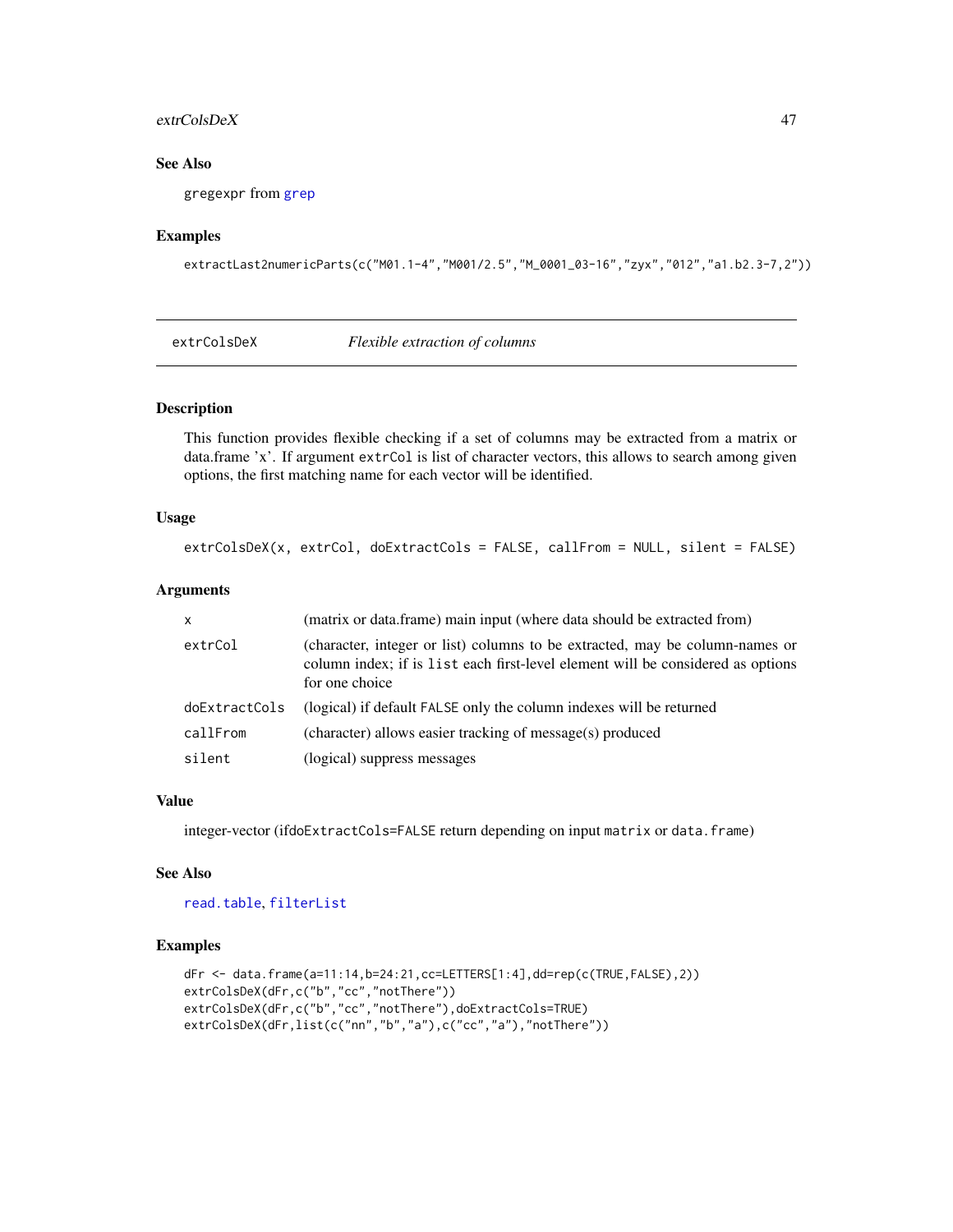extrNumericFromMatr *Extract numeric part of matrix or data.frame*

# Description

extrNumericFromMatr extracts numeric part of matrix or data.frame, removing remaining nonnumeric elements if trimToData is set to TRUE. Note, that cropping entire lines where a (single) text element appeared may quickly reduce the overal content of the input data.

#### Usage

```
extrNumericFromMatr(dat, trimToData = TRUE, silent = FALSE, callFrom = NULL)
```
#### Arguments

| dat        | matrix (or data, frame) for extracting numeric parts                                                          |
|------------|---------------------------------------------------------------------------------------------------------------|
| trimToData | (logical) default to remove (crop) lines and cols contributing to NA, non-numeric<br>data is transfomed to NA |
| silent     | (logical) suppress messages                                                                                   |
| callFrom   | (character) allow easier tracking of message(s) produced                                                      |

#### Value

matrix of numeric data

## Examples

```
mat <- matrix(c(letters[1:7],14:16,LETTERS[1:6]),nrow=4,dimnames=list(1:4,letters[1:4]))
mat; extrNumericFromMatr(mat)
mat <- matrix(c(letters[1:4],1,"e",12:19,LETTERS[1:6]),nr=5,dimnames=list(11:15,letters[1:4]))
mat; extrNumericFromMatr(mat)
```
extrSpcText *Extract specific text*

# Description

extrSpcText extracts/cuts text-fragments out of 'txt' following specific anchors 'cutFrom' and 'cutTo'. In case 'cutFrom' not found 'missingAs' will be returned. In case 'cutTo' not found text gets extracted with 'chaMaxEl' characters.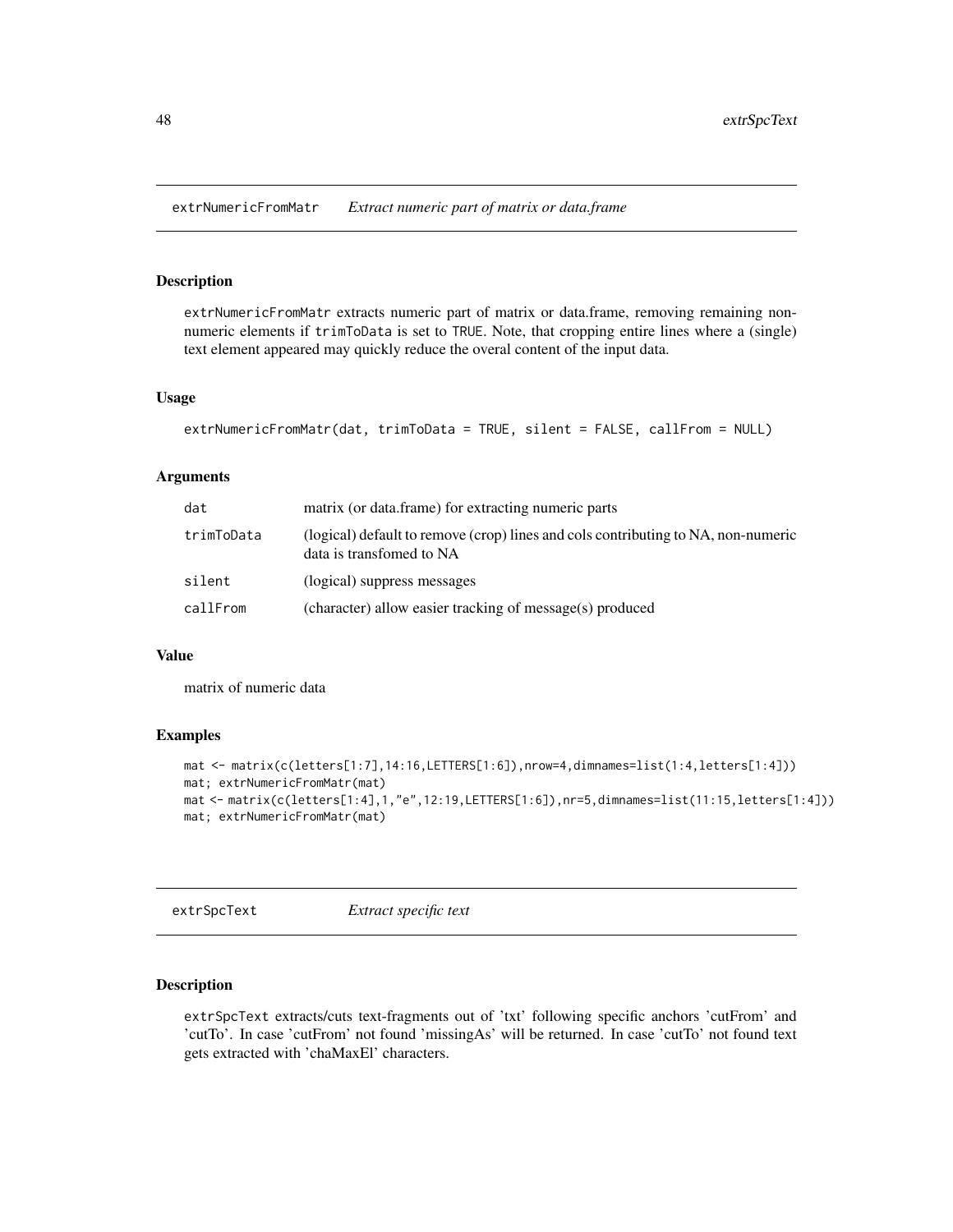#### filt3dimArr 49

# Usage

```
extrSpcText(
  txt,
  cutFrom = " GN="',cutTo = " PE=",
 missingAs = NA,
 exclFromTag = TRUE,
  silent = FALSE,
  callFrom = NULL
)
```
## Arguments

| txt         | character vector to be treated                                      |
|-------------|---------------------------------------------------------------------|
| cutFrom     | (character) text where to start cutting                             |
| cutTo       | (character) text where to stop cutting                              |
| missingAs   | (character) specific content of output at line/location of 'exclLi' |
| exclFromTag | (logical) to exclude text given in 'cutFrom' from result            |
| silent      | (logical) suppress messages                                         |
| callFrom    | (character) allow easier tracking of message(s) produced            |

# Value

modified character vector

# Examples

```
extrSpcText(c(" ghjg GN=thisText PE=001"," GN=_ PE=",NA,"abcd"))
extrSpcText(c("ABCDEF.3-6","05g","bc.4-5"),cutFr="\\.",cutT="-")
```

|  |  | filt3dimArr |
|--|--|-------------|
|  |  |             |

Filter a three-dimensional array of numeric data

# Description

Filtering of 3-dim array ('x') : filter column 'filtCrit' as 'larger as' (according to 'filtTy') 'filtVal' and extract/display all col matching 'displCrit'.

# Usage

```
filt3dimArr(x, filtCrit, filtVal, filtTy = ">", displCrit = NULL)
```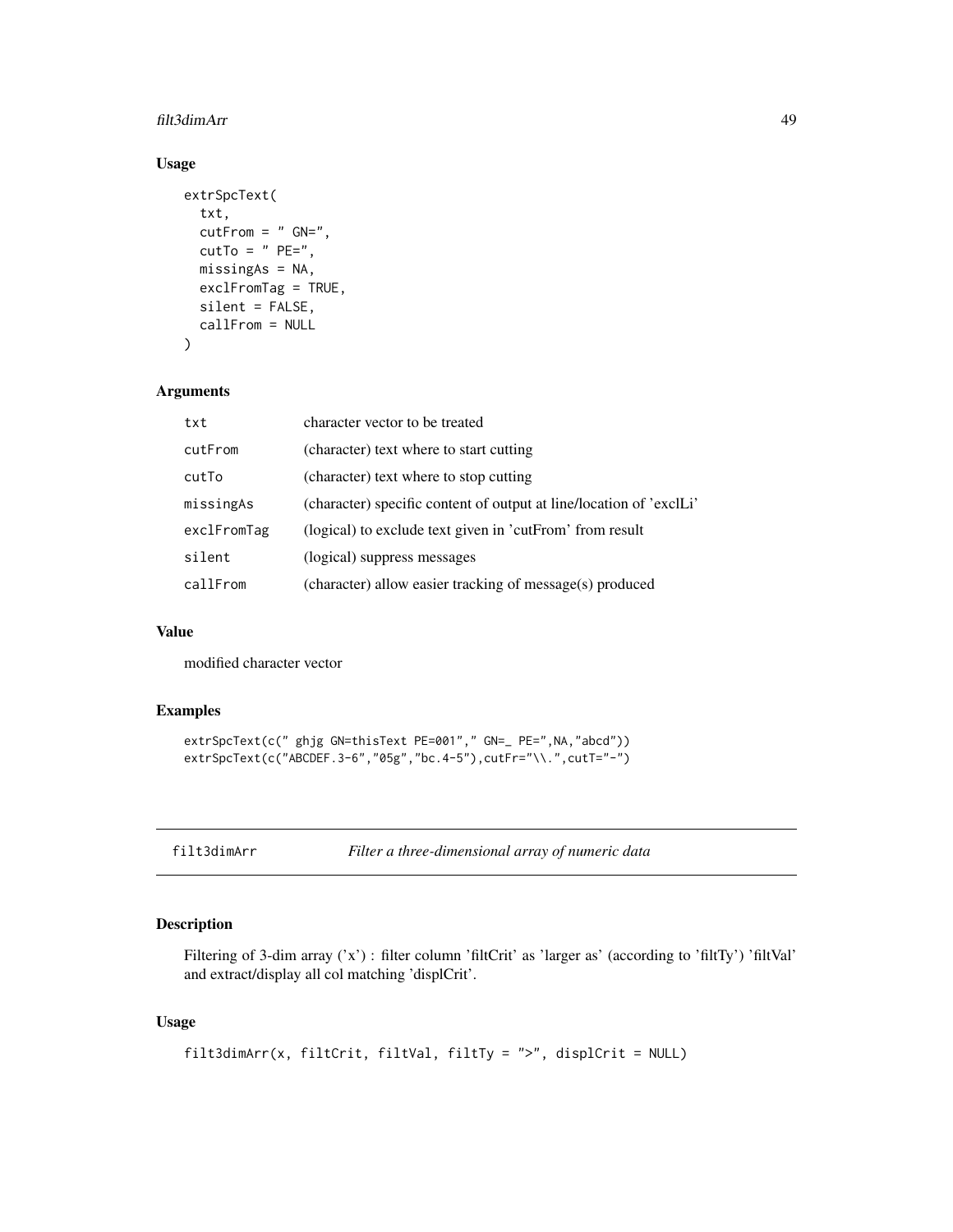#### Arguments

| x         | $array(3-dim)$ of numeric data                                                                                                                                                  |
|-----------|---------------------------------------------------------------------------------------------------------------------------------------------------------------------------------|
| filtCrit  | (character, length=1) which column-name consider when filtering filter with<br>'filtVal' and 'filtTy'                                                                           |
| filtVal   | (numeric) for testing inferior/superor/equal condition                                                                                                                          |
| filtTy    | (character) which type of testing to perform $(\text{`eq'}, \text{`inf'}, \text{`infeq'}, \text{`sup'}, \text{`supeq'}, \text{`}, \text{`}, \text{`}$<br>'<'. '>='. '<='. '==') |
| displCrit | (character) column-name(s) to display                                                                                                                                           |

## Value

list of filtered matrixes (by 3rd dim)

# Examples

```
arr1 <- array(1:24,dim=c(4,3,2),dimnames=list(c(LETTERS[1:4]),
  paste("col",1:3,sep=""),c("ch1","ch2")))
filt3dimArr(arr1,displCrit=c("col1","col2"),filtCrit="col2",filtVal=7)
```

```
filterList Filter for unique elements
```
#### Description

This function aims to apply a given filter-citerium, a matrix or vector of FALSE/TRUE which is typically combined with a second layer which filters for a min content of filer-passing values per line for the first/main criterium. Then all lines concerned will be removed. This will be done for all list-elements (of appropriate size) of the input-list (while maintaining the list-structure in the output) not matching the filtering criteria.

#### Usage

```
filterList(lst, filt, minLineRatio = 0.5, silent = FALSE, callFrom = NULL)
```

| lst          | (list) main input, each vector, matrix or data frame in this list will be filtered if<br>its length or number of lines fits to filt                                                      |
|--------------|------------------------------------------------------------------------------------------------------------------------------------------------------------------------------------------|
| filt         | (logical) vector of FALSE/TRUE to use for filtering. If this a matrix is given, the<br>value of minLineRatio will be applied as threshod of min content of TRUE for<br>each line of filt |
| minLineRatio | (numeric) in case filt is a matrix of FALSE/TRUE, this value will be used as<br>threshold of min content of TRUE for each line of filt                                                   |
| silent       | (logical) suppress messages                                                                                                                                                              |
| callFrom     | (character) allow easier tracking of message(s) produced                                                                                                                                 |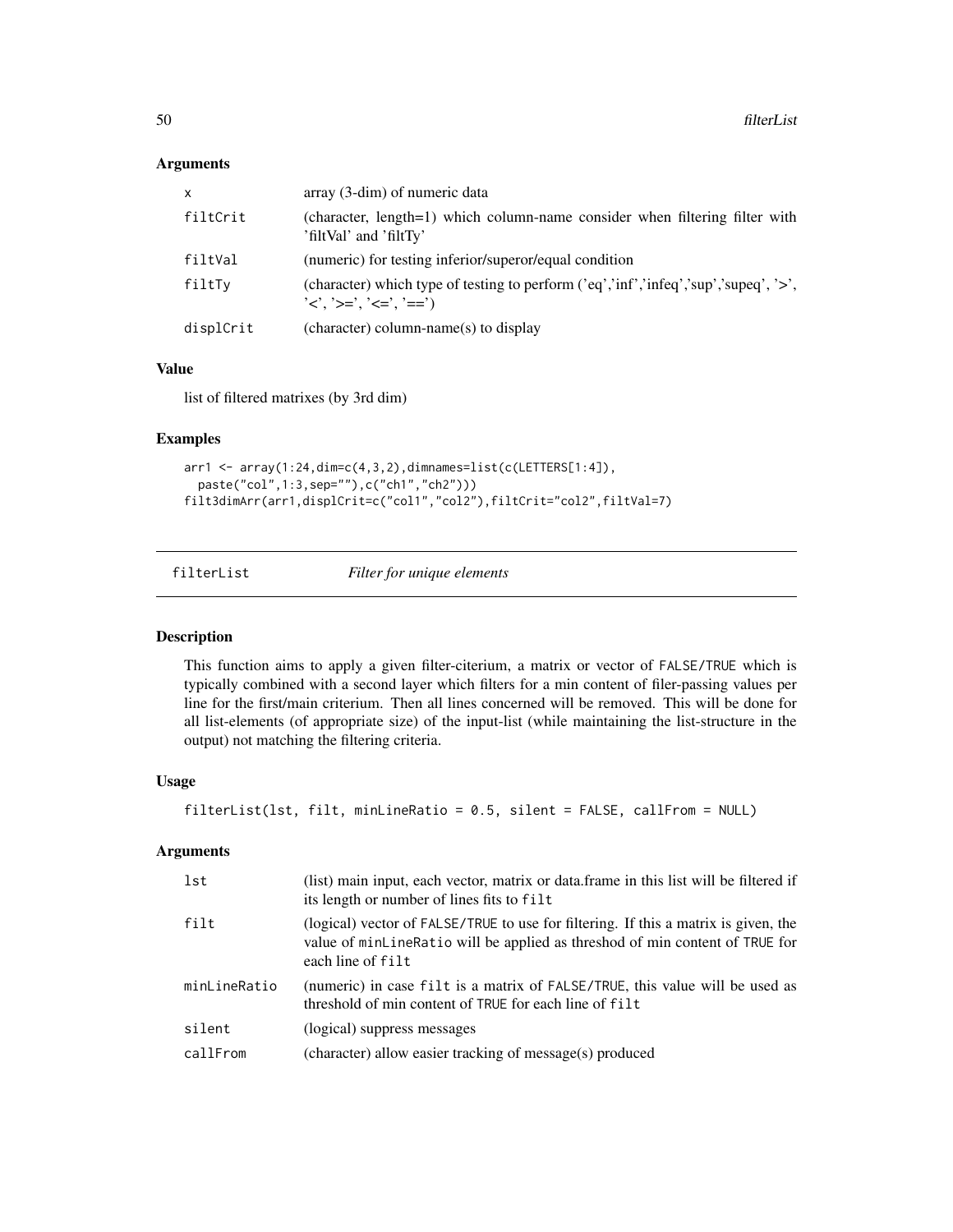# filtSizeUniq 51

## Value

filtered list

#### See Also

[correctToUnique](#page-32-0), [unique](#page-0-0), [duplicated](#page-0-0), [extrColsDeX](#page-46-0)

# Examples

```
set.seed(2020); dat1 <- round(runif(80),2)
list1 <- list(m1=matrix(dat1[1:40],ncol=8), m2=matrix(dat1[41:80],ncol=8), other=letters[1:8])
rownames(list1$m1) <- rownames(list1$m2) <- paste0("line",1:5)
filterList(list1, list1$m1[,1] >0.4)
filterList(list1, list1$m1 >0.4)
```
filtSizeUniq *Filter for unique elements*

#### Description

This function aims to identify and remove duplicated elements in a list and maintain the liststructure in the output. filtSizeUniq filters 'lst' (list of character-vectors or character-vector) for elements being unique (to 'ref' or if NULL to all 'lst') and of character length. In addition, the min- and max- character length may be filtered, too. Eg, in proteomics this helps removing peptide sequences which would not be measured/detected any way.

#### Usage

```
filtSizeUniq(
  lst,
  ref = NULL,minSize = 6,
  maxSize = 36,
  filtUnique = TRUE,
  byProt = TRUE,inclEmpty = TRUE,
  silent = FALSE,
  callFrom = NULL
\lambda
```

| lst     | list of character-vectors or character-vector                                                                                      |
|---------|------------------------------------------------------------------------------------------------------------------------------------|
| ref     | (character) optional alternative 'reference', if not NULL used in addition to 'lst'<br>for considering elements of 'lst' as unique |
| minSize | (integer) minimum number of characters, if NULL set to $0$                                                                         |
| maxSize | (integer) maximum number of characters                                                                                             |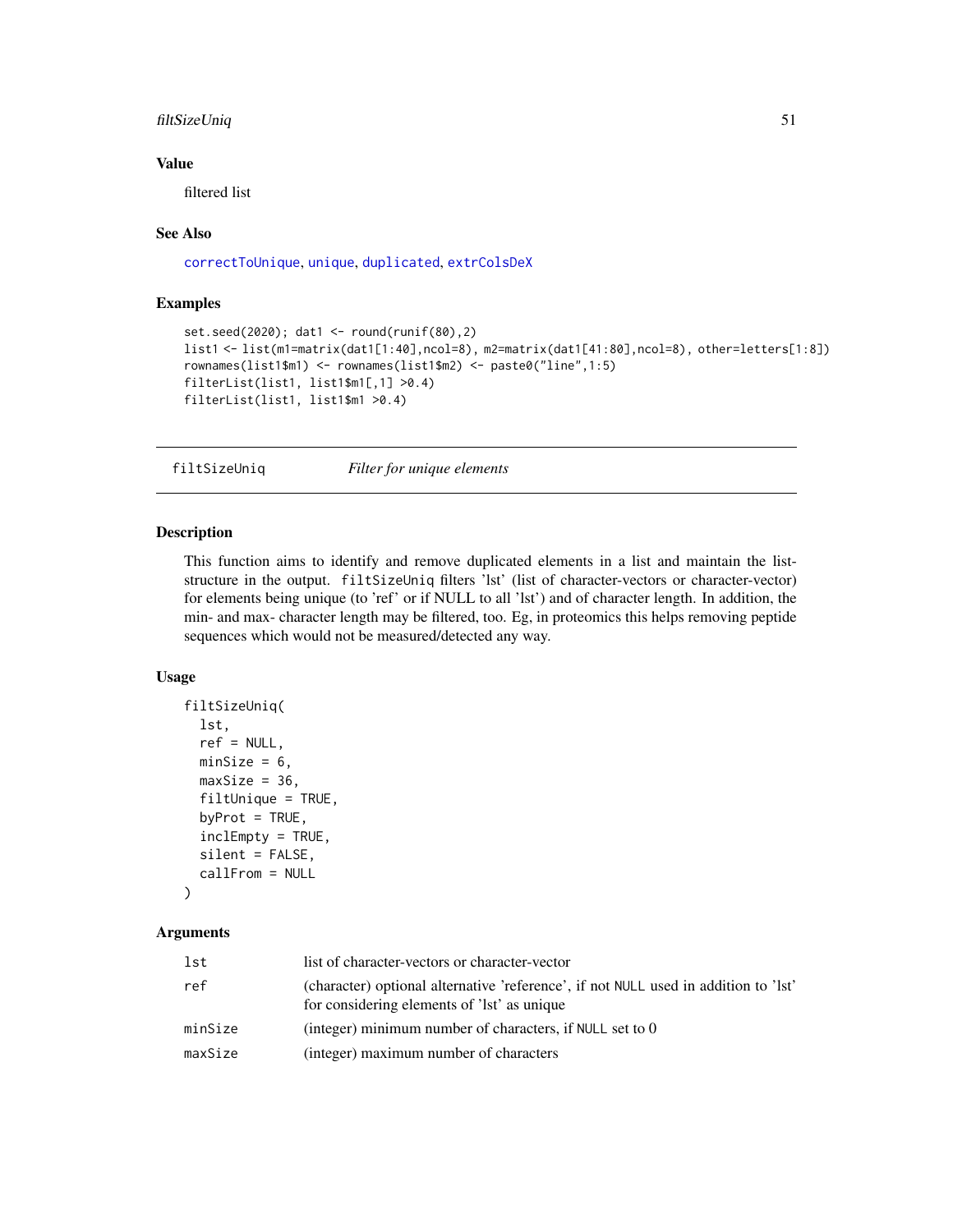| filtUnique | (logical) if TRUE return unique-only character-strings                                                                  |
|------------|-------------------------------------------------------------------------------------------------------------------------|
| byProt     | (logical) if TRUE organize output as list (by names of input, eg protein-names) -<br>if 'lst' was named list            |
| inclEmpty  | (logical) optional including empty list-elements when all elements have been<br>filtered away - if 'lst' was named list |
| silent     | (logical) suppress messages                                                                                             |
| callFrom   | (character) allow easier tracking of message(s) produced                                                                |

# Value

list of filtered input

#### See Also

[correctToUnique](#page-32-0), [unique](#page-0-0), [duplicated](#page-0-0)

#### Examples

```
filtSizeUniq(list(A="a",B=c("b","bb","c"),D=c("dd","d","ddd","c")),filtUn=TRUE,minSi=NULL)
# input: c and dd are repeated
filtSizeUniq(list(A="a",B=c("b","bb","c"),D=c("dd","d","ddd","c")),ref=c(letters[c(1:26,1:3)],
  "dd","dd","bb","ddd"),filtUn=TRUE,minSi=NULL) # a,b,c,dd repeated
```
<span id="page-51-0"></span>findCloseMatch *Find close numeric values between two vectors*

## Description

findCloseMatch finds close matches (similar values) between two numeric vectors  $('x','y')$  based on method 'compTy' and threshold 'limit'. Return list with close matches of 'x' to given 'y', the numeric value dependes on 'sortMatch' (if FALSE then always value of 'y' otherwise of longest of x&y). Note: Speed & memory improvement if 'sortMatch'=TRUE (but result might be inversed!): adopt search of x->y or y->x to searching matches of each longest to each shorter (ie flip x &y). Otherwise, if length of 'x' & 'y' are very different, it may be advantagous to use a long(er) 'x' and short(er) 'y' (with 'sortMatch'=FALSE). Note: Names of 'x'  $\&$  'y' or (if no names) prefix letters 'x' & 'y' are always added as names to results.

#### Usage

```
findCloseMatch(
 x,
 y,
 compTy = "ppm",limit = 5,
  asIndex = FALSE,maxFitShort = 100,
 sortMatch = FALSE,
```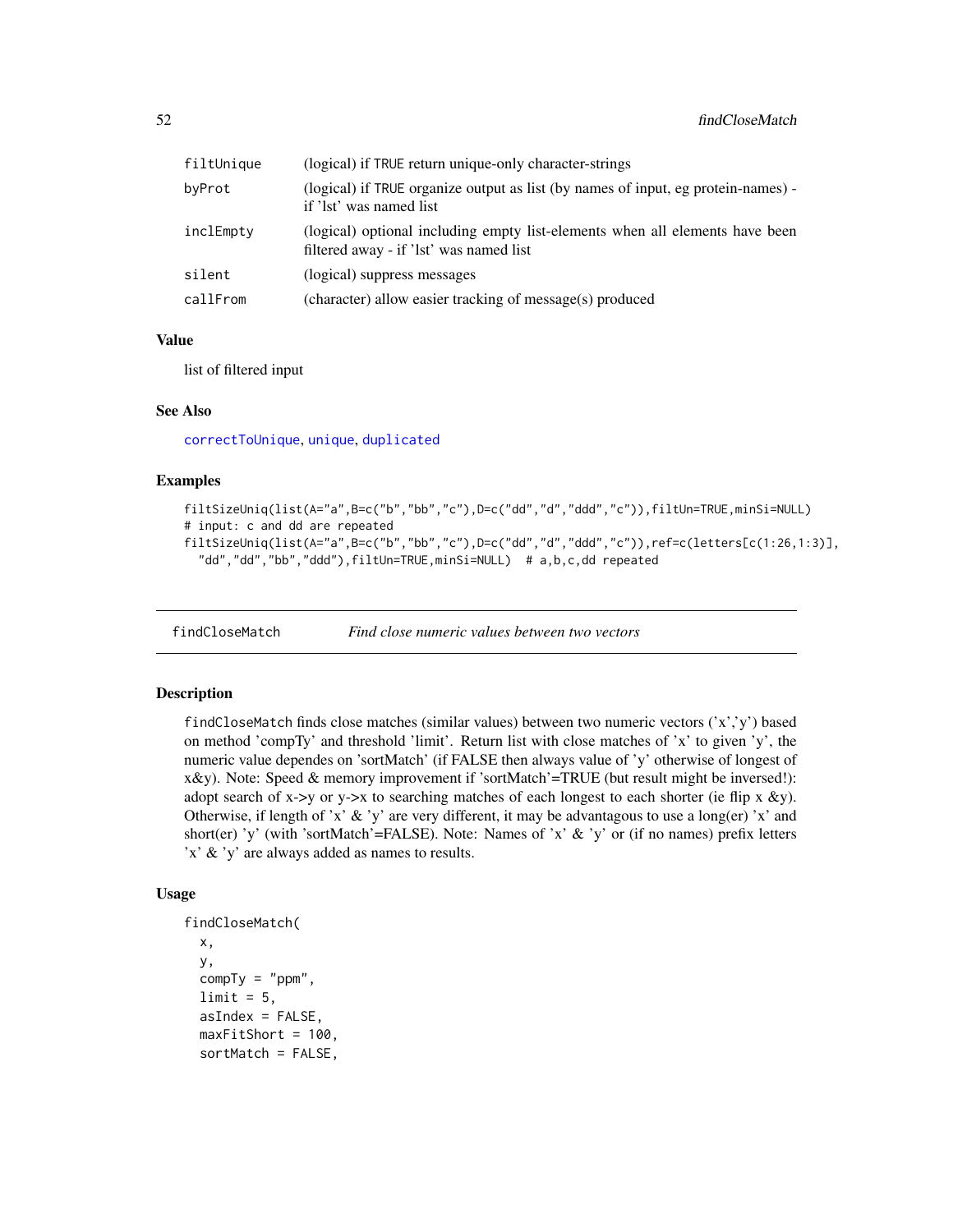```
silent = FALSE,
 callFrom = NULL
)
```
#### Arguments

| $\times$    | numeric vector for comparison                                                                                                                                                                                               |
|-------------|-----------------------------------------------------------------------------------------------------------------------------------------------------------------------------------------------------------------------------|
| У           | numeric vector for comparison                                                                                                                                                                                               |
| compTy      | (character) may be 'diff' or 'ppm', will be used with threshold from argument<br>'limit'                                                                                                                                    |
| limit       | (numeric) threshold value for retaining values, used with distace-type specified<br>in argument 'compTy'                                                                                                                    |
| asIndex     | (logical) optionally rather report index of retained values                                                                                                                                                                 |
| maxFitShort | (numeric) limit output to max number of elements (avoid returning high number<br>of results if filtering was not enough stringent)                                                                                          |
| sortMatch   | (logical) if TRUE than matching will be preformed as 'match longer (of $x \& y$ )<br>to closer', this may process slightly faster (eg 'x' longer: list for each 'y' all 'x'<br>that are close, otherwise list of each 'x'), |
| silent      | (logical) suppress messages                                                                                                                                                                                                 |
| callFrom    | (character) allow easier tracking of message(s) produced                                                                                                                                                                    |

# Value

list with close matches of 'x' to given 'y', the numeric value dependes on 'sortMatch' (if FASLE then always value of 'y' otherwise of longest of x&y)

#### See Also

[checkSimValueInSer](#page-12-0) and (from this package) .compareByDiff, for convient output [countCloseToLimits](#page-34-0)

```
aa <- 11:14 ; bb <- c(13.1,11.5,14.3,20:21)
findCloseMatch(aa,bb,com="diff",lim=0.6)
findCloseMatch(c(a=5,b=11,c=12,d=18),c(G=2,H=11,I=12,J=13)+0.5,comp="diff",lim=2)
findCloseMatch(c(4,5,11,12,18),c(2,11,12,13,33)+0.5,comp="diff",lim=2)
findCloseMatch(c(4,5,11,12,18),c(2,11,12,13,33)+0.5,comp="diff",lim=2,sort=FALSE)
.compareByDiff(list(c(a=10,b=11,c=12,d=13),c(H=11,I=12,J=13,K=33)+0.5),limit=1) #' return matrix
a2 <- c(11:20); names(a2) <- letters[11:20]
b2 <- c(25:5)+c(rep(0,5),(1:10)/50000,rep(0,6)); names(b2) <- LETTERS[25:5]
which(abs(b2-a2[8]) < a2[8]*1e-6*5) #' find R=18 : no10
findCloseMatch(a2,b2,com="ppm",lim=5) #' find Q,R,S,T
findCloseMatch(a2,b2,com="ppm",lim=5,asI=TRUE) #' find Q,R,S,T
findCloseMatch(b2,a2,com="ppm",lim=5,asI=TRUE,sort=FALSE)
findCloseMatch(a2,b2,com="ratio",lim=1.000005) #' find Q,R,S,T
findCloseMatch(a2,b2,com="diff", lim=0.00005) #' find S,T
```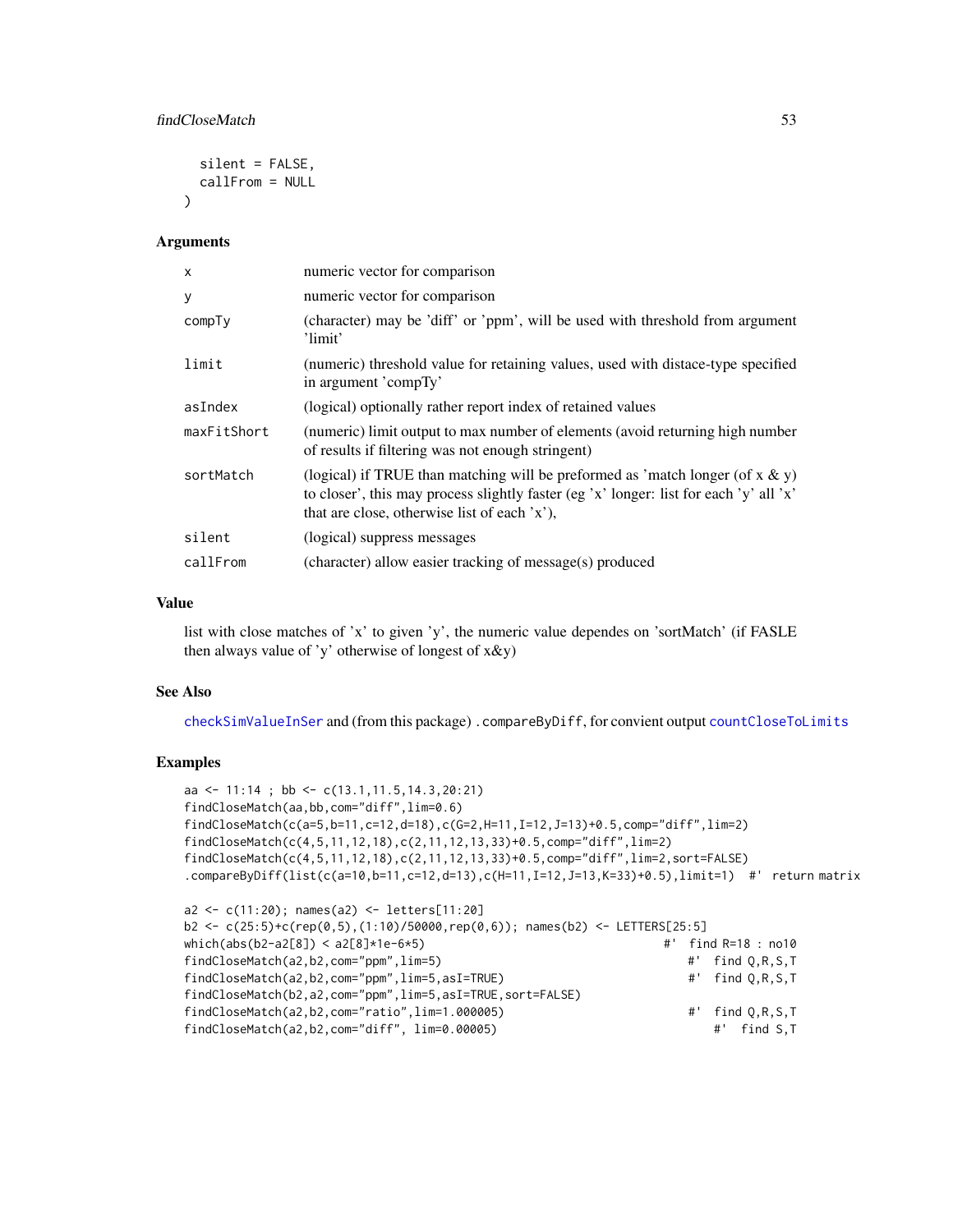<span id="page-53-0"></span>

# **Description**

findRepeated gets index of repeated items/values in vector 'x' (will be treated as character). Return (named) list of indexes for each of the repeated values, or NULL if all values are unique. This approach is similar but more basic compared to [get1stOfRepeatedByCol](#page-61-0).

# Usage

```
findRepeated(x, nonRepeated = FALSE, silent = FALSE, callFrom = NULL)
```
#### Arguments

| x           | character vector                                                                      |
|-------------|---------------------------------------------------------------------------------------|
| nonRepeated | (logical) if $=$ TRUE, return list with elements $\epsilon$ rep and $\epsilon$ nonrep |
| silent      | (logical) suppress messages                                                           |
| callFrom    | (character) allow easier tracking of message(s) produced                              |

# Value

(named) list of indexes for each of the repeated values, or NULL if all values unique

#### See Also

similar approach but more basic than [get1stOfRepeatedByCol](#page-61-0)

#### Examples

aa <- c(11:16,14:12,14); findRepeated(aa)

findSimilFrom2sets *Find similar numeric values from two vectors/matrixes*

#### Description

findSimilFrom2sets compares to vectors or matrixes and returns combined view including only all close (by [findCloseMatch](#page-51-0)). Return matrix (predMatr) with add'l columns for index to and 'grp' (group of similar values (1-to-many)), 'nGrp' (n of grp), 'isBest' or 'nBest', 'disToMeas' (distance/difference between pair) & 'ppmToPred' (distance in ppm). Note: too wide 'limitComp' will result in large window and many 'good' hits will compete (and be mutually exlcuded) if selection 'bestOnly' is selected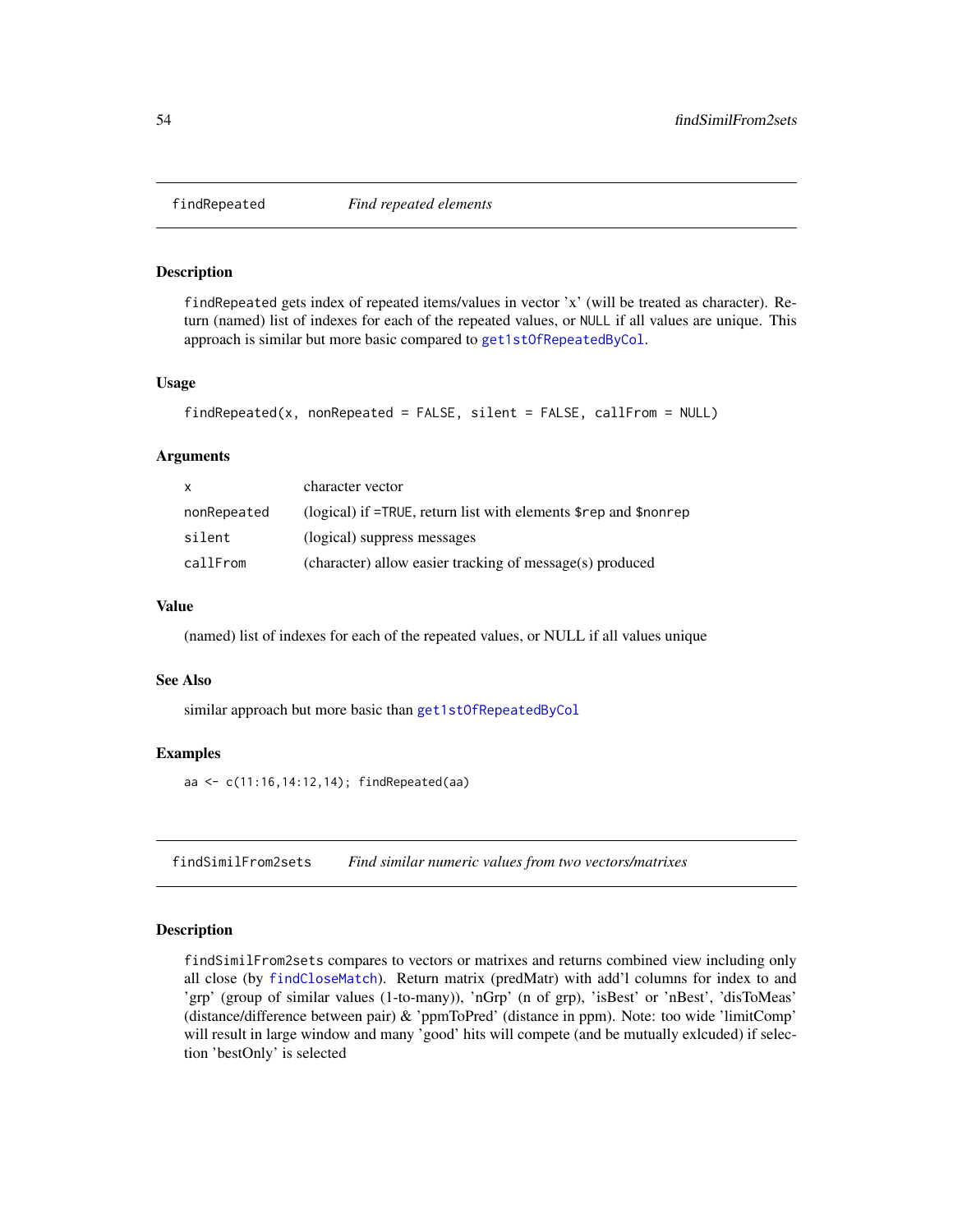# findSimilFrom2sets 55

# Usage

```
findSimilFrom2sets(
 predMatr,
 measMatr,
 colMeas = 1,
 colPre = 1,
  compareTy = "diff",
  limitComp = 0.5,bestOnly = FALSE,
  silent = FALSE,
  callFrom = NULL,
 debug = FALSE
)
```
Arguments

| predMatr  | (matrix or numeric vector) dataset number 1, referred to as 'predicted', the<br>colum speified in argument colPre points to the data to be used    |
|-----------|----------------------------------------------------------------------------------------------------------------------------------------------------|
| measMatr  | (matrix or numeric vector) dataset number 2, referred to as 'measured', the<br>colum speified in argument colmeas points to the data to be used    |
| colMeas   | (integer) which column number of 'measMatr' to consider                                                                                            |
| colPre    | (integer) which column number of 'predMatr' to consider                                                                                            |
| compareTy | (character) 'diff' (difference) 'ppm' (relative difference)                                                                                        |
| limitComp | (numeric) limit used by 'compareTy'                                                                                                                |
| bestOnly  | (logical) allows to filter only hits with min distance (defined by 'compareTy'),<br>3rd last col will be 'nBest' - otherwise 3rd last col 'isBest' |
| silent    | (logical) suppress messages                                                                                                                        |
| callFrom  | (character) allow easier tracking of message(s) produced                                                                                           |
| debug     | (logical) for bug-tracking: more/enhanced messages                                                                                                 |

# Value

matrix (predMatr) with add'l columns for index to and 'grp' (group of similar values (1-to-many)), 'nGrp' (n of grp), 'isBest' or 'nBest', 'disToMeas' (distance/difference between pair) & 'ppmTo-Pred' (distance in ppm)

#### See Also

[checkSimValueInSer](#page-12-0) [findCloseMatch](#page-51-0) [closeMatchMatrix](#page-16-0)

```
aA <- c(11:17); bB <- c(12.001,13.999); cC <- c(16.2,8,9,12.5,12.6,15.9,14.1)
aZ <- matrix(c(aA,aA+20),ncol=2,dimnames=list(letters[1:length(aA)],c("aaA","aZ")))
cZ <- matrix(c(cC,cC+20),ncol=2,dimnames=list(letters[1:length(cC)],c("ccC","cZ")))
findCloseMatch(cC,aA,com="diff",lim=0.5,sor=FALSE)
```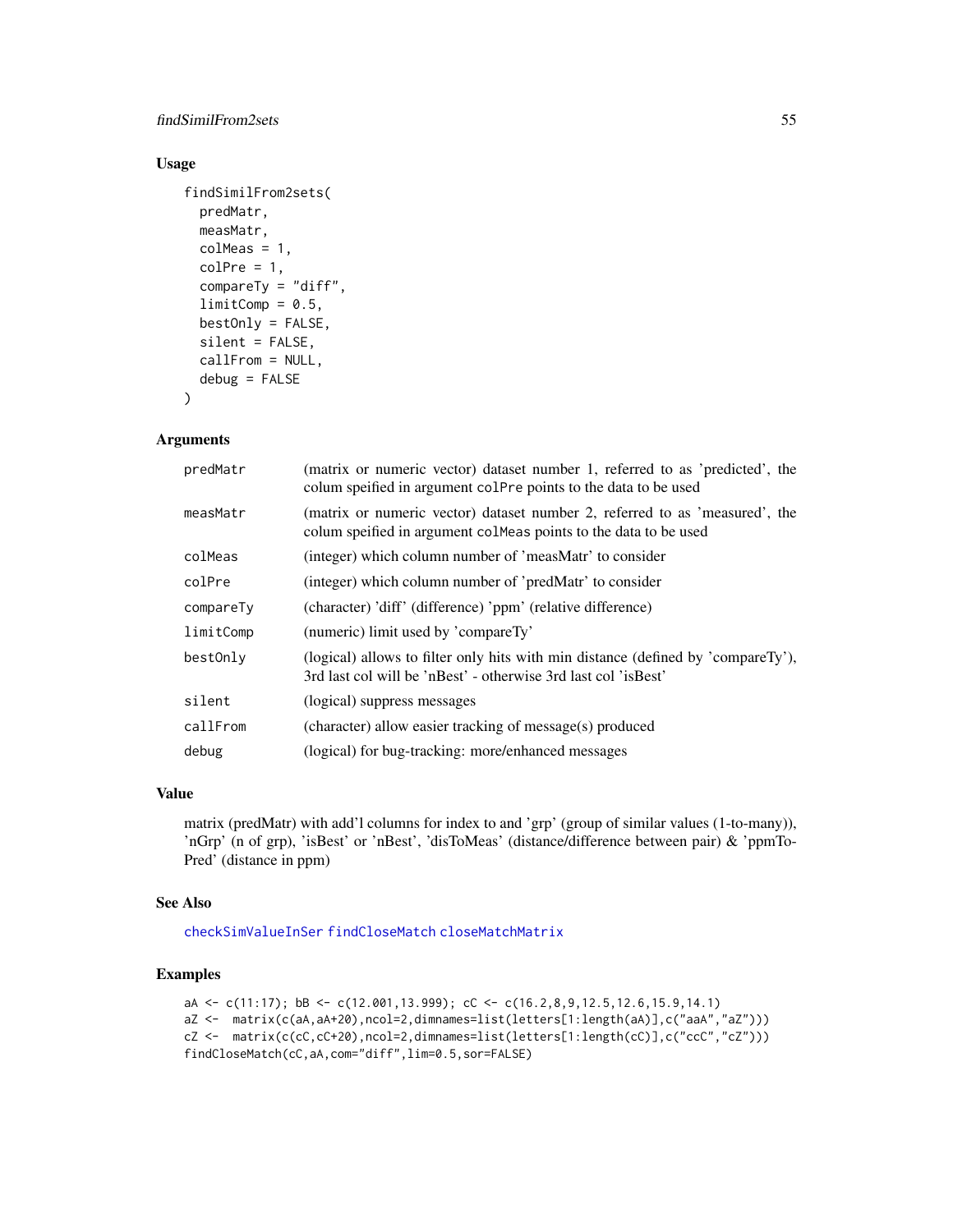```
findSimilFrom2sets(aA,cC)
findSimilFrom2sets(cC,aA)
findSimilFrom2sets(aA,cC,best=FALSE)
findSimilFrom2sets(aA,cC,comp="ppm",lim=5e4,deb=TRUE)
findSimilFrom2sets(aA,cC,comp="ppm",lim=9e4,bestO=FALSE)
# below: find fewer 'best matches' since search window larger (ie more good hits compete !)
findSimilFrom2sets(aA,cC,comp="ppm",lim=9e4,bestO=TRUE)
```
findUsableGroupRange *Select groups within given range*

## Description

This function aims to help finding streches/segments of data with a given maximum number of NA-instances. This function is used to inspect/filter each lines of 'dat' for a subset with sufficient presence/absence of NA values (ie limit number of NAs per level of 'grp'). Note : optimal perfomance with n.lines » n.groups

#### Usage

```
findUsableGroupRange(dat, grp, maxNA = 1, callFrom = NULL)
```
#### Arguments

| dat      | (matrix or data.frame) main input                               |
|----------|-----------------------------------------------------------------|
| grp      | (factor) information which column of 'dat' is replicate of whom |
| maxNA    | (interger) max number of tolerated NAs                          |
| callFrom | (character) allow easier tracking of message(s) produced        |

# Value

matrix with boundaries of 1st and last usable column (NA if there were no suitable groups found)

```
dat1 <- matrix(1:56,nc=7)
dat1[c(2,3,4,5,6,10,12,18,19,20,22,23,26,27,28,30,31,34,38,39,50,54)] <- NA
rownames(dat1) <- letters[1:nrow(dat1)]
findUsableGroupRange(dat1,gl(3,3)[-(3:4)])
```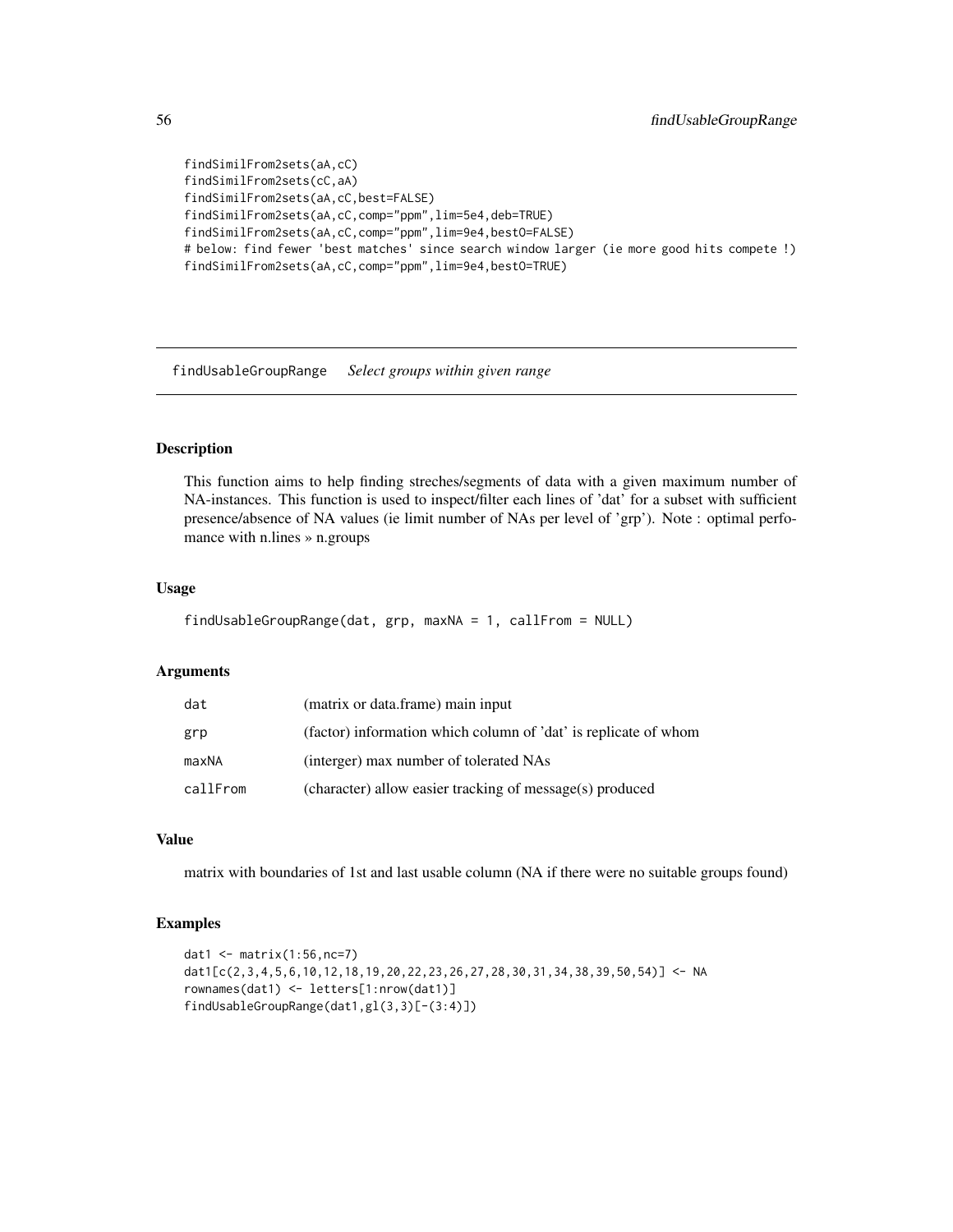#### **Description**

This function aims to reduce the complexity of a matrix (or data.frame) in case column 'refCol' has multiple lines with same value. In this case, it reduces the input-data to 1st line of redundant entries and returns a matrix (or data.frame) without lines identified as redundant entries for 'refCol'). in sum, this functions works lile useng unique on a given column, and propagates the same treatment to all other columns.

#### Usage

```
firstLineOfDat(dat, refCol = 2, silent = FALSE, callFrom = NULL)
```
### Arguments

| dat      | (matrix or data.frame) main input                         |
|----------|-----------------------------------------------------------|
| refCol   | (integer) column number of reference-column               |
| silent   | (logical) suppress messages                               |
| callFrom | (character) allosw easier tracking of message(s) produced |

# Value

matrix (same number of columns as input)

#### See Also

[firstOfRepeated](#page-56-0), [unique](#page-0-0), [duplicated](#page-0-0)

## Examples

```
(\text{mat1} \leq \text{matrix}(c(1:6, \text{rep}(1:3, 1:3)), \text{ncol}=2, \text{dimnames=list}(\text{letters}[1:6], \text{LETTER}[1:2]))))firstLineOfDat(mat1)
```
<span id="page-56-0"></span>firstOfRepeated *Find first of repeated elements*

# Description

This function works similar to unique, but provides additional information about which elements of original input 'x' are repeatd by providing indexes realtoe to the input. firstOfRepeated makes list with 3 elements : \$indRepeated.. index for first of repeated 'x', \$indUniq.. index of all unique + first of repeated, \$indRedund.. index of all redundant entries, ie non-unique (wo 1st). Used for reducing data to non-redundant status, however, for large numeric input the function nonAmbiguousNum() may perform better/faster. NAs won't be considered (NAs do not appear in reported index of results), see also firstOfRepLines() .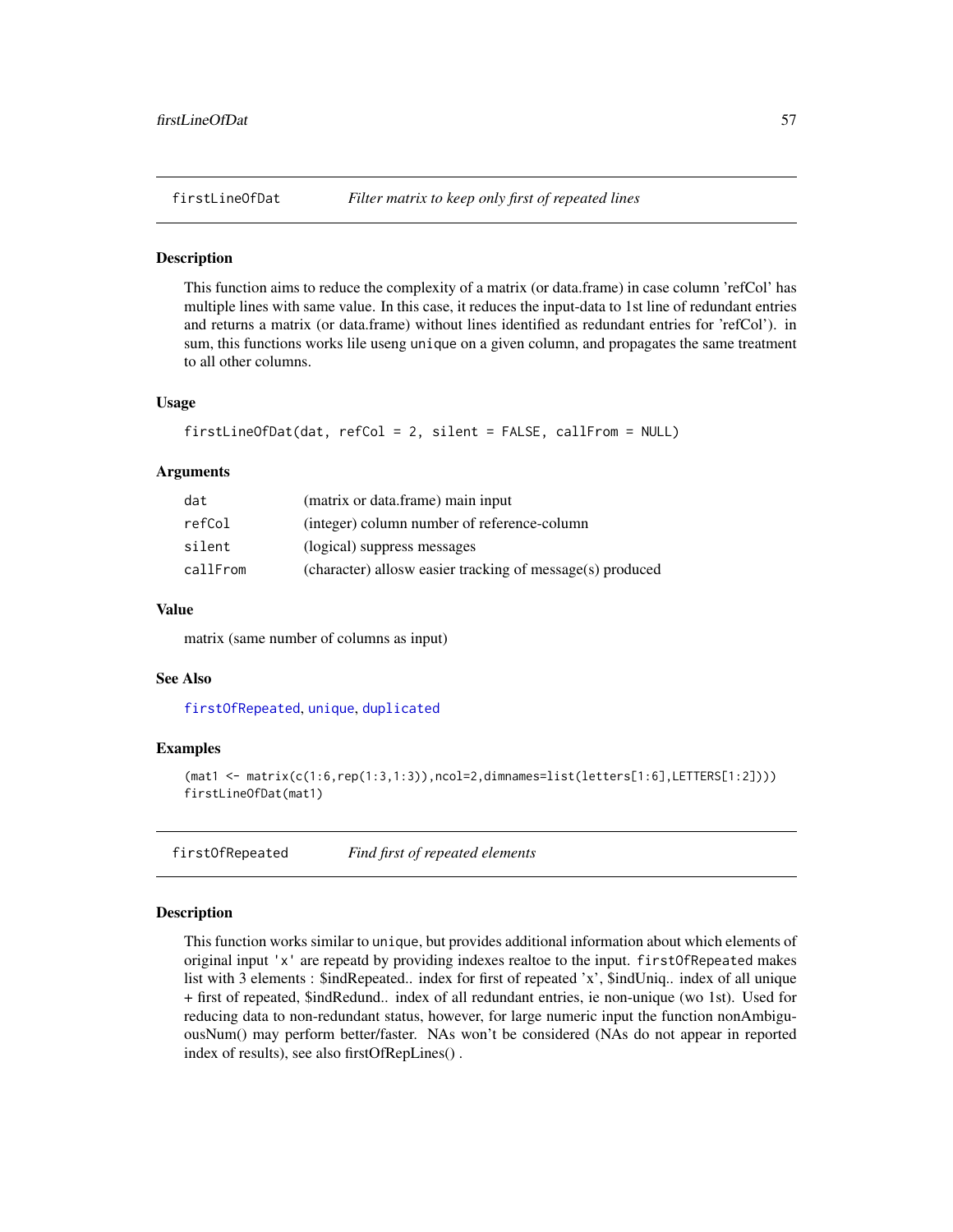#### Usage

firstOfRepeated(x, callFrom = NULL)

#### Arguments

|          | (charcter or numeric) main input                         |
|----------|----------------------------------------------------------|
| callFrom | (character) allow easier tracking of message(s) produced |

# Value

list with indices: \$indRepeated, \$indUniq, \$indRedund

# See Also

[duplicated](#page-0-0), [nonAmbiguousNum](#page-86-0), [firstOfRepLines](#page-57-0) gives less detail in output (lines/elements/indexes of omitted not directly accessible) and works fsster

# Examples

```
x <- c(letters[c(3,2:4,8,NA,3:1,NA,5:4)]); names(x) <- 100+(1:length(x))
firstOfRepeated(x)
x[firstOfRepeated(x)$indUniq] # only unique with names
```
<span id="page-57-0"></span>firstOfRepLines *Reduce to first occurance of repeated lines*

## Description

This function concatenattes all columns of input-matrix and then searches like unique for unique elements, optionally the indexes of unique elements may get returned. Note: This function reats input as character (thus won't understand 10==10.0 ). Returns simplified/non-redundant vector/matrix (ie fewer lines), or respective index. faster than [firstOfRepeated](#page-56-0)

#### Usage

```
firstOfRepLines(mat, outTy = "ind", useCol = NULL, callFrom = NULL)
```

| mat      | initial matrix to treat                                                                                                                                                            |
|----------|------------------------------------------------------------------------------------------------------------------------------------------------------------------------------------|
| outTy    | for output type: 'ind' index to 1st occurance (non-red), orig'non-red lines of<br>mat, 'conc' non-red concateneted values, 'num' index to which group/category<br>the lines belong |
| useCol   | (integer) custom choice of which columns to paste/concatenate                                                                                                                      |
| callFrom | (character) allows easier tracking of messages produced                                                                                                                            |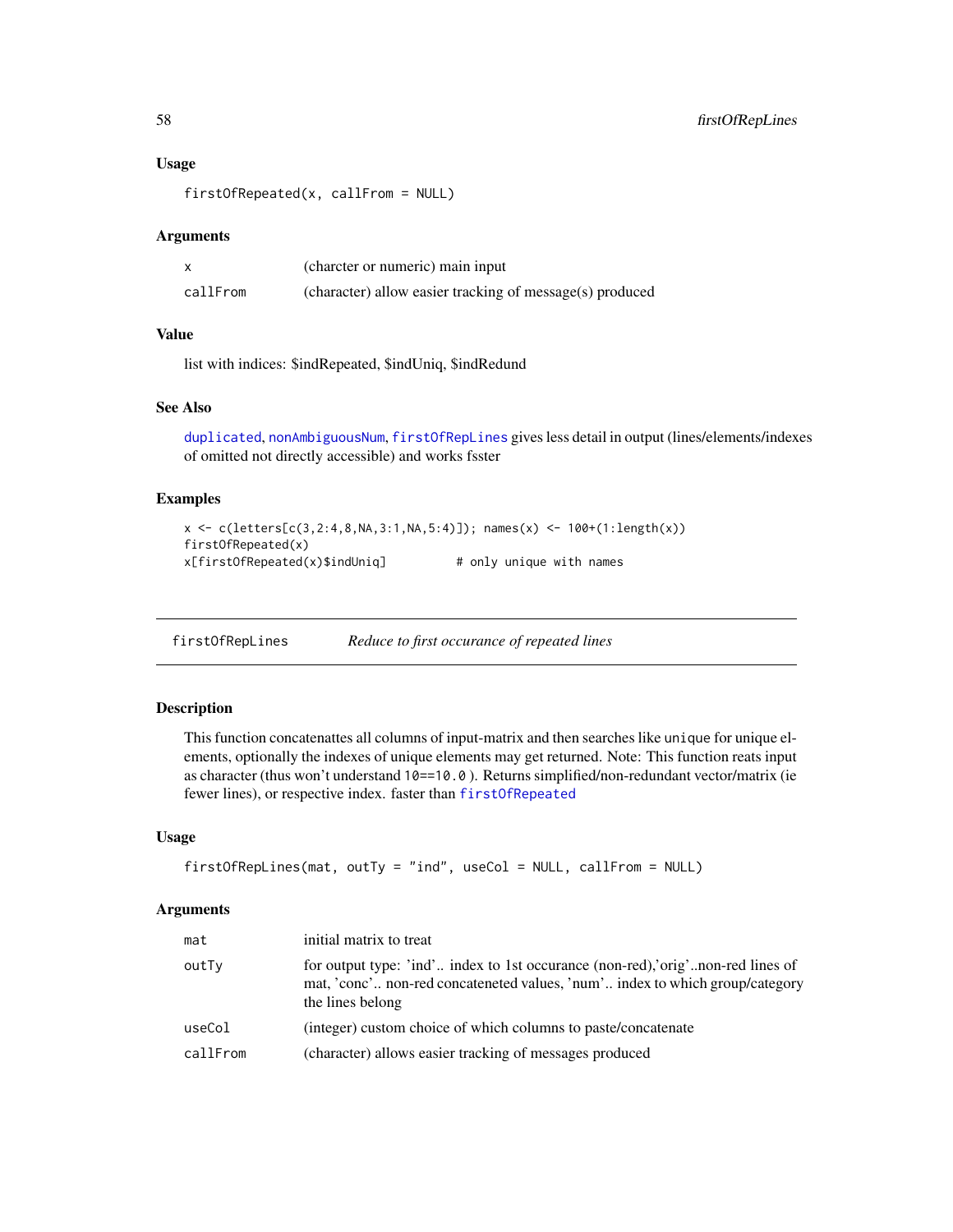# fuseAnnotMatr 59

# Value

simplified/non-redundant vector/matrix (ie fewer lines for matrix), or respective index

#### See Also

[unique](#page-0-0), [nonAmbiguousNum](#page-86-0), faster than [firstOfRepeated](#page-56-0) which gives more detail in output (lines/elements/indexes of omitted)

## Examples

```
mat <- matrix(c("e","n","a","n","z","z","n","z","z","b",
  "","n","c","n","","","n","","","z"),ncol=2)
firstOfRepLines(mat,out="conc")
```
fuseAnnotMatr *Fuse annotation matrix to initial matrix*

# Description

In a number of instances experimental measurements and additional information (annotation) are provided by separate objects (matrixes) as they may not be generated the same time. The aim of this function is provide help when matching approprate lines for 2 sets of data (experimental measures in iniTab and annotation from annotTab) for fusing. fuseAnnotMatr adds suppelmental columns/annotation to an initial matrix iniTab : using column 'refIniT' as key (in iniTab) to compare with key 'refAnnotT' (from 'annotTab'). The columns to be added from annotTab must be chosen explicitely. Note: if non-unique IDs in iniTab : runs slow (but save) due to use of loop for each unique ID.

#### Usage

```
fuseAnnotMatr(
  iniTab,
  annotTab,
  refIniT = "Uniprot",
  refAnnotT = "combName",
  addCol = c("ensembl_gene_id", "description", "geneName", "combName"),
  debug = TRUE,silent = FALSE,
  callFrom = NULL
)
```

| iniTab    | (matrix), that may have lines with multiple (=repeated) key entries |
|-----------|---------------------------------------------------------------------|
| annotTab  | (matrix) containing reference annotation                            |
| refIniT   | (character) type of reference (eg 'Uniprot')                        |
| refAnnotT | (character) column name to use for reference-annotation             |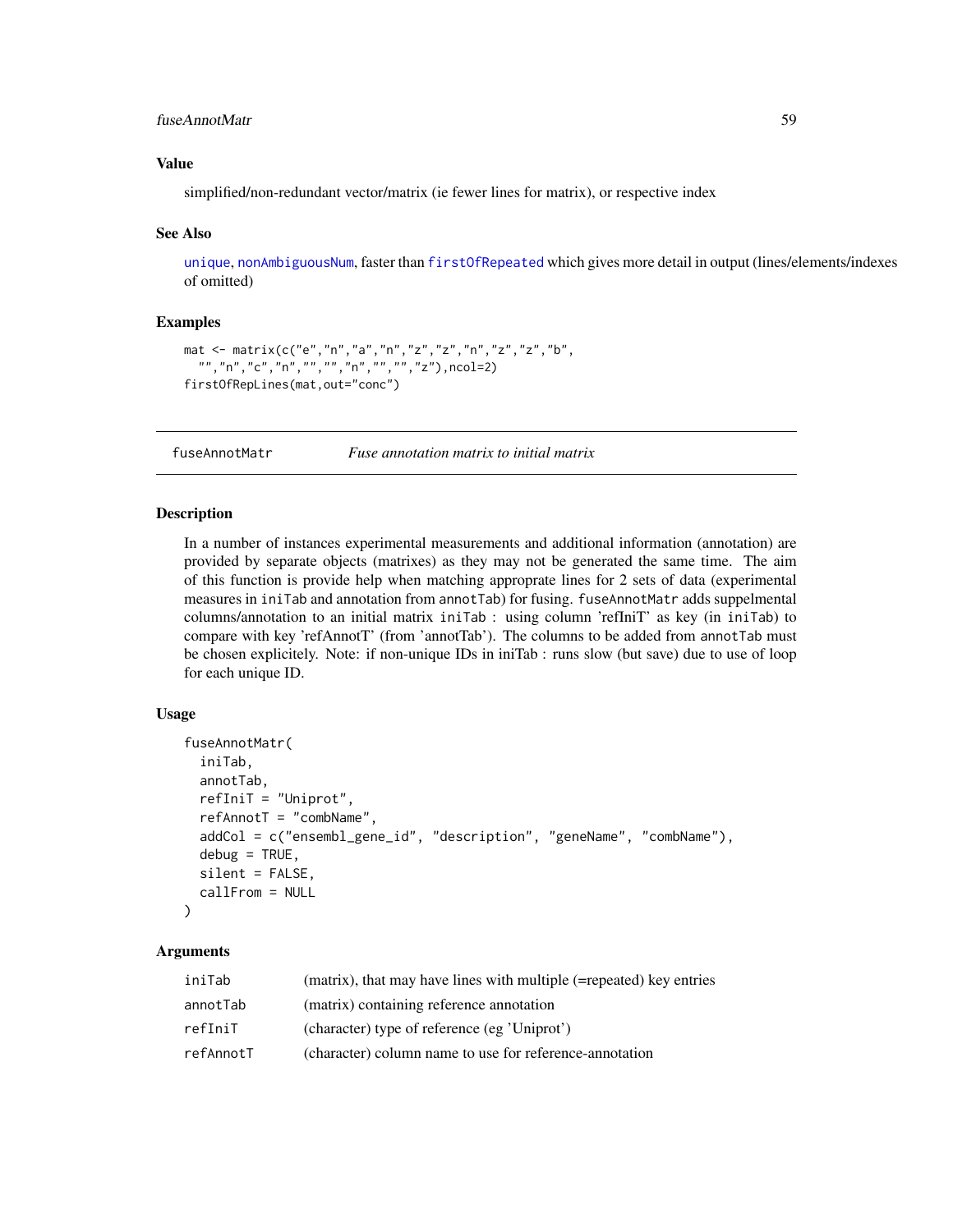| addCol   | (character) column-namess of 'annotTab' to use/extract (if no matches found,<br>use all) |
|----------|------------------------------------------------------------------------------------------|
| debug    | (logical) for bug-tracking: more/enhanced messages                                       |
| silent   | (logical) suppress messages                                                              |
| callFrom | (character) allow easier tracking of message(s) produced                                 |

#### Value

combined matrix (elements not found in 'annotTab' are displayed as NA)

## See Also

[merge](#page-0-0)

# Examples

```
tab0 <- matrix(rep(letters[1:25],8),ncol=10)
tab1 <- cbind(Uniprot=paste(tab0[,1],tab0[,2]),col1=paste(tab0[,3],
 tab0[,4],tab0[,5]," ",tab0[,7],tab0[,6]))
tab2 <- cbind(combName=paste(tab0[,1],tab0[,2]),col2=paste(tab0[,8],tab0[,9],tab0[,10]))
fuseAnnotMatr(tab1,tab2[c(20:11,2:5),],refIni="Uniprot",refAnnotT="combName",addCol="col2")
fuseAnnotMatr(tab2[c(20:11,2:5),],tab1,refAnnotT="Uniprot",refIni="combName",addCol="col1")
```
fuseCommonListElem *Fuse content of list-elements with redundant (duplicated) names*

# Description

fuseCommonListElem fuses (character or numeric) elements of list re-occuring under same name, so that resultant list has unique names. Note : will not work with list of matrixes

#### Usage

```
fuseCommonListElem(
  lst,
  initOrd = TRUE,
  removeDuplicates = FALSE,
  callFrom = NULL
\mathcal{L}
```

| lst     | (list) main input, list of numeric vectors                                                 |
|---------|--------------------------------------------------------------------------------------------|
| initOrd | (logical) preserve initial order in output (if TRUE) or otherwise sort alphabeti-<br>cally |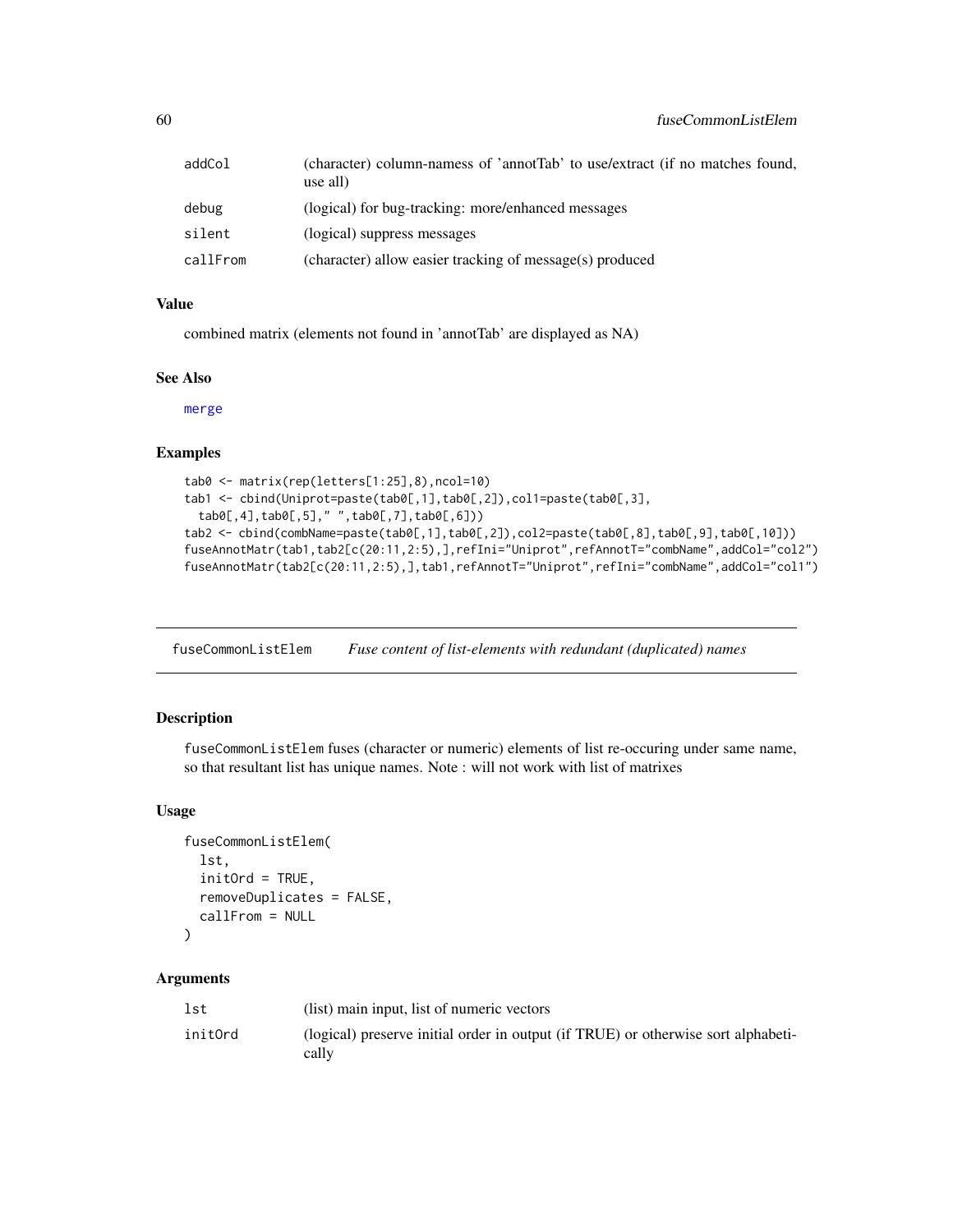#### fusePairs 61

| removeDuplicates |                                                                                                                                                                                                                                     |
|------------------|-------------------------------------------------------------------------------------------------------------------------------------------------------------------------------------------------------------------------------------|
|                  | (logical) allow to remove duplicate entries (if vector contains names, both the<br>name and the value need to be identical to be removed; note: all names must<br>have names with more than 0 characters to be considered as names) |
| callFrom         | (character) allows easier tracking of message(s) produced                                                                                                                                                                           |

# Value

fused list (same names as elements of input)

# See Also

[unlist](#page-0-0)

# Examples

```
val1 <- 10 +1:26
names(val1) <- letters
lst1 <- list(c=val1[3:6],a=val1[1:3],b=val1[2:3],a=val1[12],c=val1[13])
fuseCommonListElem(lst1)
```
## fusePairs *Fuse pairs to generate cluster-names*

# Description

Fuse previously identified pairs to 'clusters', return vector with cluster-numbers.

# Usage

```
fusePairs(
 datPair,
  refDatNames = NULL,
  inclRepLst = FALSE,
 maxFuse = NULL,
 debug = FALSE,
 silent = TRUE,
 callFrom = NULL
)
```

| datPair     | 2-column matrix where each line represents 1 pair                                                                                   |
|-------------|-------------------------------------------------------------------------------------------------------------------------------------|
| refDatNames | (NULL or character) allows placing selected pairs in context of larger data-set<br>(names to match those of 'datPair')              |
| inclRepLst  | (logical) if TRUE, return list with 'clu' (clu-numbers, default output) and 're-<br>fLst' (list of clustered elements, only $n>1$ ) |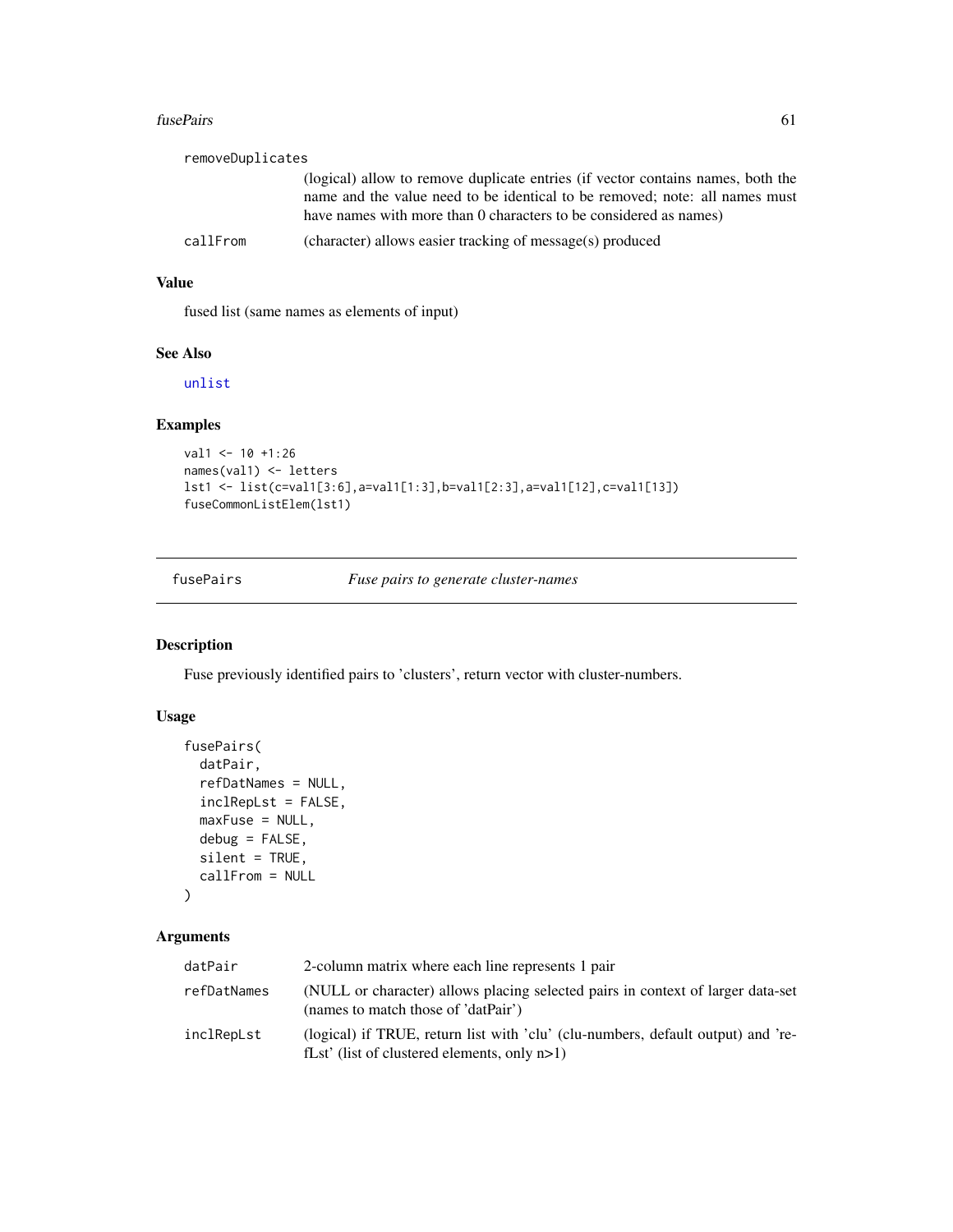| maxFuse  | (integer, default NULL) maximal number of groups/clusters                                                   |
|----------|-------------------------------------------------------------------------------------------------------------|
| debug    | (logical) for bug-tracking: more/enhanced messages and intermediate objects<br>written in global name-space |
| silent   | (logical) suppress messages                                                                                 |
| callFrom | (character) allow easier tracking of message(s) produced                                                    |

# Value

vector with cluster-numbers

# Examples

```
daPa <- matrix(c(1:5,8,2:6,9),ncol=2)
fusePairs(daPa,maxFuse=4)
```
<span id="page-61-0"></span>get1stOfRepeatedByCol *Get first of repeated by column*

## Description

get1stOfRepeatedByCol sorts matrix 'mat' and extracts only 1st occurance of values in column 'sortBy'. Returns then non-redundant matrix (ie for column 'sortBy', if 'markIfAmbig' specifies existing col, mark ambig there). Note : problem when sortSupl or sortBy not present (or not intended for use)

## Usage

```
get1stOfRepeatedByCol(
 mat,
 sortBy = "seq",sortSup1 = "ty",asFirstLast = c("full", "inter"),
 markIfAmbig = c("ambig", "seqNa"),
 asList = FALSE,abmiPref = "_"
)
```

| mat         | (matrix or data.frame) numeric vector to be tested                                                                                                          |
|-------------|-------------------------------------------------------------------------------------------------------------------------------------------------------------|
| sortBy      | column name for which elements should be made unique, numeric or character<br>column; 'sortSupl' add'l colname to always select specific 1st)               |
| sortSupl    | default="ty"                                                                                                                                                |
| asFirstLast | (character, length=2) to force specific strings from coluln 'sortSupl' as first and<br>last when selecting 1st of repeated terms, default=c("full","inter") |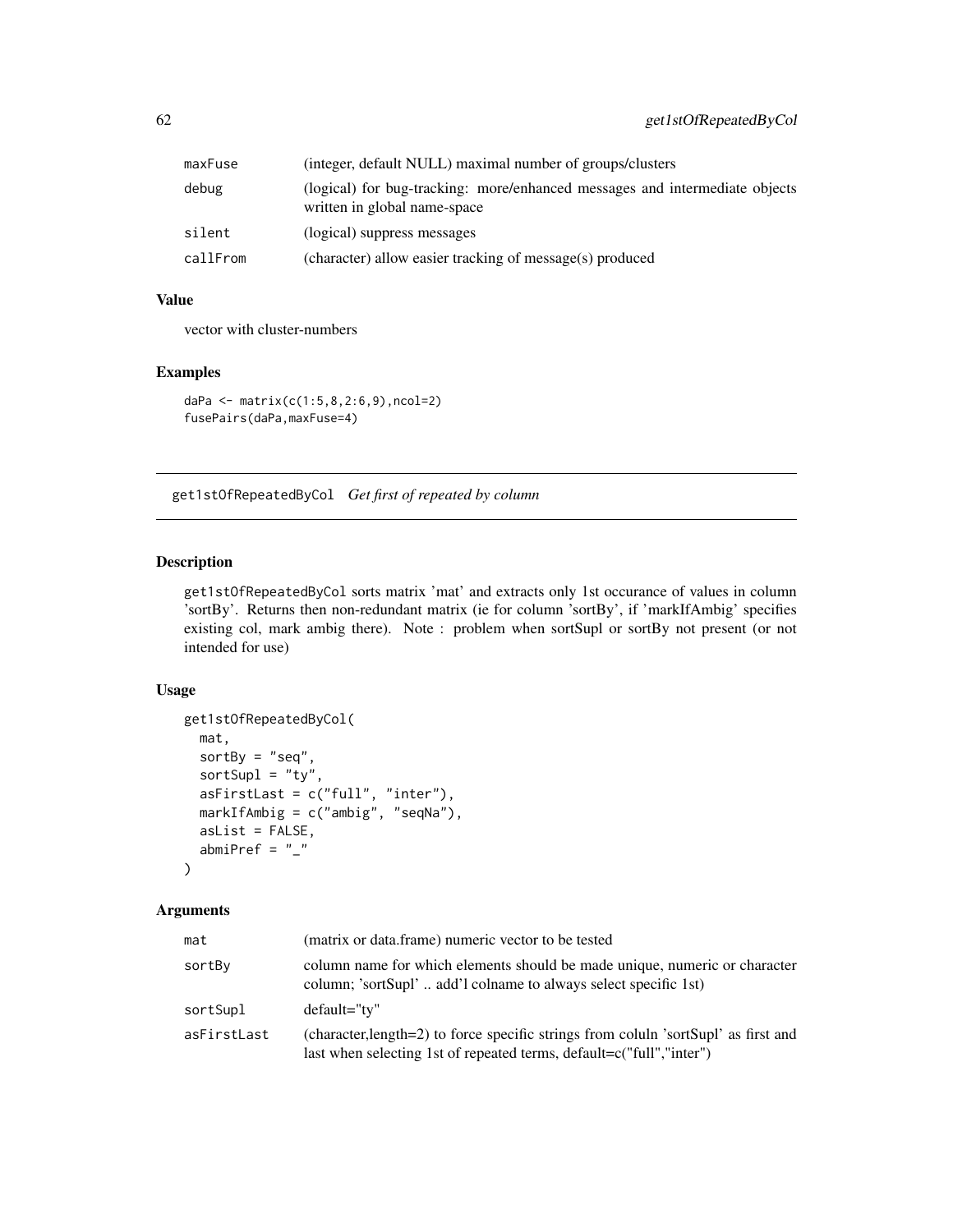| markIfAmbig | (character, length=2) 1st will be set to 'TRUE' if ambiguous/repeated, 2nd will<br>get (heading) prefix, default=c("ambig","seqNa") |
|-------------|-------------------------------------------------------------------------------------------------------------------------------------|
| asList      | (logical) to return list with non-redundant ('unique') and removed lines ('re-<br>peats')                                           |
| abmiPref    | (character) prefix to note ambiguous entries/terms, default="                                                                       |

#### Value

depending on 'asList' either list with non-redundant ('unique') and removed lines ('repeats')

#### See Also

[firstOfRepeated](#page-56-0) for (more basic) treatment of simple vector, [nonAmbiguousNum](#page-86-0) for numeric use (much faster !!!)

## Examples

```
aa <- cbind(no=as.character(1:20),seq=sample(LETTERS[1:15],20,repl=TRUE),
  ty=sample(c("full","Nter","inter"),20,repl=TRUE),ambig=rep(NA,20),seqNa=1:20)
get1stOfRepeatedByCol(aa)
```
getValuesByUnique *Print matrix-content as plot*

## Description

When data have repeated elements (defined by names inside the vector), it may be advantageous to run some operations only on a unique set of the initial data, or somtimes all repeated occurances need to be replaced by a common (summarizing) value. This function allows to re-introduce new values from on second vector with unique names, to return a final vector of initial input-length and order of names (elements) like initial, too. Normally the user would provide 'datUniq' (without repeated names) containing new values which will be expanded to structure of 'dat', if 'datUniq' is not provided a vector with unique names will be made using the first occurance of repeated value(s). For more complex cases the indexing relative to 'datUniq' can be returned (setting asIndex=TRUE). Note: If not all names of 'dat' are found in 'datUniq' the missing spots will be returned as NA.

#### Usage

```
getValuesByUnique(
  dat,
  datUniq = NULL,
  asIndex = FALSE,
  silent = FALSE,
  callFrom = NULL
)
```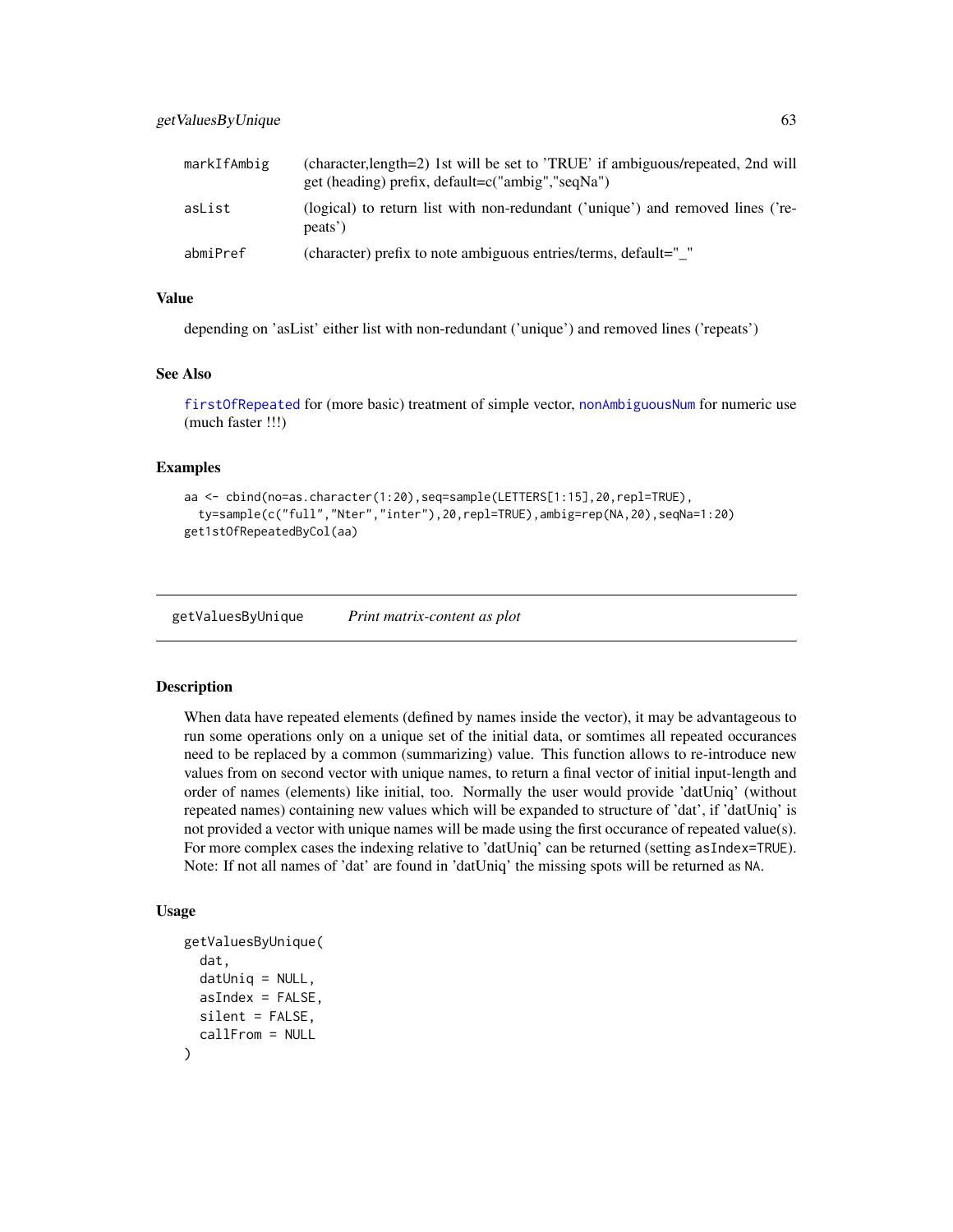#### Arguments

| dat      | (numeric or character) main long input, must have names                                                                               |
|----------|---------------------------------------------------------------------------------------------------------------------------------------|
| datUniq  | (numeric or character) will be used to impose values on dat, must have names<br>that should match names (at least partially) from dat |
| asIndex  | (logical) if TRUE index values will be returned instead of replacing values                                                           |
| silent   | (logical) suppress messages                                                                                                           |
| callFrom | (character) allow easier tracking of message(s) produced                                                                              |

# Value

vector of length dat with imposed values, or index values if asIndex=TRUE

# See Also

[unique](#page-0-0), [findRepeated](#page-53-0), [correctToUnique](#page-32-0), [treatTxtDuplicates](#page-128-0)

## Examples

```
dat <- 11:19
names(dat) <- letters[c(6:3,2:4,8,3)]
## let's make a 'datUniq' with the mean of repeated values :
datUniq <- round(tapply(dat,names(dat),mean),1)
## now propagate the mean values to the full vector
getValuesByUnique(dat,datUniq)
cbind(ini=dat,firstOfRep=getValuesByUnique(dat,datUniq),
  indexUniq=getValuesByUnique(dat,datUniq,asIn=TRUE))
```
htmlSpecCharConv *Html special character conversion*

#### Description

Converts 'txt' so that (the most common) special characters (like 'beta','micro','square' etc) will be displayed correctly whe used for display in html (eg at mouse-over). Note : The package [stringi](https://CRAN.R-project.org/package=stringi) is required for the conversions (the input will get returned if stringi is not available).

# Usage

htmlSpecCharConv(txt, callFrom = NULL)

| txt      | character vector inclusing special characters         |
|----------|-------------------------------------------------------|
| callFrom | (character) allow easier tracking of message produced |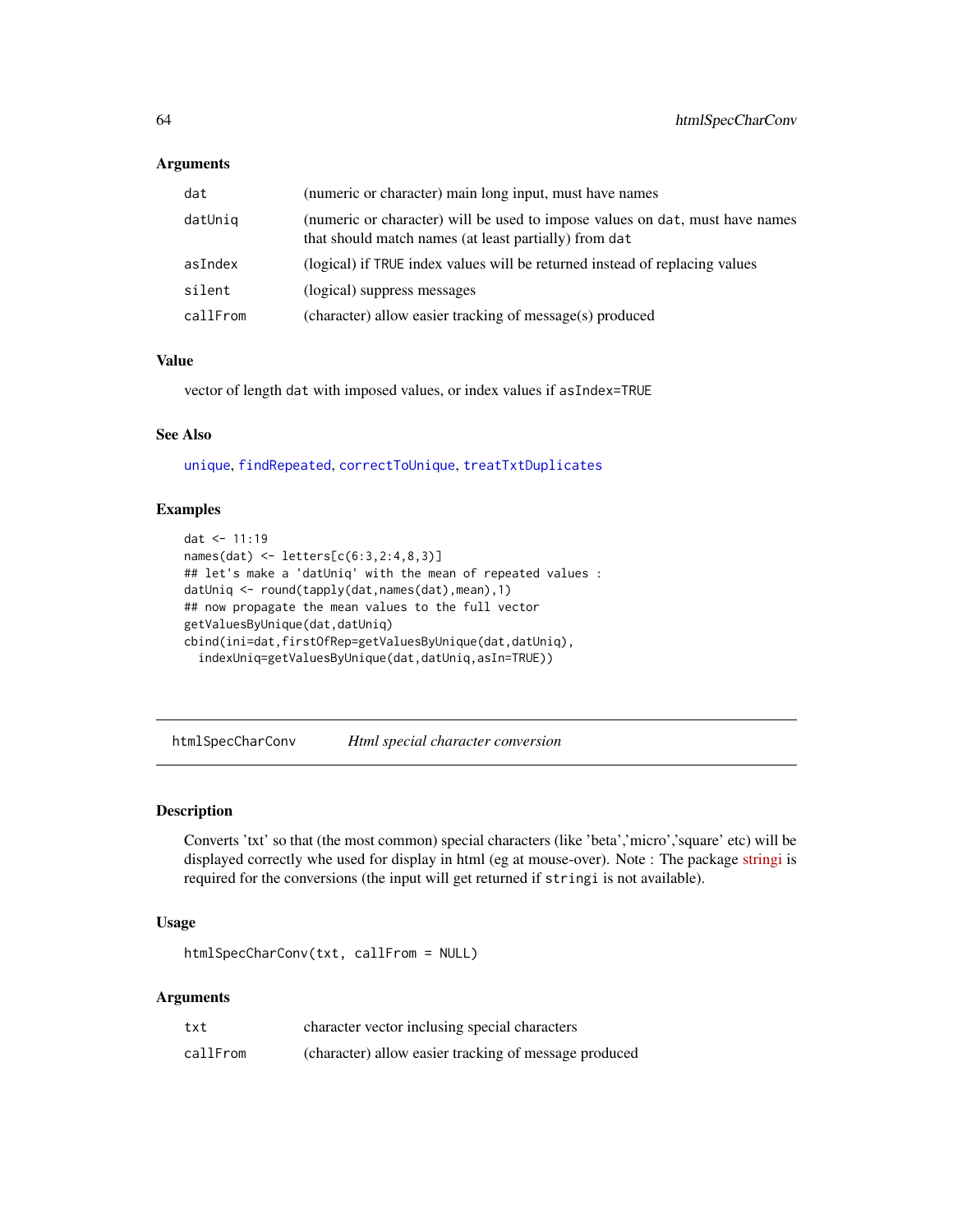# linModelSelect 65

## Value

corrected character vector adopted to html display

#### See Also

tables on <https://www.htmlhelp.com/reference/html40/entities/latin1.html>, [https://](https://www.degraeve.com/reference/specialcharacters.php) [www.degraeve.com/reference/specialcharacters.php](https://www.degraeve.com/reference/specialcharacters.php), <https://ascii.cl/htmlcodes.htm>

## Examples

(x <- stringi::stri\_unescape\_unicode("\\u00b5\\u003d\\u0061\\u0062")) htmlSpecCharConv(x)

linModelSelect *Selecte best levels and plot linear regression model*

#### **Description**

The aim of this function is to select the data suiting est to a linear regression model. In real world measurements one may be confronted to the case of very low level analytes below the detection limit (LOD) and resulting read-outs fluctuate around around a common baseline (instead of NA). With such data it may be preferable to omit the read-outs for the lowest concentrations/levels of analytes if they are spread around a base-line value. This function allows trying to omit all starting levels designed in startLev, then the resulting p-values for the linear regression slopes will be checked and the best p-value chosen. The input may also be a MArrayLM-type object from package [limma](https://bioconductor.org/packages/release/bioc/html/limma.html) or from [moderTestXgrp](#page-81-0) or [moderTest2grp](#page-80-0). In the graphical representation all points assocoated to levels omitted are shown in light green. For the graphical display additional information can be used : If the dat is list or MArrayLM-type object, the list-elements \$raw (according to argument liNa will be used to display points initially given as NA ad imputed lateron in grey. Logarithmic (ie log-linear) data can be treated by settting argument logExpect=TRUE. Then the levels will be taken as exponent of 2 for the regression, while the original values will be displayed in the figure.

## Usage

```
linModelSelect(
  protNa,
  dat,
  expect,
  logExpect = FALSE,
  startLev = NULL,
  \text{li}\textsf{Na} = \textsf{c}(\textsf{raw} = \textsf{''raw}', annot = "annot", datImp = "datImp"),
  plotGraph = TRUE,
  tit = NULL,vLab = NULL,
  cexLeg = 0.95,
  cexSub = 0.85,
  cexYAxis = 0.9,
```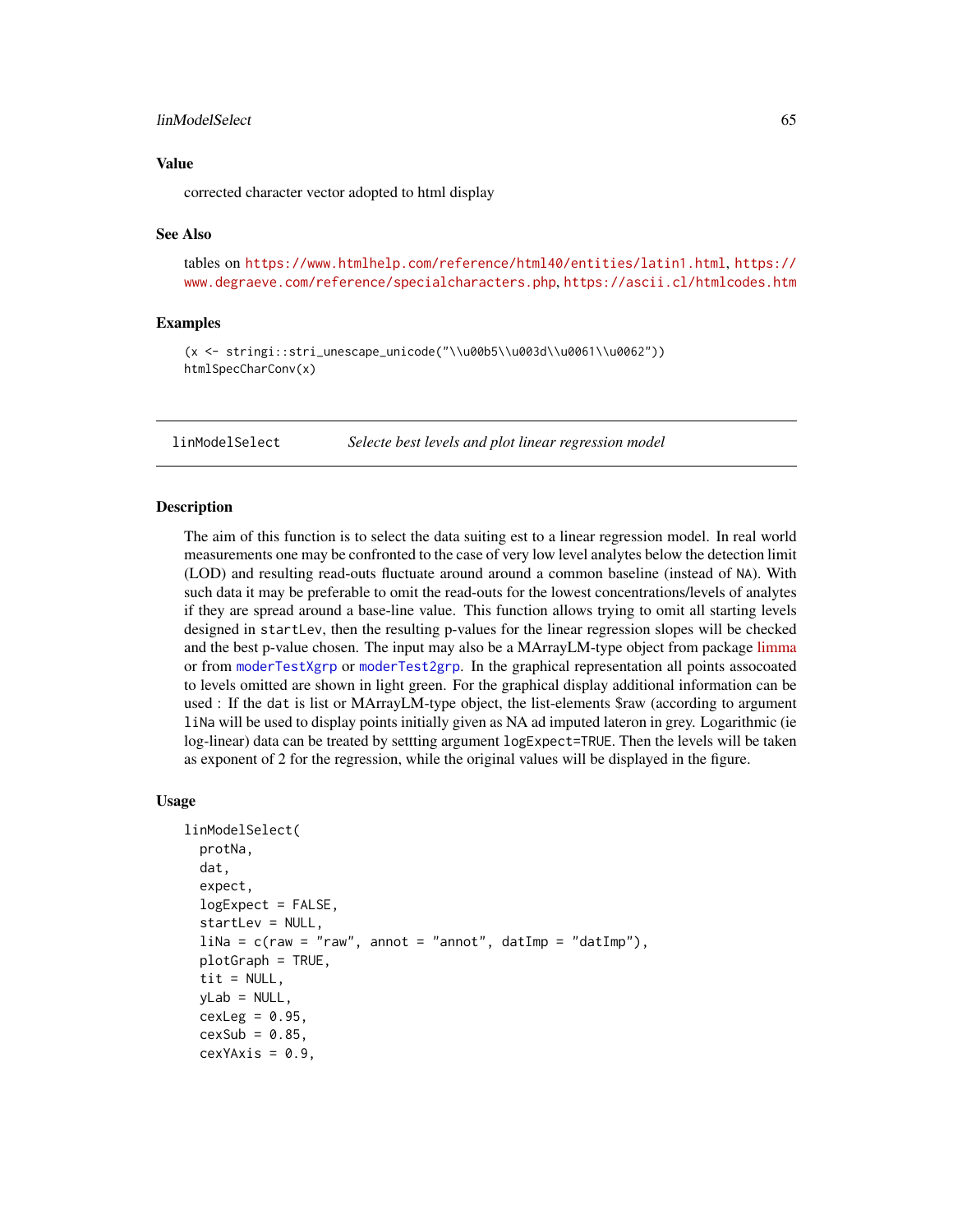```
cexXAxis = 0.85,cexLab = 1.1,silent = FALSE,
 callFrom = NULL
)
```
# Arguments

| protNa    | (character, length=1) rowname for line to be extracted from dat                                                                                                                                                                                                                            |
|-----------|--------------------------------------------------------------------------------------------------------------------------------------------------------------------------------------------------------------------------------------------------------------------------------------------|
| dat       | (matrix, list or MArrayLM-object from limma) main input of which columns<br>should get re-ordered, may be output from moderTestXgrp or moderTest2grp.                                                                                                                                      |
| expect    | (numeric of character) the expected levels; if character, constant unit-characters<br>will be stripped away to extact the numeric content                                                                                                                                                  |
| logExpect | (logical) toggle to TRUE if the main data are logarithmic                                                                                                                                                                                                                                  |
| startLev  | (integer) specify all starting levels to test for omitting here (multiple start sites<br>for modelling linear regression may be specified to finally pick the best model)                                                                                                                  |
| liNa      | (character) in case cat is list or MArrayLM-type object, the list-elements with<br>these names will be used as \$raw (for indicating initial NA-values, \$datImp (the<br>main quantitation data to use) and \$annot for displaying the corresponding value<br>from the "Accession"-column. |
| plotGraph | (logical) display figure                                                                                                                                                                                                                                                                   |
| tit       | (character) optional custom title                                                                                                                                                                                                                                                          |
| yLab      | (character) custom y-axis label                                                                                                                                                                                                                                                            |
| cexLeg    | (character) size of text in legend                                                                                                                                                                                                                                                         |
| cexSub    | (character) size of subtitle (giving regression details of best linear model)                                                                                                                                                                                                              |
| cexYAxis  | (character) size of text for y-axis labels                                                                                                                                                                                                                                                 |
| cexXAxis  | (character) size of text for x-axis labels                                                                                                                                                                                                                                                 |
| cexLab    | (character) text in $x \& y$ axis legend (will be passed to cex. lab in $plot()$ )                                                                                                                                                                                                         |
| silent    | (logical) suppress messages                                                                                                                                                                                                                                                                |
| callFrom  | (character) allow easier tracking of message(s) produced                                                                                                                                                                                                                                   |

# Value

list with \$coef (coefficients), \$name (as/from input protNa), \$startLev the best starting level)

## See Also

[moderTestXgrp](#page-81-0) for single comparisons, [order](#page-0-0)

```
## Construct data
1i1 <- rep(c(4,3,3:6), each=3) + round(runif(18)/5,2)names(li1) <- paste0(rep(letters[1:5], each=3), rep(1:3,6))
li2 \leq rep(c(6,3:7), each=3) + round(runif(18)/5, 2)
```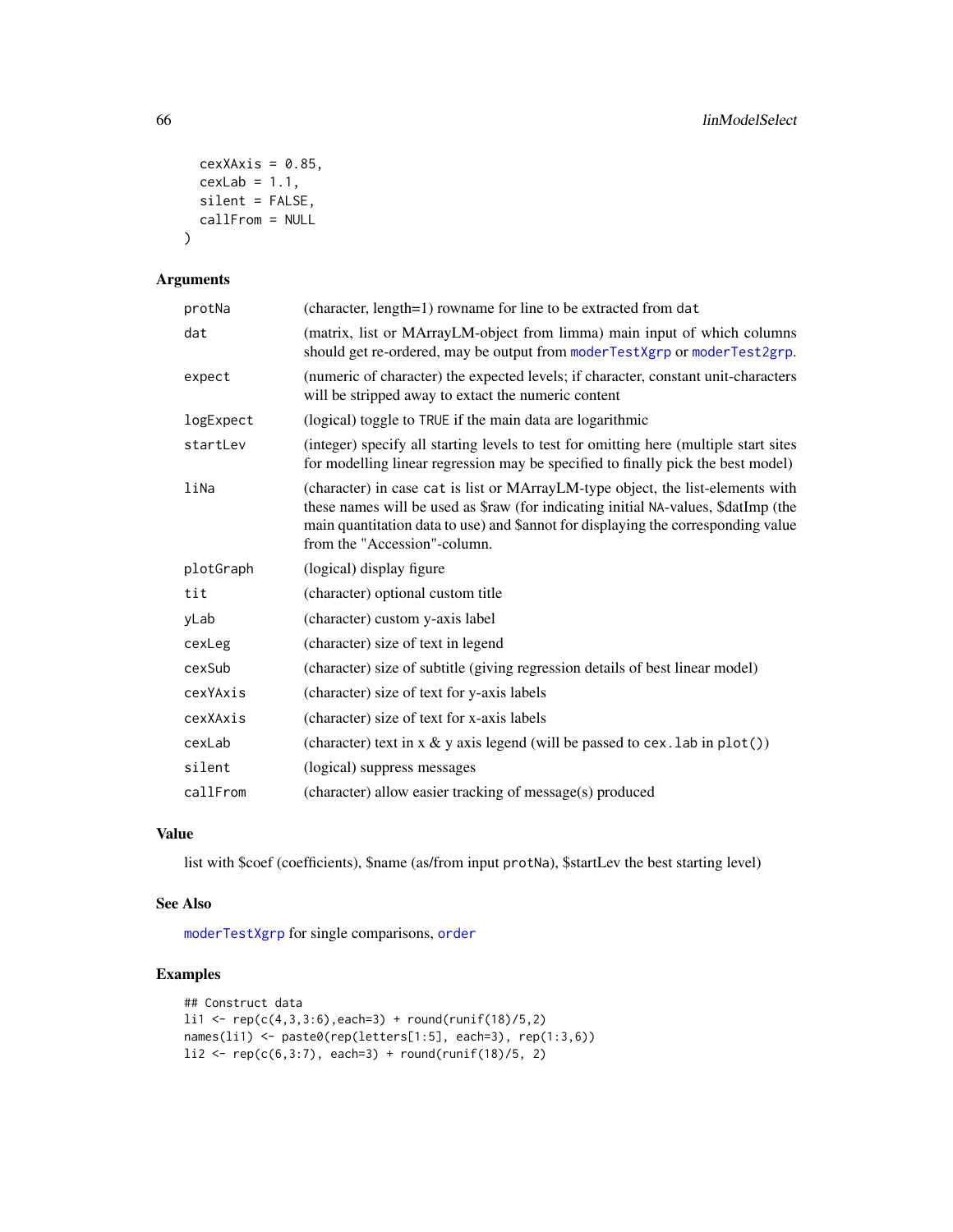# linRegrParamAndPVal 67

```
data < - rbind(P1=li1, P2=li2)
exp2 < - rep(c(11:16), each=3)exp4 <- rep(c(3,10,30,100,300,1000), each=3)
## Check & plot for linear model
linModelSelect("P1", dat2, expect=exp2)
linModelSelect("P2", dat2, expect=exp2)
## Log-Linear data
dat4 <- rbind(P1=2^li1, P2=2^li2)
linModelSelect("P1", dat4, expect=exp2, log=TRUE)
linModelSelect("P1", dat4, expect=log2(exp2), log=FALSE)
linModelSelect("P1", dat4, expect=exp4, log=TRUE)
```
linRegrParamAndPVal *Fit linear regression, return parameters and p-values*

#### Description

This function fits a linear regression and returns the parameters, including p-values from Anova. Here the vector 'y' (scalar response or dependent variable, ie the value that should get estimated) will be estimated according to 'dep' (explanatory or independent variable). Alternatively, 'dep' may me a matrix where 1st column will be used as 'dep and the 2nd column as 'y'.

# Usage

 $linRegrParamAndPVal(dep, y = NULL, asVect = TRUE)$ 

#### Arguments

| dep    | (numeric vector, matrix or data.frame) explanatory or dependent variable, if ma-<br>trix or data.frame the 1st column will be used, if 'y'=NULL the 2nd column will<br>be used as $v'$ |
|--------|----------------------------------------------------------------------------------------------------------------------------------------------------------------------------------------|
| y      | (numeric vector) independent variable (the value that should get estimated based<br>on $\text{def})$                                                                                   |
| asVect | (logical) return numeric vector (Intercept, slope, p.intercept, p.slope) or matrix<br>or results                                                                                       |

# Value

numeric vector (Intercept, slope, p.intercept, p.slope), or if asVect==TRUE as matrix (p.values in 2nd column)

#### See Also

[lm](#page-0-0)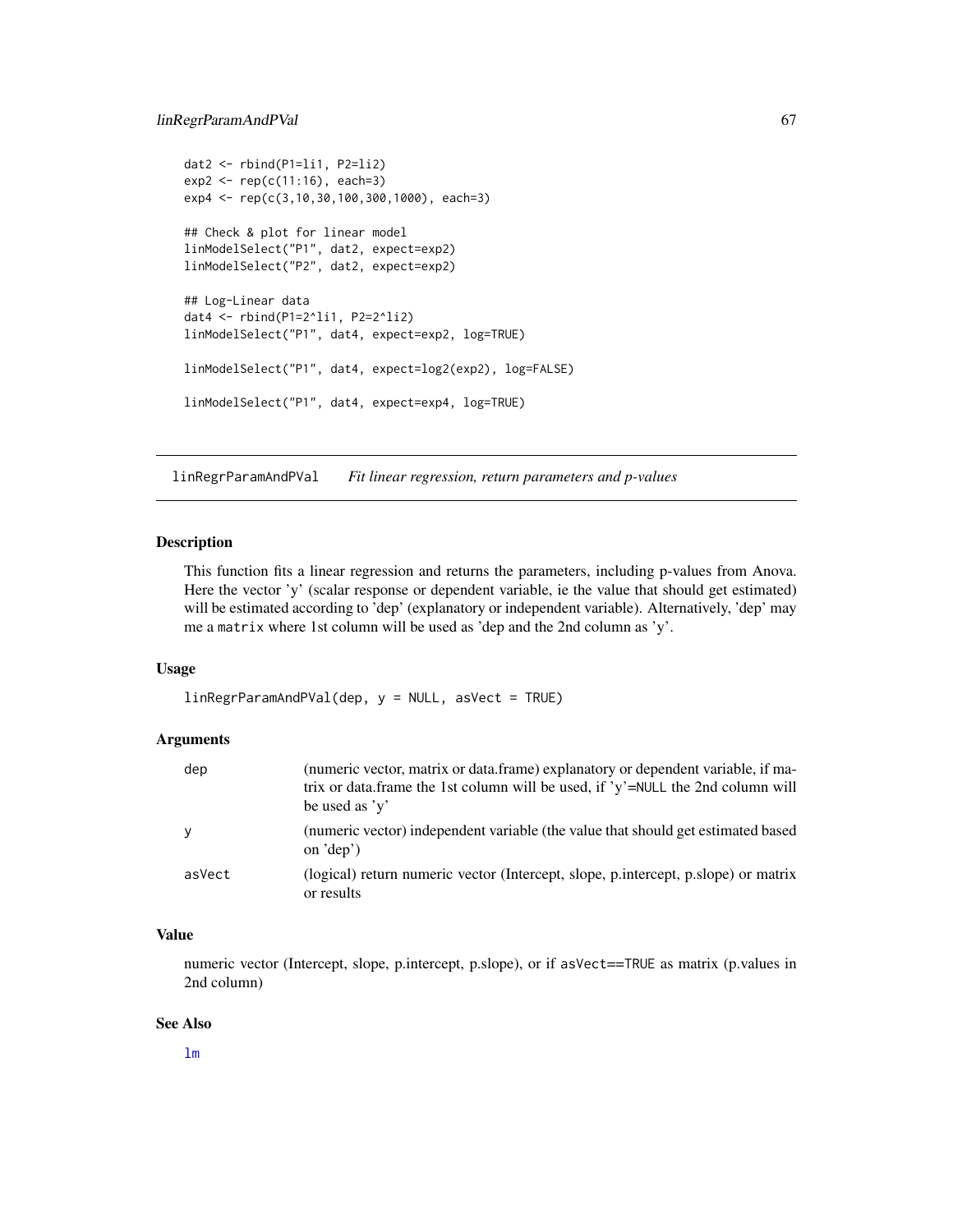# Examples

linRegrParamAndPVal(c(5,5.1,8,8.2),gl(2,2))

listBatchReplace *Replacements in list*

# Description

listBatchReplace replaces in list 'lst' all entries with value 'searchValue' by 'replaceBy'

# Usage

listBatchReplace(lst, searchValue, replaceBy, silent = FALSE, callFrom = NULL)

# Arguments

| lst         | input-list to be used for replacing                      |
|-------------|----------------------------------------------------------|
| searchValue | $(character, length=1)$                                  |
| replaceBy   | $(character, length=1)$                                  |
| silent      | (logical) suppress messages                              |
| callFrom    | (character) allow easier tracking of message(s) produced |

# Value

corrected list

# See Also

basic replacement sub in [grep](#page-0-0)

```
lst1 <- list(aa=1:4,bb=c("abc","efg","abhh","effge"),cc=c("abdc","efg"))
listBatchReplace(lst1,search="efg",repl="EFG",sil=FALSE)
```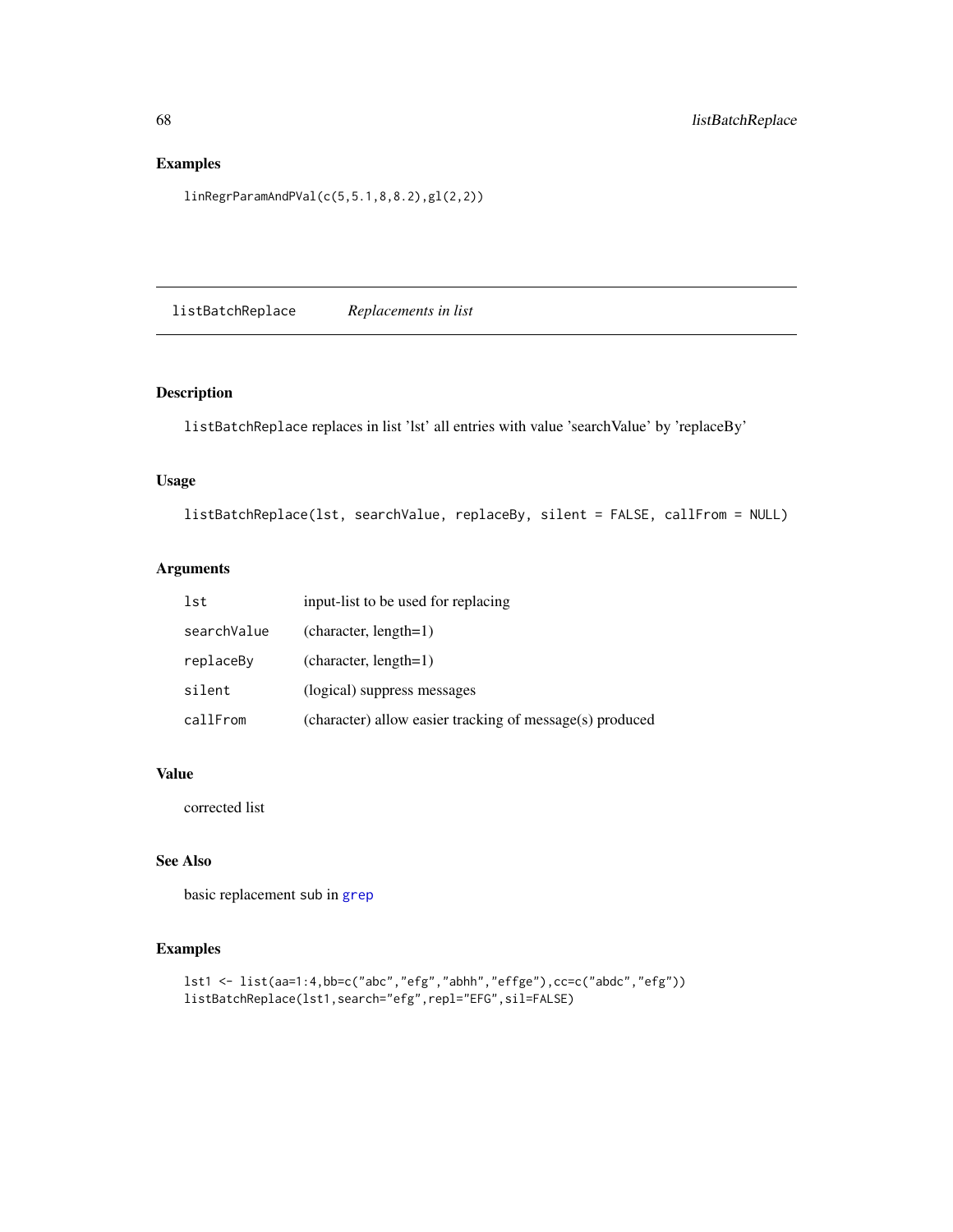listGroupsByNames *Organize values into list and sort by names*

#### Description

Sort values of 'x' by its names and organize as list by common names, the names until 'sep' are used for (re)grouping. Note that typical spearators occuring the initial names may need protection by '\' (this is automatically taken care of for the case of the dot ('.') separator).

#### Usage

```
listGroupsByNames(x, sep = "." , silent = FALSE, callFrom = NULL)
```
#### Arguments

| $\mathsf{x}$ | (list) main input                                                                                                 |
|--------------|-------------------------------------------------------------------------------------------------------------------|
| sep          | (character) separator (note that typcal separators may need to be protected, only<br>automatically added for '.') |
| silent       | (logical) suppress messages                                                                                       |
| callFrom     | (character) allows easier tracking of message(s) produced                                                         |

## Value

matrix or data.frame

#### See Also

rbind in [cbind](#page-0-0)

#### Examples

```
listGroupsByNames((1:10)/5)
ser1 <- 1:6; names(ser1) <- c("AA","BB","AA.1","CC","AA.b","BB.e")
listGroupsByNames(ser1)
```
lmSelClu *Run lm on segmented data (from clustering)*

#### Description

lmSelClu runs linear regression on data segmented previously (eg by clustering). This functio offers various types of (2-coefficient) linear regression on 2 columns of 'dat' (matrix with 3rd col named 'clu' or 'cluID', numeric elements for cluster-number). If argument 'clu' is (default) 'max', the column 'clu' will be inspected to take most frequent value of 'clu', otherwise a numeric entry specifying the cluster to extract is expected. Note: this function was initially made for use with results from diagCheck() Note: this function lacks means of judging godness of fit of the regression preformed & means for plotting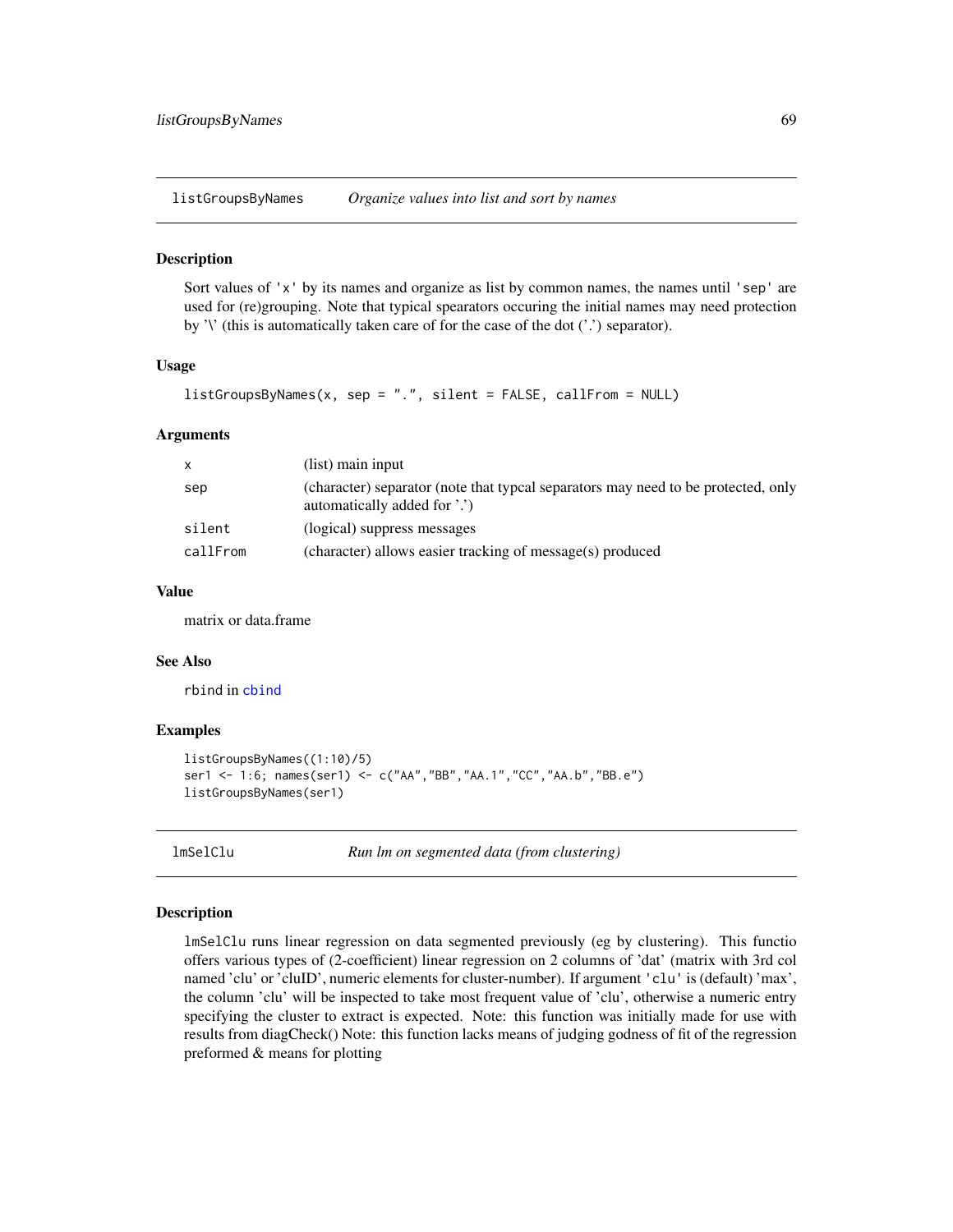# Usage

```
lmSelClu(
 dat,
 useCol = 1:2,clu = "max",regTy = "lin",filt1 = NULL,filt2 = NULL,silent = FALSE,
 callFrom = NULL
)
```
# Arguments

| dat      | matrix or data.frame                                                                                                                                                                                                                                                                |
|----------|-------------------------------------------------------------------------------------------------------------------------------------------------------------------------------------------------------------------------------------------------------------------------------------|
| useCol   | (integer or charcter) specify which 2 columns of 'dat' to use for linear regression                                                                                                                                                                                                 |
| clu      | (character) name of cluster to be extracted and treatad                                                                                                                                                                                                                             |
| regTy    | (character) change type used for linear regression : 'lin' for 1st col $\sim$ 2nd col,<br>'res' for residue $\sim$ 2nd col, 'norRes' for residue/2nd col $\sim$ 2nd col or 'sqNor-<br>Res','inv' for 1st col ~ $1/(2nd \text{ col})$ , 'invRes' for residue ~ $1/(2nd \text{ col})$ |
| filt1    | (logical or numerical) filter criteria for 1st of 'useCol', if numeric then select<br>all lines of dat less than max of filt1                                                                                                                                                       |
| filt2    | (logical or numerical) filter criteria for 2nd of 'useCol', if numeric then select<br>all lines of dat less than max of filt2                                                                                                                                                       |
| silent   | (logical) suppress messages                                                                                                                                                                                                                                                         |
| callFrom | (character) allows easier tracking of message(s) produced                                                                                                                                                                                                                           |

#### Value

lm object (or NULL if no data left)

## See Also

[lm](#page-0-0)

```
set.seed(2016); ran1 <- runif(220)
mat1 <- round(rbind(matrix(c(1:100+ran1[1:100],rep(1,50)),ncol=3),
  matrix(c(1:60,68:9+ran1[101:160],rep(2,60)),nc=3)),1)
colnames(mat1) <- c("a","BB","clu")
lmSelClu(mat1)
plot(mat1[which(mat1[,3]=="2"),1:2],col=grey(0.6))
abline(lmSelClu(mat1),lty=2,lwd=2)
#
mat2 <- round(rbind(matrix(c(1:100+ran1[1:100],rep(1,50)),ncol=3),
  matrix(c(1:60,(2:61+ran1[101:160])^2,rep(2,60)),nc=3)),1)
colnames(mat2) <- c("a","BB","clu")
```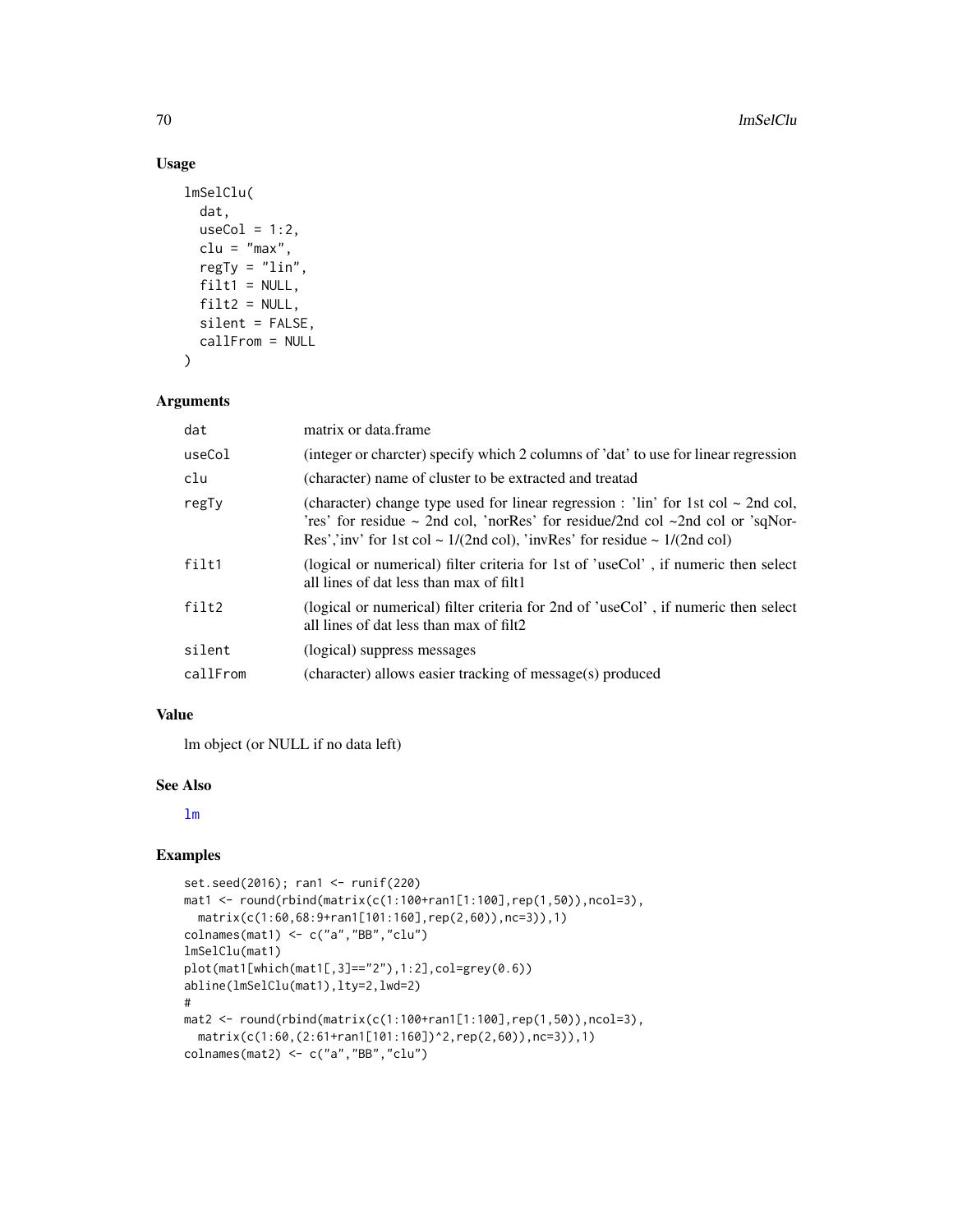#### lrbind 71

```
(reg2 <- lmSelClu(mat2,regTy="sqNor"))
plot(function(x) coef(reg2)[2]+ (coef(reg2)[2]*x^2),xlim=c(1,70))
points(mat2[which(mat2[,3]=="2"),1:2],col=2)
```
lrbind *rbind on lists*

# Description

rbind-like function to append list-elements containing tables and return one long table. Accepts also list-entries with data.frames or vectors (of length of no of columns) as long as at least 1 list-entry is a matrix

# Usage

lrbind(lst, silent = FALSE, callFrom = NULL)

# Arguments

| lst      | (list) main input (each list-element should have same number of columns, nu-<br>meric vectors will be converted to number of columns of other elements) |
|----------|---------------------------------------------------------------------------------------------------------------------------------------------------------|
| silent   | (logical) suppress messages                                                                                                                             |
| callFrom | (character) allow easier tracking of message(s) produced                                                                                                |

# Value

matrix or data.frame

# See Also

rbind in [cbind](#page-0-0)

```
lst1 <- list(matrix(1:9,nc=3,dimnames=list(letters[1:3],c("AA","BB","CC"))),
  11:13,matrix(51:56,ncol=3))
lrbind(lst1)
```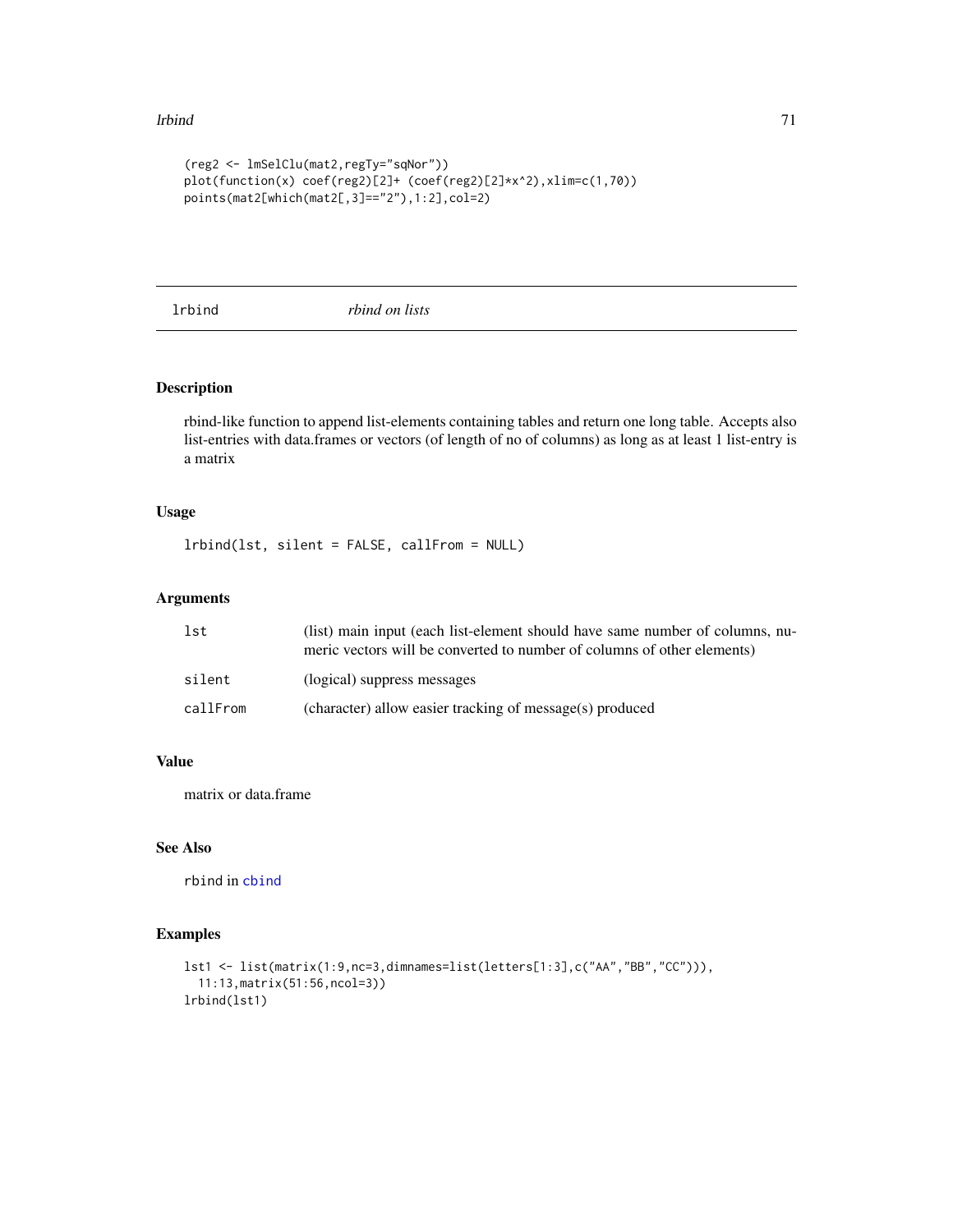## Description

makeMAList extracts sets of data-pairs (like R  $\&$  G series) and makes MA objects as MA-List object (eg for ratio oriented analysis). The grouping of columns as sets of replicate-measurements is done according to argumnet 'MAfac'. The output is fully compatible to functions of package [limma](https://bioconductor.org/packages/release/bioc/html/limma.html) (Bioconductor).

# Usage

```
makeMAList(
 mat,
 MAfac,
 useF = c("R", "G"),
  isLog = TRUE,
  silent = FALSE,
  callFrom = NULL
)
```
#### Arguments

| mat      | main input matrix                                                                                                             |
|----------|-------------------------------------------------------------------------------------------------------------------------------|
| MAfac    | (factor) factor orgnaizing columns of 'mat' (if use F contains the default 'R' and<br>'G', they should also be part of MAfac) |
| useF     | (character) two specific factor-leves of MA factor that will be used/extracted                                                |
| isLog    | (logical) tell if data is already log2 (will be considered when computing M and<br>A values)                                  |
| silent   | (logical) suppress messages                                                                                                   |
| callFrom | (character) allows easier tracking of message(s) produced                                                                     |

#### Value

limma-type "MAList" containing M and A values

### See Also

[test2factLimma](#page-126-0), for creating RG-lists within limma: MA.RG in [normalizeWithinArrays](#page-0-0)

```
set.seed(2017); t4 <- matrix(round(runif(40,1,9),2),ncol=4,
 dimnames=list(letters[c(1:5,3:4,6:4)],c("AA1","BB1","AA2","BB2")))
makeMAList(t4,gl(2,2,labels=c("R","G")))
```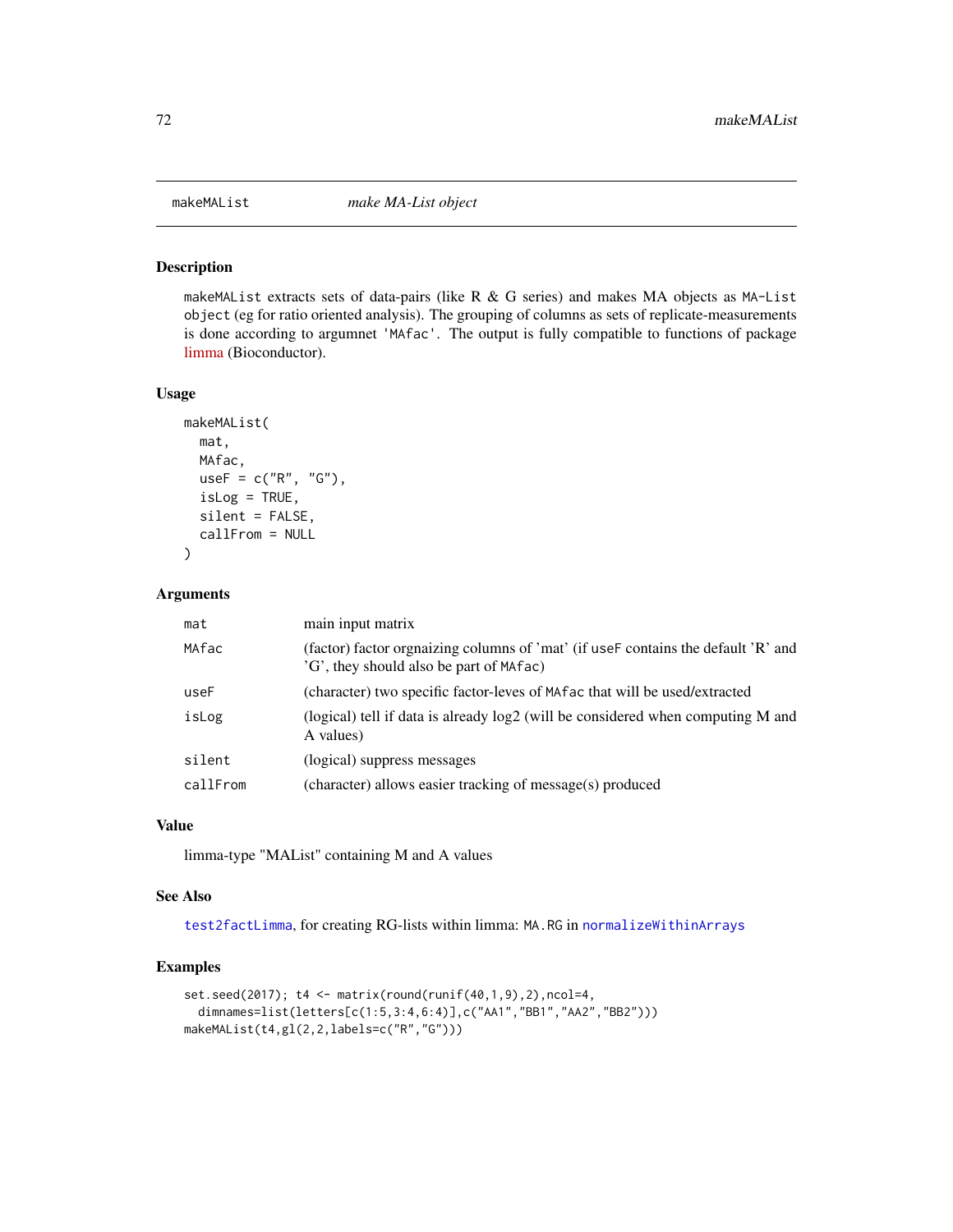makeNRedMatr takes matrix or data.frame 'dat' to summarize redundant lines (column argument iniID) along method specified in summarizeRedAs to treat all lines with redundant iniID by same approach (ie for all columns the line where specified column is at eg max = 'maxOfRef' ). If no name given, the function will take the last numeric (factors may be used - they will be read as levels).

## Usage

```
makeNRedMatr(
  dat,
  summarizeRedAs,
  iniID = "iniID",
  retDataFrame = TRUE,
  callFrom = NULL,
  silent = FALSE,
  debug = FALSE
)
```
# Arguments

| dat            | (matrix or data.frame) main input for making non-redundant                                                                                                                                                                                                                                                                                                                |
|----------------|---------------------------------------------------------------------------------------------------------------------------------------------------------------------------------------------------------------------------------------------------------------------------------------------------------------------------------------------------------------------------|
| summarizeRedAs | (character) summarization method(s), typical choices 'median','mean','min' or<br>'maxOfRef','maxAbsOfRef' for summarizing according to 1 specified column,<br>may be single method for all or different method for each column (besides col<br>'iniID') or special method looking at column (if found, first of special methods<br>used, everything else not considered). |
| iniID          | (character) column-name used as initial ID (default="iniID")                                                                                                                                                                                                                                                                                                              |
| retDataFrame   | (logical) if TRUE, check if text-columns may be converted to data.frame with<br>numeric                                                                                                                                                                                                                                                                                   |
| callFrom       | (character) allows easier tracking of message(s) produced                                                                                                                                                                                                                                                                                                                 |
| silent         | (logical) suppress messages                                                                                                                                                                                                                                                                                                                                               |
| debug          | (logical) for bug-tracking: more/enhanced messages                                                                                                                                                                                                                                                                                                                        |

# Value

(numeric) matrix or data.frame with summarized data and add'l col with number of initial redundant lines

# See Also

simple/partial functionality in [summarizeCols](#page-123-0), [checkSimValueInSer](#page-12-0)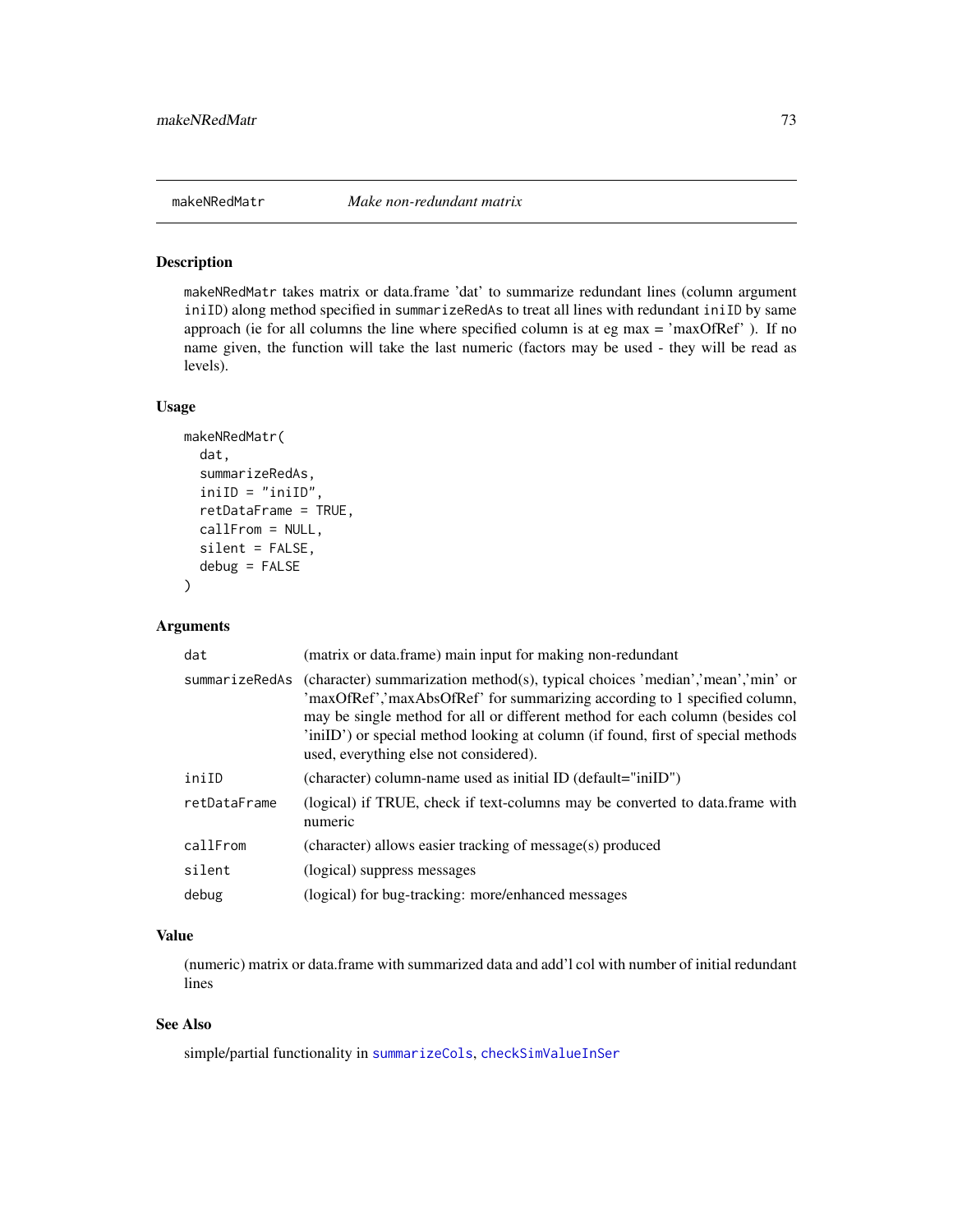## Examples

```
t3 <- data.frame(ref=rep(11:15,3),tx=letters[1:15],
  matrix(round(runif(30,-3,2),1),nc=2),stringsAsFactors=FALSE)
by(t3,t3[,1], function(x) x)
t(sapply(by(t3,t3[,1],function(x) x), summarizeCols, me="maxAbsOfRef"))
(xt3 <- makeNRedMatr(t3, summ="mean", iniID="ref"))
(xt3 <- makeNRedMatr(t3, summ=unlist(list(X1="maxAbsOfRef")), iniID="ref"))
```
matchNamesWithReverseParts

*Value Matching with optional reversing of sub-parts of non-matching elements*

## Description

This function provides a variant to [match](#page-0-0), where initially non-matching elements of x will be tested by decomposing non-matching elements, reversing the parts in front and after the separator sep and re-matching. If separator sep does not occur, a warning will be issued, if it occurs more than once, the parts before and after the first separartor will be used and a warning issued.

## Usage

```
matchNamesWithReverseParts(x, y, sep = "-", silent = FALSE, callFrom = NULL)
```
## Arguments

| $\mathsf{X}$ | (character) first vector for match                       |
|--------------|----------------------------------------------------------|
| $\mathbf{y}$ | (character) second vector for match                      |
| sep          | (character) separator between elements                   |
| silent       | (logical) suppress messages                              |
| callFrom     | (character) allow easier tracking of message(s) produced |

## Value

index for matching (integer) x to y

#### See Also

[match](#page-0-0)

```
tx1 <- c("a-b","a-c","d-a","d-b","b-c","d-c")
tmp <- triCoord(4)
tx2 <- paste(letters[tmp[,1]],letters[tmp[,2]],sep="-")
## Some matches won't be found, since 'a-d' got reversed to 'd-a', etc...
match(tx1,tx1)
matchNamesWithReverseParts(tx1,tx2)
```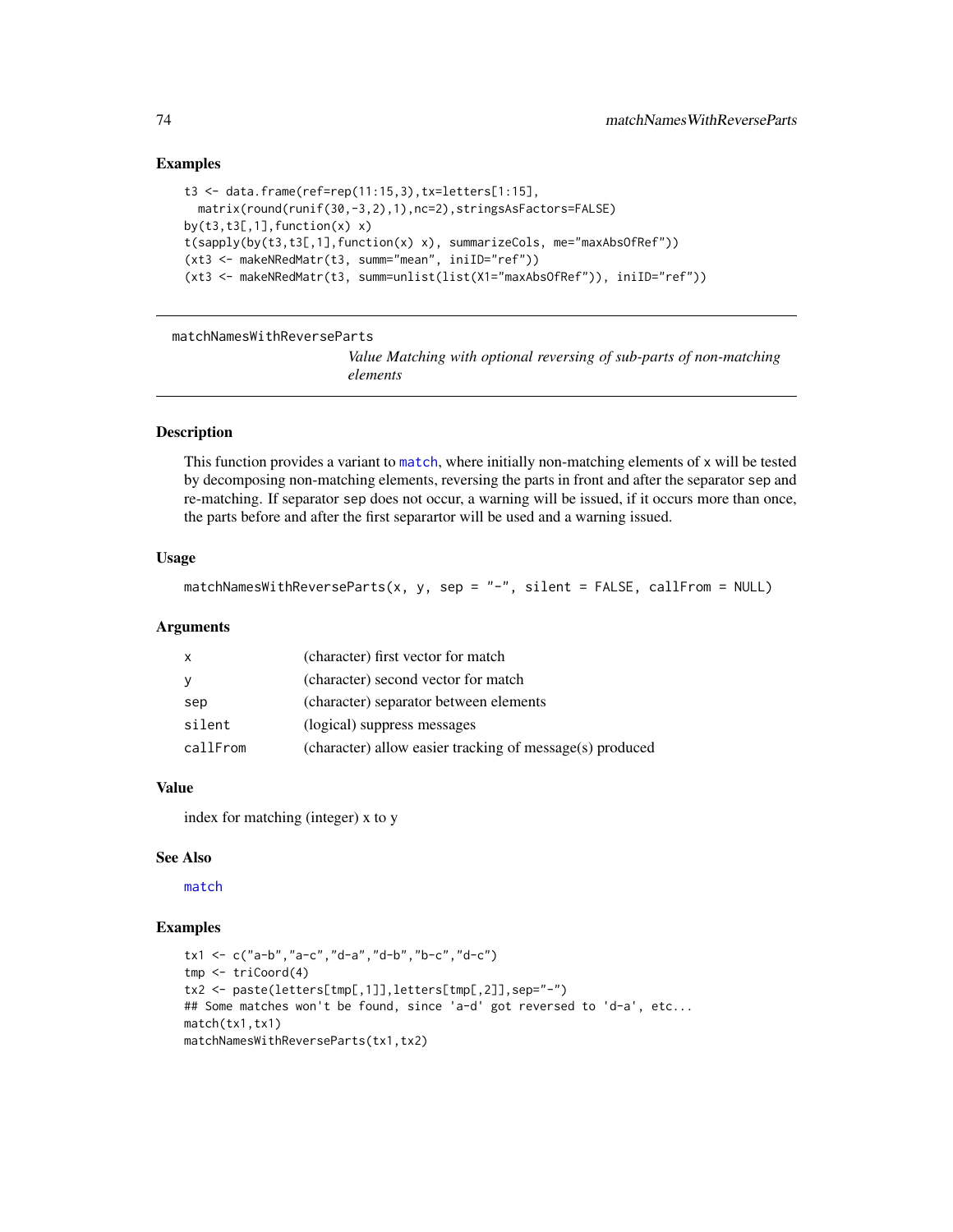convert matrix to list of vectors: each column of 'mat' as vector of list

## Usage

matr2list(mat, concSym = ".", silent = FALSE, callFrom = NULL)

## **Arguments**

| mat      | (matrix) main input                                                                                                                        |
|----------|--------------------------------------------------------------------------------------------------------------------------------------------|
| concSym  | (character) symbol for concatenating: concatenation of named vectors in list<br>names as $\text{colname}(s)$ +' $\text{concSym'}$ +rowname |
| silent   | (logical) suppress messages                                                                                                                |
| callFrom | (character) allow easier tracking of messages produced                                                                                     |

# Value

matrix or array (1st dim is intraplate-position, 2nd .. plate-group/type, 3rd .. channels)

# See Also

## [convToNum](#page-31-0)

# Examples

```
mat1 <- matrix(1:12,ncol=3,dimnames=list(letters[1:4],LETTERS[1:3]))
mat2 <- matrix(LETTERS[11:22],ncol=3,dimnames=list(letters[1:4],LETTERS[1:3]))
matr2list(mat1); matr2list(mat2)
```
<span id="page-74-0"></span>mergeSelCol *Merge selected columns out of 2 matrix or data.frames*

# Description

mergeSelCol merges selected columns out of 2 matrix or data.frames. 'selCols' will be used to define columns to be used; optionally may be different for 'dat2' : define in 'supCols2'. Outputcols will get additions specified in newSuff (default '.x' and '.y')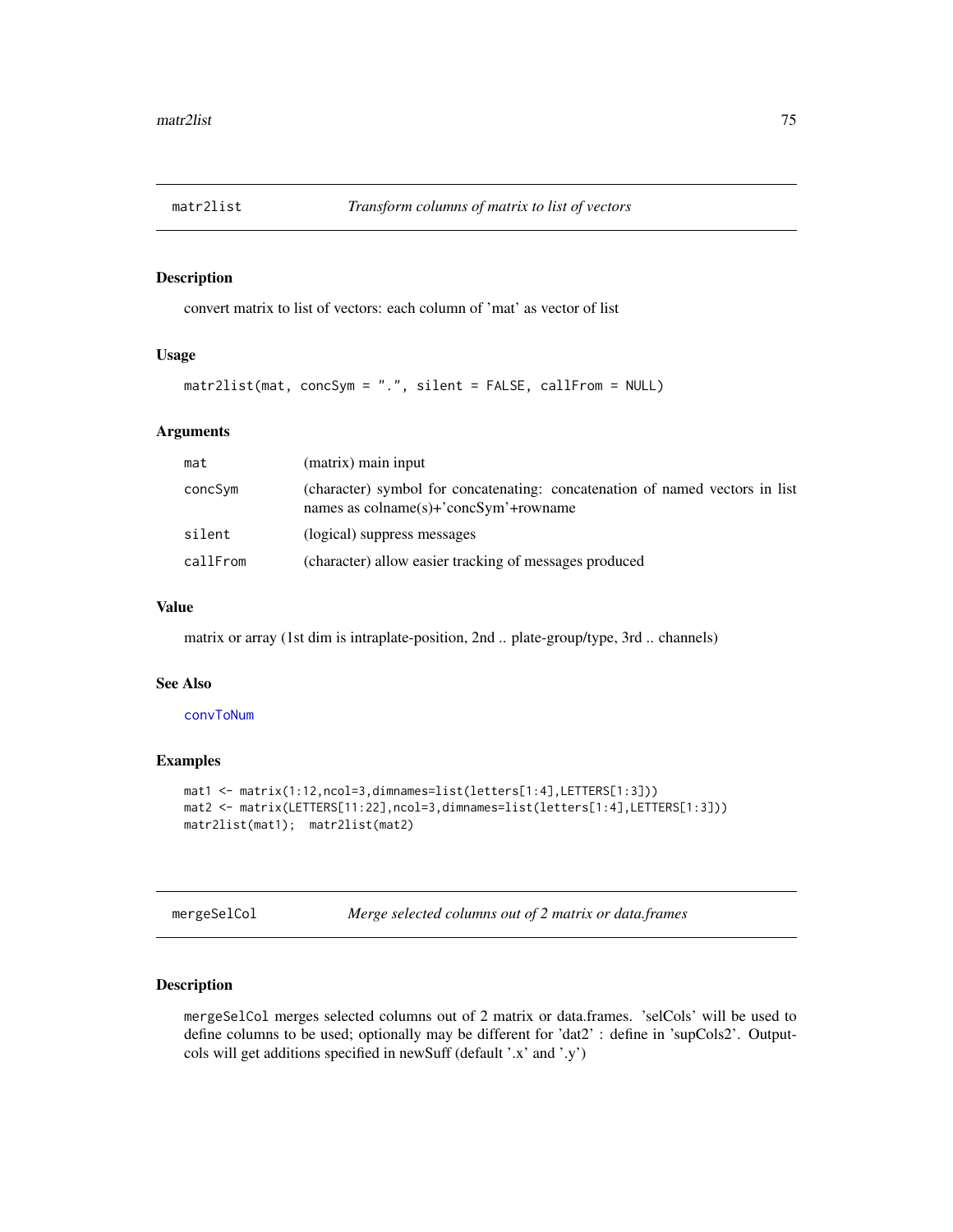# Usage

```
mergeSelCol(
  dat1,
 dat2,
  selCols,
  supCols2 = NULL,
 byC = NULL,
 useAll = FALSE,setRownames = TRUE,
 newSurf = c("x", "y"),
 callFrom = NULL
\mathcal{L}
```
# Arguments

| dat1        | matrix or data.frame for fusing                                                                                 |  |
|-------------|-----------------------------------------------------------------------------------------------------------------|--|
| dat2        | matrix or data.frame for fusing                                                                                 |  |
| selCols     | will be used to define columns to be used; optionally may be different for 'dat2'<br>: define in 'supCols2'     |  |
| supCols2    | if additional column-names should be extracted form dat2                                                        |  |
| byC         | (character) 'by' value used in merge                                                                            |  |
| useAll      | (logical) use all lines (will produce NAs when given identifyer not found un 2nd<br>group of data)              |  |
| setRownames | (logical) if TRUE, will use values of col used as 'by' as rownames instead of<br>showing as add'l col in output |  |
| newSuff     | (character) prefix (argument 'suffixes' in merge)                                                               |  |
| callFrom    | (character) allow easier tracking of message(s) produced                                                        |  |

# Value

data.frame

# See Also

[merge](#page-0-0), merge 3 data.frames using [mergeSelCol3](#page-76-0)

```
mat1 <- matrix(c(1:7,letters[1:7],11:17),ncol=3,dimnames=list(LETTERS[1:7],c("x1","x2","x3")))
mat2 <- matrix(c(1:6,c("b","a","e","f","g","k"),31:36),
 ncol=3,dimnames=list(LETTERS[11:16],c("y1","x2","x3")))
mergeSelCol(mat1,mat2,selC=c("x2","x3"))
```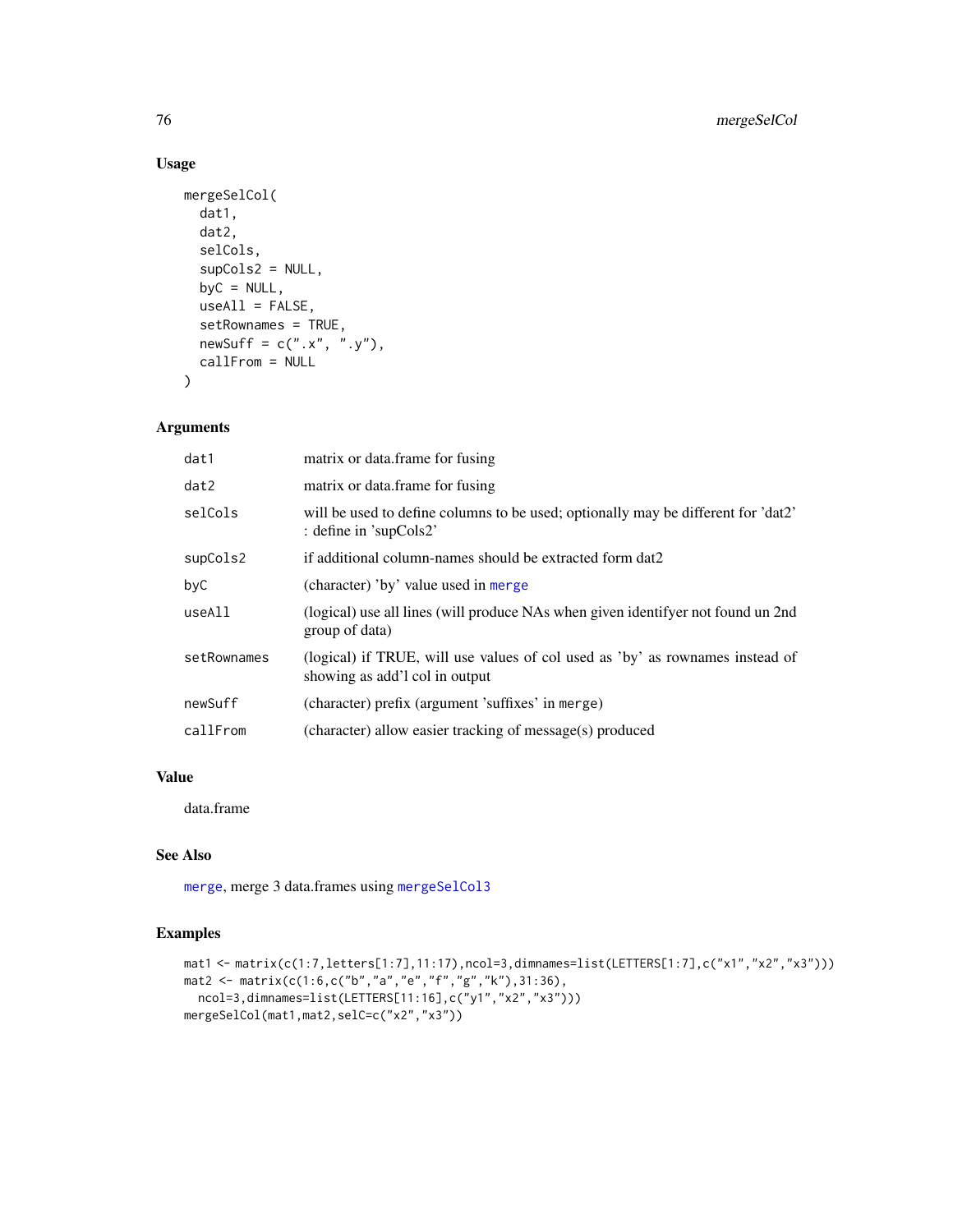<span id="page-76-0"></span>mergeSelCol3 *mergeSelCol3*

## Description

successive merge of selected columns out of 3 matrix or data.frames. 'selCols' will be used to define columns to be used; optionally may be different for 'dat2' : define in 'supCols2'. Output-cols will get additions specified in newSuff (default '.x' and '.y')

## Usage

```
mergeSelCol3(
  dat1,
 dat2,
 dat3,
  selCols,
  supCols2 = NULL,
  supCols3 = NULL,byC = NULL,useAll = FALSE,
  setRownames = TRUE,
 newSuff = c("x", "y", "z"),
 callFrom = NULL
)
```
# Arguments

| dat1        | matrix or data.frame for fusing                                                                             |
|-------------|-------------------------------------------------------------------------------------------------------------|
| dat2        | matrix or data.frame for fusing                                                                             |
| dat3        | matrix or data frame for fusing                                                                             |
| selCols     | will be used to define columns to be used; optionally may be different for 'dat2'<br>: define in 'supCols2' |
| supCols2    | if additional column-names should be extracted form dat2                                                    |
| supCols3    | if additional column-names should be extracted form dat3                                                    |
| byC         | (character) 'by' value used in merge                                                                        |
| useAll      | (logical) use all lines (will produce NAs when given identifyer not found un 2nd<br>group of data)          |
| setRownames | if TRUE, will use values of col used as 'by' as rownames instead of showing as<br>add'l col in output       |
| newSuff     | (character) prefix (argument 'suffixes' in merge)                                                           |
| callFrom    | (character) allow easier tracking of message(s) produced                                                    |

## Value

data.frame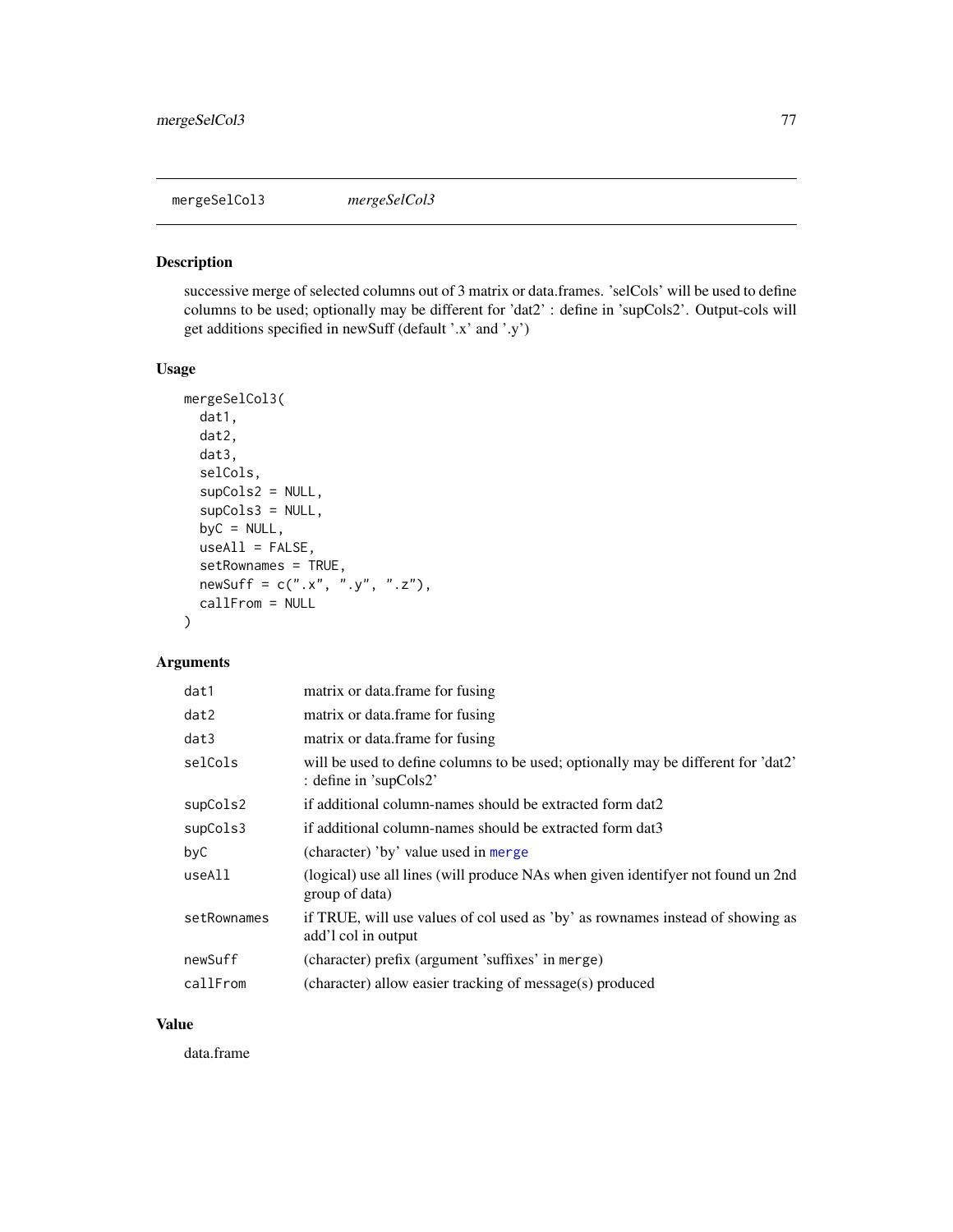## See Also

[merge](#page-0-0), [mergeSelCol](#page-74-0)

#### Examples

```
mat1 <- matrix(c(1:7,letters[1:7],11:17),ncol=3,dimnames=list(LETTERS[1:7],c("x1","x2","x3")))
mat2 <- matrix(c(1:6,c("b","a","e","f","g","k"),31:36),ncol=3,
  dimnames=list(LETTERS[11:16],c("y1","x2","x3")))
mat3 <- matrix(c(1:6,c("c","a","e","b","g","k"),51:56),ncol=3,
  dimnames=list(LETTERS[11:16],c("z1","x2","x3")))
mergeSelCol3(mat1,mat2,mat3,selC=c("x2","x3"))
```
mergeW2 *Extended version of merge for multiple objects (even without rownames)*

## Description

mergeW2 povides flexible merging out of 'MArrayLM'-object (if found, won't consider any other input-data) or of separate vectors or matrixes. The main idea was to have somthing not adding add'l lines as merge might do, but to stay within the frame of the 1st argument given, even when IDs are repeated, so the output follows the order of the 1st argument, non-redundant IDs are created (orig IDs as new column). If no 'MArrayLM'-object found: try to combine all elements of input '...', input-names must match predefined variants 'chInp'. IDs given in 1st argument and not found in later arguments will be displayed as NA in the output matrix of data.frame. Note : (non-data) arguments must be given with full name (so far no lazy evaluation, may conflict with names in 'inputNamesLst'). Note : special characters in colnames bound to give trouble. Note : when no names given, mergeW2 will presume order of elements (names) from 'inputNamesLst'. PROBLEM : error after xxMerg3 when several entries have matching (row)names but some entries match only partially (what to do : replace with NAs ??)

#### Usage

```
mergeW2(
  ...,
 nonRedundID = TRUE,convertDF = TRUE,
  self,inputNamesLst = NULL,
  noMatchPursue = TRUE,
  standColNa = FALSE,
  lastOfMultCols = c("p.value", "Lfdr"),
  duplTxtSep = "__".silent = FALSE,
 debug = FALSE,
  callFrom = NULL
)
```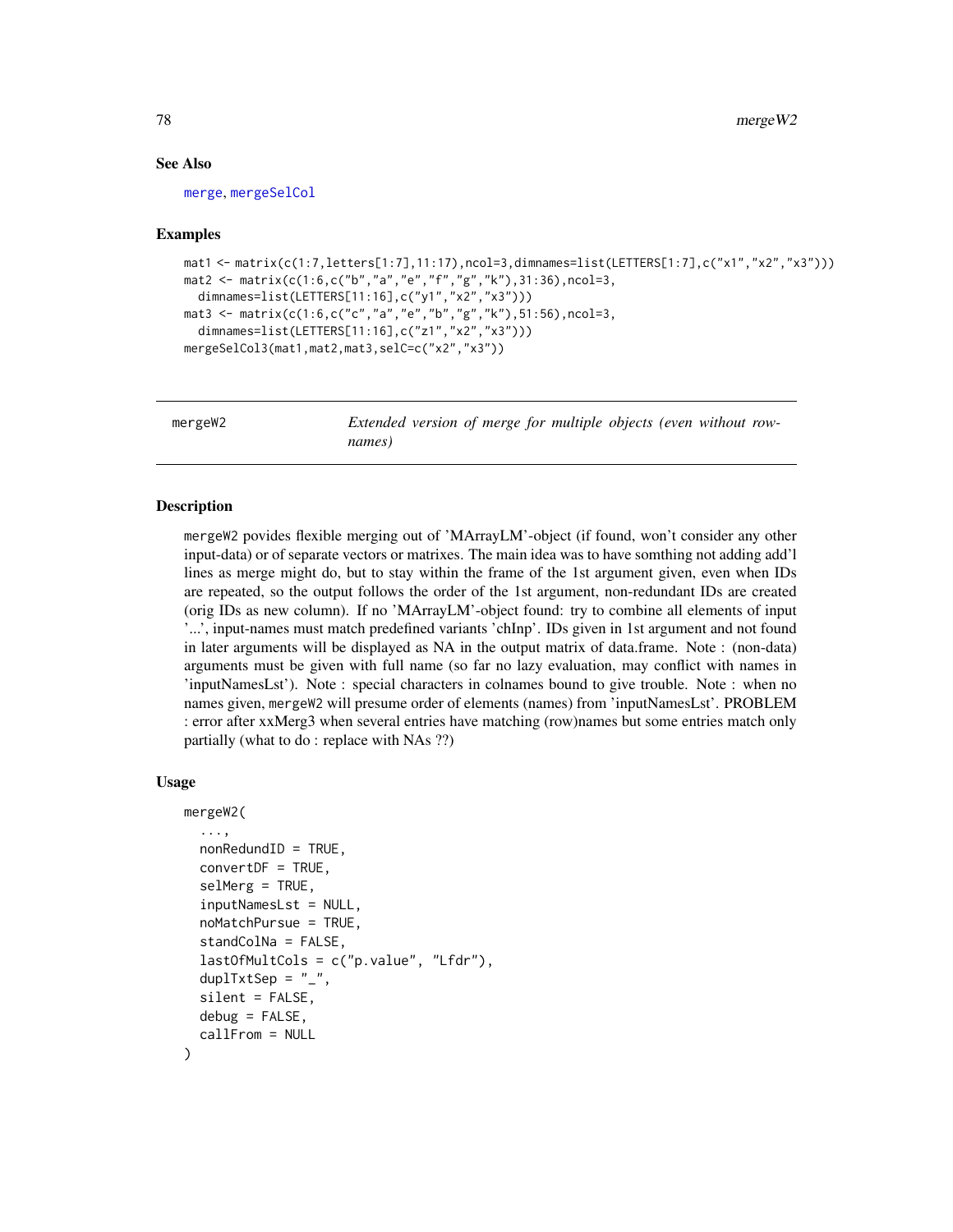### $\text{merge}W2$  79

# Arguments

| .             | all data (vectors, matrixes or data.frames) intendes for merge                                                                                                                                                                                                                                        |
|---------------|-------------------------------------------------------------------------------------------------------------------------------------------------------------------------------------------------------------------------------------------------------------------------------------------------------|
| nonRedundID   | (logical) if TRUE, allways add 1st column with non-redundant IDs (add anyway<br>if non-redundant IDs found)                                                                                                                                                                                           |
| convertDF     | (logical) allows converting output in data.frame, add new heading col with non-<br>red rownames & check which cols should be numeric                                                                                                                                                                  |
| selMerg       | (logical) if FALSE toggle to classic merge() (will give more rows in output in<br>case of redundant names                                                                                                                                                                                             |
| inputNamesLst | (list) named list with character vectors (should be unique), search these names<br>in input for extracting/merging elements use for 'lazy matching' when checking<br>names of input, default : 7 groups ('Mvalue', 'Avalue','p.value','mouseInfo','Lfdr','link','filt')<br>with common short versions |
| noMatchPursue | (logical) allows using entries where 0 names match (just as if no names given)                                                                                                                                                                                                                        |
| standColNa    | (logical) if TRUE return standard colnames as defined in 'inputNamesLst' (ie<br>'chInp'), otherwise colnames as initially provided                                                                                                                                                                    |
|               | last0fMultCols may specify input groups where only last col will be used/extracted                                                                                                                                                                                                                    |
| duplTxtSep    | (character) separator for counting/denomiating multiple occurances of same name                                                                                                                                                                                                                       |
| silent        | (logical) suppress messages                                                                                                                                                                                                                                                                           |
| debug         | (logical) for bug-tracking: more/enhanced messages and intermediate objects<br>written in global name-space                                                                                                                                                                                           |
| callFrom      | (character) allows easier tracking of message(s) produced                                                                                                                                                                                                                                             |
|               |                                                                                                                                                                                                                                                                                                       |

## Value

matrix or data.frame of fused data

# See Also

[merge](#page-0-0)

```
t1 <- 1:10; names(t1) <- letters[c(1:7,3:4,8)]
t2 <- 20:11; names(t2) <- letters[c(1:7,3:4,8)]
t3 <- 101:110; names(t3) <- letters[c(11:20)]
t4 <- matrix(100:81,ncol=2,dimnames=list(letters[1:10],c("co1","co2")))
t5 <- cbind(t1=t1,t52=t1+20,t53=t1+30)
 t1; t2; t3; cbind(t1,t2)
mergeW2(Mval=t1,p.value=t2,debug=FALSE)
```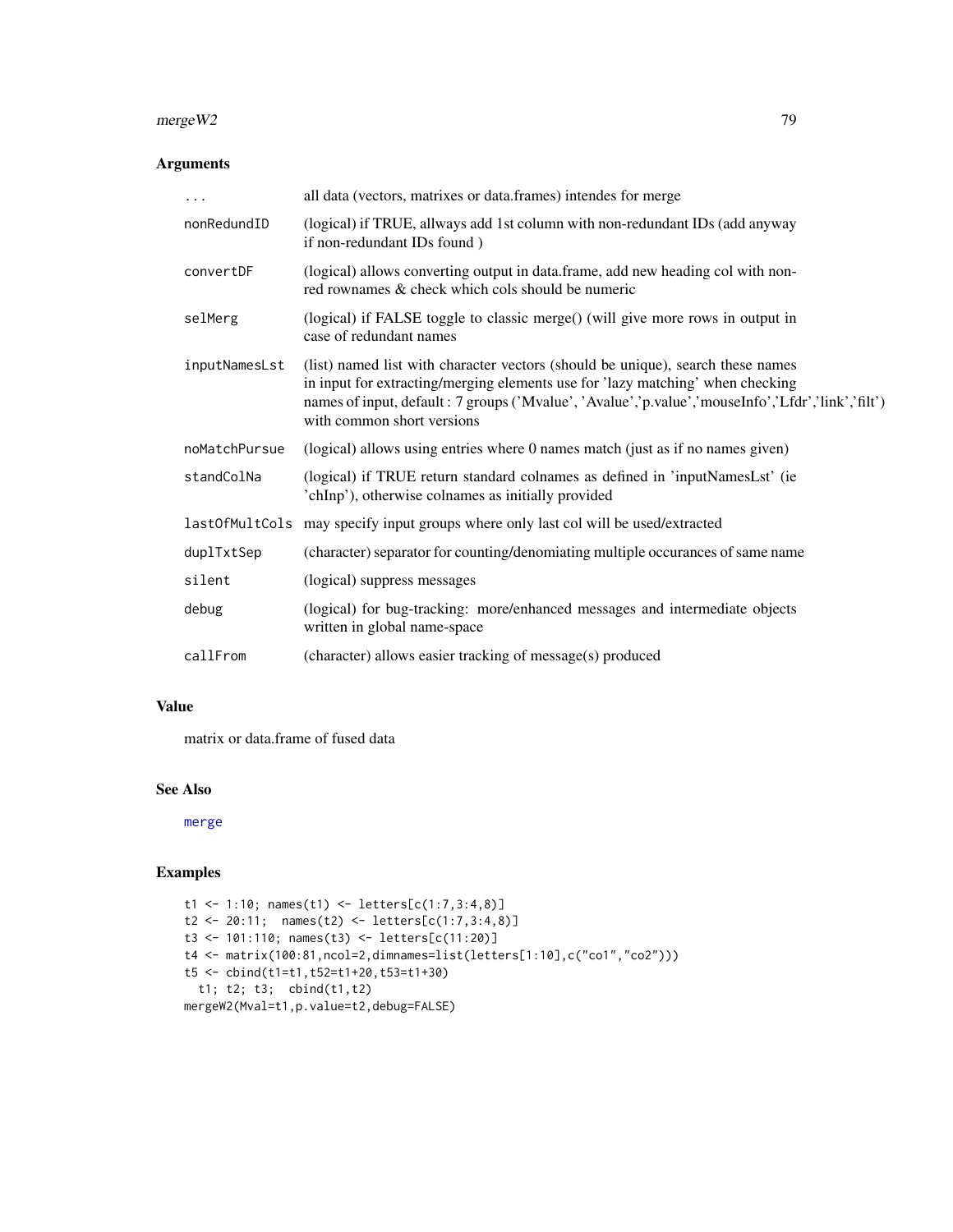minDiff aims to find the min distance (ie closest point) to any other x (numeric value), ie intra 'x' and returns matrix with 'index','value','dif','ppm','ncur','nbest','best'. At equal distance to lower & upper neighbour point, the upper (following) point is chosen (as single best). In case of multiple ex-aequo distance returns 1st of multiple, may be different at various repeats.

## Usage

 $minDiff(x, digSig = 3, ppm = TRUE, initOrder = TRUE, callFrom = NULL)$ 

# Arguments

| $\mathsf{x}$ | (numeric) vector to search minimum difference                                                                                                                                                           |
|--------------|---------------------------------------------------------------------------------------------------------------------------------------------------------------------------------------------------------|
| digSig       | number of significant digits, used for ratio or ppm column                                                                                                                                              |
| ppm          | (logical) display distance as ppm (1e6*diff/refValue, ie normalized difference<br>eg as used in mass spectrometry), otherwise the ratio is given as : value(from<br>$(x')$ / closest Value (from $x'$ ) |
| initOrder    | (logical) return matrix so that 'x' matches exactely 2nd col of output                                                                                                                                  |
| callFrom     | (character) allow easier tracking of message(s) produced                                                                                                                                                |

## Value

matrix

# See Also

[dist](#page-0-0)

```
set.seed(2017); aa <- 100*c(0.1+round(runif(20),2),0.53,0.53)
minDiff(aa); minDiff(aa,initO=TRUE,ppm=FALSE); .minDif(unique(aa))
```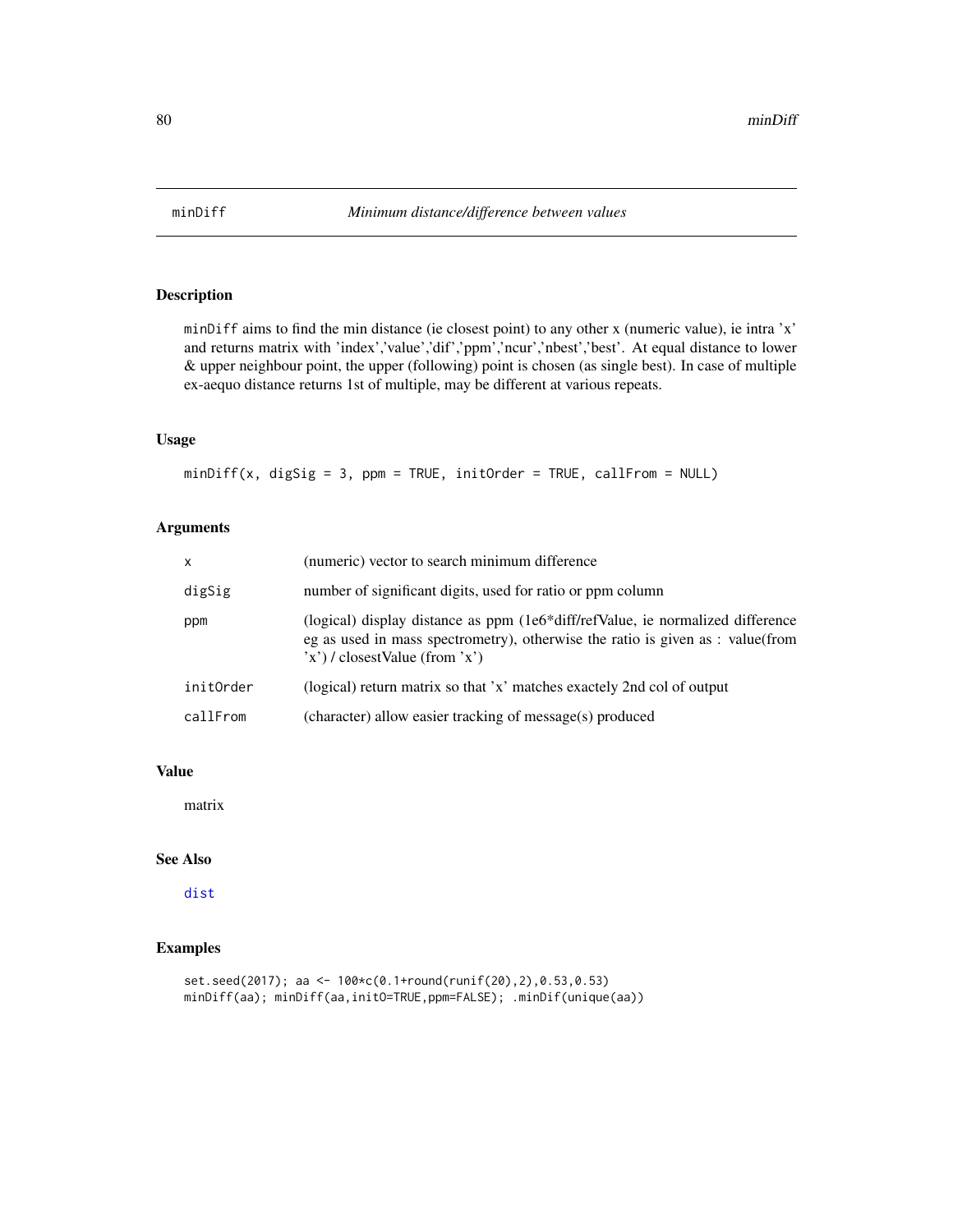<span id="page-80-0"></span>Runs moderated t-test from package 'limma' on each line of data. Note: This function requires the package [limma](https://bioconductor.org/packages/release/bioc/html/limma.html) from bioconductor. The limma contrast-matrix has to be read by column, the lines in the contrast-matrix containing '+1' will be compared to the '-1' lines, eg grpA-grpB . Local false discovery rates (lfdr) estimations will be made using the CRAN-package [fdrtool](https://CRAN.R-project.org/package=fdrtool) (if available).

# Usage

```
moderTest2grp(
  dat,
  grp,
  limmaOutput = TRUE,
  addResults = c("lfdr", "FDR", "Mval", "means"),
  testOrientation = "=",
  silent = FALSE,
  callFrom = NULL
)
```
# Arguments

| dat             | matrix or data. frame with rows for multiple (independent) tests, use ONLY with<br>2 groups; assumed as $log2$ -data                                                                                            |
|-----------------|-----------------------------------------------------------------------------------------------------------------------------------------------------------------------------------------------------------------|
| grp             | (factor) describes column-relationship of 'dat' (1st factor is considered as refer-<br>ence -> orientation of M-values $\dddotsc$                                                                               |
| limmaOutput     | (logical) return full (or extended) MArrayLM-object from limma or 'FALSE'<br>for only the (uncorrected) p.values                                                                                                |
| addResults      | (character) types of results to add besides basic limma-output (eg "lfdr" us-<br>ing the fdrtool-package,"FDR" for BY-FDR,"Mval" (assumes that data are log2<br>!), "means" or "nonMod" for non-moderated test) |
| testOrientation |                                                                                                                                                                                                                 |
|                 | (character) for one-sided test (">","greater" or "<","less"), NOTE : 2nd grp is<br>considered control/reference, ' $\lt'$ ' will identify grp1 $\lt$ grp2                                                       |
| silent          | (logical) suppress messages                                                                                                                                                                                     |
| callFrom        | (character) allow easier tracking of message(s) produced                                                                                                                                                        |

# Value

limma-type MA-object (list)

# See Also

[lmFit](#page-0-0) and the eBayes-family of functions in package [limma](https://bioconductor.org/packages/release/bioc/html/limma.html)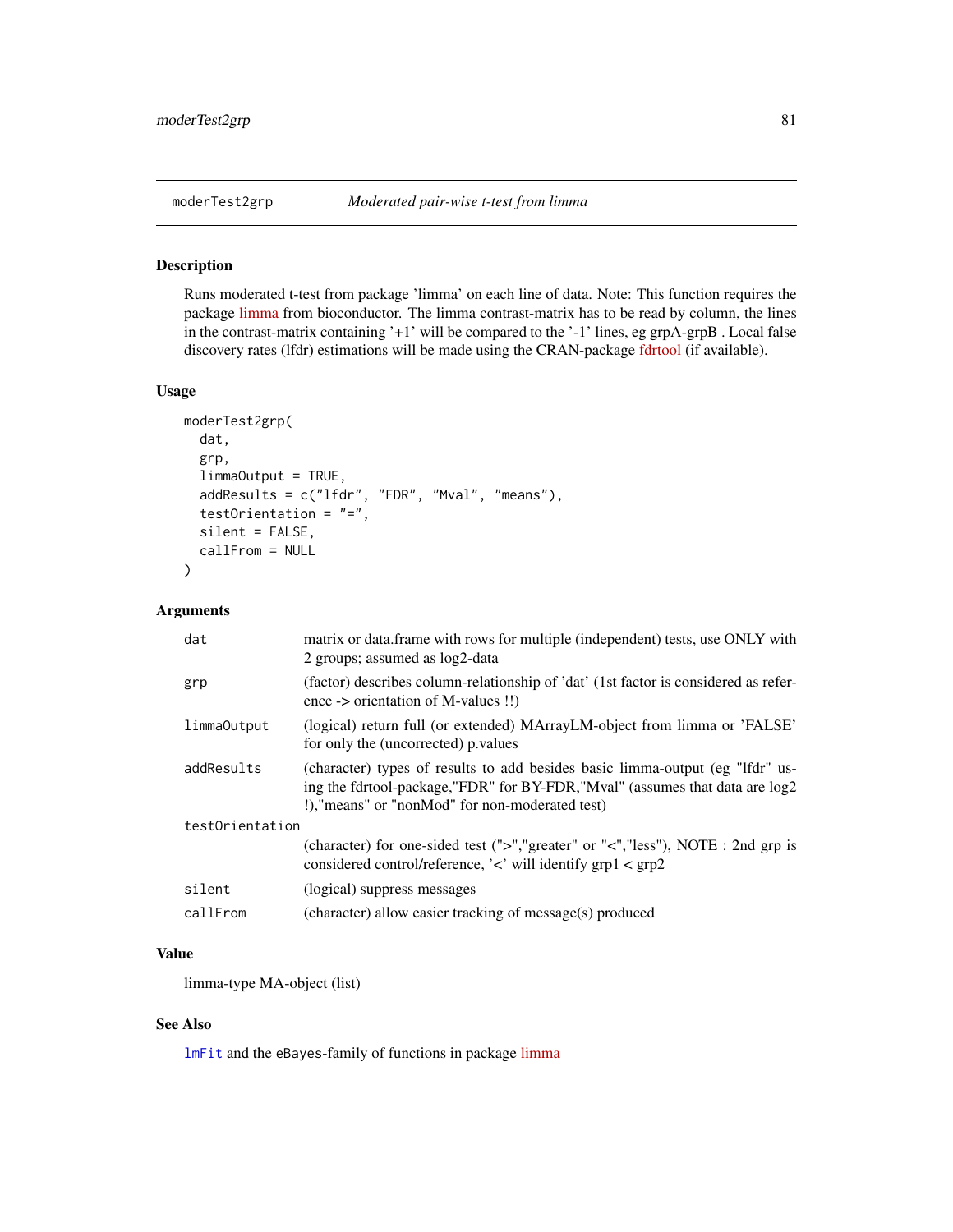## Examples

```
set.seed(2017); t8 <- matrix(round(rnorm(1600,10,0.4),2),ncol=8,
 dimnames=list(paste("l",1:200),c("AA1","BB1","CC1","DD1","AA2","BB2","CC2","DD2")))
t8[3:6,1:2] <- t8[3:6,1:2]+3 # augment lines 3:6 for AA1&BB1
t8[5:8,5:6] <- t8[5:8,5:6]+3 # augment lines 5:8 for AA2&BB2 (c,d,g,h should be found)
t4 <- log2(t8[,1:4]/t8[,5:8])
fit4 <- moderTest2grp(t4,gl(2,2))
limma::topTable(fit4,coef=1,n=5) # effect for 3,4,7,8
fit4in <- moderTest2grp(t4,gl(2,2),testO="<")
limma::topTable(fit4in,coef=1,n=5)
```
moderTestXgrp *Multiple moderated pair-wise t-tests from limma*

#### Description

Runs all pair-wise combinations of moderated t-tests from package 'limma' on each line of data against 1st group from 'grp'. Note: This function requires the package [limma](https://bioconductor.org/packages/release/bioc/html/limma.html) from bioconductor. The limma contrast-matrix has to be read by column, the lines in the contrast-matrix containing '+1' will be compared to the '-1' lines, eg grpA-grpB .

#### Usage

```
moderTestXgrp(
  dat,
  grp,
  limmaOutput = TRUE,
  addResults = c("lfdr", "FDR", "Mval", "means"),
  testOrientation = "=",
  silent = FALSE,
  callFrom = NULL
\mathcal{E}
```
## Arguments

| dat             | matrix or data.frame with rows for multiple (independent) tests, use ONLY with<br>2 groups; assumed as $log2$ -data !!!                                                                                     |  |
|-----------------|-------------------------------------------------------------------------------------------------------------------------------------------------------------------------------------------------------------|--|
| grp             | (factor) describes column-relationship of 'dat' (1st factor is considered as refer-<br>ence -> orientation of M-values $\dddot{ }}$                                                                         |  |
| limmaOutput     | (logical) return full (or extended) MArrayLM-object from limma or 'FAISE' for<br>only the (uncorrected) p.values                                                                                            |  |
| addResults      | (character) types of results to add besides basic limma-output (eg "lfdr" us-<br>ing fdrtool-package,"FDR" for BY-FDR,"Mval" (assumes that data are log2<br>!), "means" or "nonMod" for non-moderated test) |  |
| testOrientation |                                                                                                                                                                                                             |  |
|                 | (character) for one-sided test (">","greater" or "<","less"), NOTE : 2nd grp is<br>considered control/reference, $\langle \cdot \rangle$ will identify grp1 $\langle$ grp2                                  |  |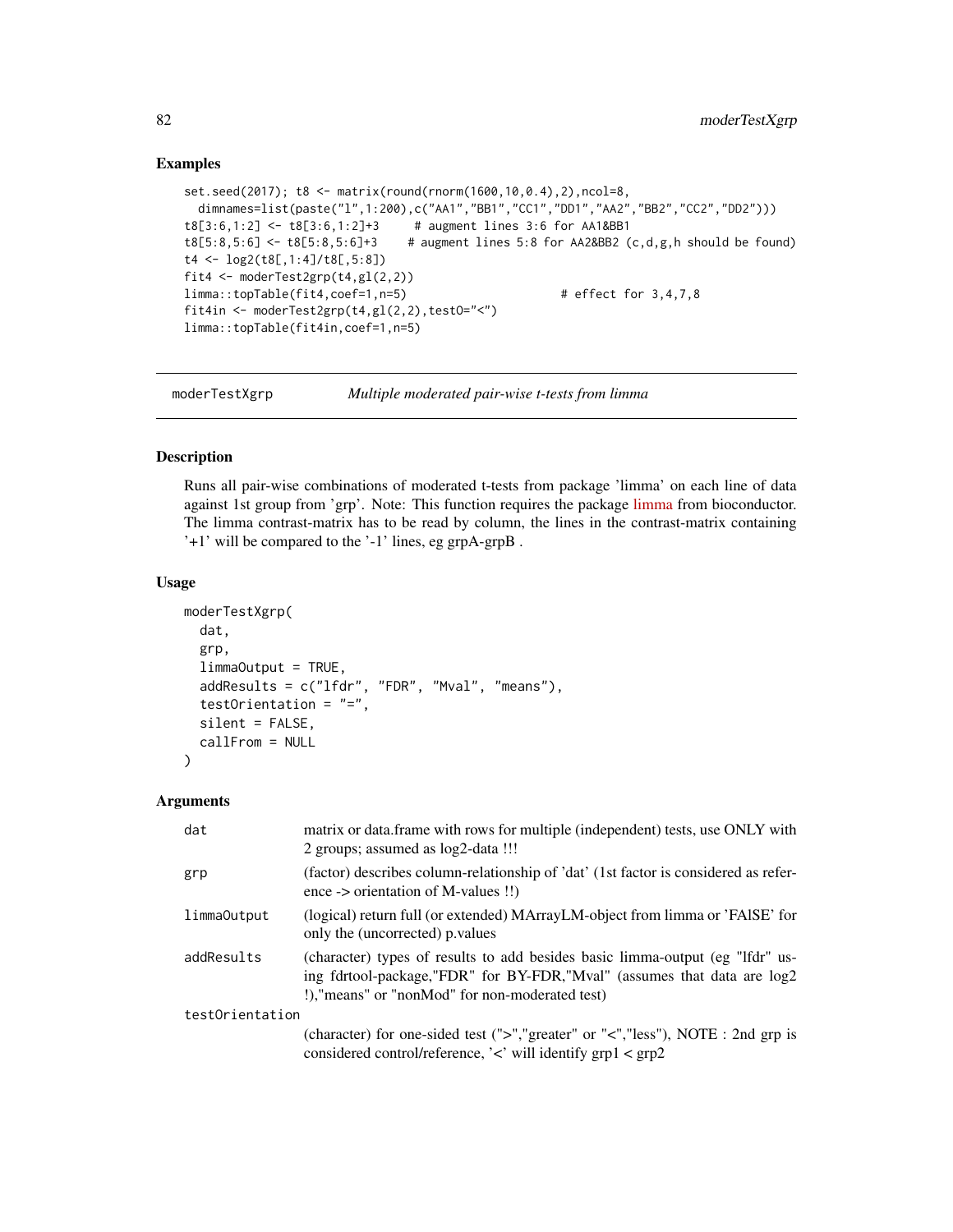#### naOmit 83

| silent   | (logical) suppress messages                              |
|----------|----------------------------------------------------------|
| callFrom | (character) allow easier tracking of message(s) produced |

# Value

limma-type MA-object (list)

## See Also

[moderTest2grp](#page-80-0) for single comparisons, [lmFit](#page-0-0) and the eBayes-family of functions in package [limma](https://bioconductor.org/packages/release/bioc/html/limma.html)

## Examples

```
grp \leftarrow factor(rep(LETTERS[c(3,1,4)], c(2,3,3)))set.seed(2017); t8 <- matrix(round(rnorm(208*8,10,0.4),2), ncol=8,
 dimnames=list(paste(letters[],rep(1:8,each=26),sep=""), paste(grp,c(1:2,1:3,1:3),sep="")))
t8[3:6,1:2] \leftarrow t8[3:6,1:2] +3 # augment lines 3:6 (c-f)
t8[5:8,c(1:2,6:8)] <- t8[5:8,c(1:2,6:8)] -1.5 # lower lines
t8[6:7,3:5] <- t8[6:7,3:5] +2.2 # augment lines
## expect to find C/A in c,d,g, (h)
## expect to find C/D in c,d,e,f
## expect to find A/D in f,g,(h)
test8 <- moderTestXgrp(t8,grp)
head(test8$p.value,n=8)
```
naOmit *Fast na.omit*

## Description

naOmit removes NAs from input vector. This function has no slot for removed elements while na.omit does so. Resulting objects from naOmit are smaller in size and subsequent execution (on large vectors) is faster (in particular if many NAs get encountered). Note : Behaves differently to na.omit with input other than plain vectors. Will not work with data.frames !

#### Usage

naOmit(x)

# Arguments

x (vector or matrix) input

#### Value

vector without NAs (matrix input will be transformed to vector). Returns NULL if input consists only of NAs.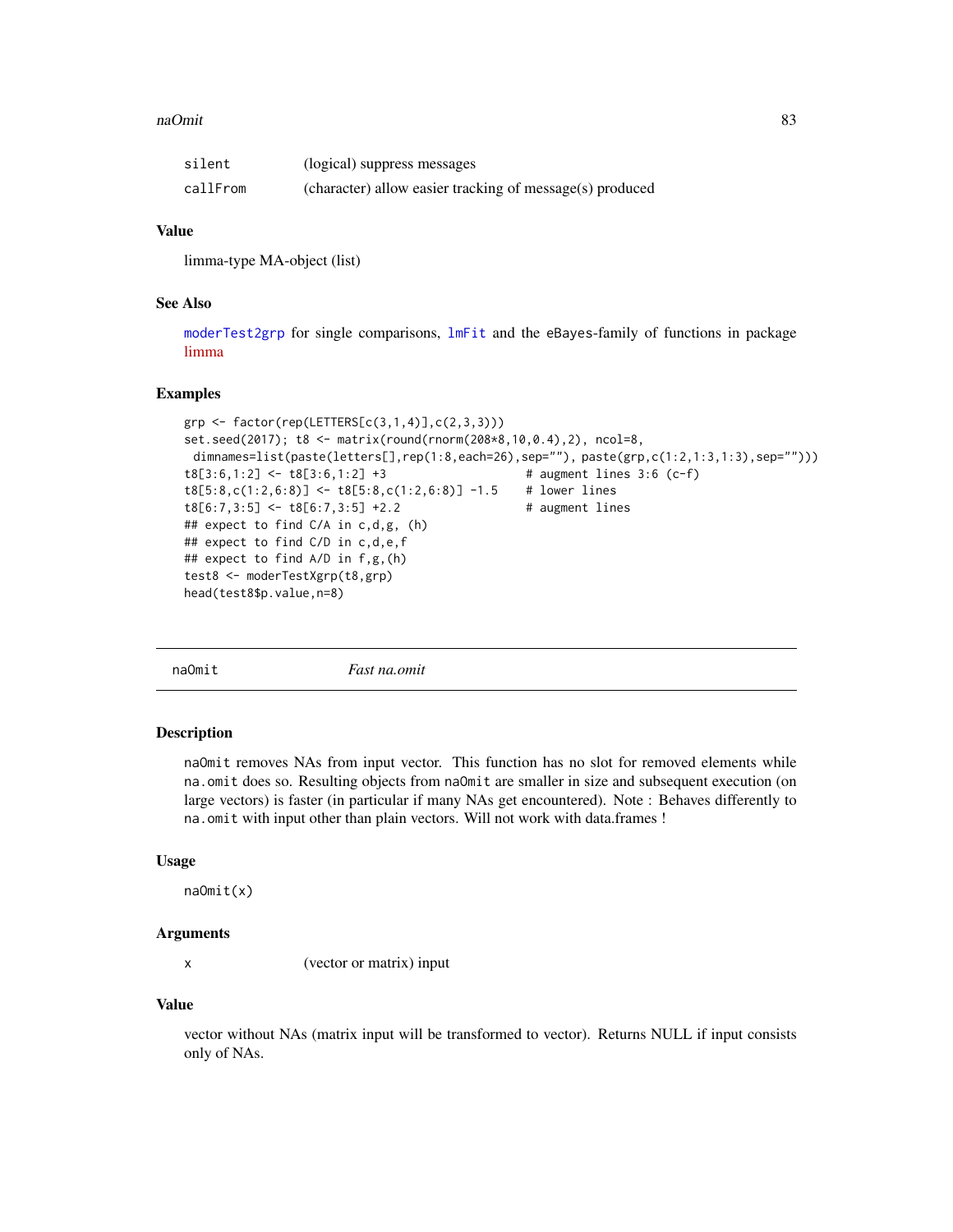# 84 nFragments

# See Also

[na.fail](#page-0-0), na.omit

## Examples

```
aA \leftarrow c(11:13, NA,10, NA);naOmit(aA)
```

| nFragments | Number of fragments after cut at specific character(s) within size- |
|------------|---------------------------------------------------------------------|
|            | range                                                               |

# Description

nFragments determines number of fragments /entry within range of 'sizeRa' (numeric,length=2) when cutting after 'cutAt'

# Usage

nFragments(protSeq, cutAt, sizeRa)

## Arguments

| protSeq | (character) text to be cut                       |
|---------|--------------------------------------------------|
| cutAt   | (character) position to cut                      |
| sizeRa  | (numeric, length=2) min and max size to consider |

# Value

numeric vector with number of fragments for each entry 'protSeq' (names are 'protSeq')

## See Also

[cutAtMultSites](#page-37-0), simple version {nFragments0} (no size-range)

```
tmp <- "MSVSREDSCELDLVYVTERIIAVSFPSTANEENFRSNLREVAQMLKSKHGGNYLLFNLSERRPDITKLHAKVLEFGWPDLHTPALEKI"
nFragments(c(tmp,"ojioRij"),c("R","K"),c(4,31))
```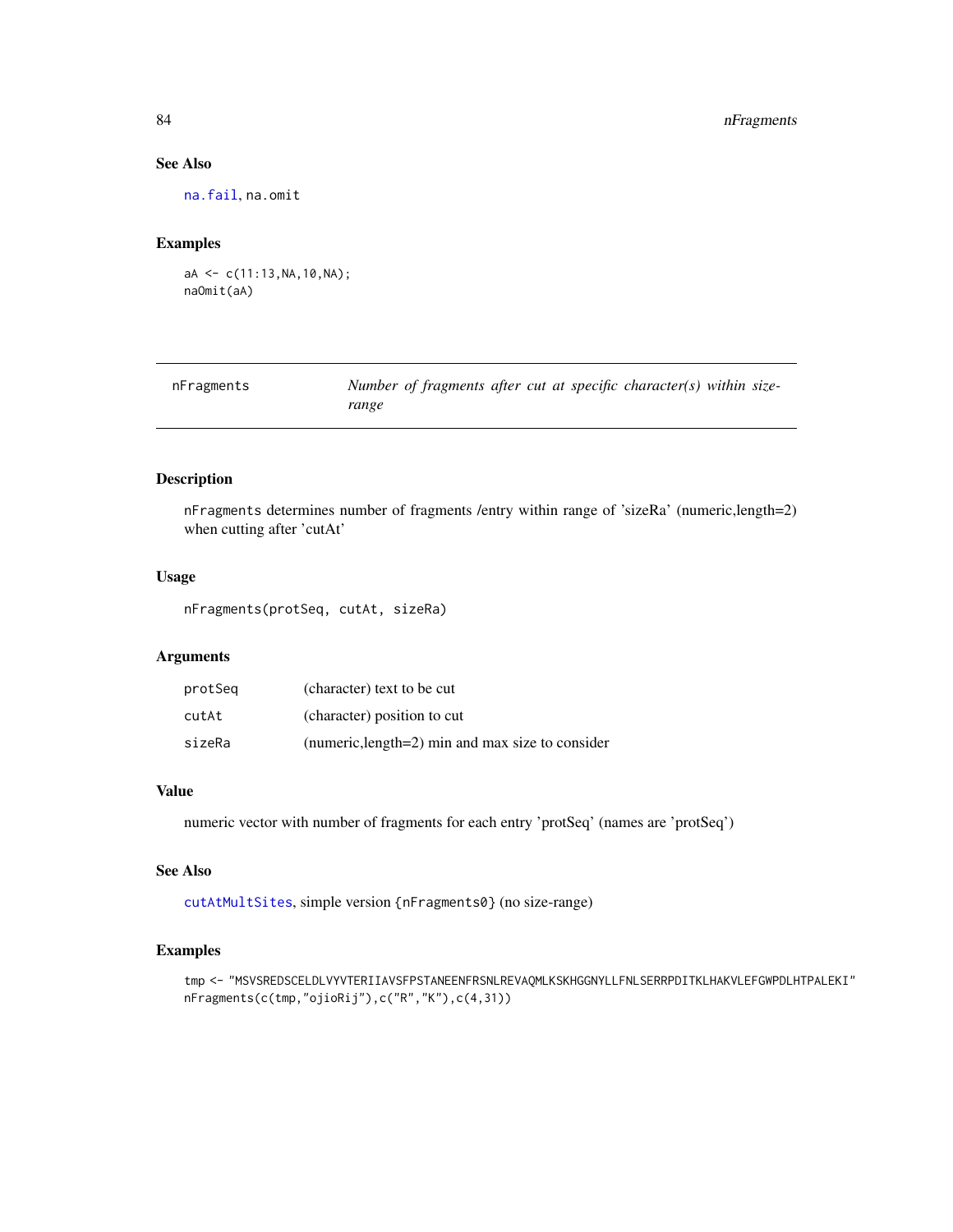nFragments0 tells the number of fragments/entry when cutting after 'cutAt'

## Usage

```
nFragments0(protSeq, cutAt)
```
# Arguments

| protSeg | (character) text to be cut |
|---------|----------------------------|
| cutAt   | (integer) position to cut  |

## Value

numeric vector with number of fragments for each entry 'protSeq' (names are 'protSeq')

#### See Also

more elaborate {nFragments}; [cutAtMultSites](#page-37-0)

## Examples

tmp <- "MSVSRTMEDSCELDLVYVTERIIAVSFPSTANEENFRSNLREVAQMLKSKHGGNYLLFNLSERRPDITKLHAKVLEFGWPDLHTPALEKI" nFragments0(c(tmp,"ojioRij"),c("R","K"))

nNonNumChar *Count number of non-numeric characters*

## Description

nNonNumChar counts number of non-numeric characters. Made for positive non-scientific values (eg won't count neg-sign, neither Euro comma ',')

# Usage

```
nNonNumChar(txt)
```
#### Arguments

txt character vector to be treated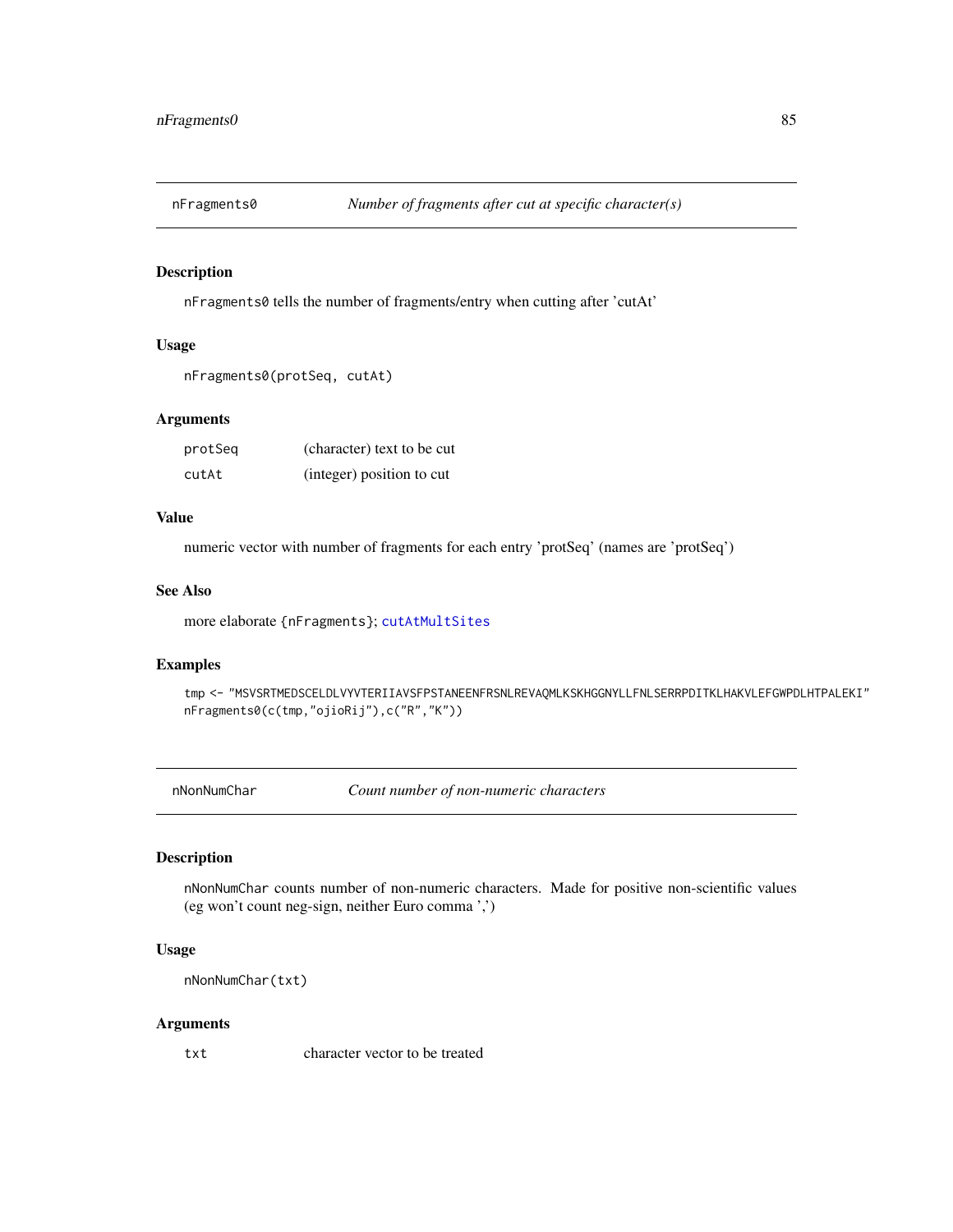# Value

numeric vector with numer of non-numeric characters (ie not '.' or 0-9))

## See Also

[nchar](#page-0-0)

# Examples

```
nNonNumChar("a1b "); sapply(c("aa","12ab","a1b2","12","0.5"),nNonNumChar)
```

| nonAmbiguousMat | Transform matrix to non-ambiguous matrix (in respect to given col- |
|-----------------|--------------------------------------------------------------------|
|                 | umn)                                                               |

# Description

nonAmbiguousMat makes values of matrix 'mat' in col 'byCol' unique.

# Usage

```
nonAmbiguousMat(
  mat,
  byCol,
  uniqOnly = FALSE,
  asList = FALSE,nameMod = "amb",
  callFrom = NULL
\mathcal{L}
```
# Arguments

| mat      | numeric or character matrix (or data.frame), column specified by 'byCol' must<br>be/will be used as numeric, 1st column of 'mat' will be considered like index &<br>used for adding prefix 'nameMod' (unless byCol=1, then 2nd col will be used) |
|----------|--------------------------------------------------------------------------------------------------------------------------------------------------------------------------------------------------------------------------------------------------|
| byCol    | (character or integer-index) column by which ambiguousity will be tested                                                                                                                                                                         |
| unig0nly | (logical) if =TRUE return unique only, if =FALSE return unique and single rep-<br>resentative of non-unique values (with " added to name), selection of represen-<br>tative of repeated: first (of sorted) or middle if $>2$ instances           |
| asList   | (logical) return result as list                                                                                                                                                                                                                  |
| nameMod  | (character) prefix added to 1st column of 'mat' (expect 'by') for indicating non-<br>unique/ambiguous values                                                                                                                                     |
| callFrom | (character) allow easier tracking of message(s) produced                                                                                                                                                                                         |

## Value

sorted non-ambigous numeric vector (or list if 'asList'=TRUE and 'uniqOnly'=FALSE)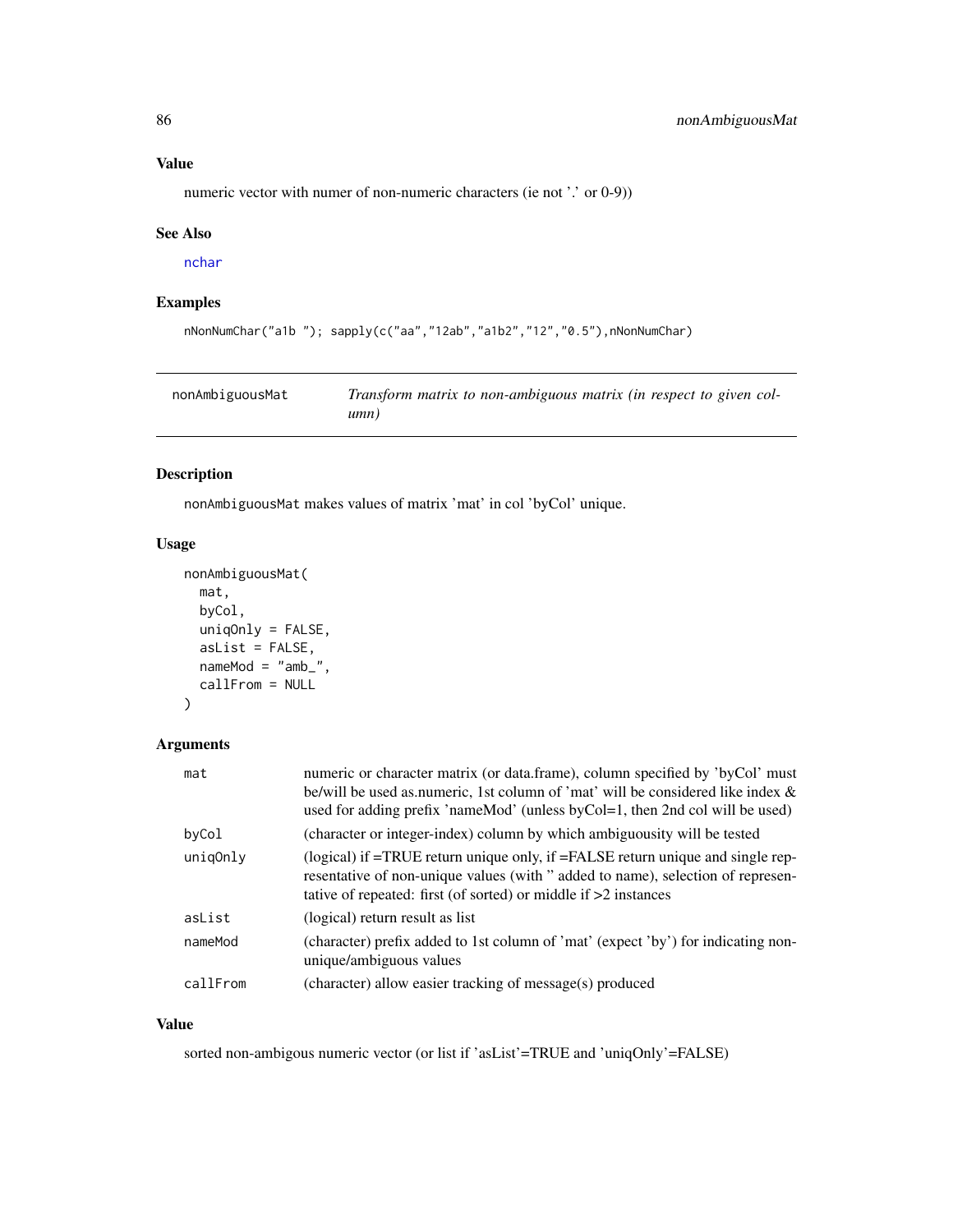# nonAmbiguousNum 87

# See Also

for non-numeric use [firstOfRepeated](#page-56-0) - but 1000x much slower !; [get1stOfRepeatedByCol](#page-61-0)

#### Examples

```
set.seed(2017); mat2 <- matrix(c(1:100,round(rnorm(200),2)),ncol=3,
  dimnames=list(1:100,LETTERS[1:3]));
head(mat2U <- nonAmbiguousMat(mat2,by="B",na="_",uniqO=FALSE),n=15)
head(get1stOfRepeatedByCol(mat2,sortB="B",sortS="B"))
```
nonAmbiguousNum *make numeric vector non-ambiguous (ie unique)*

# Description

nonAmbiguousNum makes (named) values of numeric vector 'x' unique. Note: for non-numeric use [firstOfRepeated](#page-56-0) - but 1000x slower ! Return sorted non-ambigous numeric vector (or list if 'asList'=TRUE and 'uniqOnly'=FASLSE)

## Usage

```
nonAmbiguousNum(
  x,
 uniqOnly = FALSE,
  asList = FALSE,nameMod = "amb",
 callFrom = NULL
)
```
## Arguments

| $\mathsf{x}$ | (numeric) main input                                                                                                                                                                                                                 |
|--------------|--------------------------------------------------------------------------------------------------------------------------------------------------------------------------------------------------------------------------------------|
| unig0nly     | (logical) if=TRUE return unique only, if =FALSE return unique and single rep-<br>resentative of non-unique values (with "added to name), selection of represen-<br>tative of repeated: first (of sorted) or middle if $>2$ instances |
| asList       | (logical) return list                                                                                                                                                                                                                |
| nameMod      | (character) text to add in case on ambiguous values, default="amb_"                                                                                                                                                                  |
| callFrom     | (character) allow easier tracking of message(s) produced                                                                                                                                                                             |

#### Value

sorted non-ambigous numeric vector (or list if 'asList'=TRUE and 'uniqOnly'=FALSE)

# See Also

[firstOfRepeated](#page-56-0) for non-numeric use (much slower !!!), [duplicated](#page-0-0)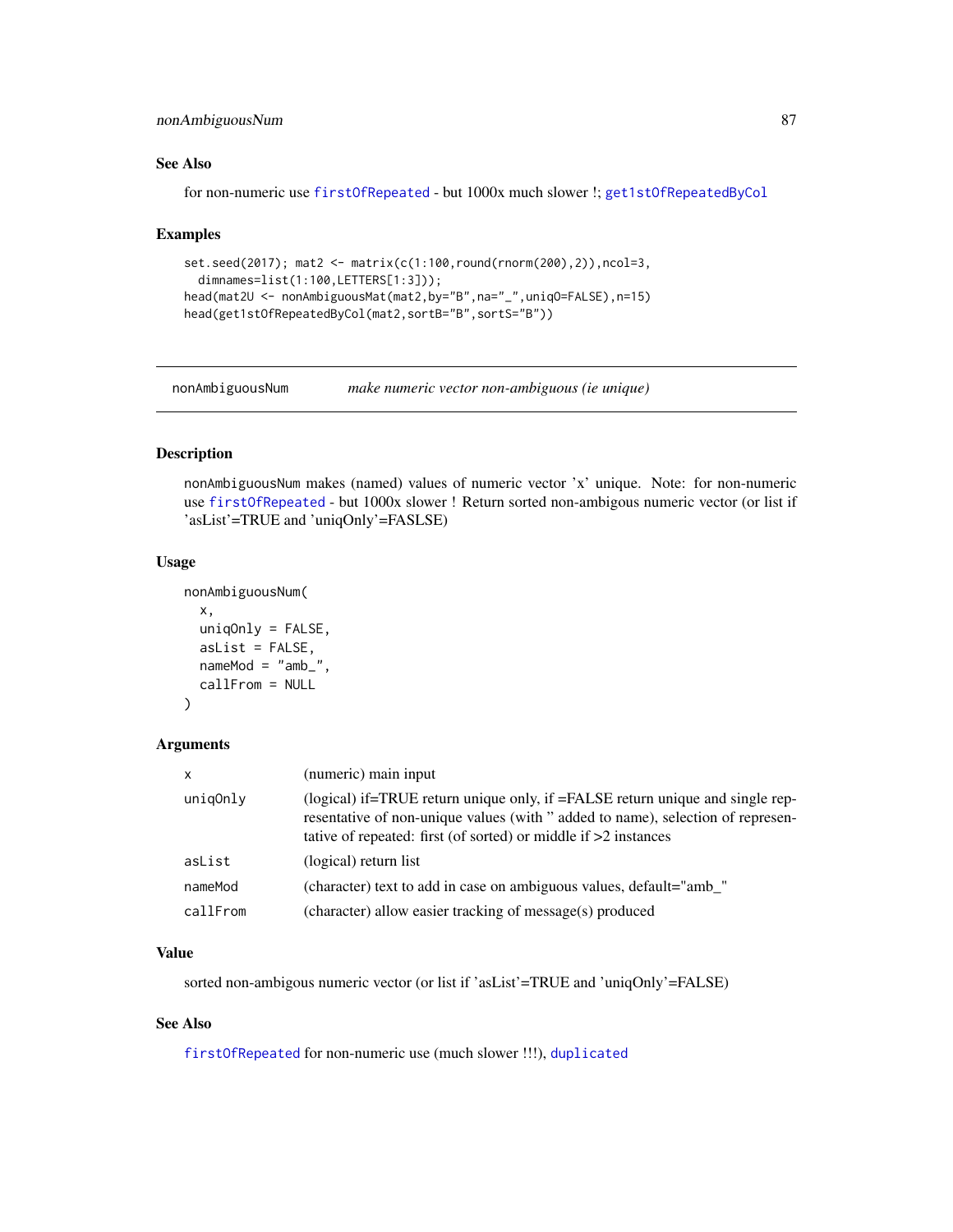## Examples

```
set.seed(2017); aa <- round(rnorm(100),2); names(aa) <- 1:length(aa)
str(nonAmbiguousNum(aa))
str(nonAmbiguousNum(aa,uniq=FALSE,asLi=TRUE))
```
nonredDataFrame *Filter for unique elements*

# Description

nonredDataFrame filters 'x' (list of char-vectors or char-vector) for elements unique (to 'ref' or if NULL to all 'x') and of character length. May be used for different 'accession' for same pep sequence (same 'peptide\_id'). Note : made for treating data.frames, may be slightly slower than matrix equivalent

## Usage

```
nonredDataFrame(
  dataFr,
 useCol = c(pepID = "peptide_id", protID = "accession", seq = "sequence", mod =
    "modifications"),
  sepCollapse = "//",
  callFrom = NULL
)
```
## Arguments

| dataFr      | (data.frame) main inpput                                                                                                                                                                             |
|-------------|------------------------------------------------------------------------------------------------------------------------------------------------------------------------------------------------------|
| useCol      | (character, length=2) comlumn names of 'dataFr' to use : 1st value designates<br>where redundant values should be gathered; 2nd value designes column of which<br>information should be concatenated |
| sepCollapse | (character) conatenation symbol                                                                                                                                                                      |
| callFrom    | (character) allow easier tracking of messages produced                                                                                                                                               |

# Value

data.frame of filtered (fewer lines) with additional 2 columns 'nSamePep' (number of redundant entries) and 'concID' (concatenated content)

## See Also

[combineRedBasedOnCol](#page-24-0), [correctToUnique](#page-32-0), [unique](#page-0-0)

```
df1 <- data.frame(cbind(xA=letters[1:5],xB=c("h","h","f","e","f"),xC=LETTERS[1:5]))
nonredDataFrame(df1,useCol=c("xB","xC"))
```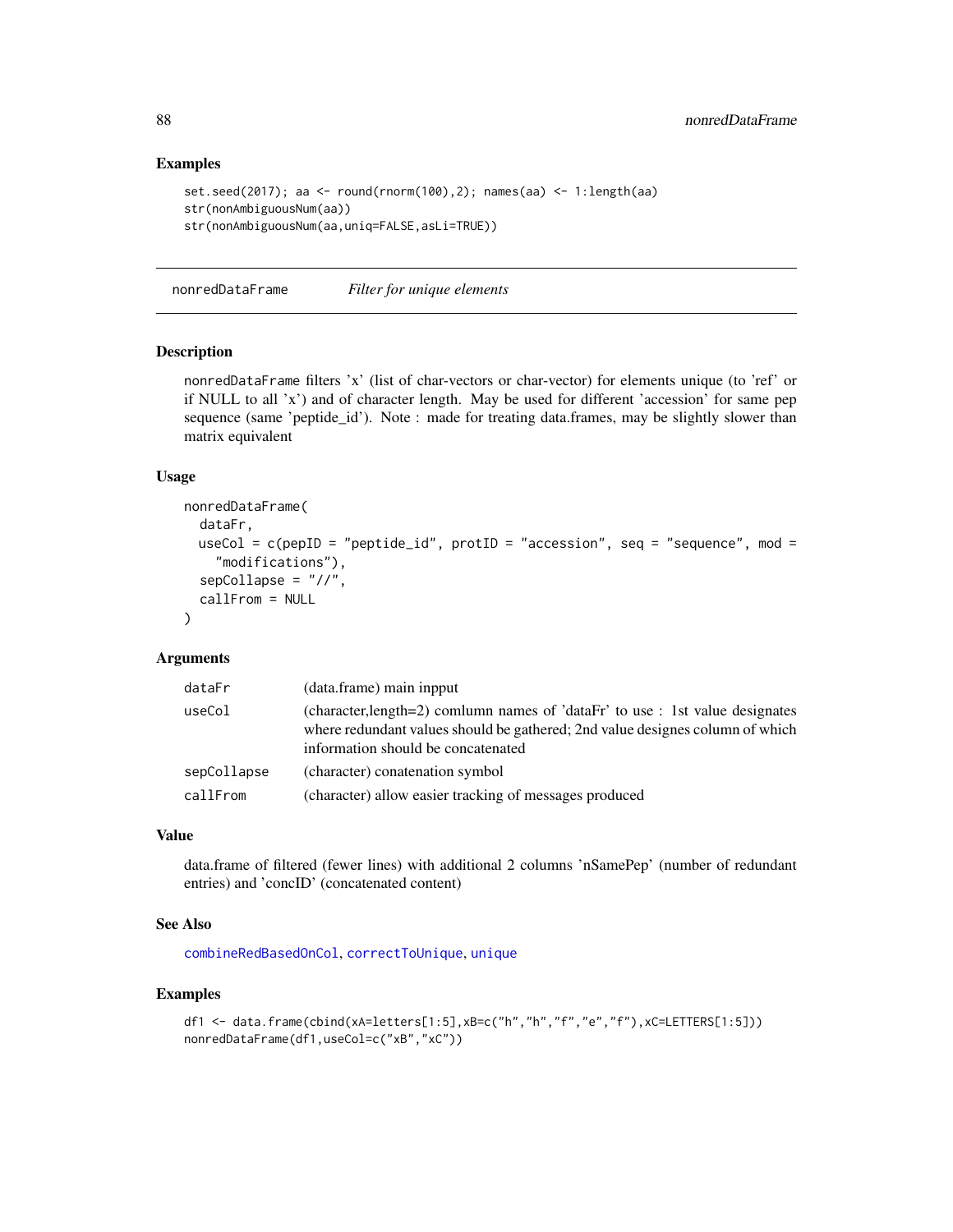nonRedundLines reduces complexity of matrix (or data.frame) if multiple consectuive (!) lines with same values. Return matrix (or data.frame) without repeated lines (keep 1st occurance)

#### Usage

nonRedundLines(dat, callFrom = NULL)

#### Arguments

| dat      | (matrix or data.frame) main input                        |
|----------|----------------------------------------------------------|
| callFrom | (character) allow easier tracking of message(s) produced |

## Value

matrix (or data.frame) without repeated lines (keep 1st occurance)..

## See Also

[firstLineOfDat](#page-56-1), [firstOfRepLines](#page-57-0), [findRepeated](#page-53-0), [firstOfRepeated](#page-56-0), [get1stOfRepeatedByCol](#page-61-0), [combineRedBasedOnCol](#page-24-0), [correctToUnique](#page-32-0)

## Examples

```
mat2 <- matrix(rep(c(1,1:3,3,1),2),ncol=2,dimnames=list(letters[1:6],LETTERS[1:2]))
nonRedundLines(mat2)
```
normalizeThis *Normalize data in various modes*

## Description

Generic normalization of 'dat' (by columns), multiple methods may be applied. The choice of normalization procedures must be done with care, plotting the data before and after normalization may be critical to understandig the initial data structure and the effect of the procedure applied. Inappropriate methods chosen may render interpretation of (further) results incorrect. Normalization using the method vsn runs [justvsn](#page-0-0) from [vsn](https://bioconductor.org/packages/release/bioc/html/vsn.html) (this requires a minimum of 42 rows of input-data). Note : Depending on the procedure chosen, the normalized data may appear on a different scale.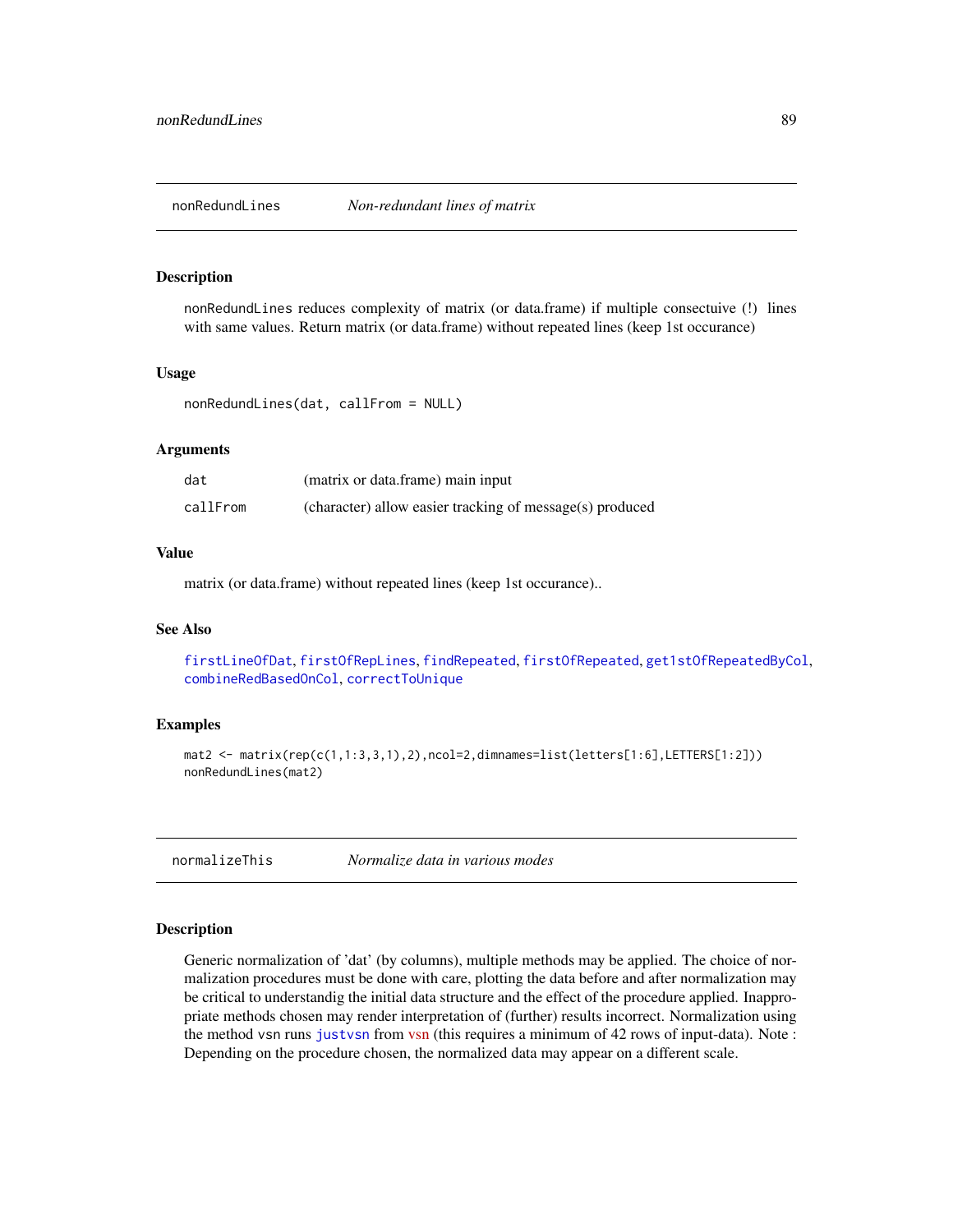# Usage

```
normalizeThis(
  dat,
  method = "mean",
  refLines = NULL,
  refGrp = NULL,
  trimFa = NULL,
  quantFa = NULL,expFa = NULL,silent = FALSE,
  callFrom = NULL
\lambda
```
# Arguments

| dat      | matrix or data.frame                                                                                                                                                            |
|----------|---------------------------------------------------------------------------------------------------------------------------------------------------------------------------------|
| method   | (character) may be "mean", "median", "NULL", "none", "trimMean", "slope", "ex-<br>ponent", "slope2Sections", "vsn"; When NULL or 'none' is chosen the input<br>will be returned |
| refLines | (NULL or numeric) allows to consider only specific lines of 'dat' when deter-<br>mining normalization factors (all data will be normalized)                                     |
| refGrp   | Only the columns indicated will be used as reference, default all columns (inte-<br>ger or colnames)                                                                            |
| trimFa   | (numeric, length=1) additional parameters for trimmed mean                                                                                                                      |
| quantFa  | (numeric, length=2) additional parameters for quantiles to use with method='slope'                                                                                              |
| expFa    | (numeric, length=1) additional parameters for method='exponent'                                                                                                                 |
| silent   | (logical) suppress messages                                                                                                                                                     |
| callFrom | (character) allow easier tracking of message produced                                                                                                                           |

## Value

matrix of normalized data

## See Also

[exponNormalize](#page-43-0), [adjBy2ptReg](#page-4-0), [justvsn](#page-0-0)

```
set.seed(2015); rand1 <- round(runif(300)+rnorm(300,0,2),3)
dat1 <- cbind(ser1=round(100:1+rand1[1:100]),ser2=round(1.2*(100:1+rand1[101:200])-2),
  ser3=round((100:1+rand1[201:300])^1.2-3))
dat1 <- cbind(dat1,ser4=round(dat1[,1]^seq(2,5,length.out=100)+rand1[11:110],1))
dat1[dat1 <1] <- NA
  summary(dat1)
  head( .normalize(dat1,"mean",list()))
  dat1[c(1:5,50:54,95:100),]
```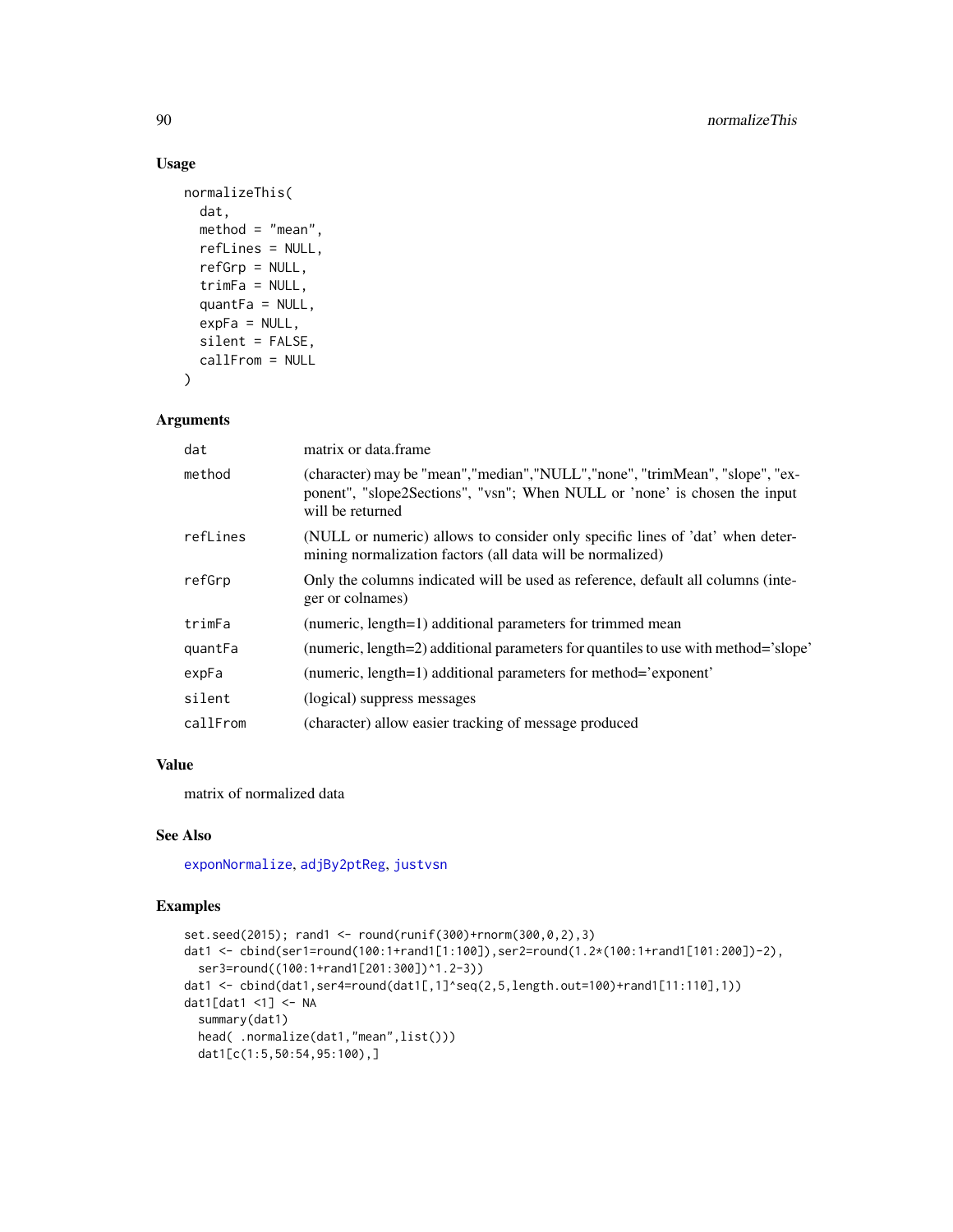```
no1 <- normalizeThis(dat1, refGrp=1:3, meth="mean")
no2 <- normalizeThis(dat1, refGrp=1:3, meth="trimMean", trim=0.4)
no3 <- normalizeThis(dat1, refGrp=1:3, meth="median")
no4 <- normalizeThis(dat1, refGrp=1:3, meth="slope", quantFa=c(0.2,0.8))
dat1[c(1:10,91:100),]
cor(dat1[,3],rowMeans(dat1[,1:2],na.rm=TRUE),use="complete.obs") # high
cor(dat1[,4],rowMeans(dat1[,1:2],na.rm=TRUE),use="complete.obs") # bad
cor(dat1[c(1:10,91:100),4],rowMeans(dat1[c(1:10,91:100),1:2],na.rm=TRUE),use="complete.obs")
cor(dat1[,3],rowMeans(dat1[,1:2],na.rm=TRUE)^ (1/seq(2,5,length.out=100)),use="complete.obs")
```
numPairDeColNames *Extract pair of numeric values from vector or column-names*

# Description

This function extracts a pair of numeric values out of a vector or colnames (from a matrix). This is useful when pairwise comparisons are concatenated like '10c-100c', return matrix with 'index'=selComp, log2rat and both numeric. Additional white space or character text can be removed via the argument stripTxt. Of course, the separator sep needs to be specified and should not be included to 'stripTxt'.

#### Usage

```
numPairDeColNames(
  dat,
  selComp = NULL,
  stripTxt = NULL,
  sep = "-",
  columLabel = "conc",
  sortByAbsRatio = FALSE,
  silent = FALSE,callFrom = NULL
)
```
#### Arguments

| dat            | (matrix or data.frame) main input                                                                                                                                      |
|----------------|------------------------------------------------------------------------------------------------------------------------------------------------------------------------|
| selComp        | (character) the column index selected                                                                                                                                  |
| stripTxt       | (character, max length=2) text to ignore, if NULL heading letter and punctuation<br>characters will be removed; default will remove all letters (and following spaces) |
| sep            | (character, length=1) separator between pair of numeric values to extract                                                                                              |
| columLabel     | (character) column labels in output                                                                                                                                    |
| sortByAbsRatio | (logical) optional sorting of output by (absolute) log-ratios (most extreme ratios<br>on top)                                                                          |
| silent         | (logical) suppress messages                                                                                                                                            |
| callFrom       | (character) allow easier tracking of message(s) produced                                                                                                               |
|                |                                                                                                                                                                        |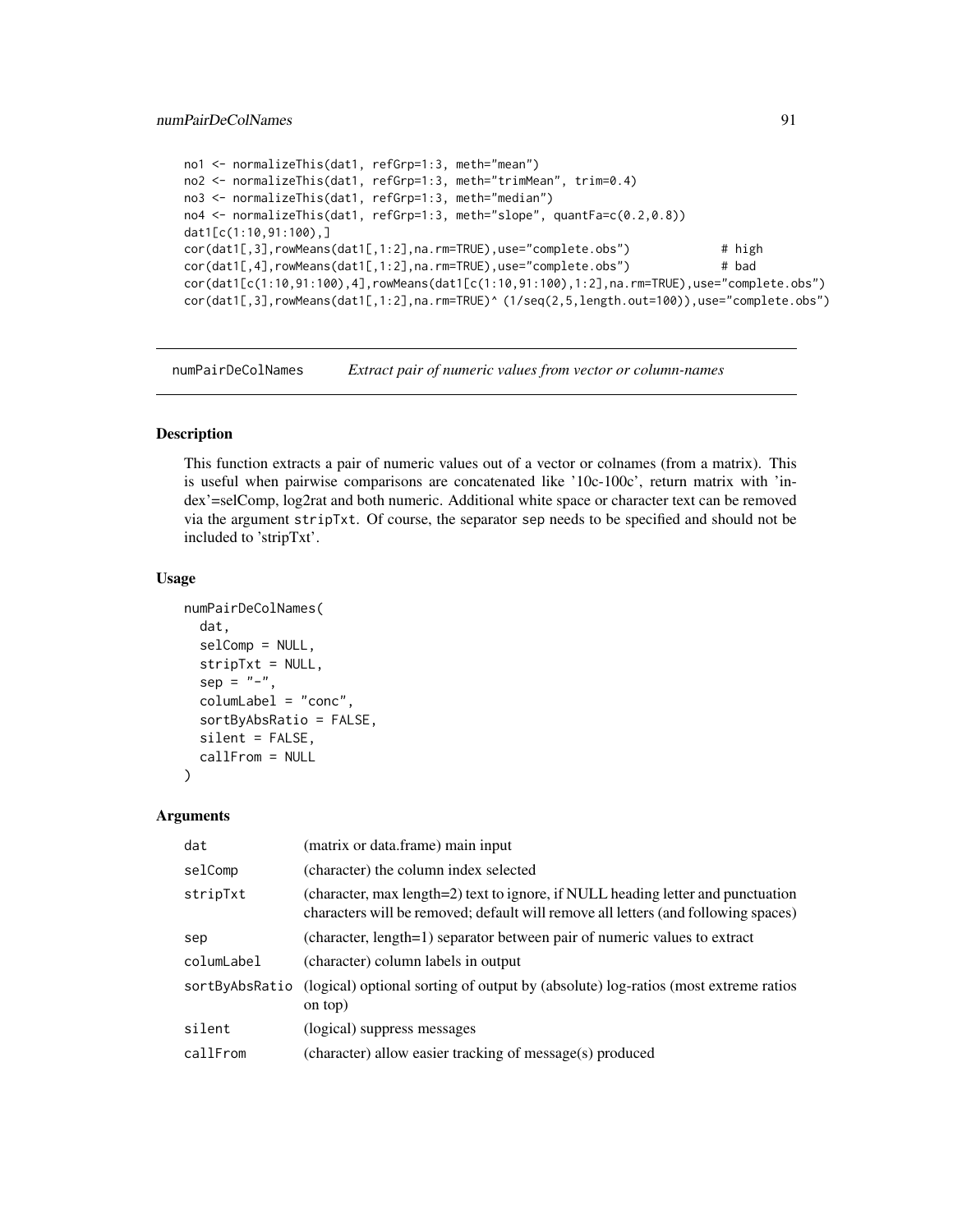### Value

matrix

## See Also

[strsplit](#page-0-0) and help on regex

# Examples

```
## composed column names
mat1 <- matrix(1:8, nrow=2, dimnames=list(NULL, paste0(1:4,"-",6:9)))
numPairDeColNames(mat1)
numPairDeColNames(colnames(mat1))
## works also with simple numeric column names
mat2 <- matrix(1:8, nrow=2, dimnames=list(NULL, paste0("a",6:9)))
numPairDeColNames(mat2)
```
organizeAsListOfRepl *(re)organize data of (3-dim) array as list of replicates*

# Description

Organize array of all data ('arrIn', long table) into list of (replicate-)arrays (of similar type/layout) based on dimension number 'byDim' of 'arrIn' (eg 2nd or 3rd dim). Argument inspNChar defines the number of characters to consider, so if the beginning of names is the same they will be separated as list of multiple arrays. Default will search for '\_' separator or trim from end if not found in the relevant dimnames

## Usage

```
organizeAsListOfRepl(
  arrIn,
  inspNChar = 0,
  byDim = 3,
  silent = TRUE,
  callFrom = NULL
)
```
#### Arguments

| (array) main input                                                                                                                       |
|------------------------------------------------------------------------------------------------------------------------------------------|
| (interger) if inspNChar=0 the array-names (2nd dim of 'arrIn') will be cut before<br>$last$ $\cdot$                                      |
| (integer, length=1) dimension number along which data will be split in separate<br>elements (considering the first inspNChar characters) |
| (logical) suppress messages                                                                                                              |
| (character) allows easier tracking of message(s) produced                                                                                |
|                                                                                                                                          |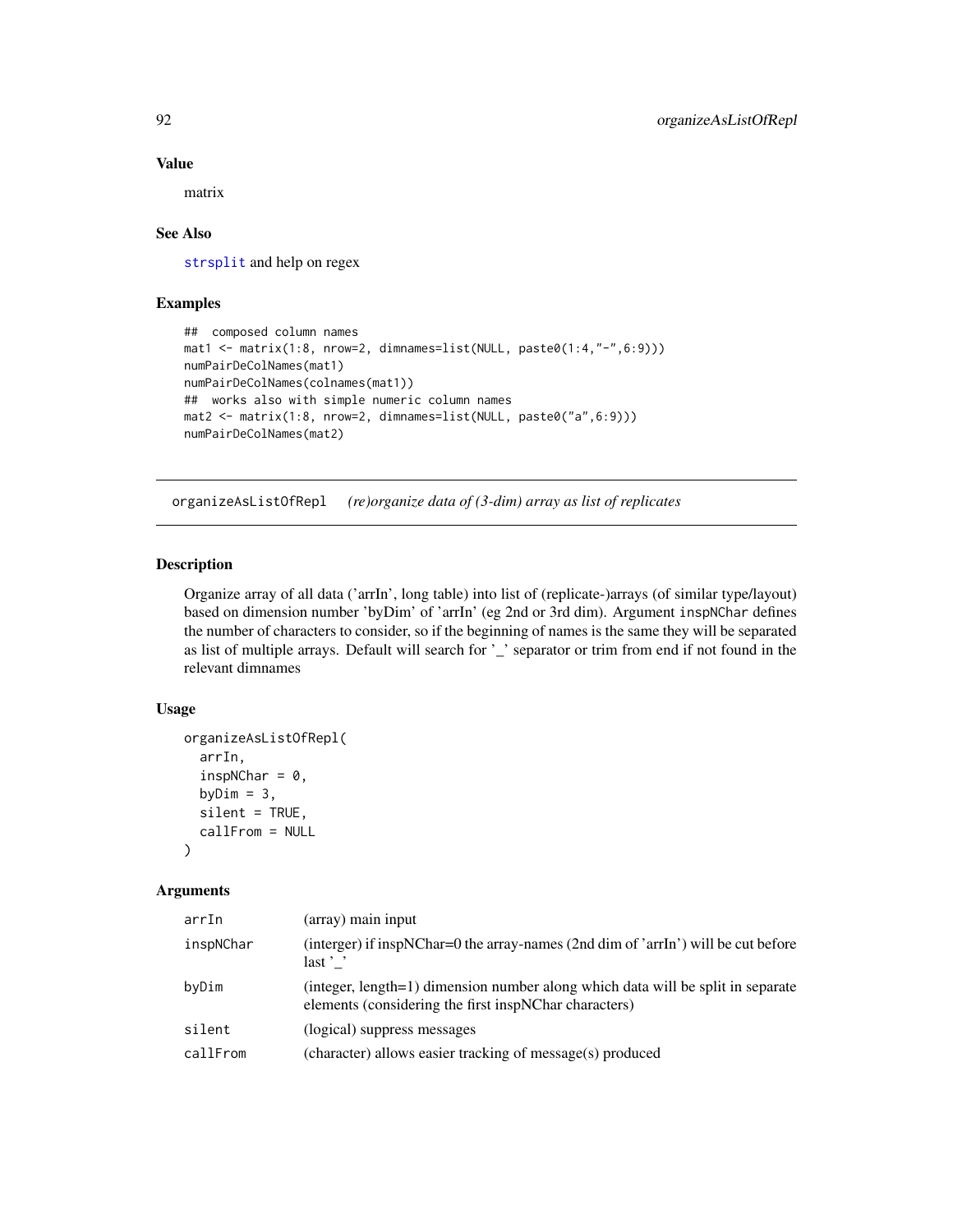# partialDist 93

## Value

list of arrays (typically 1st and 2nd dim for specific genes/objects, 3rd for different measures associated with)

# Examples

```
arr1 <- array(1:24,dim=c(4,3,2),dimnames=list(c(LETTERS[1:4]),
 paste("col",1:3,sep=""),c("ch1","ch2")))
organizeAsListOfRepl(arr1)
```
partialDist *Partial distance matrix (focus on closest)*

## Description

partialDist calculates distance matrix like dist for 1- or 2-dim data, but only partially, ie only cases of small distances. This function was made for treating very large data-sets where only very close distances to a given point need to be found, it allows to overcome memory-problems with larger data (and faster execution with > 50 rows of 'dat').

# Usage

```
partialDist(
  dat,
  groups,
 overLap = TRUE,method = "euclidean",
  silent = FALSE,
  callFrom = NULL
)
```
### Arguments

| dat      | (matrix of numeric values) main input                                                           |
|----------|-------------------------------------------------------------------------------------------------|
| groups   | (factor) to split using cut or specific custom grouping (length of dat)                         |
| overLap  | (logical) if TRUE make groups overlapping by 1 value (ie maintain some context-<br>information) |
| method   | 'character' name of method passed to dist                                                       |
| silent   | (logical) suppres messages                                                                      |
| callFrom | (character) allow easier tracking of message(s) produced                                        |

## Value

matrix (not of class 'dist')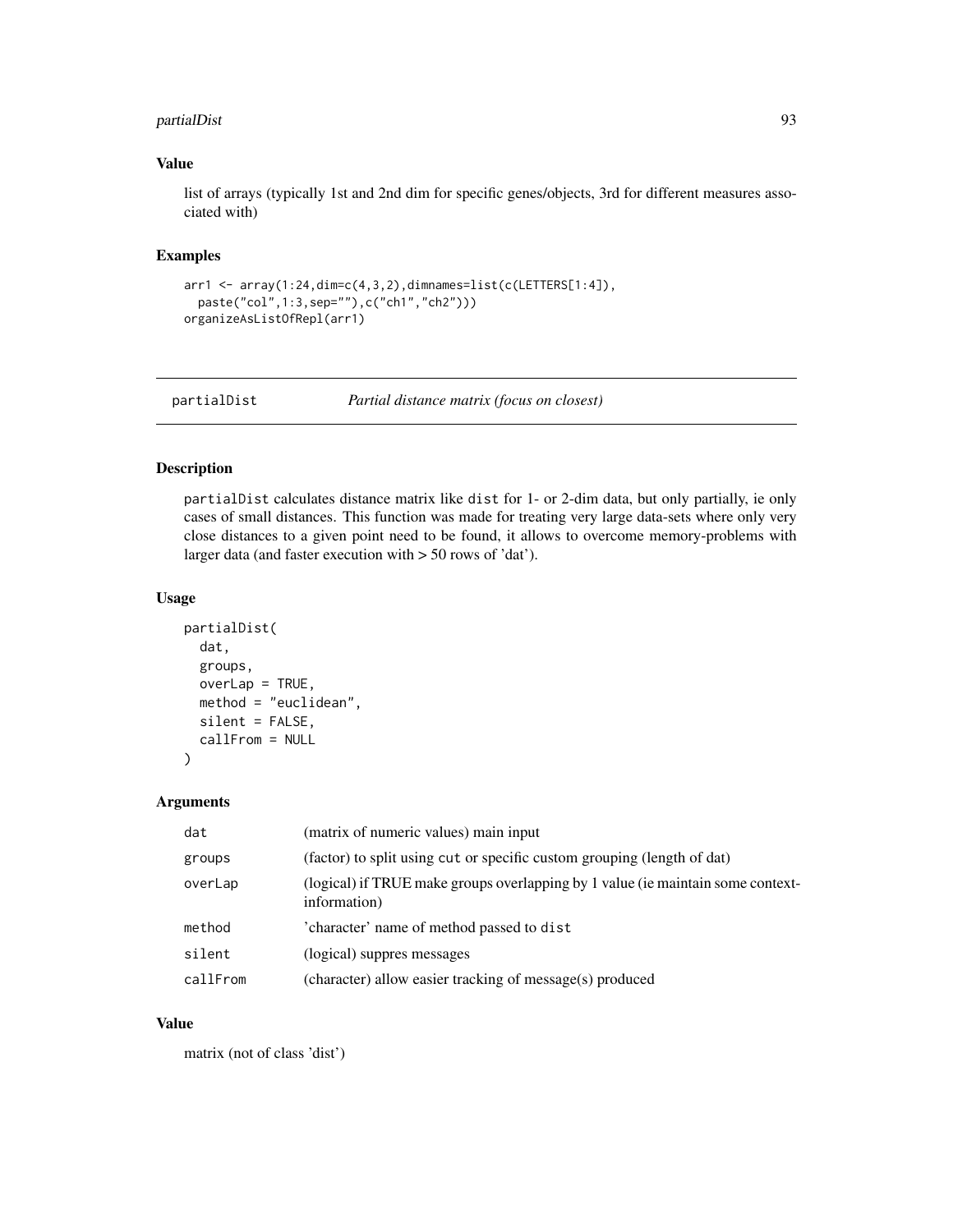## See Also

[dist](#page-0-0)

## Examples

```
set.seed(2016); mat3 <- matrix(runif(300),nr=30)
round(dist(mat3),1)
round(partialDist(mat3,gr=3),1)
```
# partUnlist *Partial unlist of lists of lists*

## Description

partUnlist does partial unlist for treating list of lists : New (returned) list has one level less of hierarchy (Highest level list will be appended). In case of conflicting (non-null) listnames a prefix will be added. Behaviour different to [unlist](#page-0-0) when unlisting list of matrixes.

#### Usage

```
partUnlist(lst)
```
# Arguments

lst list to be partailly unlisted

# Value

list with partially reduced nested structure

# See Also

[unlist](#page-0-0), [asSepList](#page-6-0)

```
partUnlist(list(list(a=11:12,b=21:24),list(c=101:101,d=201:204)))
li4 <- list(c=1:3,L2=matrix(1:4,ncol=2),li3=list(L1=11:12,L2=matrix(21:26,ncol=2)))
partUnlist(li4)
unlist(li4,rec=FALSE)
```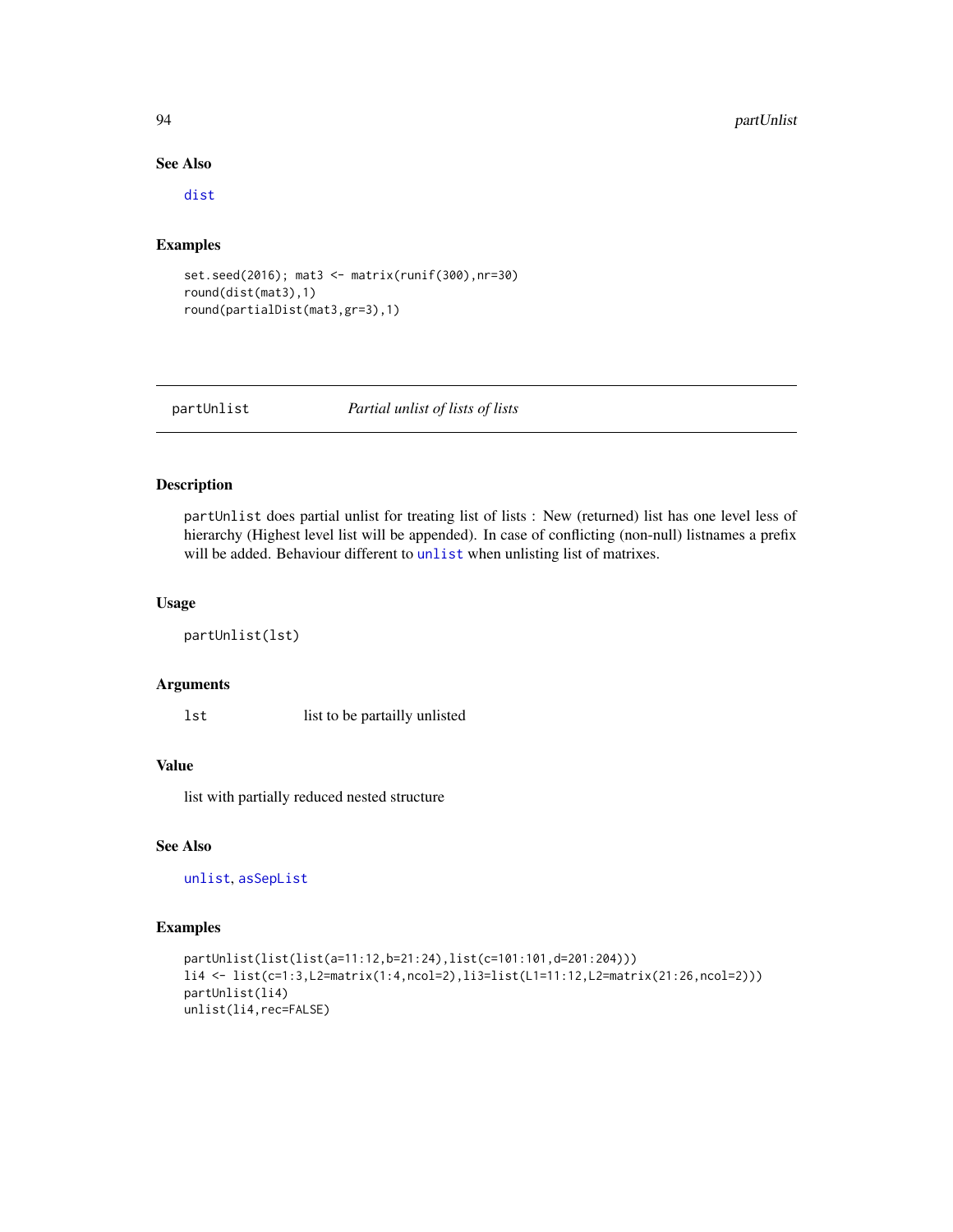pasteC is a variant of [paste](#page-0-0) for convenient use of paste-collapse and separation of last element to paste (via 'lastCol'). This function was mode for more human like enumeriating in output and messages. If multiple arguments are given without names they will all be concatenated, if they contain names lazy evaluation for names will be tried (with preference to longest match to argument names). Note that some special characters (like backslash) may need to be protetected when used with 'collapse' or 'quoteC'. Returns character vector of length 1 (everything pasted together)

## Usage

```
pastec(..., collapse = ", ", lastCol = " and ", quote = "")
```
## Arguments

| $\cdot$  | (character) main input to be collapsed                      |
|----------|-------------------------------------------------------------|
| collapse | (character, length=1) element to use for collapsing         |
| lastCol  | (character) text to use before last item enumerated element |
| quoteC   | character to use for citing with quotations (default "")    |

#### Value

character vector of length=1 of the concatenated input/values.

## See Also

[paste](#page-0-0) for basic paste

#### Examples

pasteC(1:4)

presenceFilt *Filter lines of matrix for max number of NAs*

## Description

presenceFilt produces logical matrix to be used as filter for lines of 'dat' for sufficient presence of non-NA values (ie limit number of NAs per line). Filter abundance/expression data for min number and/or ratio of non-NA values in at east 1 of multiple groups. This type of procedure is common in proteomics and tanscriptomics, where a NA can many times be assocoaued with quantitation below detetction limit.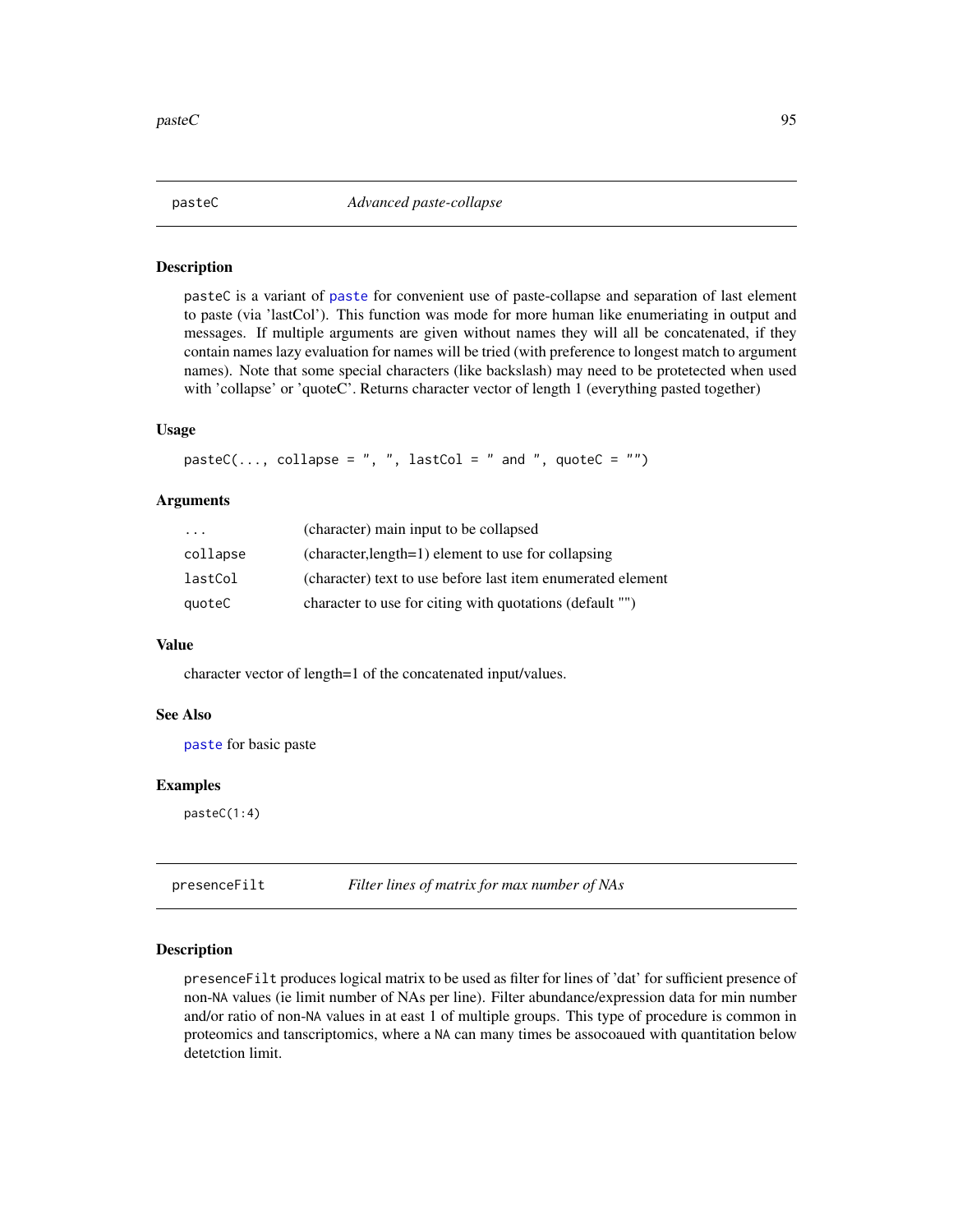# Usage

```
presenceFilt(
  dat,
  grp,
 maxGrpMiss = 1,
 ratMaxNA = 0.8,
 minVal = NULL,silent = FALSE,
  callFrom = NULL
)
```
## Arguments

| dat        | matrix or data.frame (abundance or expression-values which may contain some<br>NAs).                             |
|------------|------------------------------------------------------------------------------------------------------------------|
| grp        | factor of min 2 levels describing which column of 'dat' belongs to which group<br>(levels $1 \& 2$ will be used) |
| maxGrpMiss | (numeric) at least 1 group has not more than this number of NAs (otherwise<br>marke line as bad)                 |
| ratMaxNA   | (numeric) at least 1 group reaches this content of non-NA values                                                 |
| minVal     | (default NULL or numeric), any value below will be treated like NA                                               |
| silent     | (logical) suppress messages                                                                                      |
| callFrom   | (character) allow easier tracking of message produced                                                            |

## Value

logical matrix (with separate col for each pairwise combination of 'grp' levels) indicating if line of 'dat' acceptable based on NAs (and values minVal)

```
mat <- matrix(rep(8,150), ncol=15, dimnames=list(NULL,
  paste0(rep(LETTERS[4:2],each=6),1:6)[c(1:5,7:16)]))
mat[lower.tri(mat)] <- NA
mat[,15] <- NA
mat[c(2:3,9),14:15] < -NAmat[c(1,10),13:15] <- NA
mat
wrMisc::presenceFilt(mat ,rep(LETTERS[4:2], c(5,6,4)))
presenceFilt(mat, rep(1:2,c(9,6)))
# one more example
dat1 <- matrix(1:56, ncol=7)
dat1[c(2,3,4,5,6,10,12,18,19,20,22,23,26,27,28,30,31,34,38,39,50,54)] <- NA
dat1; presenceFilt(dat1,gr=gl(3,3)[-(3:4)], maxGr=0)
presenceFilt(dat1, gr=gl(2,4)[-1], maxGr=1, ratM=0.1)
presenceFilt(dat1, gr=gl(2,4)[-1], maxGr=2, rat=0.5)
```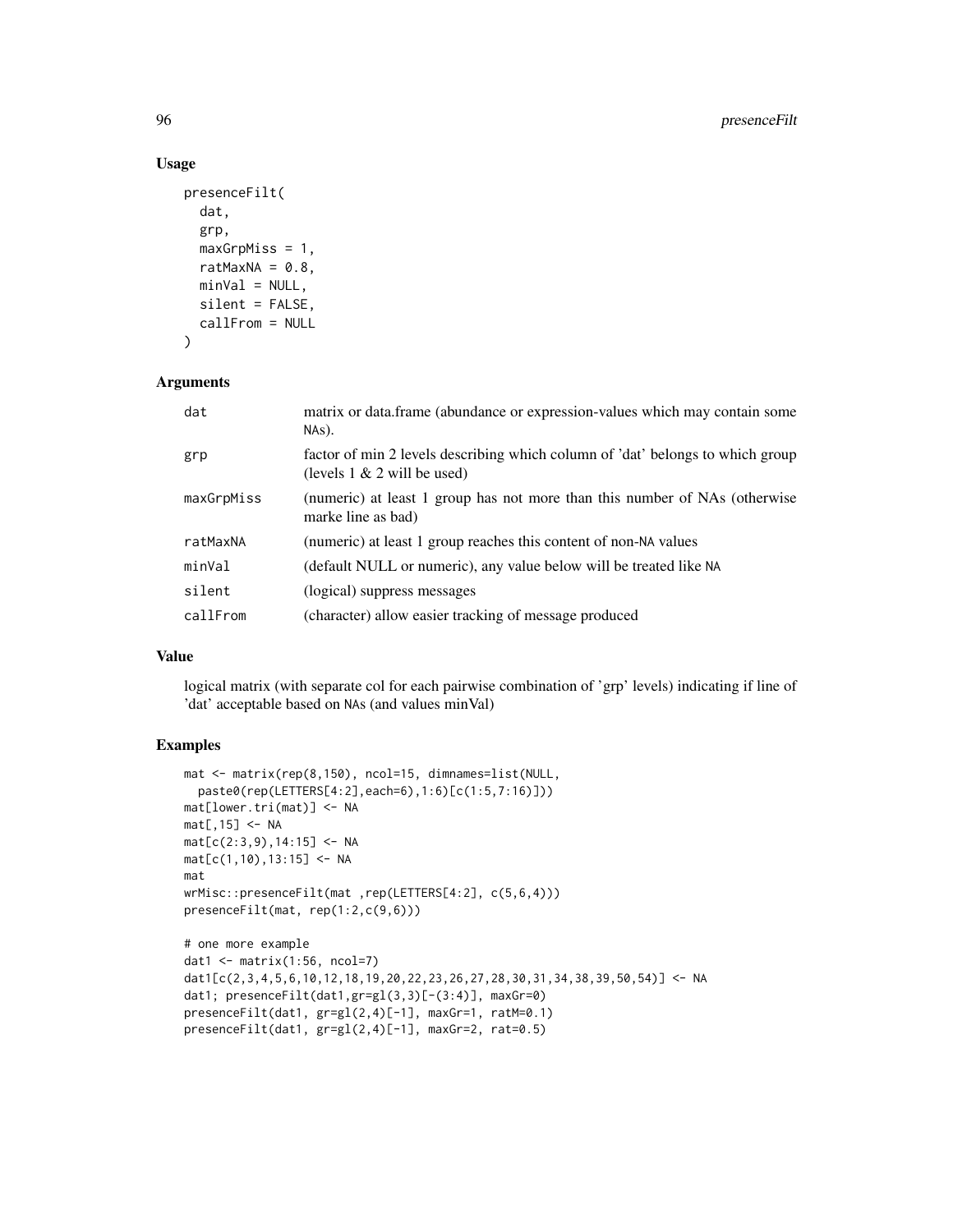This function takes a numeric vector of p-values and returns a vector of lfdr-values (local false discovery) using the package [fdrtool.](https://CRAN.R-project.org/package=fdrtool) Multiple testing correction should be performed with caution, short series of p-values typically pose problems for transforming to lfdr. The transformation to lfdr values may give warning messages, in this case the resultant lfdr values may be invalid !

## Usage

pVal2lfdr(x, silent = TRUE, callFrom = NULL)

## Arguments

|          | (numeric) vector of p. values                            |
|----------|----------------------------------------------------------|
| silent   | (logical) suppres messages                               |
| callFrom | (character) allow easier tracking of message(s) produced |

#### Value

(numeric) vector of lfdr values (or NULL if data insufficient to run the function 'fdrtool')

# See Also

lfdr from [fdrtool](#page-0-0), other p-adjustments (multiple test correction, eg FDR) in [p.adjust](#page-0-0)

```
## Note that this example is too small for estimating really meaningful fdr values
## In consequence, a warning will be issued.
set.seed(2017); t8 <- matrix(round(rnorm(160,10,0.4),2), ncol=8,
 dimnames=list(letters[1:20], c("AA1","BB1","CC1","DD1","AA2","BB2","CC2","DD2")))
t8[3:6,1:2] <- t8[3:6,1:2]+3 # augment lines 3:6 (c-f) for AA1&BB1
t8[5:8,5:6] \leq t8[5:8,5:6]+3 # augment lines 5:8 (e-h) for AA2&BB2 (c,d,g,h should be found)
head(pVal2lfdr(apply(t8, 1, function(x) t.test(x[1:4], x[5:8])$p.value)))
```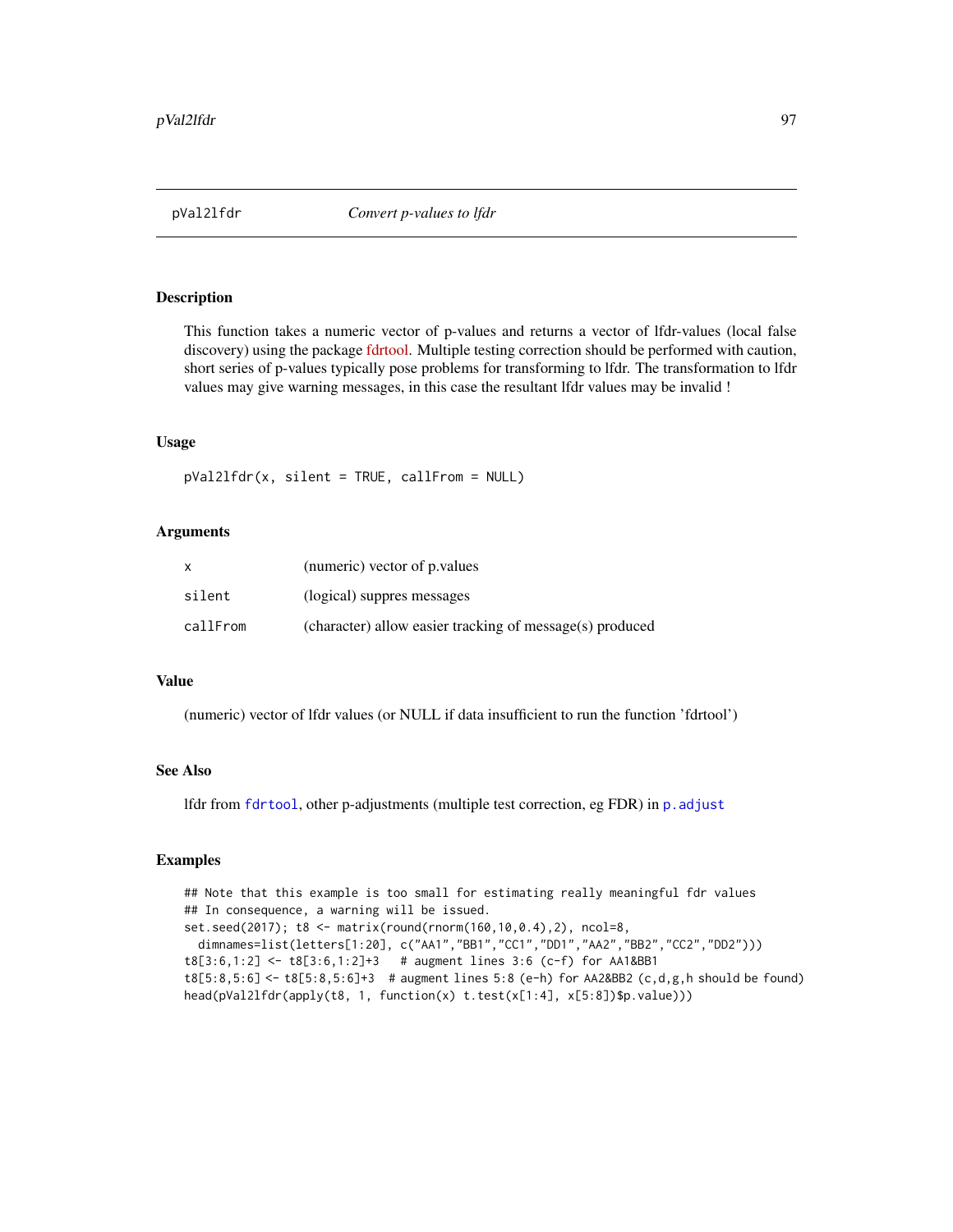randIndFx calculates distance of categorical data (as Rand Index, Adjusted Rand Index or Jaccard Index). Note: uses/requires package [flexclust](https://CRAN.R-project.org/package=flexclust) Methods so far available (via flexclust): "ARI" .. adjusted Rand Index, "RI" .. Rand index, "J" .. Jaccard, "FM" .. Fowlkes-Mallows.

# Usage

```
randIndFx(ma, method = "ARI", adjSense = TRUE, silent = FALSE, callFrom = NULL)
```
# Arguments

| ma       | (matrix) main input for distance calulation                                                           |
|----------|-------------------------------------------------------------------------------------------------------|
| method   | (character) name of distance method (eg "ARI", "RI", "J", "FM")                                       |
| adjSense | (logical) allows introducing correlation/anticorrelation (interprete neg distance<br>results as anti) |
| silent   | (logical) suppres messages                                                                            |
| callFrom | (character) allow easier tracking of message(s) produced                                              |

## Value

distance matrix

# See Also

comPart in [randIndex](#page-0-0)

```
set.seed(2016); tab2 <- matrix(sample(1:2,size=42,replace=TRUE),ncol=7)
flexclust::comPart(tab2[1,],tab2[2,])
flexclust::comPart(tab2[1,],tab2[3,])
flexclust::comPart(tab2[1,],tab2[4,])
 randIndFx(tab2,adjS=FALSE)
 cor(t(tab2))
 randIndFx(tab2,adjS=TRUE)
```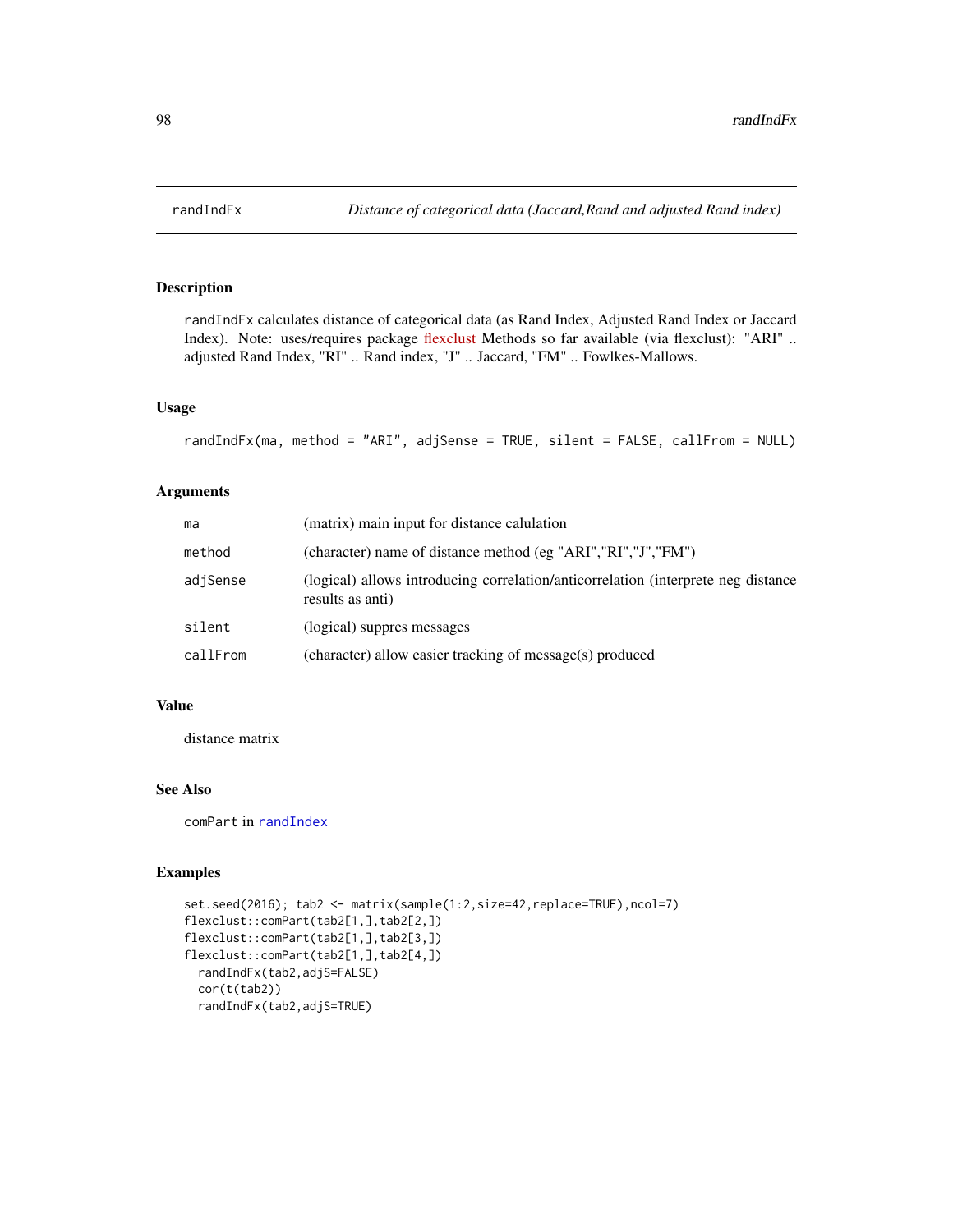Count the number of instances where the corresponding columns of 'dat' have a value matching the group number as specified by 'grp'. Counting will be performed/repeated independently for each line of 'dat'. Returns array (1st dim is rows of dat, 2nd is unique(grp), 3rd dim is ok/bad), these results may be tested using eg [fisher.test](#page-0-0). This function was made for prearing to test the ranking of multiple features (lines in 'mat') including replicates (levels of 'grp').

## Usage

```
rankToContigTab(dat, grp)
```
## Arguments

| dat | (matrix or data.frame of integer values) ranking of multiple features (lines),<br>equal ranks may occur |
|-----|---------------------------------------------------------------------------------------------------------|
| grp | (integer) expected ranking                                                                              |

## Value

array (1st dim is rows of dat, 2nd is unique(grp), 3rd dim is ok/bad)

#### See Also

#### [lm](#page-0-0)

```
# Let's create a matrix with ranks (equal ranks do occur)
ma0 <- matrix(rep(1:3,each=6), ncol=6, dimnames=list(
 c("li1","li2","ref"), letters[1:6]))
ma0[1,6] <- 1 \qquad # create item not matching correctly
ma0[2, ] \leftarrow c(3:1,2,1,3) # create items not matching correctly
gr0 \leftarrow gl(3,2) # the expected ranking (as duplicates)
(count0 <- rankToContigTab(ma0,gr0))
cTab \leftarrow t(apoly(count0, c(1,3), sum))# Now we can compare the ranking of line1 to ref ...
fisher.test(cTab[,c(3,1)]) # test li1 against ref
fisher.test(cTab[,c(3,2)]) # test li2 against ref
```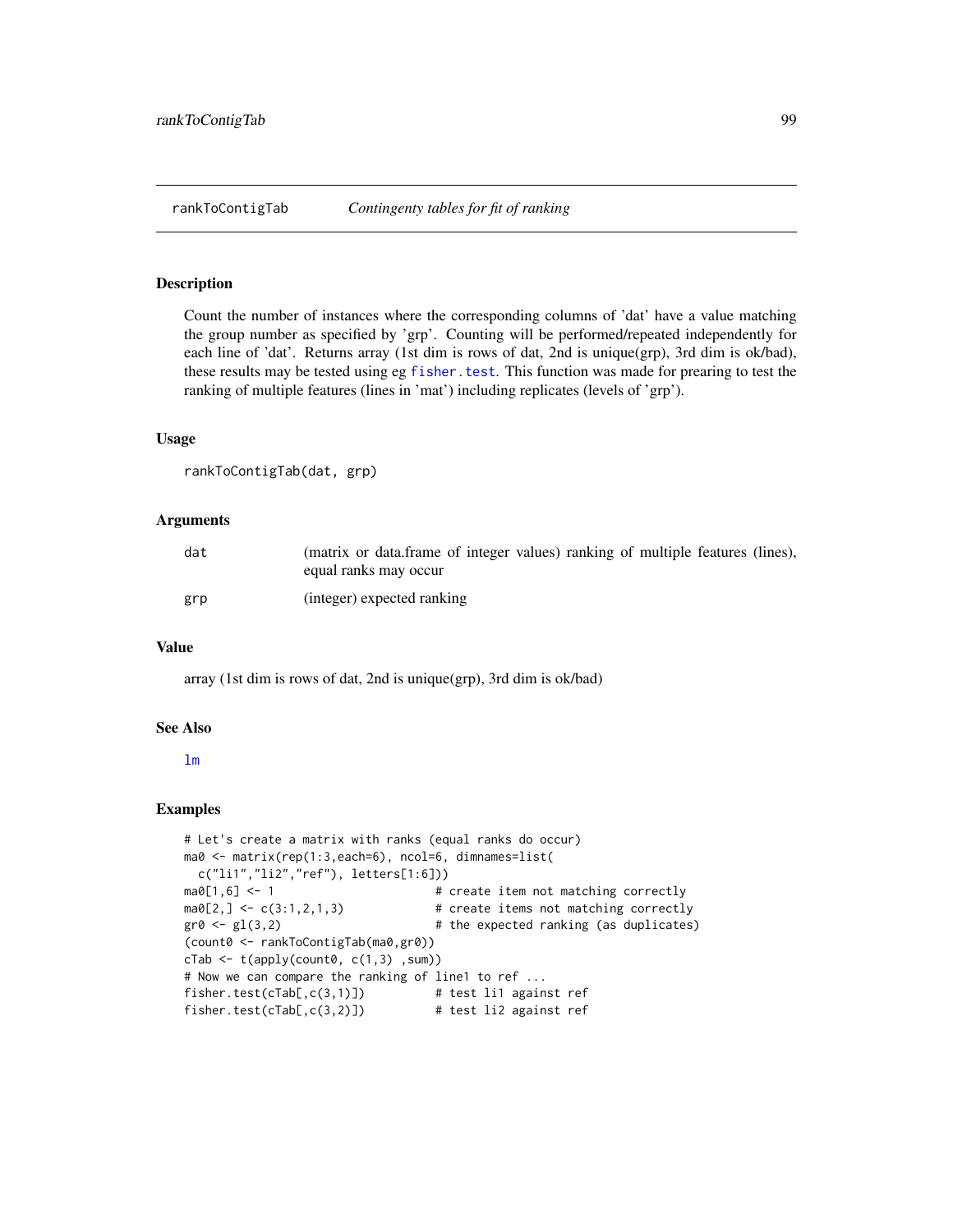ratioAllComb calculates all possible pairwise ratios between all individual calues of x and y.

## Usage

```
ratioAllComb(x, y, maxLim = 10000, silent = FALSE, callFrom = NULL)
```
## Arguments

| $\mathsf{x}$ | (numeric) vector, numerator for constructing rations                 |
|--------------|----------------------------------------------------------------------|
| y            | (numeric) vector, denominator for constructing rations               |
| maxLim       | (integer) allows reducing complexity by drawing for very long x or y |
| silent       | (logical) suppress (less important) messages                         |
| callFrom     | (character) allow easier tracking of message(s) produced             |

## Value

(numeric) vector with all ratios

## Examples

```
set.seed(2014); ra1 <- c(rnorm(9,2,1),runif(8,1,2))
ratioAllComb(ra1[1:9],ra1[10:17])
boxplot(list(norm=ra1[1:9],unif=ra1[10:17],rat=ratioAllComb(ra1[1:9],ra1[10:17])))
```
ratioToPpm *Convert ratio to ppm*

# Description

ratioToPpm transforms ratio 'x' to ppm (parts per million). If 'y' not given (or different length as 'x'), then 'x' is assumed as ratio otherise rations are constructed as x/y is used lateron. Does additional checking : negative values not expected - will be made absolute !

## Usage

```
ratioToppm(x, y = NULL, nSign = NULL, silent = FALSE, callFrom = NULL)
```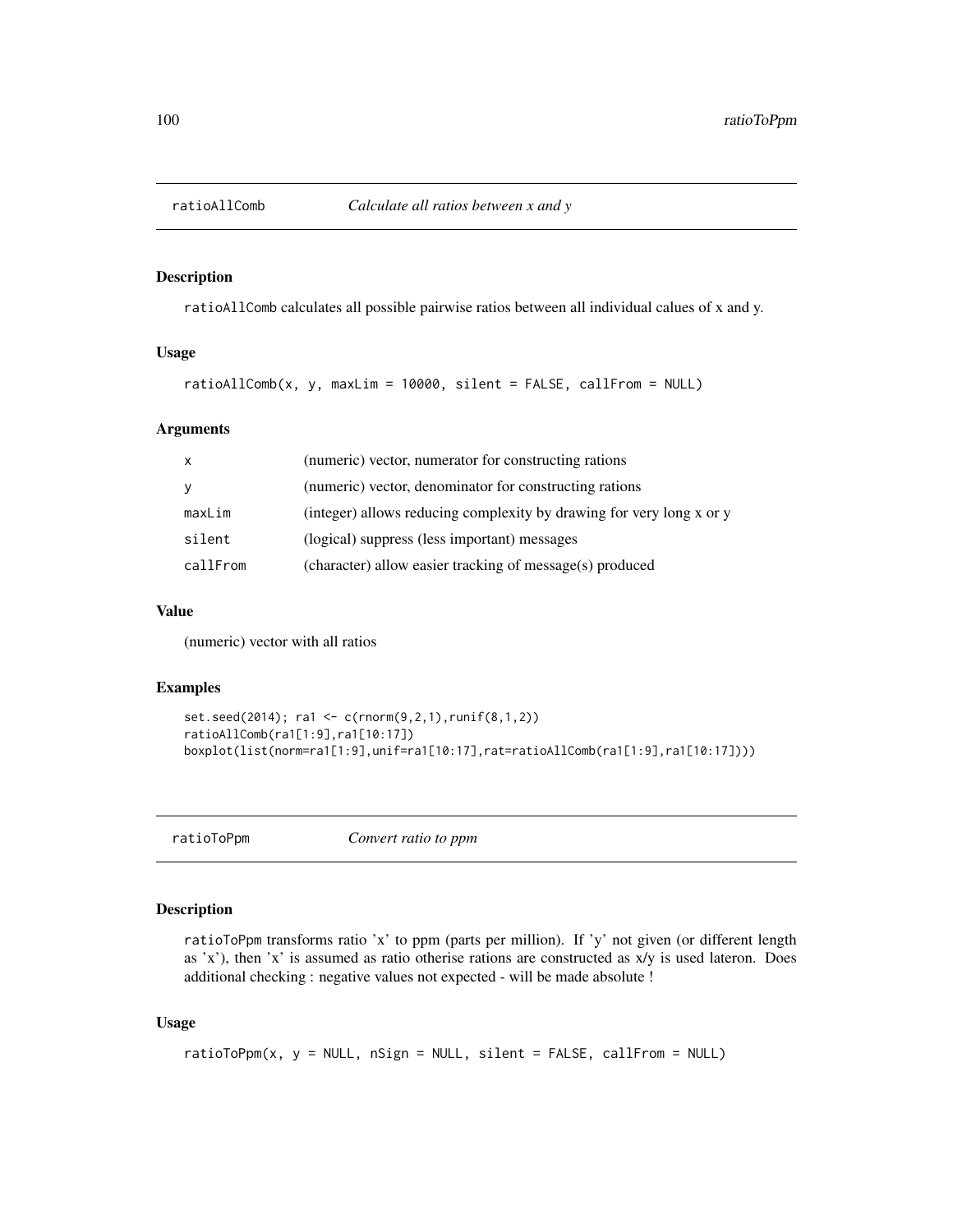# readCsvBatch 101

#### **Arguments**

| $\mathsf{x}$ | (numeric) main input                                                                                                                    |
|--------------|-----------------------------------------------------------------------------------------------------------------------------------------|
| y            | (numeric) optional value to construct ratios $(x/y)$ . If NULL (or different length<br>as $x'$ , then $x'$ will be considered as ratio. |
| nSign        | (numeric) number of significan digits                                                                                                   |
| silent       | (logical) suppres messages                                                                                                              |
| callFrom     | (character) allow easier tracking of message(s) produced                                                                                |

## Value

numeric vector of ppm values

## See Also

[XYToDiffPpm](#page-135-0) for ppm of difference as used in mass spectrometrie

## Examples

```
set.seed(2017); aa <- c(1.000001,0.999999,1+rnorm(10,0,0.001))
cbind(x=aa,ppm=ratioToPpm(aa,nSign=4))
```
readCsvBatch *Read batch of csv-files*

## Description

This function was designed to read screening data split in parts (with common structure) and saved to multiple files, to extract the numeric columns and to compile all (numeric) data to a single array (or list). Some screening platforms save results while progressing through a pile of microtiterplates separately. The organization of the resultant files is structured through file-names and all files have exactely the same organization of lines and columns/ European or US-formatted csv files can be read, if argument fileFormat is NULL both types will be tested, otherwise it allows to specify a given format. The presence of headers (to be used as column-names) may be tested using checkFormat.

## Usage

```
readCsvBatch(
  fileNames = NULL,
 path = ".''.fileFormat = "Eur",
  checkFormat = TRUE,
  returnArray = TRUE,
  columns = c("Plate", "Well", "StainA"),
  excludeFiles = "All infected plates",
  simpleNames = TRUE,
```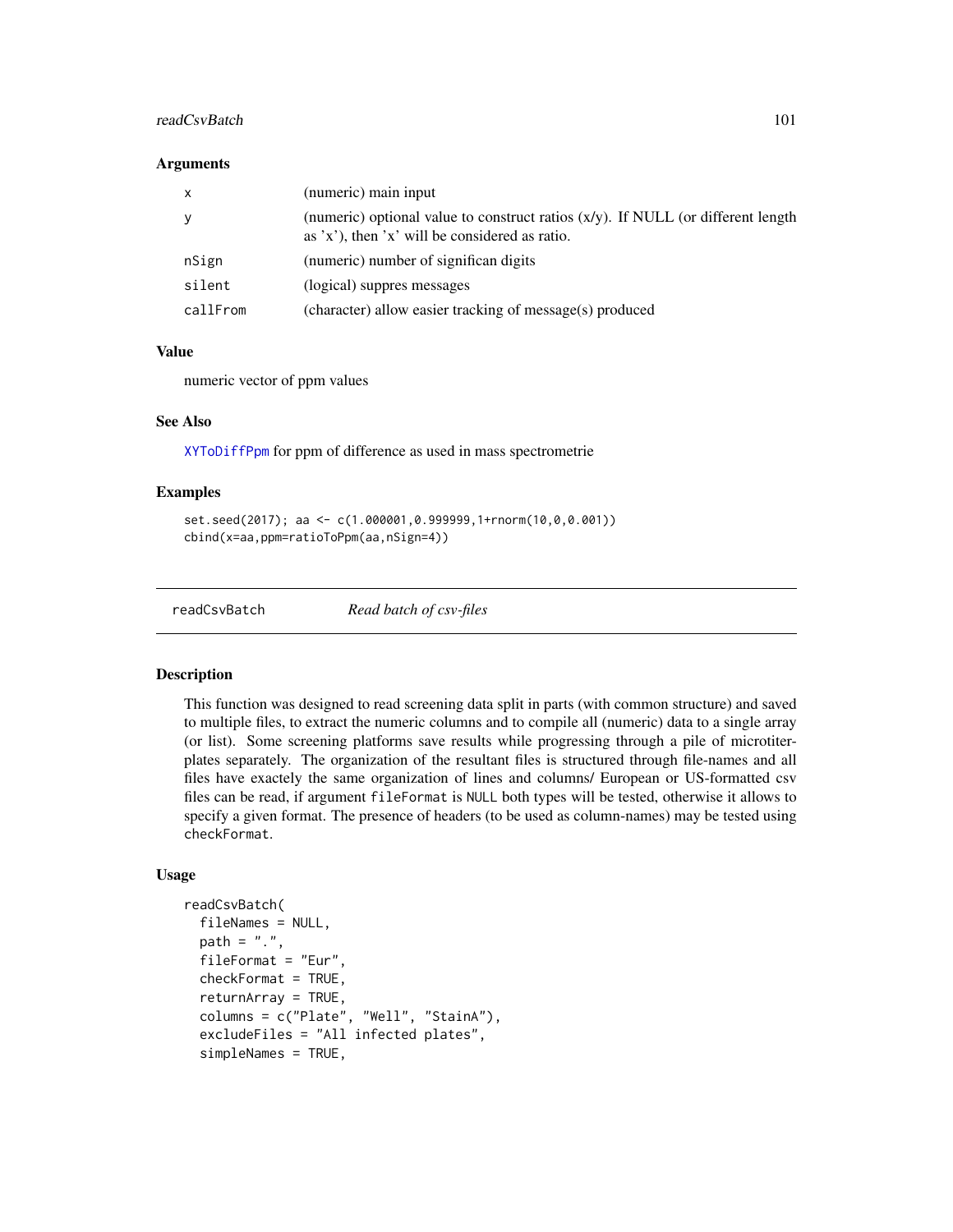```
minNamesLe = 4,
 silent = FALSE,
 callFrom = NULL
\lambda
```
# Arguments

| fileNames    | (character) names of files to be read, if NULL all files fitting 'fileFormat'                                                                                                                                |
|--------------|--------------------------------------------------------------------------------------------------------------------------------------------------------------------------------------------------------------|
| path         | (character) where files should be read (folders should be written in R-style)                                                                                                                                |
| fileFormat   | (character) may be NULL (both US and European formats will be tried), 'Eur'<br>or $'US'$                                                                                                                     |
| checkFormat  | (logical) if TRUE: check header, remove empty columns, 1st line if all empmty,<br>set output format for each file to matrix, if rownames are increasing integeres<br>try to use 2nd of 'columns' as rownames |
| returnArray  | (logical) allows switching from array to list-output                                                                                                                                                         |
| columns      | (NULL or character) column-headers to be extracted (if specified), 2nd value<br>may be comlumn with rownames (if rownames are encountered as increasing<br>rownames)                                         |
| excludeFiles | (character) names of files to exclude (only used when reading all files of given<br>directory)                                                                                                               |
| simpleNames  | (logical) allows truncating names (from beginning) to get to variable part (using<br>.trimFromStart()), but keeping 'minNamesLe'                                                                             |
| minNamesLe   | (interger) min length of column-names if simpleNames=TRUE                                                                                                                                                    |
| silent       | (logical) suppress messages                                                                                                                                                                                  |
| callFrom     | (character) allows easier tracking of message(s) produced                                                                                                                                                    |

# Value

array (or list if 'returnArray'=FALSE) of all numeric data read (numerical columns only) from individual files

# See Also

[read.table](#page-0-0), [writeCsv](#page-133-0), [readXlsxBatch](#page-103-0)

```
path1 <- system.file("extdata",package="wrMisc")
fiNa <- c("pl01_1.csv","pl01_2.csv","pl02_1.csv","pl02_2.csv")
datAll <- readCsvBatch(fiNa,path1)
str(datAll)
## batch reading of all csv files in specified path :
datAll2 <- readCsvBatch(fileNames=NULL,path=path1,silent=TRUE)
```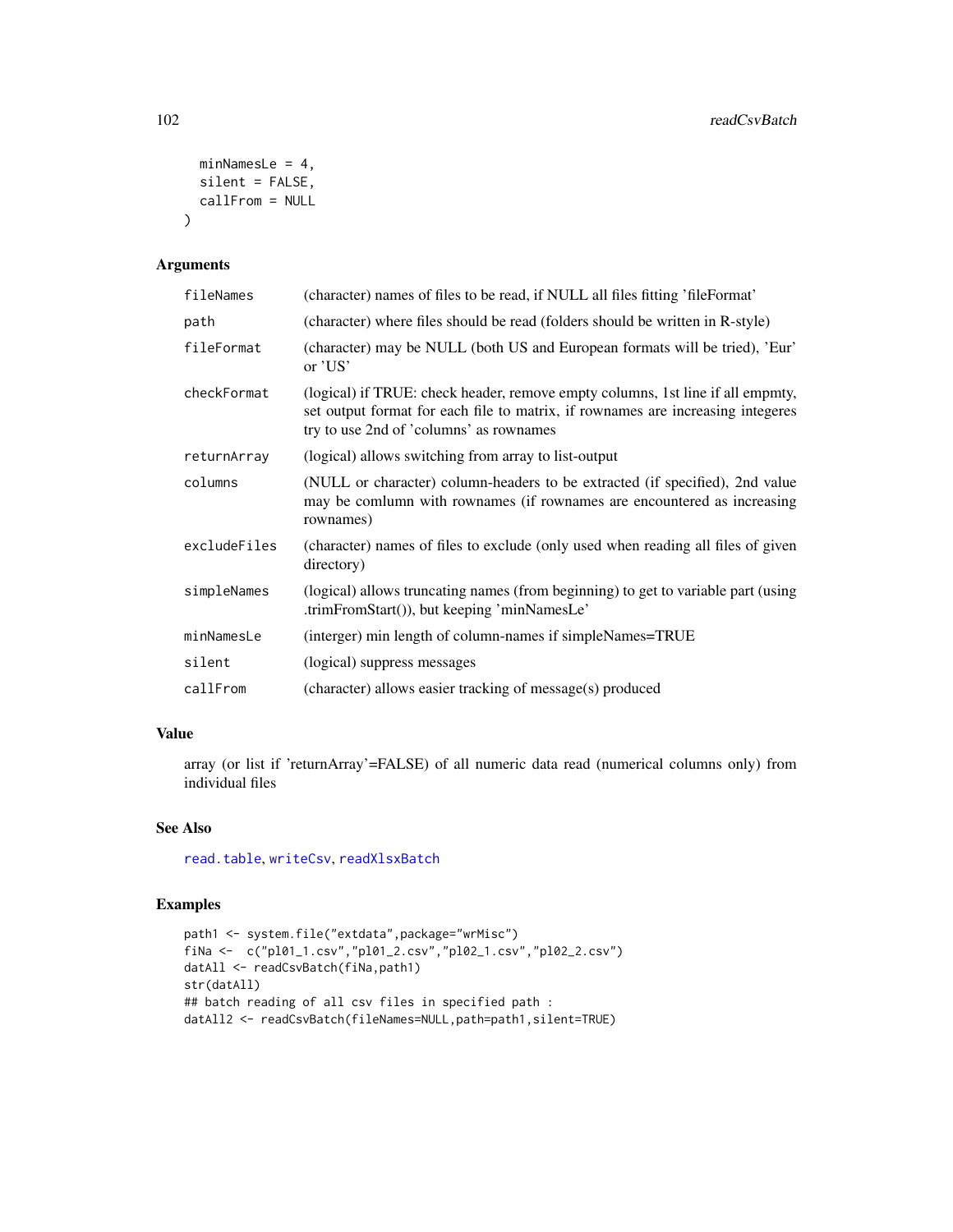Reading the content of files where the number of separators (eg tabulation) is variable poses problems with traditional methods for reding files, like [read.table](#page-0-0). This function reads each line independently and then parses all separators therein. The first line is assumed to be column-headers. Finally, all data will be returned in a matrix adopted to the line with most separators and if the number of column-headers is insufficient, new (unique) column-headers will be generated. Thus, the lines may contain different number of elements, empty elements (ie tabular fields) will always get added to right of data read and their content will be as defined by argument emptyFields (default NA).

## Usage

```
readVarColumns(
  fiName,
 path = NULL,
  sep = "\t",
  header = TRUE,
  emptyFields = NA,
  refCo = NULL,
  supNa = NULL,silent = FALSE,
  callFrom = NULL
)
```
# Arguments

| fiName      | (character) file-name                                                                                                                                   |
|-------------|---------------------------------------------------------------------------------------------------------------------------------------------------------|
| path        | (character) optional path                                                                                                                               |
| sep         | (character) separator (between columns)                                                                                                                 |
| header      | (logical) indicating whether the file contains the names of the variables as its<br>first line.                                                         |
| emptyFields | (NA or character) missing headers will be replaced by the content of 'empty-<br>Fields', if NA the last column-name will be re-used and a counter added |
| refCo       | (integer) for custom choice of column to be used as row-names (default will use<br>1st text-column)                                                     |
| supNa       | (character) base for constructing name for columns wo names (+counter starting<br>at 2), default column-name to left of 1st col wo colname              |
| silent      | (logical) suppress messages                                                                                                                             |
| callFrom    | (character) allow easier tracking of message(s) produced                                                                                                |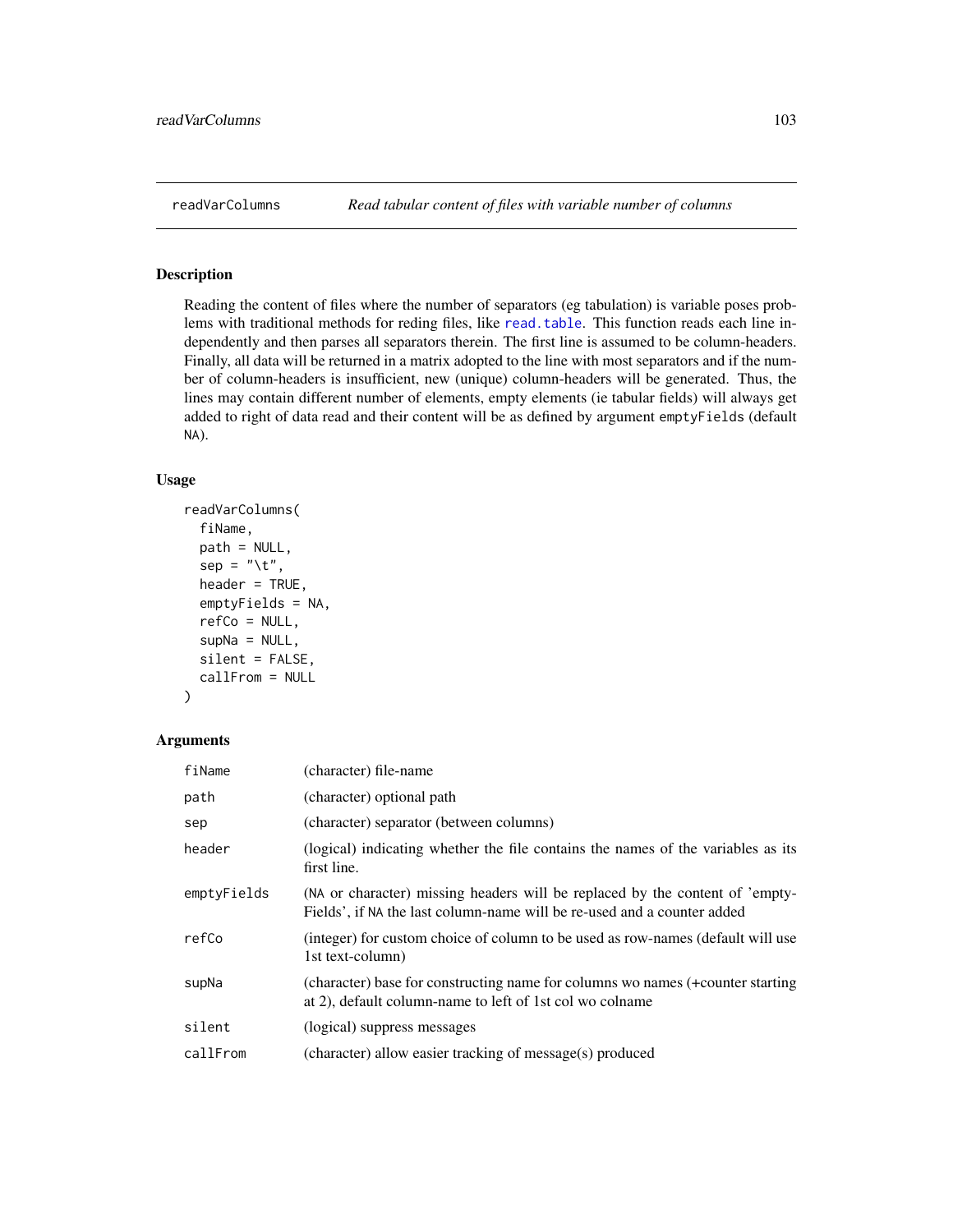## Details

Note, this functions assumes one line of header and at least one line of data ! Note, for numeric data the comma is assumed to be US-Style (as '.'). Note, that it is assumed, that any missing fields for the complete tabular view are missing on the right (ie at the end of line) !

#### Value

matrix (character or numeric)

## See Also

for regular 'complete' data [read.table](#page-0-0)

## Examples

```
path1 <- system.file("extdata",package="wrMisc")
fiNa <- "Names1.tsv"
datAll <- readVarColumns(fiName=file.path(path1,fiNa))
str(datAll)
```
<span id="page-103-0"></span>readXlsxBatch *Read batch of Excel xlsx-files*

#### **Description**

readXlsxBatch reads data out of multiple xlsx files, the sheet indicated by 'sheetInd' will be considered. All files must have a very similar organization of data, as this is typically the case when high-throughput measurments are automatically saved while the screen progresses. The file-names will be used to structure the data read. By default all columns with text-content may be eliminated to extract the numeric part only, which may then get organized to a 3-dim array. NOTE : requires package [xlsx](https://CRAN.R-project.org/package=xlsx) being installed ! Uses a considerable amount of RAM ! Reading multiple xlsx files does take some time.

#### Usage

```
readXlsxBatch(
  fileNames = NULL,
  path = ".''.fileExtension = "xlsx",
  excludeFiles = NULL,
  sheetInd = 1,
  checkFormat = TRUE,
  returnArray = TRUE,
  columns = c("Plate", "Well", "StainA"),
  simpleNames = 3,
  silent = FALSE,
  callFrom = NULL
)
```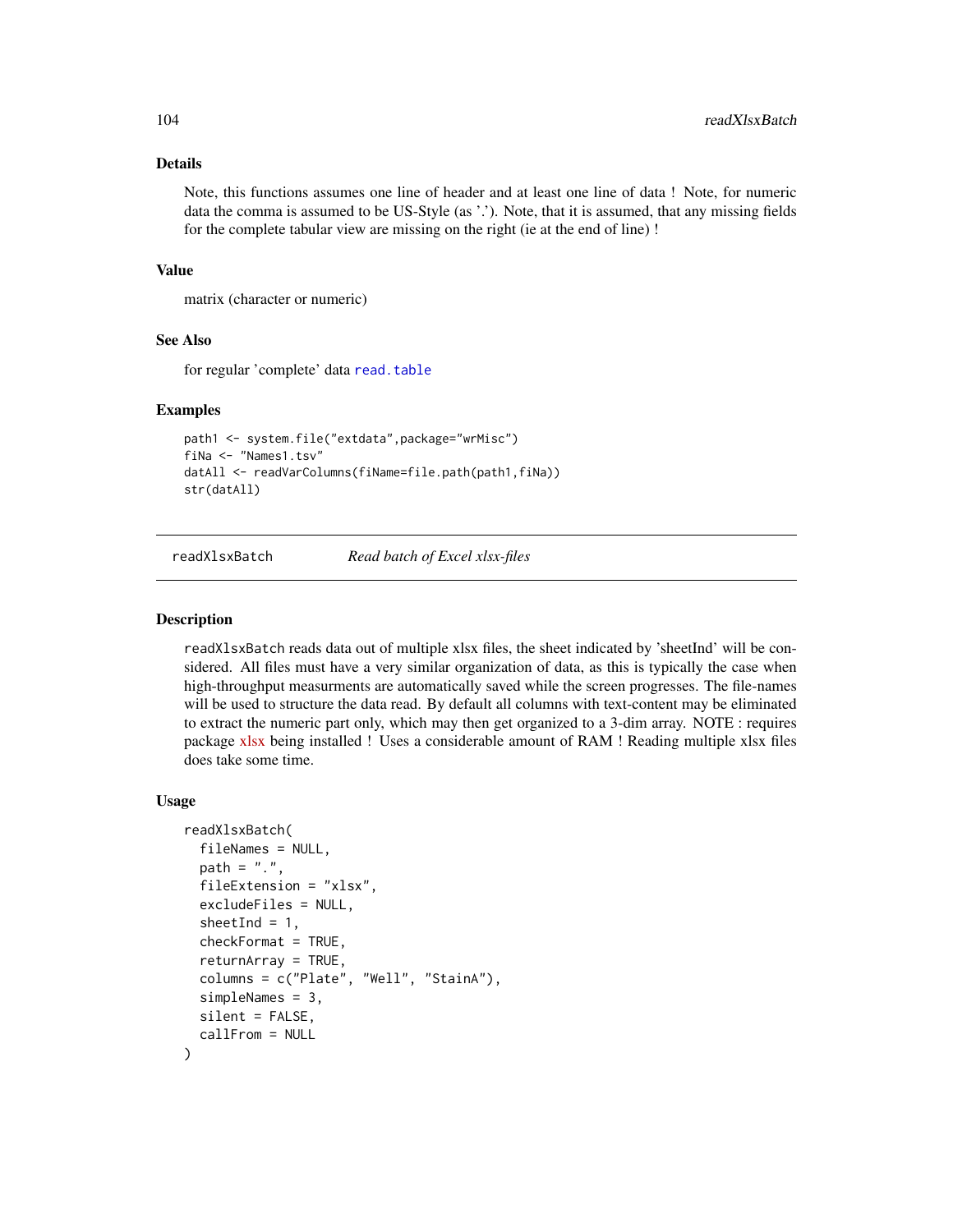# readXlsxBatch 105

# Arguments

| fileNames     | (character) provide either explicit list of file-names to be read or leave NULL for<br>reading all files ending with 'xlsx' in path specified with argument path                                                                                          |
|---------------|-----------------------------------------------------------------------------------------------------------------------------------------------------------------------------------------------------------------------------------------------------------|
| path          | (character) there may be a different path for each file                                                                                                                                                                                                   |
| fileExtension | (character) extension of files (default='xlsx')                                                                                                                                                                                                           |
| excludeFiles  | (character) names of files to exclude (only used when reading all files of given<br>directory)                                                                                                                                                            |
| sheetInd      | (integer) specify which sheet to extract (must be number, eg sheetInd=2 will<br>extract always the 2nd sheet (no matter the name)                                                                                                                         |
| checkFormat   | (logical) if TRUE: check header, remove empty columns, if rownames are in-<br>creasing integeres it will searh for fisrt column with different entries to use as<br>rownames                                                                              |
| returnArray   | (logical) allows switching from array to list-output                                                                                                                                                                                                      |
| columns       | (NULL or character) column-headers to be extracted (if specified, otherwise all<br>columns will be extracted)                                                                                                                                             |
| simpleNames   | (integer), if NULL all characters of fileNames will be maintained, otherwise al-<br>lows truncating names (from beginning) to get to variable part (using .trimFrom-<br>Start()), but keeping at least the number of charcters indicated by this argument |
| silent        | (logical) suppress messages                                                                                                                                                                                                                               |
| callFrom      | (character) allows easier tracking of message(s) produced                                                                                                                                                                                                 |

# Value

list

# See Also

[read.xlsx](#page-0-0), for simple reading of xls-files under 32-bit R see also package [RODBC](https://CRAN.R-project.org/package=RODBC)

```
path1 <- system.file("extdata",package="wrMisc")
fiNa <- c("pl01_1.xlsx","pl01_2.xlsx","pl02_1.xlsx","pl02_2.xlsx")
datAll <- readXlsxBatch(fiNa,path1)
str(datAll)
datAll2 <- readXlsxBatch(path=path1,silent=TRUE)
identical(datAll,datAll2)
```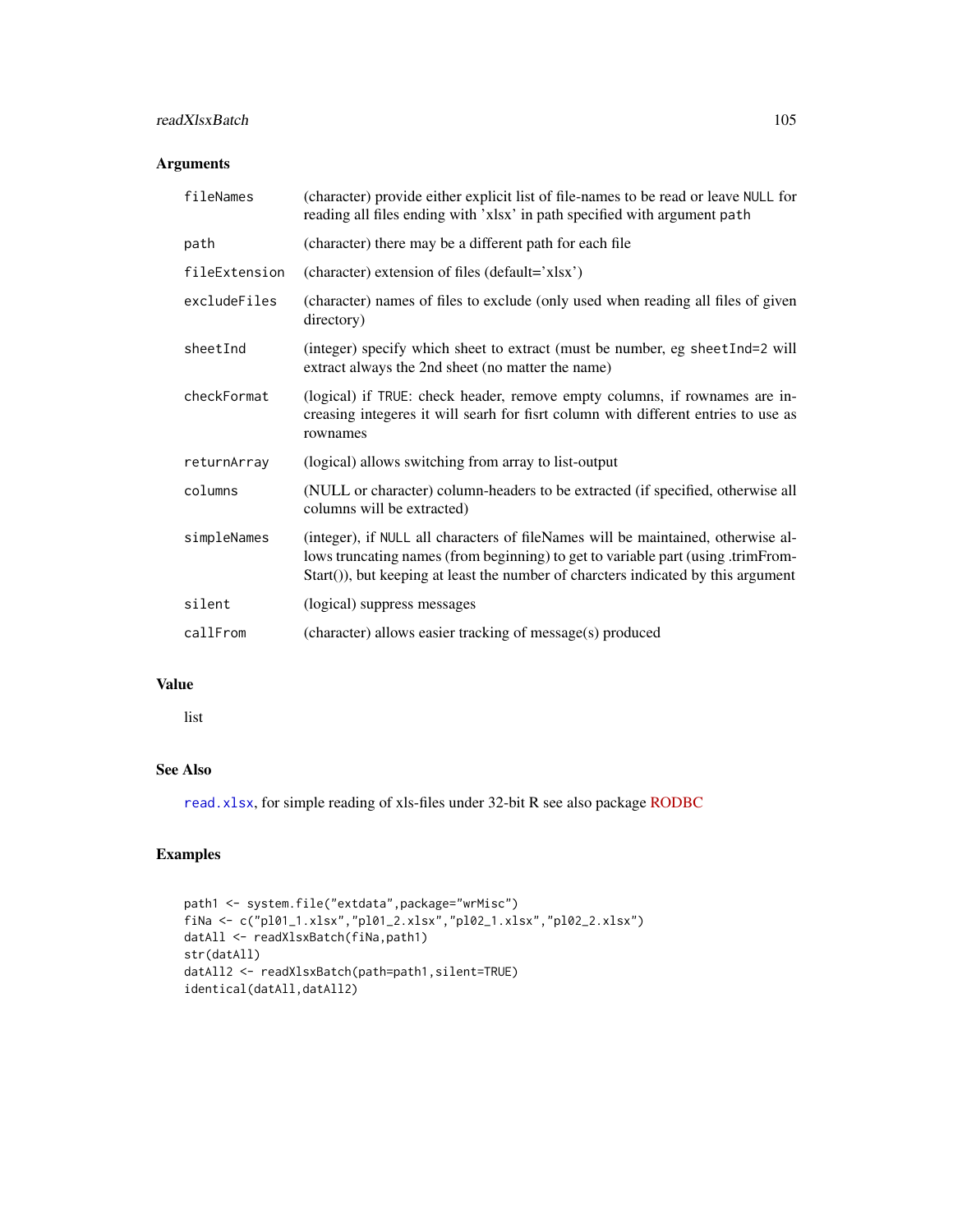reduceTable treats/reduces results from [table](#page-0-0) to 'nGrp' groups, optional indiv resolution of 'separFirst' (numeric or NULL). Mainly made for reducing the number of classes for betters plots with [pie](#page-0-0)

# Usage

```
reduceTable(tab, separFirst = 4, nGrp = 15)
```
## Arguments

| tab        | output of table                                                                                                                                                                                            |
|------------|------------------------------------------------------------------------------------------------------------------------------------------------------------------------------------------------------------|
| separFirst | (integer or NULL) optinal separartion of n 'separFirst' groups (value $\lt 2$ or<br>NULL will priviledge more uniform size of groups, higher values will cause<br>small initial and larger tailing groups) |
| nGrp       | (integer) number of groups expected                                                                                                                                                                        |

# Value

numeric vector with number of counts and class-borders as names (like table).

#### See Also

## [table](#page-0-0)

## Examples

```
set.seed(2018); dat <- sample(11:60,200,repl=TRUE)
pie(table(dat))
pie(reduceTable(table(dat),sep=NULL))
pie(reduceTable(table(dat),sep=NULL),init.angle=90,clockwise=TRUE,col=rainbow(20)[1:15],cex=0.8)
```
<span id="page-105-0"></span>regrBy1or2point *Rescaling according to reference data using linear regression.*

#### Description

regrBy1or2point does rescaling: linear transform simple vector 'inDat' that (mean of) elements of names cited in 'refLst' will end up as values 'regrTo'. Regress single vector according to 'refLst' (describing names of inDat). If 'refLst' contains 2 groups, the 1st group will be set to the 1st value of 'regrTo' (and the 2nd group of 'refLst' to the 2nd 'regtTo')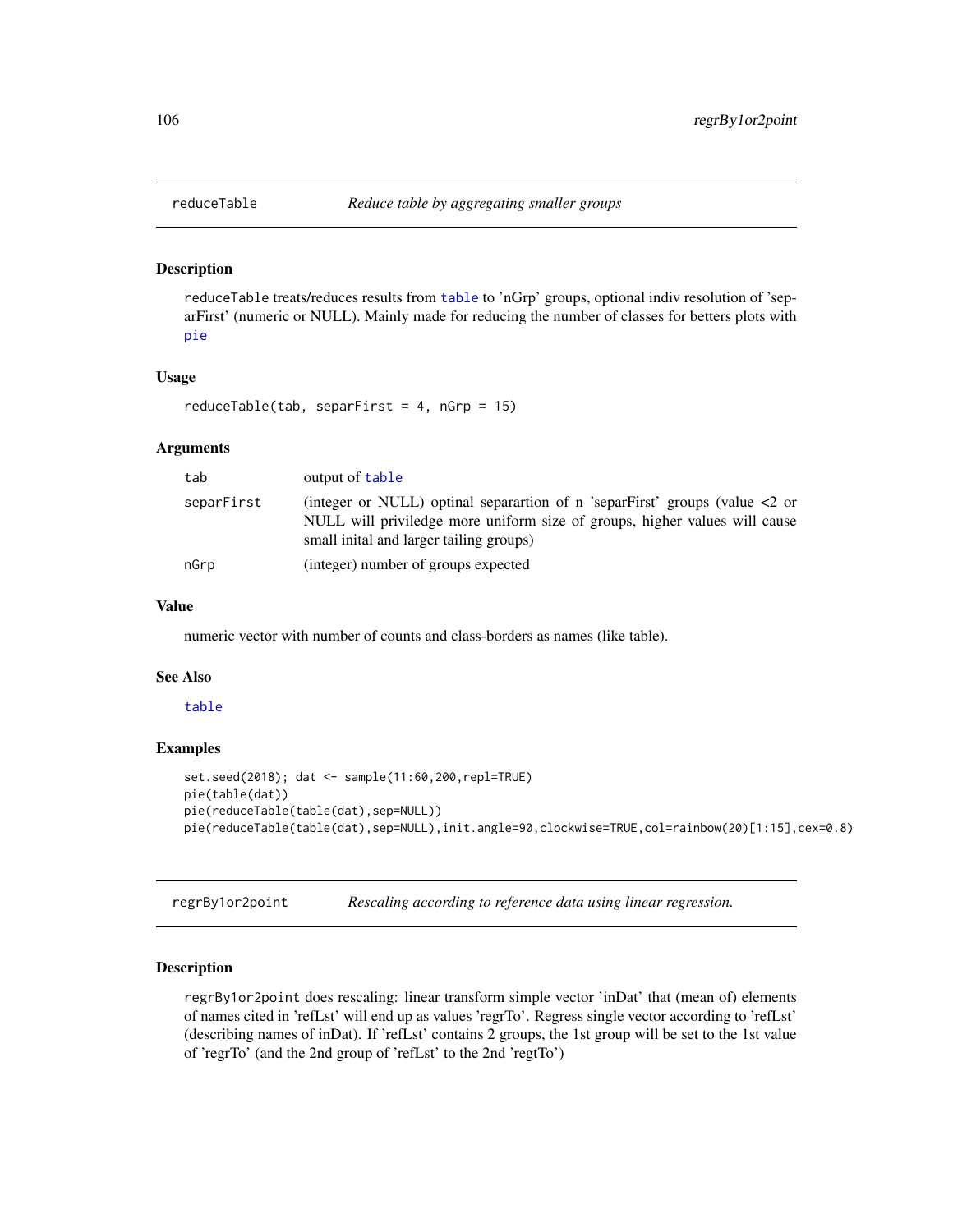regrMultBy1or2point 107

# Usage

```
regrBy1or2point(
  inDat,
  refLst,
 regrTo = c(1, 0.5),
 silent = FALSE,
 callFrom = NULL
)
```
# Arguments

| inDat    | matrix or data.frame                                                                                                                                                                                                                       |
|----------|--------------------------------------------------------------------------------------------------------------------------------------------------------------------------------------------------------------------------------------------|
| refLst   | list of names existing in inDat (one group of names for each value in 'regrTo'), to<br>be transformed in values precised in 'regTo'; if no matches to names of 'inDat'<br>found, the 2 lowest and/or highest highest values will be chosen |
| regrTo   | (numeric, length=2) range (at scale 0-1) of target-values for mean of elements<br>cited in 'refLst'                                                                                                                                        |
| silent   | (logical) suppress messages                                                                                                                                                                                                                |
| callFrom | (character) allows easier tracking of message(s) produced                                                                                                                                                                                  |
|          |                                                                                                                                                                                                                                            |

# Value

normalized matrix

# See Also

[adjBy2ptReg](#page-4-0), [regrMultBy1or2point](#page-106-0)

# Examples

```
set.seed(2016); dat1 <- 1:50 +(1:50)*round(runif(50),1)
names(dat1) <- 1:length(dat1)
reg1 <- regrBy1or2point(dat1,refLst=c("2","49"))
plot(reg1,dat1)
```
<span id="page-106-0"></span>regrMultBy1or2point *Rescaling of multiple data-sets according to reference data using regression*

# Description

regrMultBy1or2point regresses each col of matrix according to 'refLst'(describing rownames of inDat). If 'refLst' conatins 2 groups, the 1st group will be set to the 1st value of 'regrTo' (and the 2nd group of 'refLst' to the 2nd 'regtTo')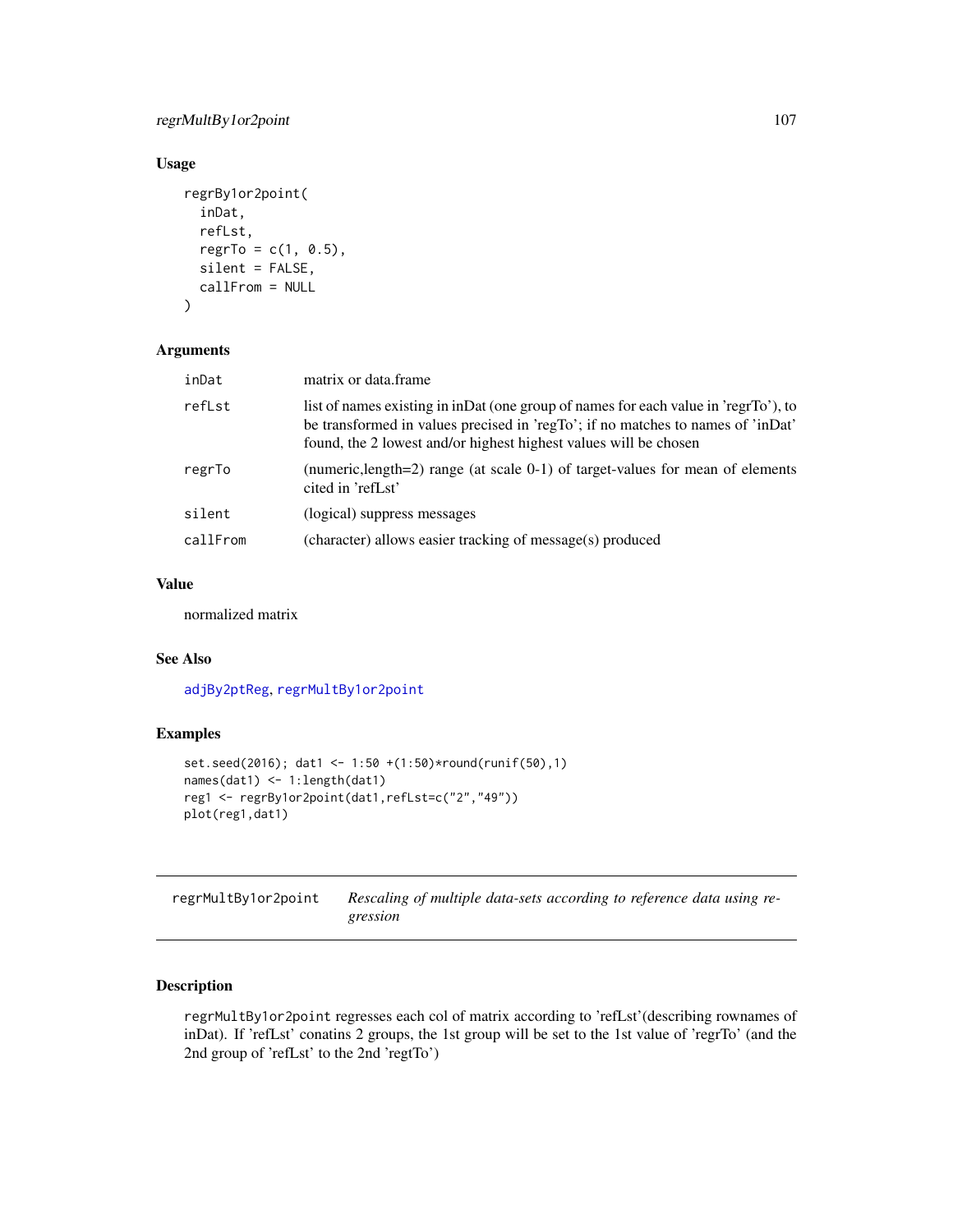# Usage

```
regrMultBy1or2point(
  inDat,
  refLst,
 regrTo = c(1, 0.5),
 silent = FALSE,
 callFrom = NULL
)
```
## Arguments

| inDat    | matrix or data.frame                                                                                                                                                                                                                       |
|----------|--------------------------------------------------------------------------------------------------------------------------------------------------------------------------------------------------------------------------------------------|
| refLst   | list of names existing in inDat (one group of names for each value in 'regrTo'), to<br>be transformed in values precised in 'regTo'; if no matches to names of 'inDat'<br>found, the 2 lowest and/or highest highest values will be chosen |
| regrTo   | (numeric, length=2) range (at scale 0-1) of target-values for mean of elements<br>cited in 'refLst'                                                                                                                                        |
| silent   | (logical) suppress messages                                                                                                                                                                                                                |
| callFrom | (character) allow easier tracking of message(s) produced                                                                                                                                                                                   |
|          |                                                                                                                                                                                                                                            |

# Value

normalized matrix

# See Also

[adjBy2ptReg](#page-4-0), [regrBy1or2point](#page-105-0)

# Examples

```
set.seed(2016); dat2 <- round(cbind(1:50 +(1:50)*runif(50),2.2*(1:50) +rnorm(50,0,3)),1)
rownames(dat2) <- 1:nrow(dat2)
reg1 <- regrBy1or2point(dat2[,1],refLst=list(as.character(5:7),as.character(44:45)))
reg2 <- regrMultBy1or2point(dat2,refLst=list(as.character(5:7),as.character(44:45)))
plot(dat2[,1],reg2[,1])
identical(reg1,reg2[,1])
identical(dat2[,1],reg2[,1])
```
renameColumns *Rename columns*

## Description

renameColumns renames columns of 'refMatr' using 2-column matrix (or data.frame) indicating old and new names (for replacement).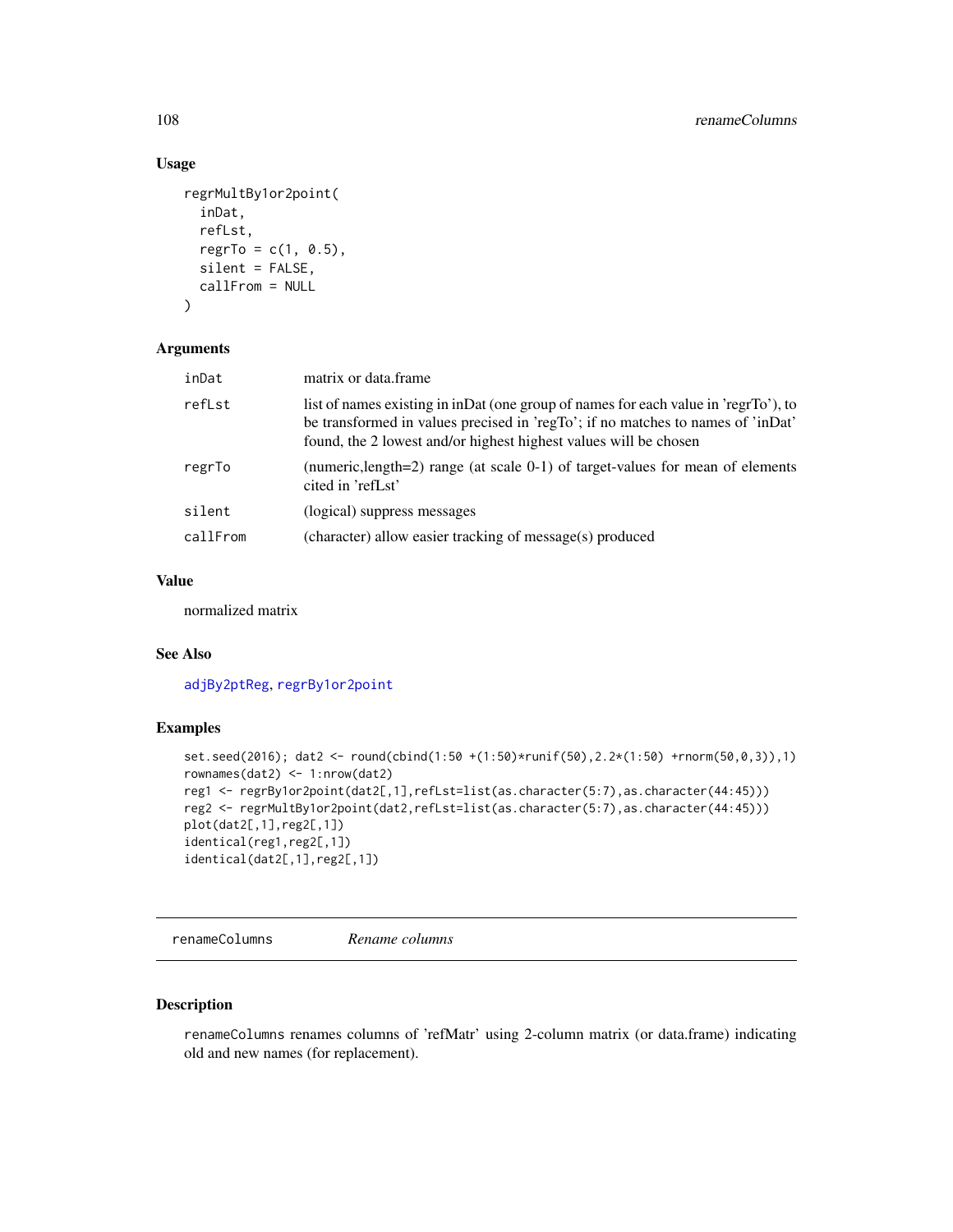# <span id="page-108-0"></span>replNAbyLow 109

#### Usage

renameColumns(refMatr, newName, silent = FALSE, callFrom = NULL)

#### Arguments

| refMatr  | matrix (or data.frame) where column-names should be changed                                                                    |
|----------|--------------------------------------------------------------------------------------------------------------------------------|
| newName  | (matrix of character) giving correspondence of old to new names (number of<br>lines must match number of columns of 'refMatr') |
| silent   | (logical) suppres messages                                                                                                     |
| callFrom | (character) allows easier tracking of message(s) produced                                                                      |

# Value

matrix (or data.frame) with renamed columns

#### Examples

```
ma <- matrix(1:8,ncol=4,dimnames=list(1:2,LETTERS[1:4]))
replBy1 <- cbind(new=c("dd","bb","z_"),old=c("D","B","zz"))
replBy2 <- matrix(c("D","B","zz","dd","bb","z_"),ncol=2)
replBy3 <- matrix(c("X","Y","zz","xx","yy","z_"),ncol=2)
renameColumns(ma,replBy1)
renameColumns(ma,replBy2)
renameColumns(ma,replBy3)
```
replNAbyLow *Replace NAs by low values*

#### Description

With several screening techniques used in hight-throughput biology values at/below detection limit are returned as NA. However, the resultant NA-values may be difficult to analyse properly, simply ignoring NA-values mat not be a good choice. When (technical) replicate measurements are available, one can look for cases where one gave an NA while the other did not with the aim of investigating such 'NA-neighbours'. replNAbyLow locates and replaces NA values by (random) values from same line & same group 'grp'. The origin of NAs should be predominantly absence of measure (quantitation) due to signal below limit of detection and not saturation at upper detection limit or other technical problems. Note, this approach may be not optimal if the number of NA-neighbours is very low. Replacamet is done -depending on agrument 'unif'- by Gaussian random model based on neighbour values (within same group), using their means and sd, or a uniform random model (min and max of neighbour values) . Then numeric matrix (same dim as 'x') with NA replaced is returned.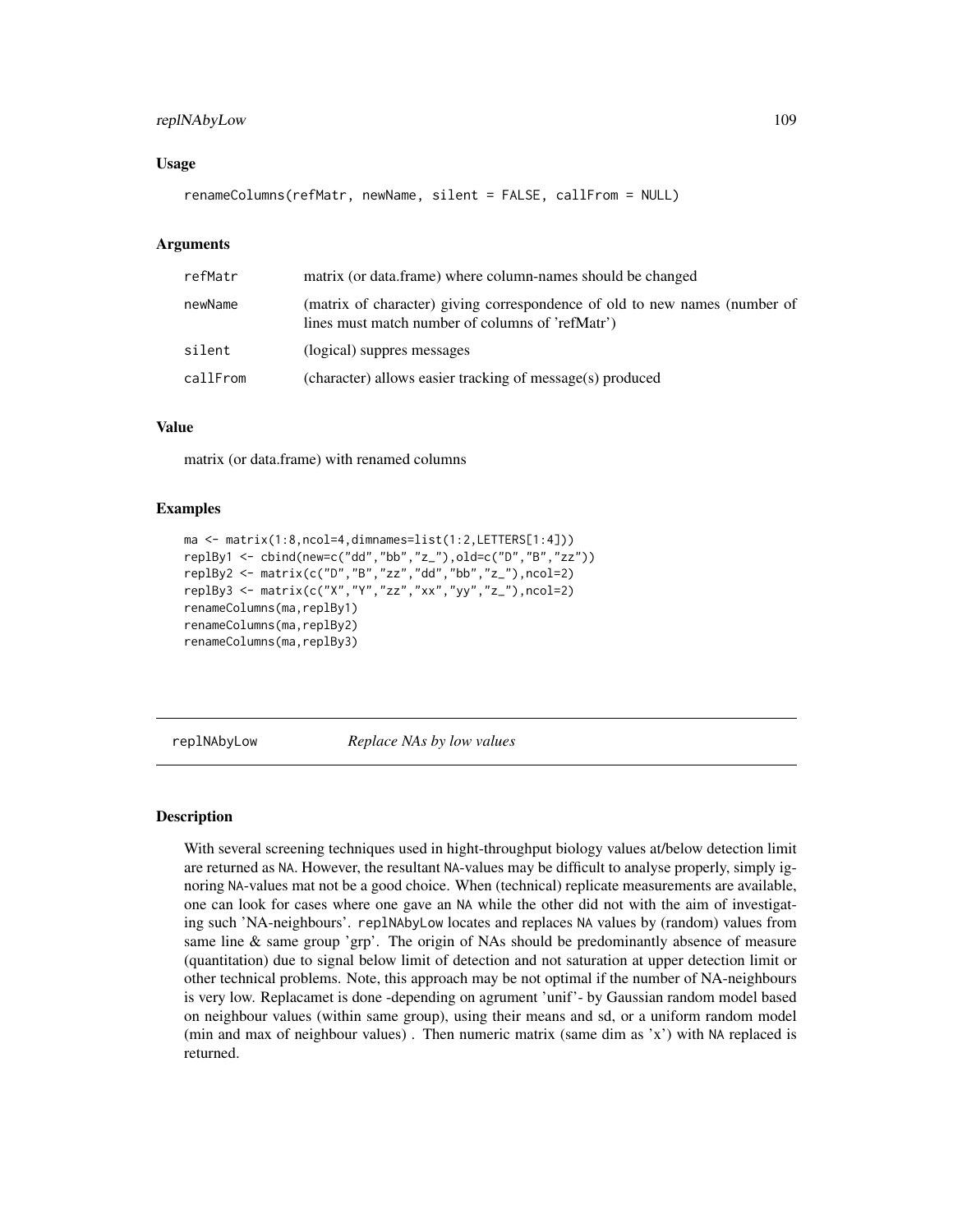# Usage

```
replNAbyLow(
 x,
 grp,
 quant = 0.8,
 signific = 3,
 unif = TRUE,absOnly = FALSE,
 seed = NULL,
 silent = FALSE,
 callFrom = NULL
\mathcal{L}
```
# Arguments

| $\mathsf{x}$ | (numeric matrix or data.frame) main input                                             |
|--------------|---------------------------------------------------------------------------------------|
| grp          | (factor) to organize replicate columns of $(x)$                                       |
| quant        | (numeric) quantile form 'neighbour' values to use as upper limit for random<br>values |
| signific     | number of signif digits for random values                                             |
| unif         | (logical) toggle between uniform and Gaussian random values                           |
| absOnly      | (logical) if TRUE, make negative NA-replacment values positive as absolute<br>values  |
| seed         | (integer) for use with set seed for reproducible output                               |
| silent       | (logical) suppress messages                                                           |
| callFrom     | (character) allow easier tracking of message(s) produced                              |

# Value

numeric matrix (same dim as 'x') with NA replaced

# See Also

[naOmit](#page-82-0), [na.fail](#page-0-0)

```
dat <- matrix(round(rnorm(30),2),ncol=6); grD <- gl(2,3)
dat[sort(sample(1:30,9,repl=FALSE))] <- NA
dat; replNAbyLow(dat,gr=grD)
```
<span id="page-109-0"></span>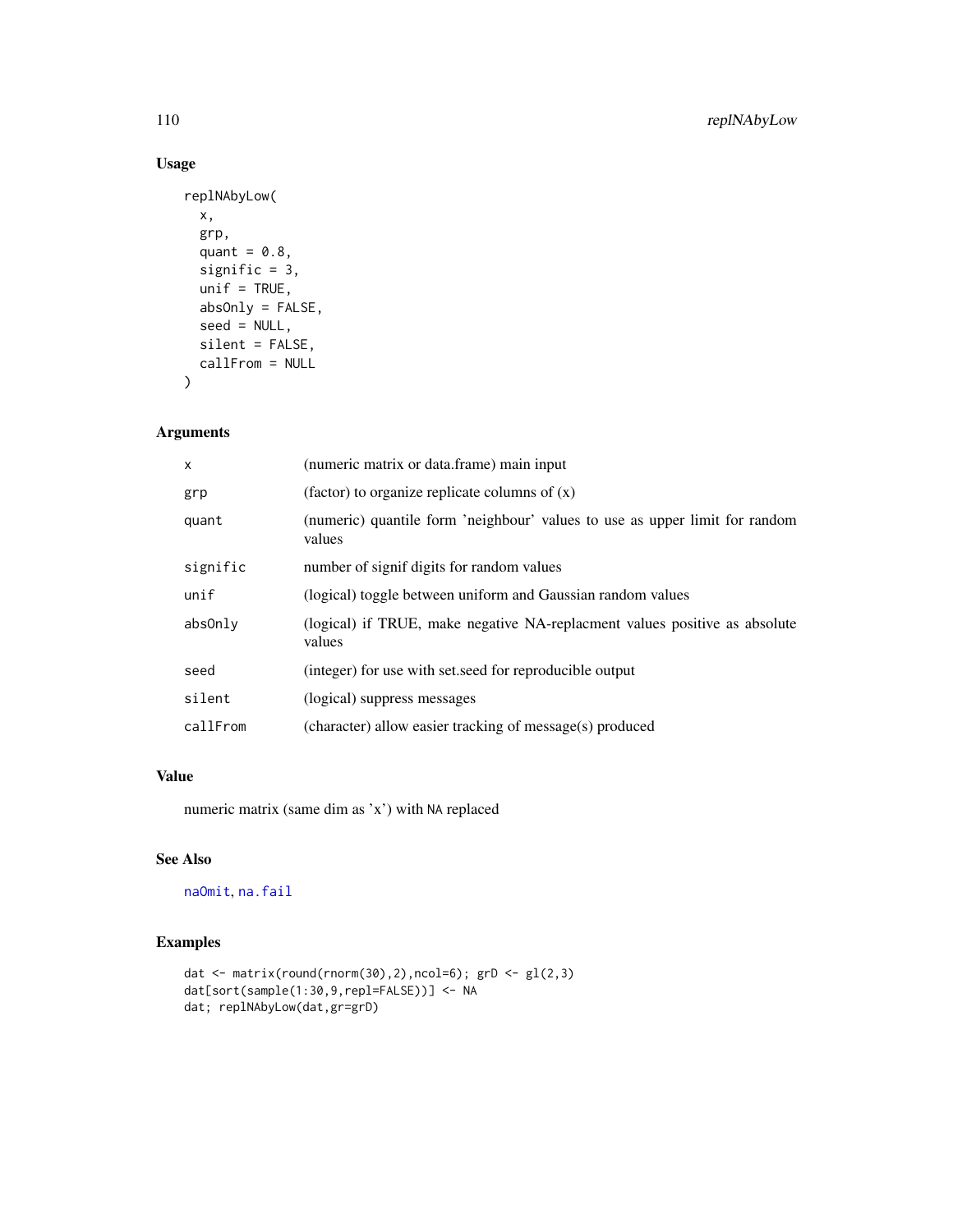<span id="page-110-1"></span><span id="page-110-0"></span>

replPlateCV gets CVs of replicates from list of 2 or 3-dim arrays (where 2nd dim is replicates, 3rd dim may be channel). Note : all list-elements of must MUST have SAME dimensions ! When treating data from microtiter plates (eg 8x12) data are typically spread over multiple plates, ie initial matrixes that are the organized into arrays. Returns matrix or array (1st dim is intraplate-position, 2nd .. plate-group/type, 3rd .. channels)

#### Usage

replPlateCV(lst, callFrom = NULL)

# Arguments

| lst      | list of matrixes : suppose lines are independent elements, colums are replicates<br>of the 1st column. All matrixes must have same dimensions |
|----------|-----------------------------------------------------------------------------------------------------------------------------------------------|
| callFrom | (character) allows easier tracking of messages produced                                                                                       |

#### Value

matrix or array (1st dim is intraplate-position, 2nd .. plate-group/type, 3rd .. channels)

#### See Also

[rowCVs](#page-111-0), @seealso [arrayCV](#page-5-0)

```
set.seed(2016); ra1 <- matrix(rnorm(3*96),nrow=8)
pla1 <- list(ra1[,1:12],ra1[,13:24],ra1[,25:36])
replPlateCV(pla1)
arrL1 <- list(a=array(as.numeric(ra1)[1:192],dim=c(8,12,2)),
  b=array(as.numeric(ra1)[97:288],dim=c(8,12,2)))
replPlateCV(arrL1)
```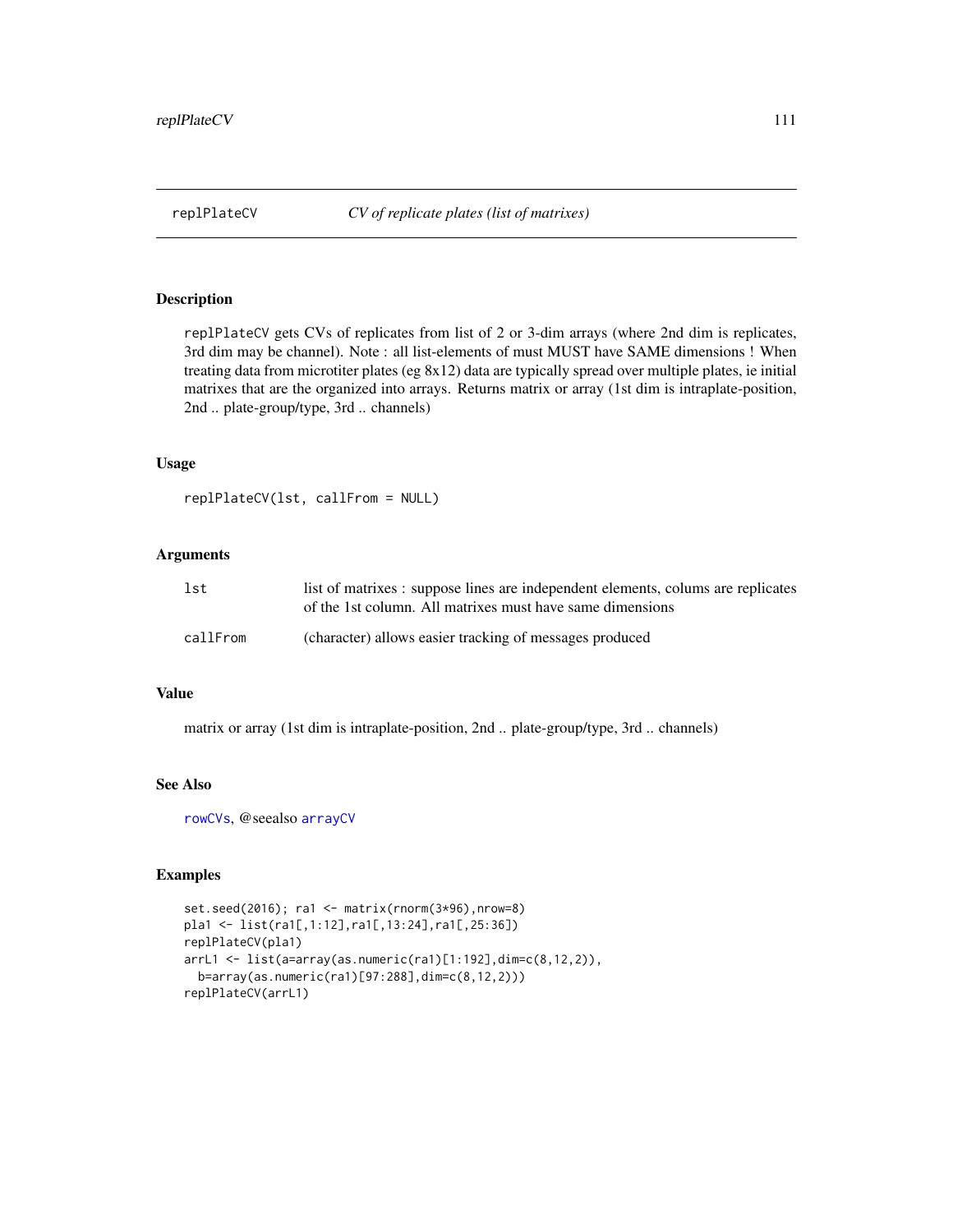rmDupl2colMatr removes lines of matrix that are redundant /duplicated for 1st and 2nd column (irrespective of content of their columns). The first occurance of redundant /duplicated elements is kept.

#### Usage

```
rmDupl2colMatr(mat, useCol = c(1, 2))
```
# Arguments

| mat    | (matrix or data.frame) main input                                               |
|--------|---------------------------------------------------------------------------------|
| useCol | (integer, length=2) columns to consider/use when looking for duplicated entries |

# Value

matrix with duplictaed lines removed

# See Also

[unlist](#page-0-0)

# Examples

```
mat < -matrix(1:12,ncol=3)mat[3,1:2] <- mat[1,1:2]
rmDupl2colMatr(mat)
```
<span id="page-111-0"></span>rowCVs *rowCVs*

# Description

rowCVs returns CV for values in each row (using speed optimized standard deviation). Note : NaN values get replaced by NA.

#### Usage

rowCVs(dat, autoconvert = NULL)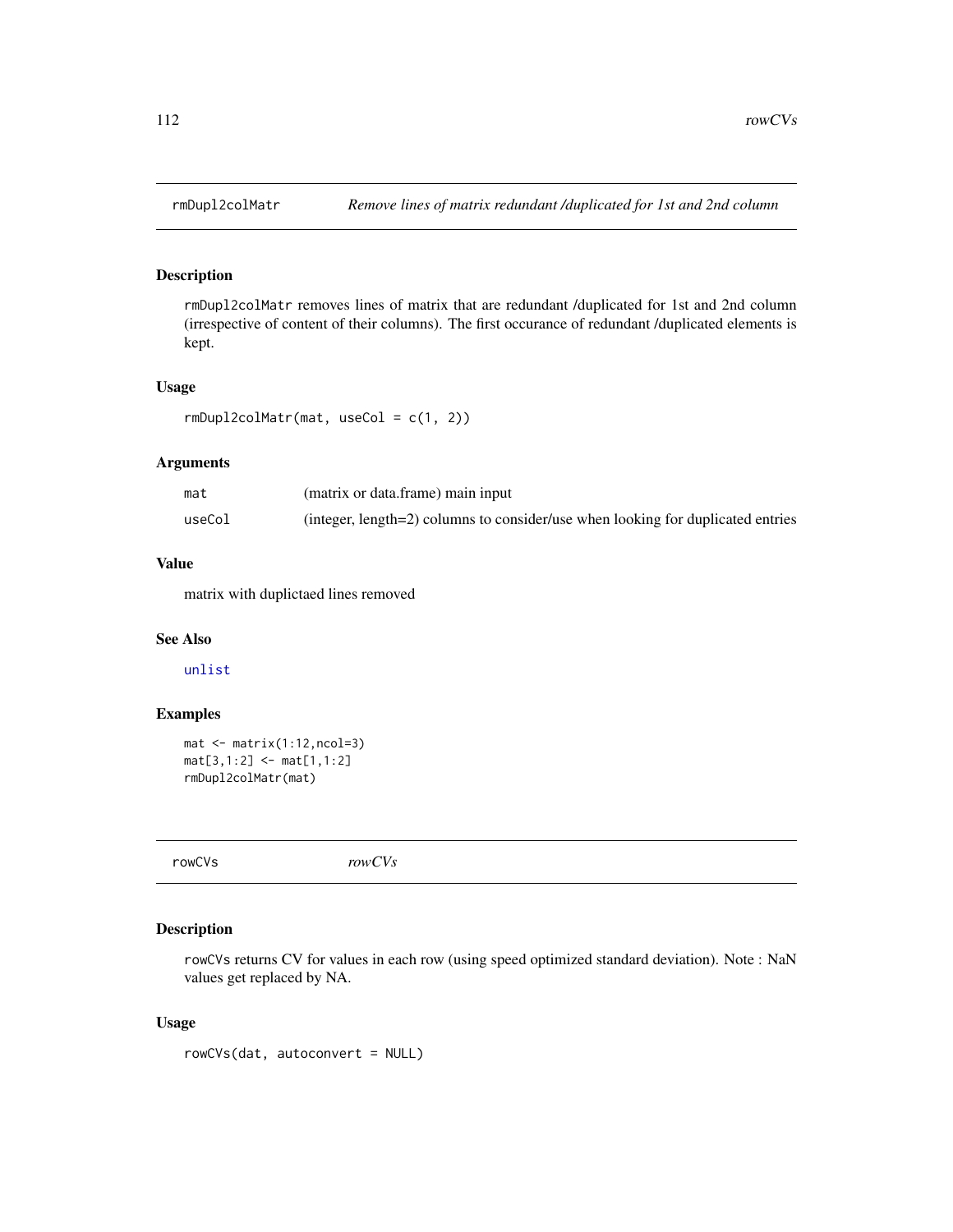# <span id="page-112-1"></span>rowGrpCV 113

# Arguments

| dat         | (numeric) matix                                                                                    |
|-------------|----------------------------------------------------------------------------------------------------|
| autoconvert | (NULL or character) allows converting simple vectors in matrix of 1 row (auto-<br>$convert="row")$ |

# Value

(numeric) vector with CVs for each row of 'dat'

# See Also

[colSums](#page-0-0), [rowGrpCV](#page-112-0), [rowSds](#page-115-0)

# Examples

```
set.seed(2016); dat1 <- matrix(c(runif(200)+rep(1:10,20)),ncol=10)
head(rowCVs(dat1))
```
<span id="page-112-0"></span>

rowGrpCV *row group CV*

#### Description

rowGrpCV calculates CVs for matrix with multiple groups of data, ie one CV for each group of data. Groups are specified as columns of 'x' in 'grp' (so length of grp should match number of columns of 'x', NAs are allowed)

# Usage

 $rowGrpCV(x, grp, means = NULL, listOutput = FALSE)$ 

# Arguments

| $\mathsf{x}$ | numeric matrix where relplicates are organized into separate columns         |
|--------------|------------------------------------------------------------------------------|
| grp          | (factor) defining which columns should be grouped (considered as replicates) |
| means        | (numeric) alternative values instead of means by .rowGrpMeans()              |
| listOutp     | (logical) if TRUE, provide output as list with \$CV, \$mean and \$n          |

# Value

matrix of CV values

# See Also

[rowCVs](#page-111-0), [arrayCV](#page-5-0), [replPlateCV](#page-110-0)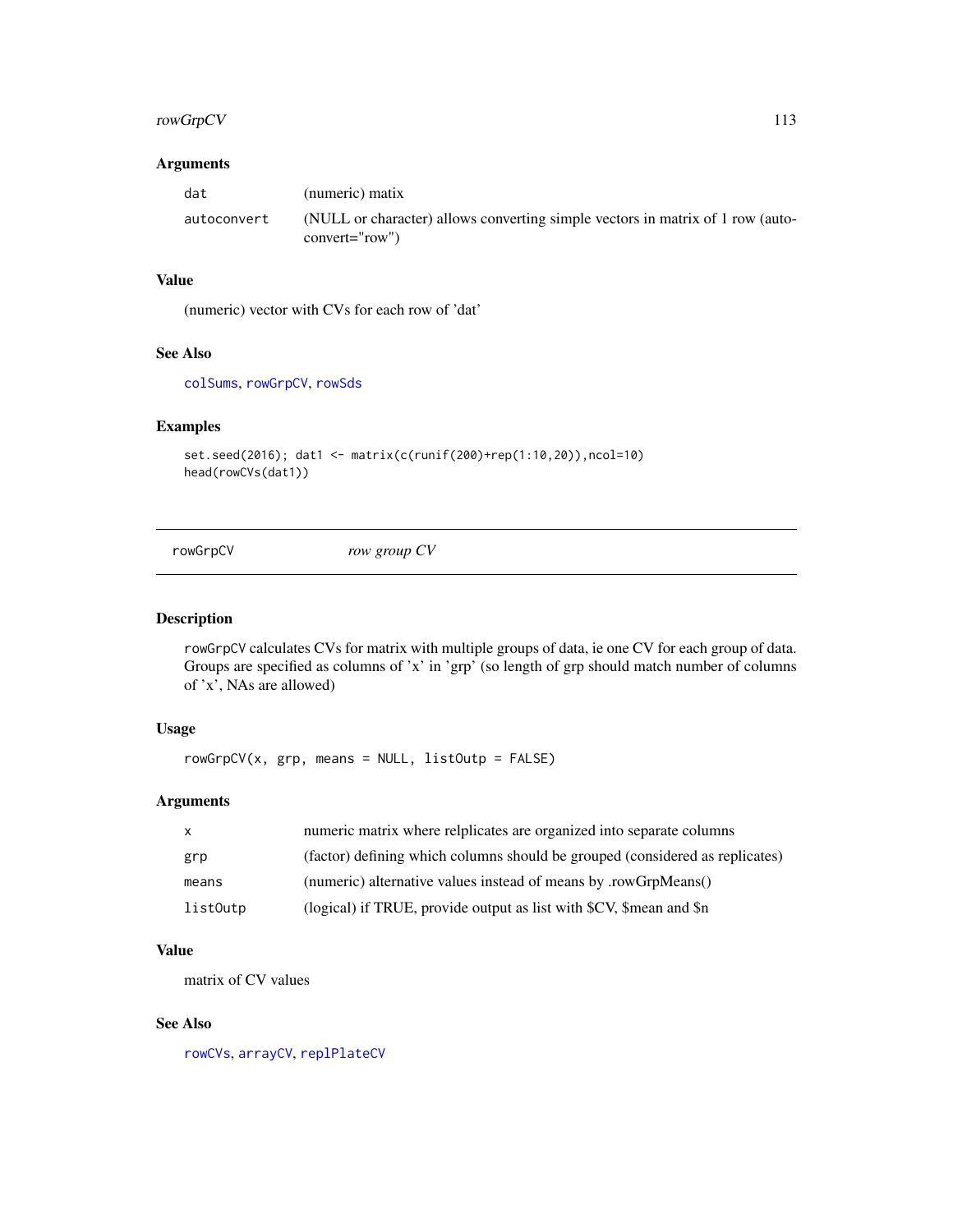# Examples

```
set.seed(2016); dat1 <- matrix(c(runif(200)+rep(1:10,20)),ncol=10)
head(rowGrpCV(dat1,gr=gl(4,3,labels=LETTERS[1:4])[2:11]))
```
<span id="page-113-0"></span>

| rowGrpMeans | rowMeans with destinction of groups (of columns, eg groups of repli- |
|-------------|----------------------------------------------------------------------|
|             | cates)                                                               |
|             |                                                                      |

# Description

rowGrpMeans calculates column-means for matrix with multiple groups of data, ie similar to rowMeans but one mean for each group of data. Groups are specified as columns of 'x' in 'grp' (so length of grp should match number of columns of 'x', NAs are allowed).

# Usage

rowGrpMeans(x, grp)

# Arguments

|     | matrix or data.frame                                                                         |
|-----|----------------------------------------------------------------------------------------------|
| grp | (character or factor) defining which columns should be grouped (considered as<br>replicates) |

# Value

matrix with mean values

# See Also

[rowSds](#page-115-0), [colSums](#page-0-0)

```
set.seed(2016); dat1 <- matrix(c(runif(200)+rep(1:10,20)),ncol=10)
head(rowGrpMeans(dat1,gr=gl(4,3,labels=LETTERS[1:4])[2:11]))
```
<span id="page-113-1"></span>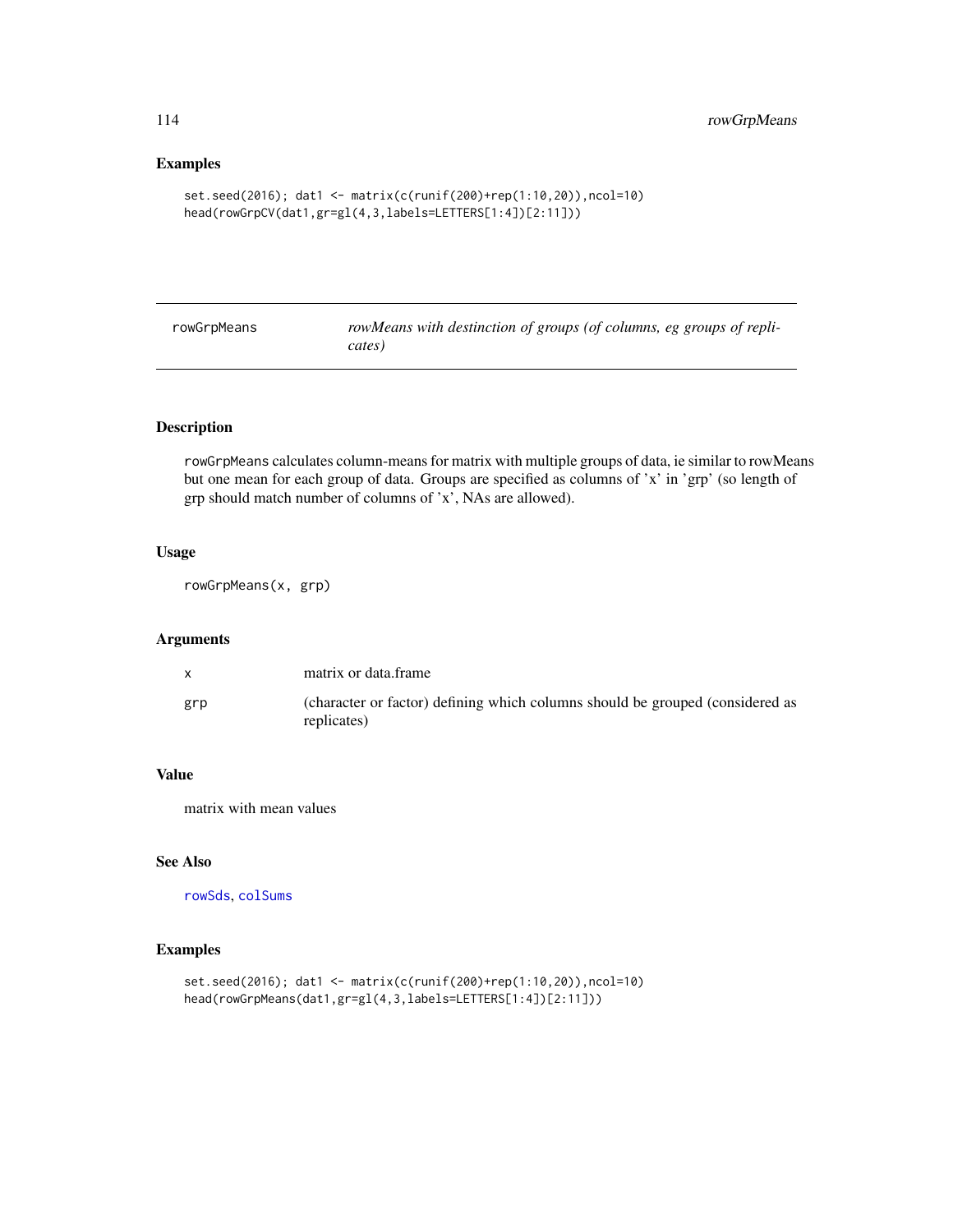<span id="page-114-0"></span>

rowGrpSds calculate Sd (standard-deviation) for matrix with multiple groups of data, ie one sd for each group of data. Groups are specified as columns of 'x' in 'grp' (so length of grp should match number of columns of 'x', NAs are allowed).

# Usage

rowGrpSds(x, grp)

# Arguments

| X   | matrix where relplicates are organized into seprate columns                                  |
|-----|----------------------------------------------------------------------------------------------|
| grp | (character or factor) defining which columns should be grouped (considered as<br>replicates) |

# Value

matrix of sd values

# See Also

[rowGrpMeans](#page-113-0), [rowCVs](#page-111-0), [rowSEMs](#page-116-0),[sd](#page-0-0)

# Examples

```
set.seed(2016); dat1 <- matrix(c(runif(200)+rep(1:10,20)),ncol=10)
head(rowGrpSds(dat1,gr=gl(4,3,labels=LETTERS[1:4])[2:11]))
```
rowMedSds *sd of median for each row by bootstrap*

# Description

rowMedSds determines the stand error (sd) of the median for each row by bootstraping each row of 'dat'. Note: requires package [boot](https://CRAN.R-project.org/package=boot)

#### Usage

rowMedSds(dat, nBoot = 99)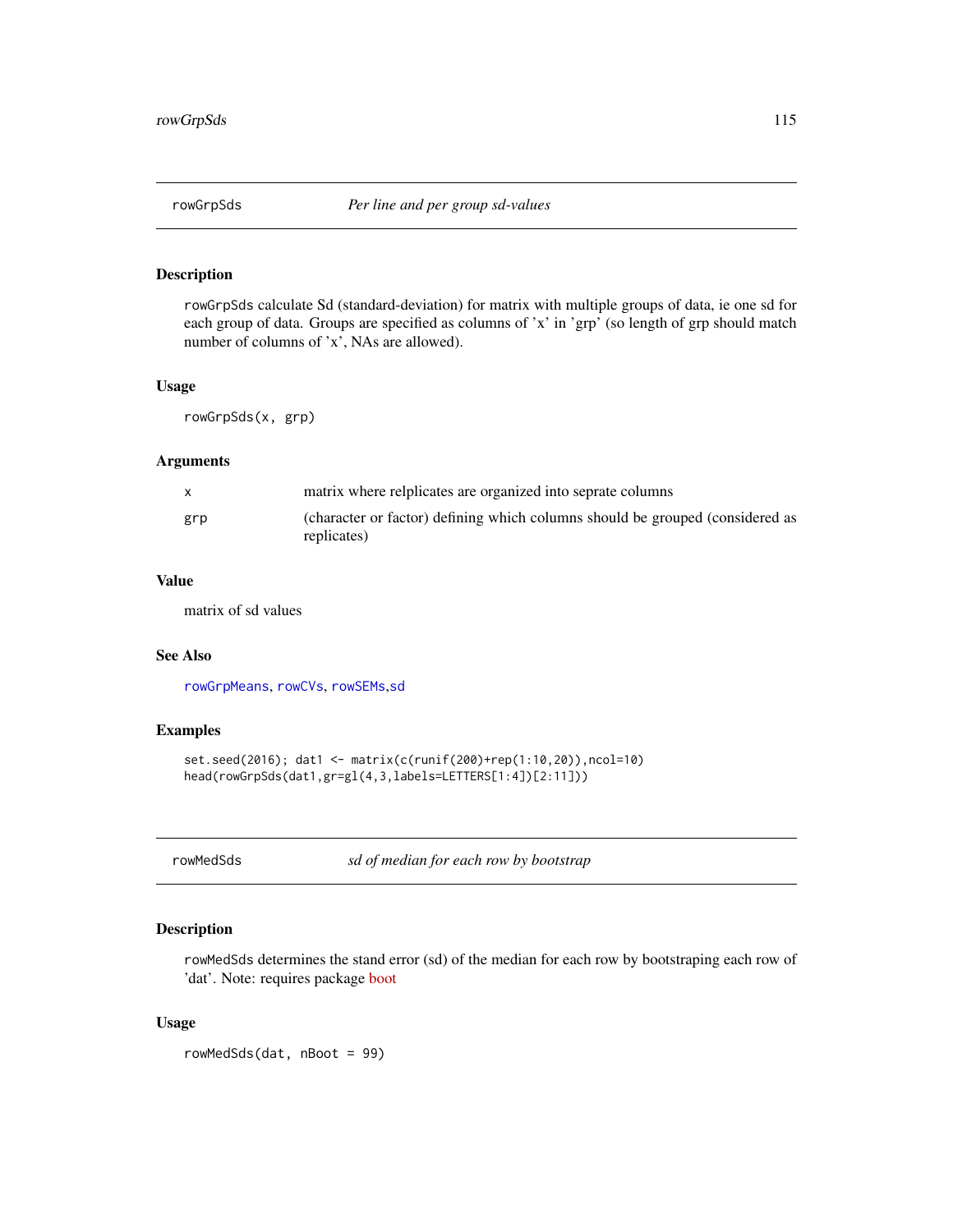<span id="page-115-1"></span>116 rowSds rowSds rowSds rowSds rowSds rowSds rowSds rowSds rowSds rowSds rowSds rowSds rowSds rowSds rowSds rowSds rowSds rowSds rowSds rowSds rowSds rowSds rowSds rowSds rowSds rowSds rowSds rowSds rowSds rowSds rowSds r

#### Arguments

| dat   | (numeric) matix, main input                  |
|-------|----------------------------------------------|
| nBoot | (integer) number if iterations for bootstrap |

# Value

(numeric) vector with estimated standard errors

#### See Also

[boot](#page-0-0)

# Examples

```
set.seed(2016); dat1 <- matrix(c(runif(200)+rep(1:10,20)),ncol=10)
rowMedSds(dat1) ; plot(rowSds(dat1),rowMedSds(dat1))
```
<span id="page-115-0"></span>rowSds *sd for each row (fast execution)*

# Description

rowSds is speed optimized sd (takes matrix or data.frame and treats each line as set of data for sd equiv to apply(dat,1,sd). NAs are ignored from data unless entire line NA). Speed improvements may be seen at more than 100 lines. Note: NaN instances will be transformed to NA

#### Usage

rowSds(dat)

# Arguments

dat matrix (or data.frame) with numeric values (may contain NAs)

# Value

numeric vector of sd values

#### See Also

[sd](#page-0-0)

```
set.seed(2016); dat1 <- matrix(c(runif(200)+rep(1:10,20)),ncol=10)
rowSds(dat1)
```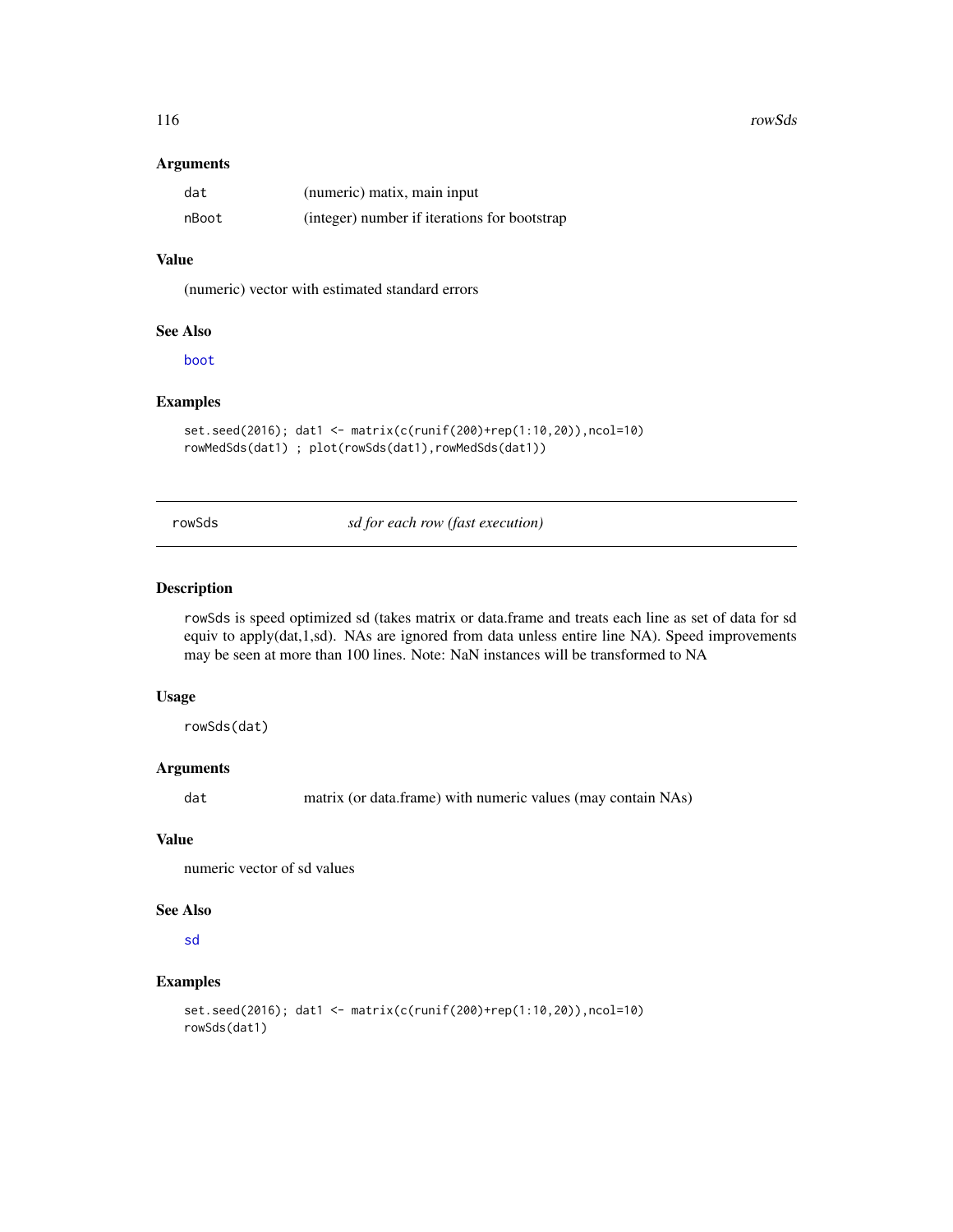<span id="page-116-1"></span><span id="page-116-0"></span>

rowSEMs speed optimized SEM (standard error of the mean) for each row. The function takes a matrix or data.frame and treats each row as set of data for SEM; NAs are ignored from data. Note: NaN instances will be transformed to NA

#### Usage

rowSEMs(dat)

#### Arguments

dat matrix or data.frame

# Value

numeric vector with SEM values

# See Also

[rowSds](#page-115-0), [colSds](#page-20-0), [colSums](#page-0-0)

#### Examples

```
set.seed(2016); dat1 <- matrix(c(runif(200)+rep(1:10,20)),ncol=10)
head(rowSEMs(dat1))
```
searchDataPairs *Search duplicated data over multiple columns, ie pairs of data*

# Description

searchDataPairs searches matrix for columns of similar data, ie 'duplicate' values in separate columns or very similar columns if 'realDupsOnly'=FALSE. Initial distance measures will be normalized either to diagonale (normRange=TRUE) of 'window' or to the real max distance observed (equal or less than diagonale). Return data.frame with names for sample-pair, percent of identical values (100 for complete identical pair) and relative (Euclidean) distance (ie max dist observed =1.0). Note, that low distance values do not necessarily imply correlating data.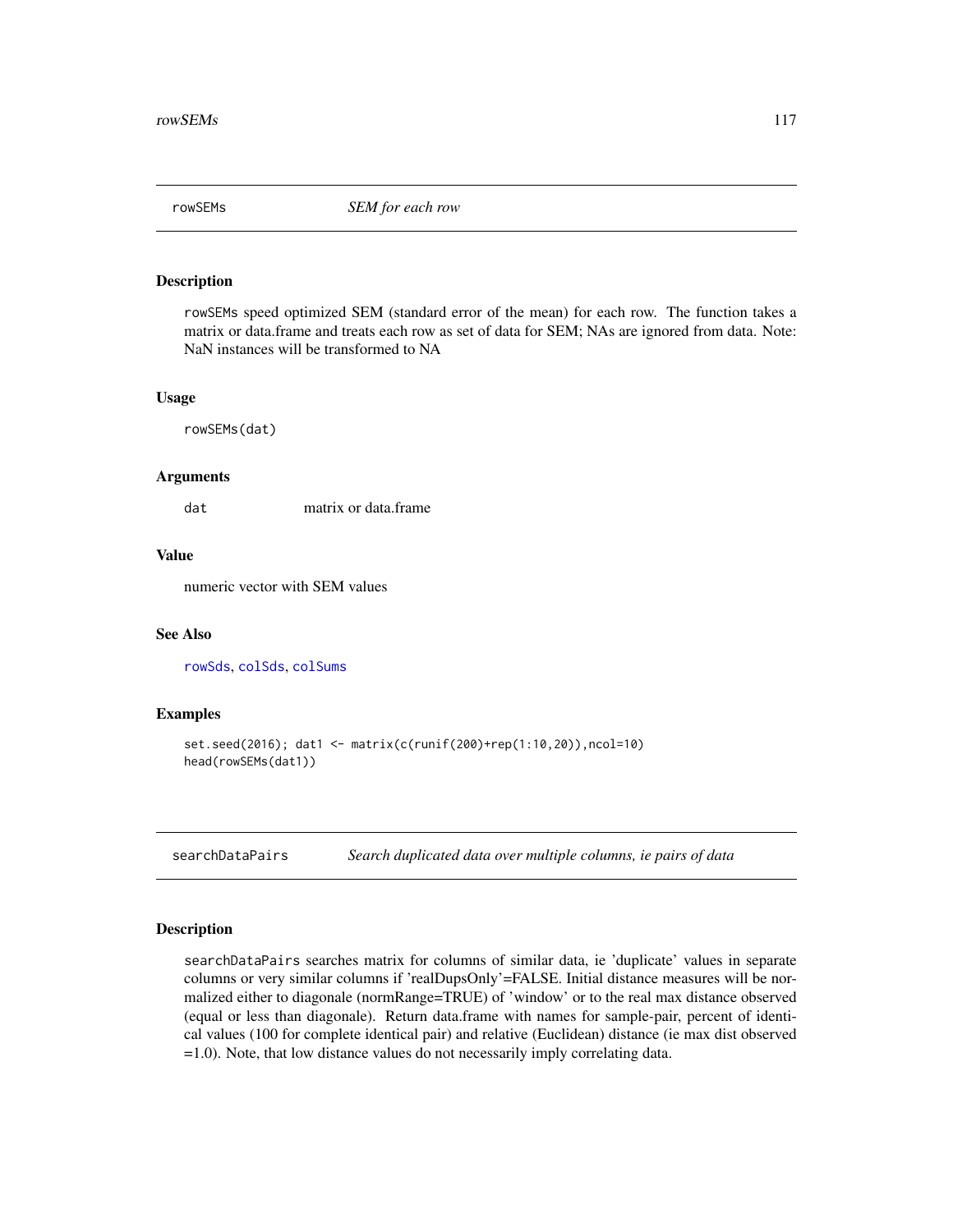# Usage

```
searchDataPairs(
  dat,
  disThr = 0.01,
 byColumn = TRUE,
  normRange = TRUE,
  altNa = NULL,realDupsOnly = TRUE,
  silent = FALSE,
  callFrom = NULL
)
```
# Arguments

| dat          | matrix or data.frame                                                                                                                                                                                                         |
|--------------|------------------------------------------------------------------------------------------------------------------------------------------------------------------------------------------------------------------------------|
| disThr       | (numeric) threshold to decide when to report similar data (applied on normalized<br>distances, low val fewer reported), applied on normalized distances (norm to<br>diagonale of all data for best relative 'unbiased' view) |
| byColumn     | (logical) rotates main input by 90 degrees (using $t$ ), thus allows to read by rows<br>instead of by columns                                                                                                                |
| normRange    | (logical) normize each columns separately if TRUE                                                                                                                                                                            |
| altNa        | (character, default NULL) vector with alternative names (for display)                                                                                                                                                        |
| realDupsOnly | (logical) if TRUE will consider equal values only, otherwise will also consider<br>very close values (based on argument disThr)                                                                                              |
| silent       | (logical) suppres messages                                                                                                                                                                                                   |
| callFrom     | (character) allows easier tracking of message(s) produced                                                                                                                                                                    |

# Value

data.frame with names for sample-pair, percent of identical values (100 for complete identical pair) and rel (Euclidean) distance (ie max dist observed =1.0)

# See Also

[duplicated](#page-0-0), [dist](#page-0-0)

```
mat <- round(matrix(c(11:40,runif(20)+12,11:19,17,runif(20)+18,11:20),nrow=10),1); colnames(mat)=1:9
searchDataPairs(mat,disThr=0.05)
```
<span id="page-117-0"></span>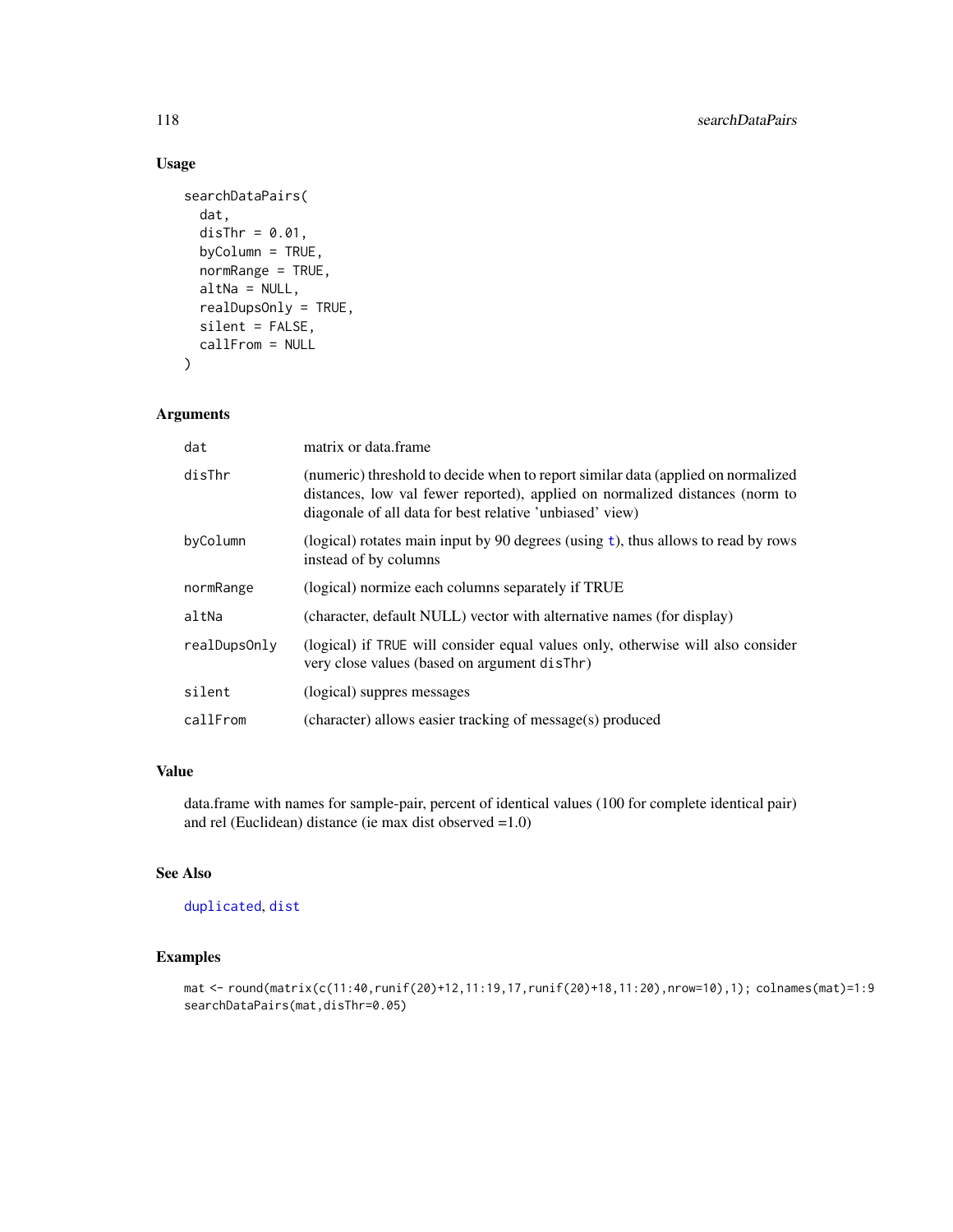<span id="page-118-0"></span>searchLinesAtGivenSlope

*Search points forming lines at given slope*

# Description

searchLinesAtGivenSlope searchs among set of points (2-dim) those forming line(s) with userdefined slope ('coeff'), ie search optimal (slope-) offset parameter(s) for (regression) line(s) with given slope ('coef'). Note: larger data-sets : segment residuals to 'coeff' & select most homogenous

# Usage

```
searchLinesAtGivenSlope(
  dat,
  coeff = 1.5,
  filter = c(0, 1),minMaxDistThr = NULL,
  lmCompare = TRUE,
  indexPoints = TRUE,
  displHist = FALSE,
  displScat = FALSE,
 bestCluByDistRat = TRUE,
 neighbDiLim = NULL,
  silent = FALSE,
  debugM = FALSE,
  callFrom = NULL
)
```
#### Arguments

| dat              | matrix or data.frame                                                                                                                                    |  |
|------------------|---------------------------------------------------------------------------------------------------------------------------------------------------------|--|
| coeff            | (numeric) slope to consider                                                                                                                             |  |
| filtExtr         | (integer) lower & upper quantile values, remove points with extreme deviation<br>to offset=0, (if single value: everything up to or after will be used) |  |
| minMaxDistThr    | (logical) optional minumum and maximum distance threshold                                                                                               |  |
| lmCompare        | (logical) add'l fitting of linear regression to best results, return offset AND slope<br>based on 1m fit                                                |  |
| indexPoints      | (logical) return results as list with element 'index' specifying retained points                                                                        |  |
| displHist        | (logical) display histogram of residues                                                                                                                 |  |
| displScat        | (logical) display (simple) scatter plot                                                                                                                 |  |
| bestCluByDistRat |                                                                                                                                                         |  |
|                  | (logical) initial selection of decent clusters based on ratio overall Dist/averNeighbDist<br>(or by $CV & cor$ )                                        |  |
| neighbDiLim      | (numeric) additional threshold for (trimmed mean) neighbour-distance                                                                                    |  |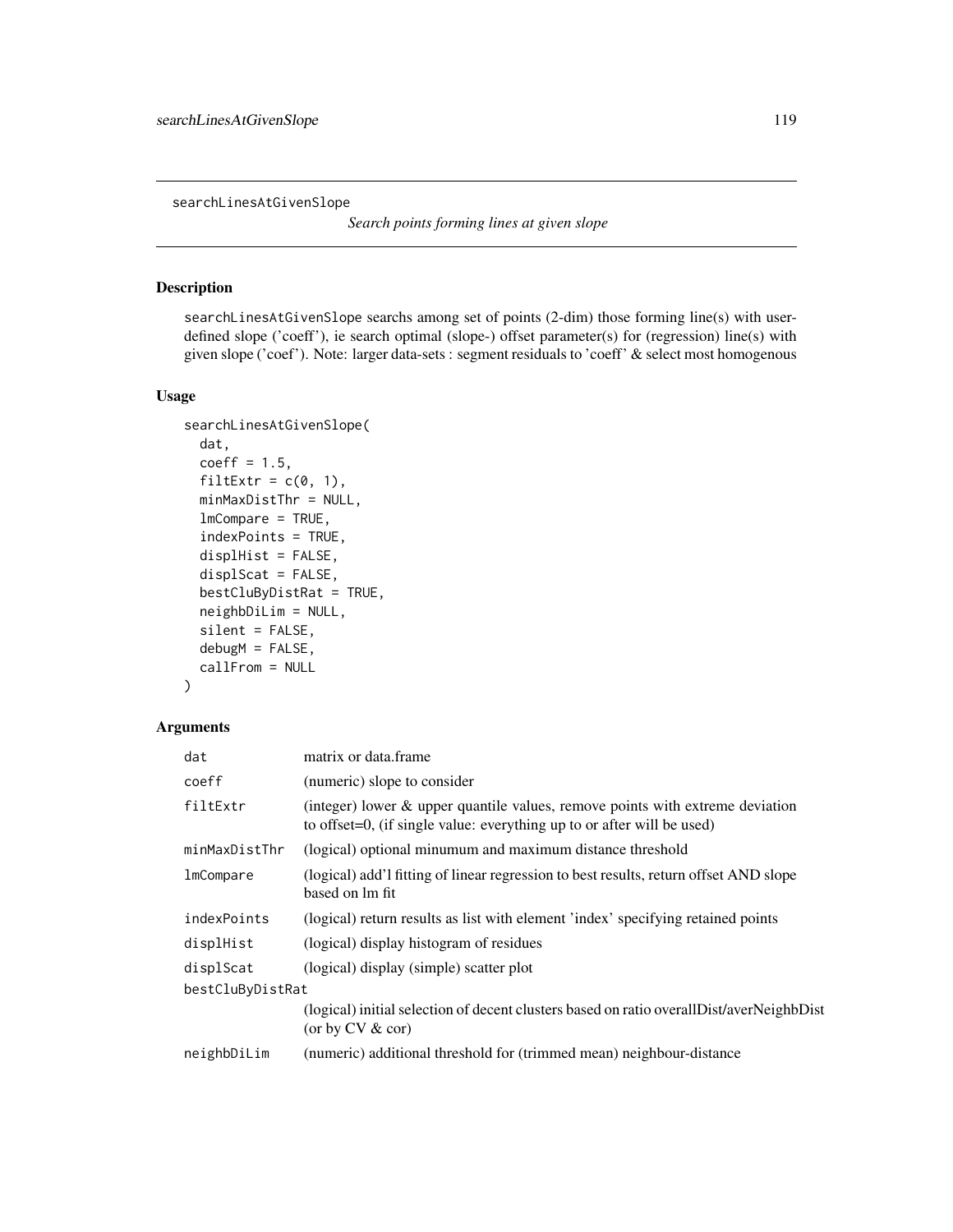<span id="page-119-0"></span>

| silent   | (logical) suppress messages                              |
|----------|----------------------------------------------------------|
| debugM   | (logical) for bug-tracking: more/enhanced messages       |
| callFrom | (character) allow easier tracking of message(s) produced |

# Value

matrix of line-characteristics (or if indexPoints is TRUE then list (line-characteristics & index & lm-results)

#### Examples

```
set.seed(2016); ra1 <- runif(300)
dat1 <- cbind(x=round(c(1:100+ra1[1:100]/5,4*ra1[1:50]),1),
 y=round(c(1:100+ra1[101:200]/5,4*ra1[101:150]),1))
(li1 <- searchLinesAtGivenSlope(dat1,coeff=1))
```

| simpleFragFig |
|---------------|
|---------------|

Simple figure showing line from start- to end-sites of edges (or frag*ments) defined by their start- and end-sites* simpleFragFig *draws figure showing start- and end-sites of edges (or fragments)*

# Description

Simple figure showing line from start- to end-sites of edges (or fragments) defined by their startand end-sites

simpleFragFig draws figure showing start- and end-sites of edges (or fragments)

#### Usage

```
simpleFragFig(
  frag,
  fullSize = NULL,
  sortByHead = TRUE,
  useTit = NULL,useCol = NULL,displNa = TRUE,
  useCex = 0.7)
```
# Arguments

| (matrix) 2 columns defining begin- and end-sites (as interger values)           |  |
|---------------------------------------------------------------------------------|--|
| (integer) optional max size used for figure (x-axis)                            |  |
| (logical) sort by begin-sites (if TRUE) or sort by end-sites                    |  |
| (character) custom title                                                        |  |
| (character) specify colors, if numeric vector will be onsidered as score values |  |
| (character) display names of edges (figure may get crowded)                     |  |
| (numeric) expansion factor, see also par                                        |  |
|                                                                                 |  |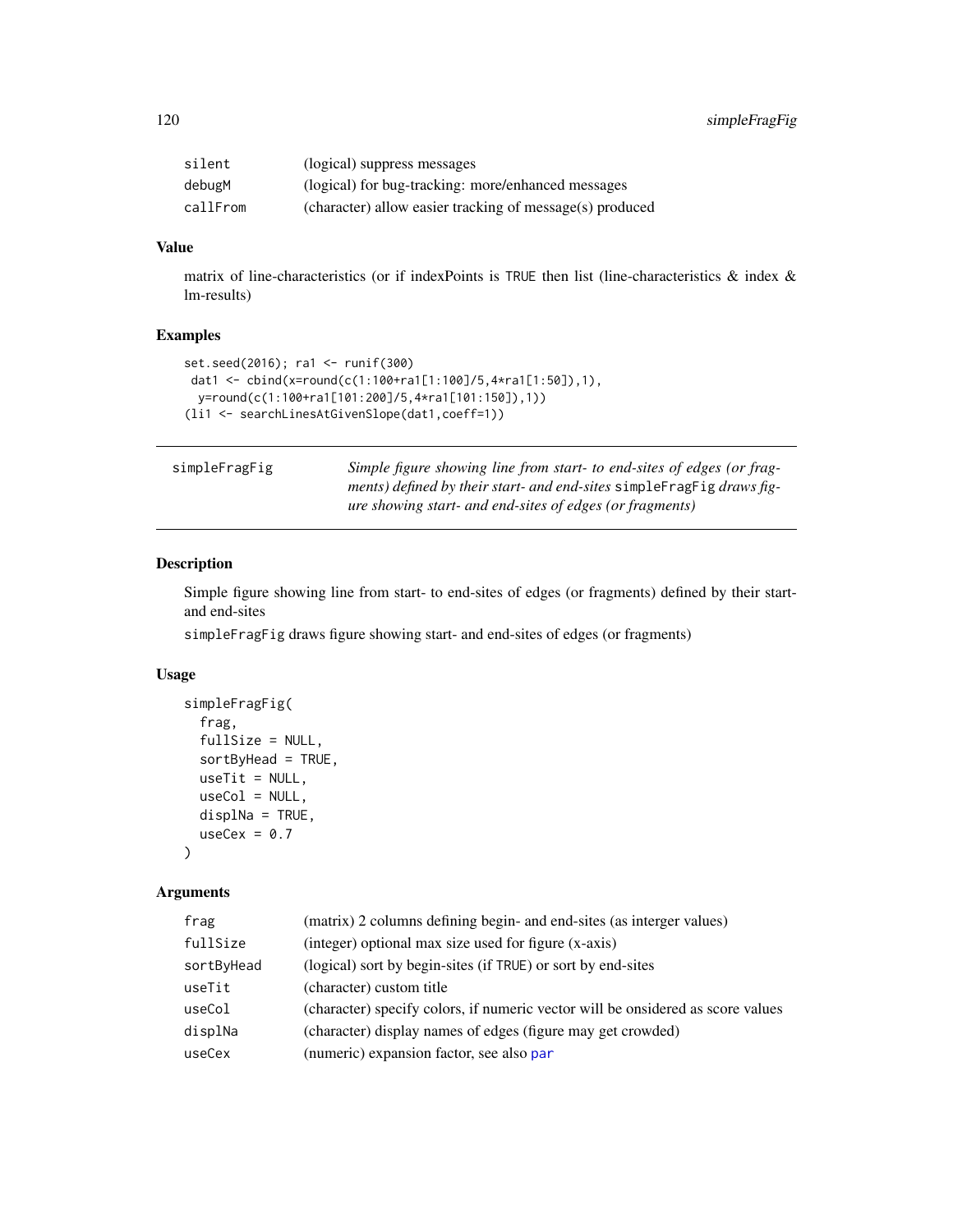# <span id="page-120-0"></span>singleLineAnova 121

### Value

matrix with mean values

#### See Also

[buildTree](#page-7-0), [countSameStartEnd](#page-35-0), [contribToContigPerFrag](#page-27-0),

#### Examples

```
frag2 <- cbind(beg=c(2,3,7,13,13,15,7,9,7, 3,7,5,7,3),end=c(6,12,8,18,20,20,19,12,12, 4,12,7,12,4))
rownames(frag2) <- c("A","E","B","C","D","F","H","G","I", "J","K","L","M","N")
simpleFragFig(frag2,fullSize=21,sortByHead=TRUE)
buildTree(frag2)
```
singleLineAnova *2-factorial Anova on single line of data*

# Description

singleLineAnova runs 2-factorial Anova on a single line of data (using [aov](#page-0-0) from package stats) using a model with two factors (without factor-interaction) and extracts the correpsonding p-value.

#### Usage

```
singleLineAnova(dat, fac1, fac2, inclInteraction = TRUE)
```
#### Arguments

| dat             | numeric vector                                                                                                          |
|-----------------|-------------------------------------------------------------------------------------------------------------------------|
| fac1            | (character or factor) vector describing grouping elements of dat for first factor,<br>must be of same langth as fac2    |
| fac2            | (character or factor) vector describing grouping elements of dat for second fac-<br>tor, must be of same langth as fac1 |
| inclInteraction |                                                                                                                         |
|                 | (logical) decide if factor-interactions (eg synergy) should be included to model                                        |

# Value

(uncorrected) p for factor 'Pr(>F)' (see [aov](#page-0-0))

#### See Also

[aov](#page-0-0), [anova](#page-0-0); for repeated tests using the package [limma](https://bioconductor.org/packages/release/bioc/html/limma.html) including [lmFit](#page-0-0) and eBayes see [test2factLimma](#page-126-0)

```
set.seed(2012); dat <- round(runif(8),1)
singleLineAnova(dat,gl(2,4),rep(1:2,4))
```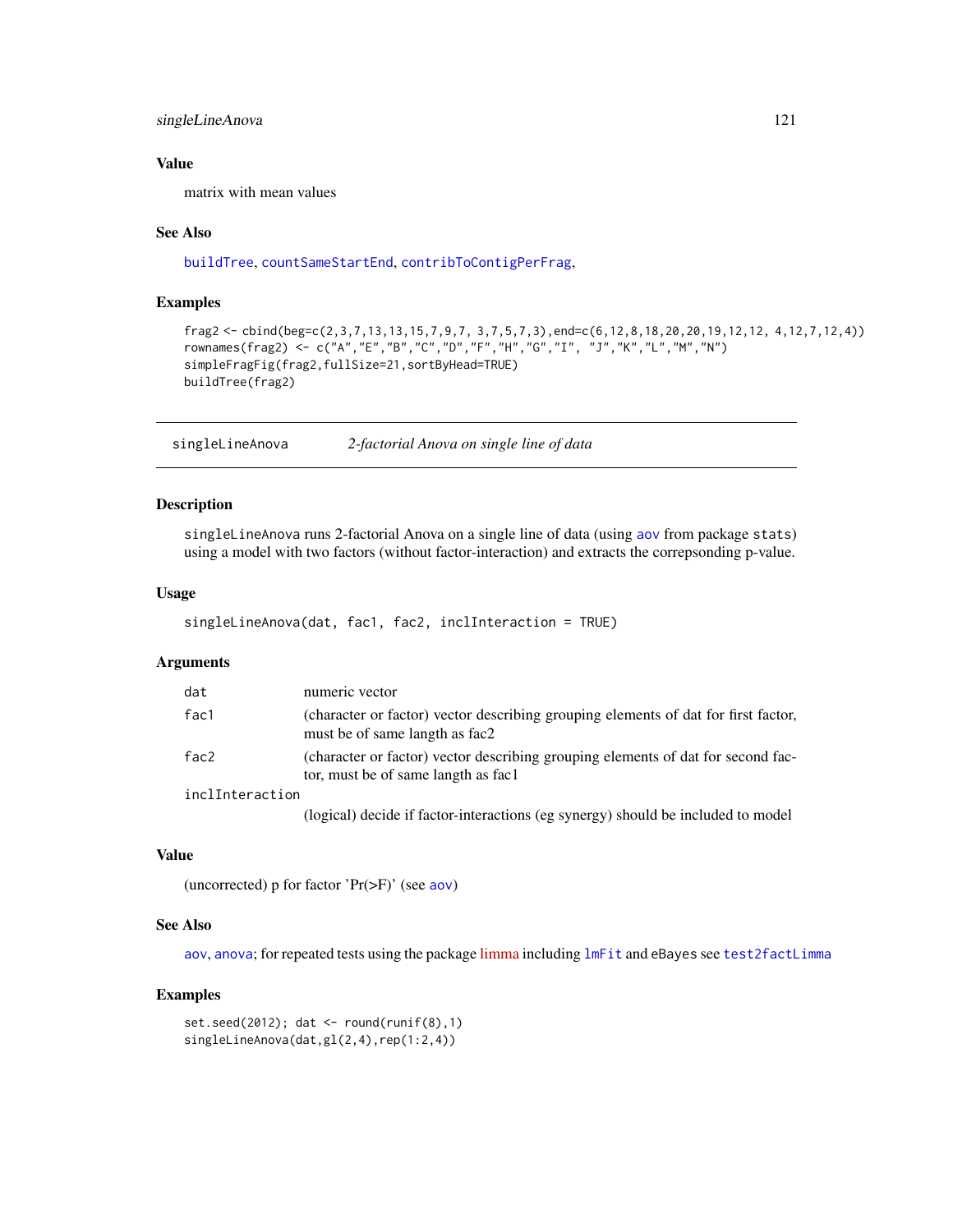```
sortBy2CategorAnd1IntCol
```
*Sort matrix by two categorical and one integer columns*

# Description

sortBy2CategorAnd1IntCol sorts matrix 'mat' subsequently by categorical and numerical columns of 'mat', ie lines with identical values for categor are sorted by numeric value.

# Usage

```
sortBy2CategorAnd1IntCol(
 mat,
  categCol,
 numCol,
  findNeighb = TRUE,
  decreasing = FALSE,
  silent = FALSE,
  callFrom = NULL
\mathcal{L}
```
# Arguments

| mat        | matrix (or data.frame) from which by 2 columns will be selected for sorting                                                                      |
|------------|--------------------------------------------------------------------------------------------------------------------------------------------------|
| categCol   | (integer or character) which columns of 'mat' to be used as categorical columns                                                                  |
| numCol     | (integer or character) which column of 'mat' to be used as integer columns                                                                       |
| findNeighb | (logical) if 'findNeighb' neighbour cols according to 'numCol' will be identified<br>as groups & marked in new col 'neiGr', orphans marked as NA |
| decreasing | (logical) order of sort                                                                                                                          |
| silent     | (logical) suppress messages                                                                                                                      |
| callFrom   | (character) allow easier tracking of message(s) produced                                                                                         |

# Value

sorted matrix (same dimensions as 'mat')

```
mat <- cbind(aa=letters[c(3,rep(7:8,3:4),4,4:6,7)],bb=LETTERS[rep(1:5,c(1,3,4,4,1))],
  nu=c(23:21,23,21,22,18:12))
mat[c(3:5,1:2,6:9,13:10),]
sortBy2CategorAnd1IntCol(mat,cate=c("bb","aa"),num="nu",findN=FALSE,decr=TRUE)
sortBy2CategorAnd1IntCol(mat,cate=c("bb","aa"),num="nu",findN=TRUE,decr=FALSE)
```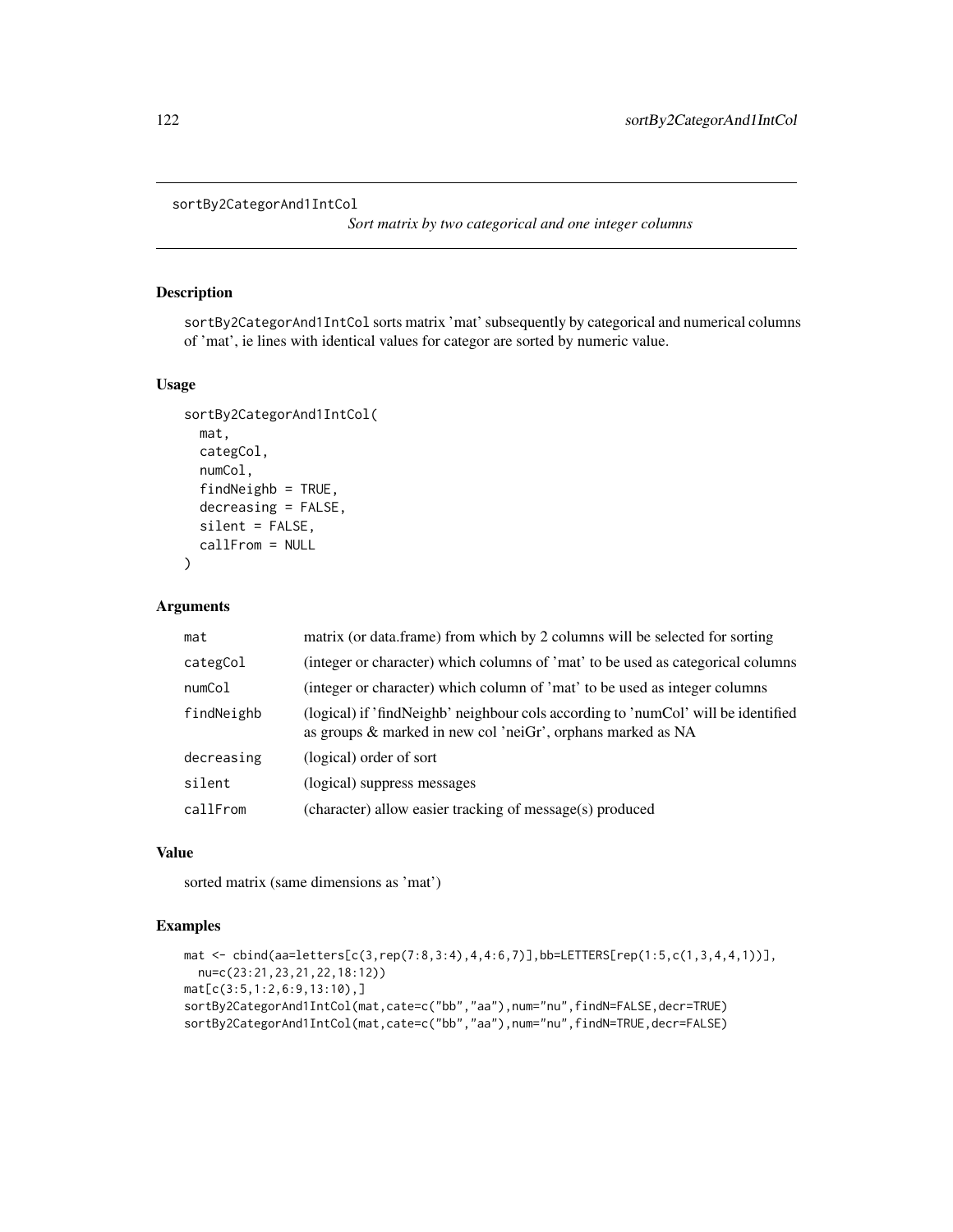<span id="page-122-0"></span>

Estimate mode (most frequent value); rounding to range of numbers used as number of significant values ('rangeSign') to better estimate continuous data. This function uses the package [BBmisc.](https://CRAN.R-project.org/package=BBmisc)

# Usage

```
stableMode(
  x,
 histLike = FALSE,
 rangeSign = 1:6,
 nC1 = 50,
 callFrom = NULL,
  silent = FALSE
)
```
# Arguments

| $\mathsf{x}$ | numeric vector                                                                                                                                                                                                                       |  |
|--------------|--------------------------------------------------------------------------------------------------------------------------------------------------------------------------------------------------------------------------------------|--|
| histLike     | (logical) if TRUE, will search context dependent, ie like most frequent class of<br>histogram. Using this mode the search will be refined if either 80 percent of<br>values in single class or $>50$ percent in single               |  |
| rangeSign    | (integer) range of numbers used as number of significant values                                                                                                                                                                      |  |
| nC1          | (integer) defines the number of classes used (if 'histLike'=TRUE), very 'critical'<br>parameter, may change results in strong way !! Note: higher values for 'nCl'<br>will finally loose advantage of histLike-type search of mode ! |  |
| callFrom     | (character) allow easier tracking of message(s) produced                                                                                                                                                                             |  |
| silent       | (logical) suppress messages                                                                                                                                                                                                          |  |

#### Value

mode value (numeric)

### See Also

[cut](#page-0-0), [hist](#page-0-0)

```
set.seed(2012); dat <- round(c(rnorm(50),runif(100)),3)
stableMode(dat)
```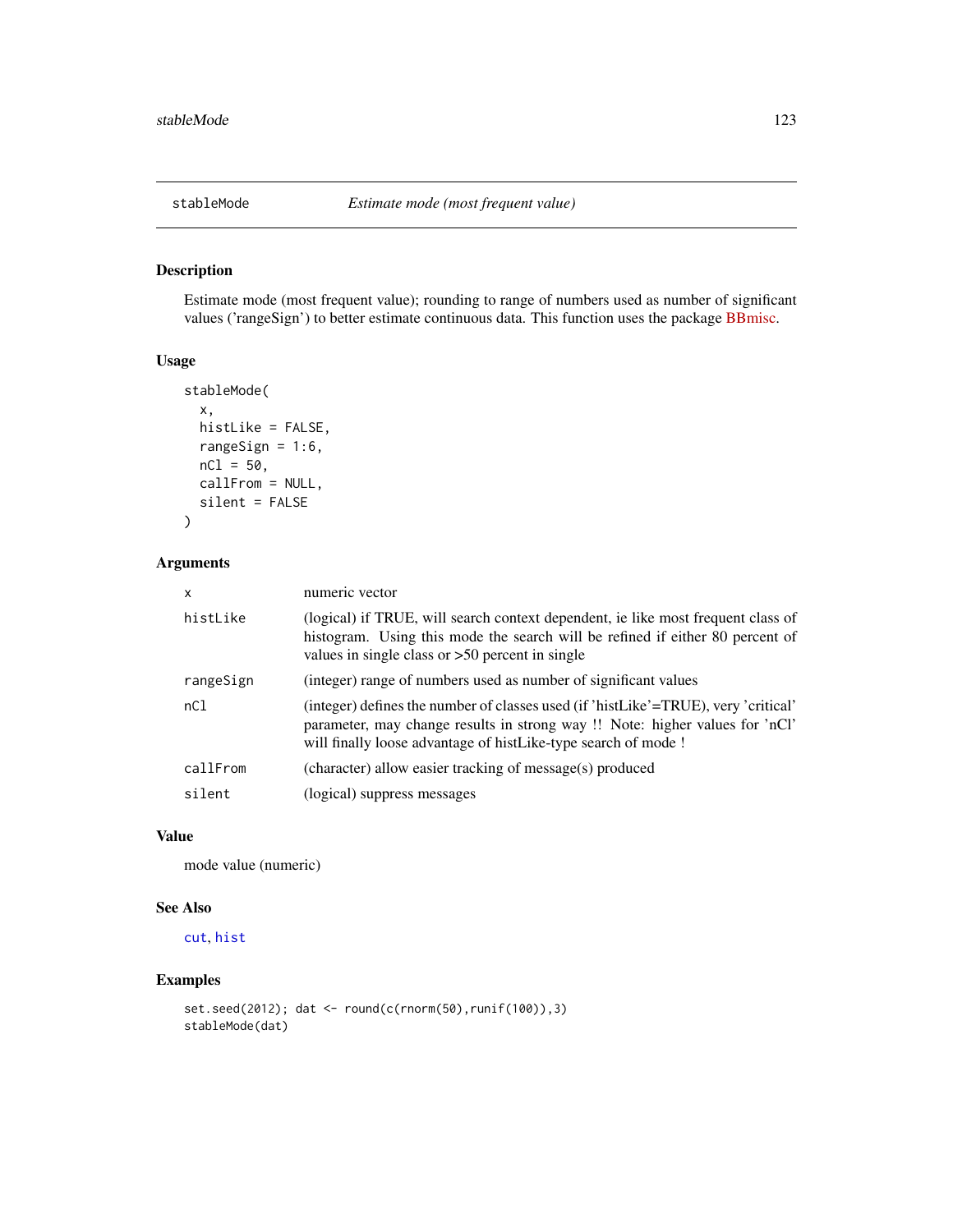<span id="page-123-0"></span>

stdErrMedBoot estimate standard eror of median by boot-strap approach. Note: requires package [boot](https://CRAN.R-project.org/package=boot)

#### Usage

```
stdErrMedBoot(x, nBoot = 99)
```
#### Arguments

|       | (numeric) vector to estimate median and it's standard error |
|-------|-------------------------------------------------------------|
| nBoot | (integer) number for iterations                             |

#### Value

(numeric) vector with estimated standard error

#### See Also

[boot](#page-0-0)

#### Examples

```
set.seed(2014); ra1 <- c(rnorm(9,2,1),runif(8,1,2))
rat1 <- ratioAllComb(ra1[1:9],ra1[10:17])
median(rat1); stdErrMedBoot(rat1)
```
summarizeCols *Summarize columns (as median,mean,min,last or other methods)*

#### Description

summarizeCols summarizes all columns of matrix (or data.frame). In case of text-columns the sorted middle (~median) will be given, unless 'maxLast', 'minLast', 'maxLast','maxAbsLast' or 'minLast' .. consider only last column of 'matr' : choose from all columns the line where (max of) last col is at min; 'medianComplete' or 'meanComplete' consideres only lines/rows where no NA occur (NA have influence other columns !)

## Usage

```
summarizeCols(matr, meth = "median", silent = FALSE, callFrom = NULL)
```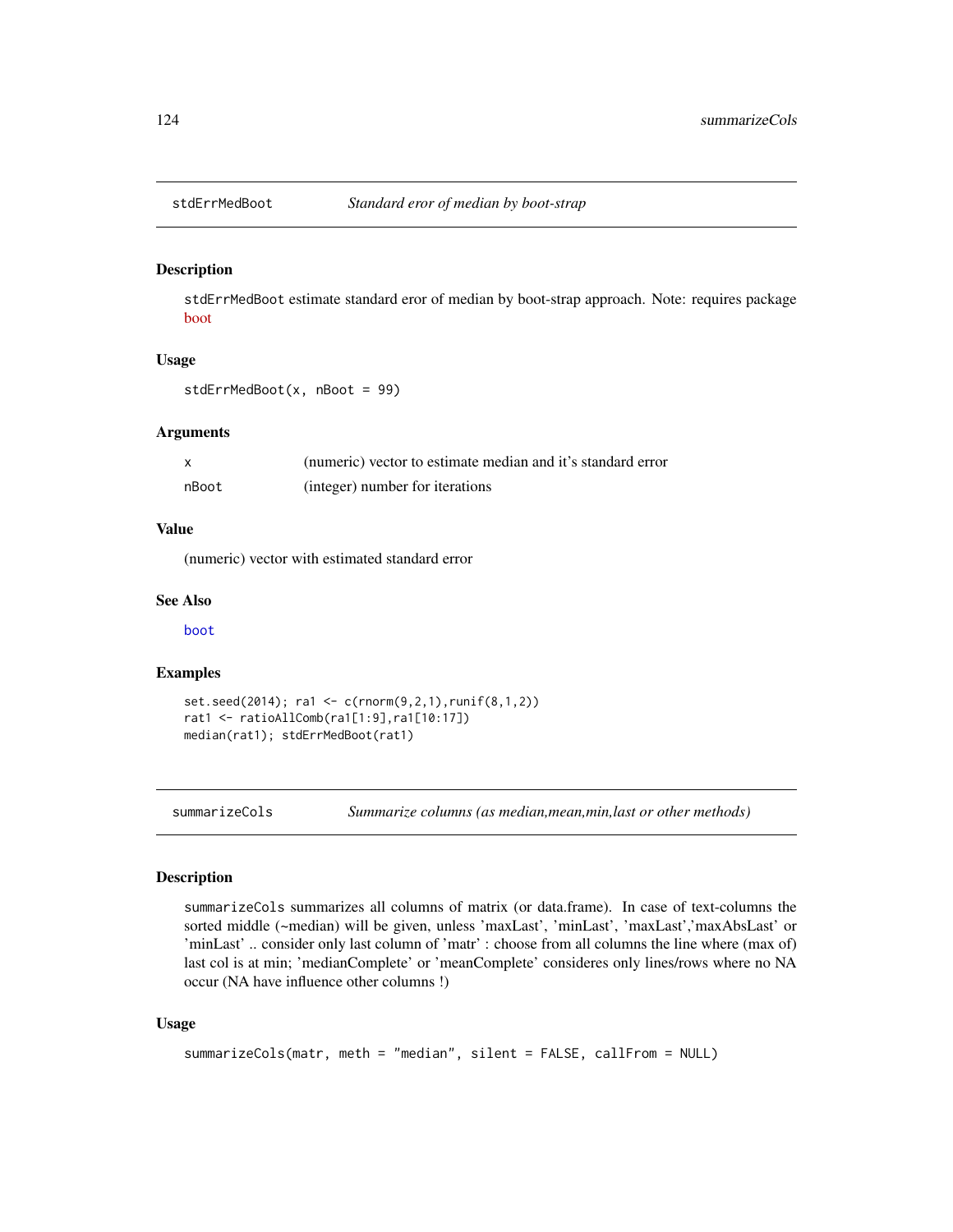# <span id="page-124-0"></span>sumNAperGroup 125

# Arguments

| matr     | data frame matrix of data to be summarized by comlumn (may do different<br>method for text and numeric comlumns)         |
|----------|--------------------------------------------------------------------------------------------------------------------------|
| meth     | (character) summarization method (eg 'maxLast','minLast','maxLast','maxAbsLast','minLast','medianQ<br>or 'meanComplete') |
| silent   | (logical) suppress messages                                                                                              |
| callFrom | (character) allow easier tracking of message(s) produced                                                                 |

#### Value

vector with summary for each column

# See Also

rowMeans in [colSums](#page-0-0)

# Examples

```
t1 <- matrix(round(runif(30,1,9)),nc=3); rownames(t1) <- letters[c(1:5,3:4,6:4)]
summarizeCols(t1,me="median")
t(sapply(by(t1,rownames(t1), function(x) x), summarizeCols,me="maxLast"))
t3 <- data.frame(ref=rep(11:15,3),tx=letters[1:15],
 matrix(round(runif(30,-3,2),1),ncol=2),stringsAsFactors=FALSE)
by(t3,t3[,1], function(x) x)
t(sapply(by(t3,t3[,1],function(x) x), summarizeCols,me="maxAbsLast"))
```
sumNAperGroup *Count number of NAs per sub-set of columns*

# Description

This function will count the number of NAs per group (defined by argument grp) while summing over all lines of a matrix or data.frame. The row-position has no influence on the counting. Using the argument asRelative=TRUE the result will be given as (average) number of NAs per row and group.

# Usage

```
sumNAperGroup(x, grp, asRelative = FALSE)
```
#### Arguments

|            | matrix or data.frame which may contain NAs                     |
|------------|----------------------------------------------------------------|
| grp        | factor describing which column of 'dat' belongs to which group |
| asRelative | (logical) return as count of NAs per row and group             |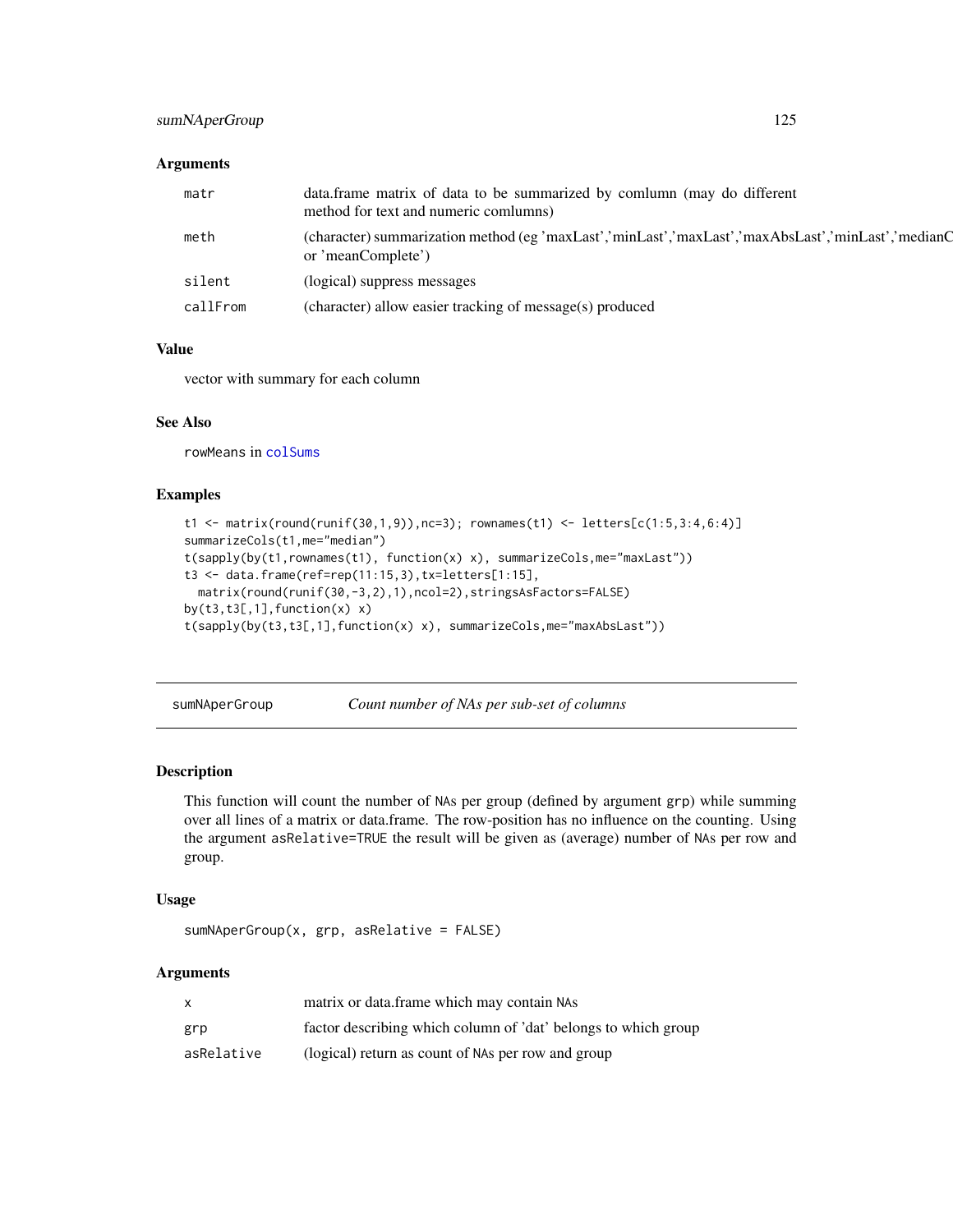# Value

integer vector with count of NAs per group

#### See Also

[NA](#page-0-0), filter NAs by line [presenceFilt](#page-94-0)

#### Examples

```
mat < -matrix(1:25, ncol=5)mat[lower.tri(mat)] <- NA
sumNAperGroup(mat, rep(1:2,c(3,2)))
sumNAperGroup(mat, rep(1:2,c(3,2)), asRelative=TRUE)
```
tableToPlot *Print matrix-content as plot*

# **Description**

tableToPlot prints all columns of matrix in plotting region for easier inclusion to reports (default values are set to work for output as A4-sized pdf). This function was made for integrating listings of text to graphical output to devices like png, jpeg or pdf. This function was initially designed for listings with small/medium 1st col (eg couner or index), 2nd & 3rd col small and long 3rd col (like file paths). Obviously, the final number of lines one can pack and still read correctly into the graphical output depends on the size of the device (on a pdf of size A4 one can pack up to apr. 11O lines). Of ourse, [Sweave](#page-0-0), combined with LaTeX, provides a powerful alternative for wrapping text to pdf-output (and further combining text and graphics). Note: The final result on pdf devices may vary depending on screen-size (ie with of current device), the parameters 'colPos' and 'titOffS' may need some refinements. Note: In view of typical page/figure layouts like A4, the plotting region will be split to avoid too wide spacing between rows with less than 30 rows.

#### Usage

```
tableToPlot(
  matr,
  colPos = c(0.05, 0.35, 0.41, 0.56),
  useCex = 0.7,
  useAdj = c(0, 1, 1, 0),
  titOffS = 0,
  useCol = 1,
  silent = FALSE,
  callFrom = NULL
)
```
<span id="page-125-0"></span>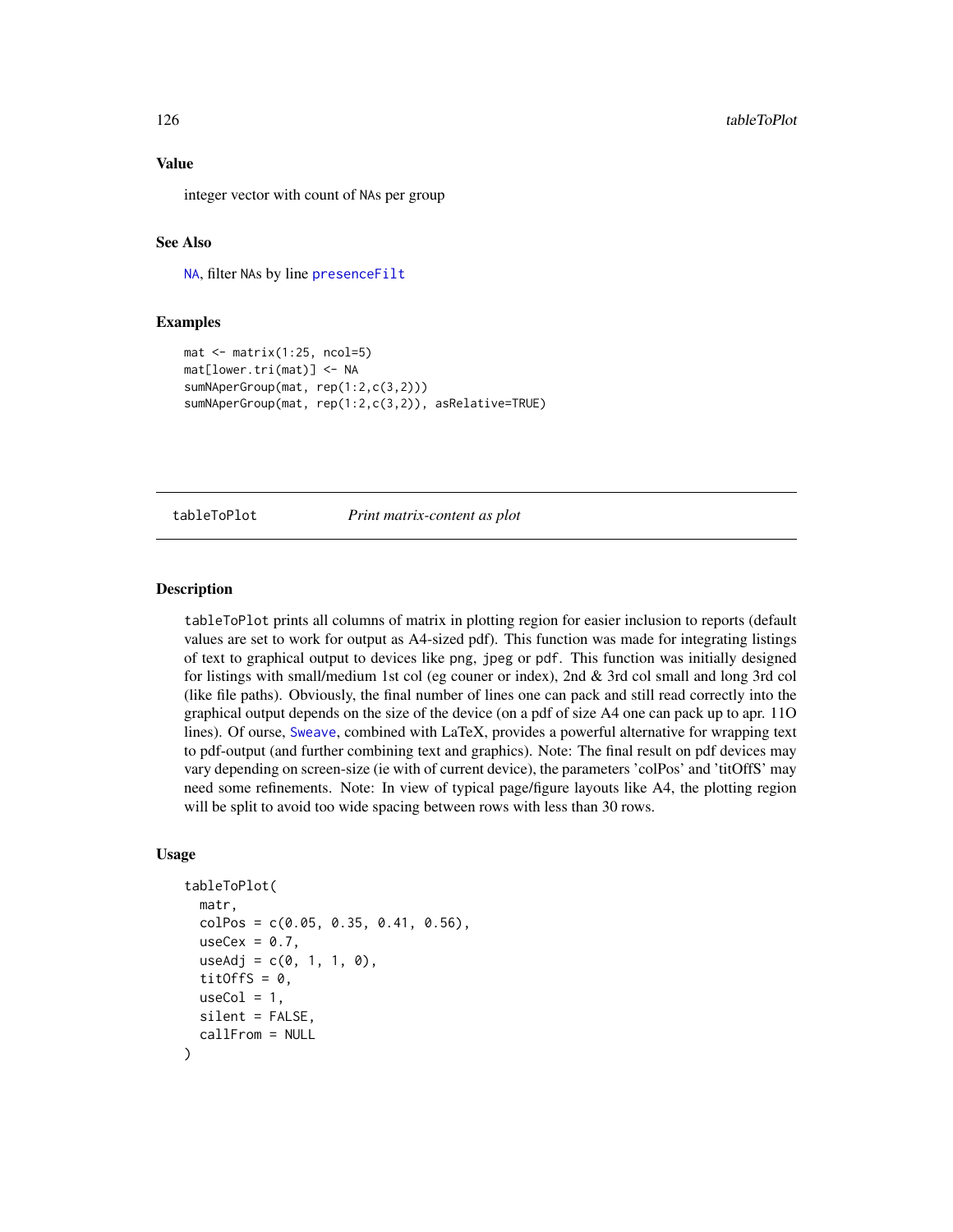# <span id="page-126-1"></span>test2factLimma 127

#### **Arguments**

| matr     | (matrix) main (character) matrix to display                                       |
|----------|-----------------------------------------------------------------------------------|
| colPos   | (numeric) postion of columns on x-scale (from 0 to 1)                             |
| useCex   | (numeric) cex expension factor forsiez of text (may be different for each column) |
| useAdj   | (numeric) left/cneter/right alignment for text (may be different for each column) |
| titOffS  | (numeric) offset for title line (ralive to 'colPos')                              |
| useCol   | color specification for text (may be different for each column)                   |
| silent   | (logical) suppress messages                                                       |
| callFrom | (character) allow easier tracking of message(s) produced                          |

# Value

NULL (no R-object returned), print 'plot' in current device only

#### See Also

[Sweave](#page-0-0) for more flexible framework

# Examples

```
## as example let's make a listing of file-names and associated parameters in current directory
mat < -dir()mat <- cbind(no=1:length(mat),fileName=mat,mode=file.mode(mat),
  si=round(file.size(mat)/1024),path=getwd())
## Now, we wrap all text into a figure (which could be saved as jpg, pdf etc)
tableToPlot(mat[,-1],colPos=c(0.01,0.4,0.46,0.6),titOffS=c(0.05,-0.03,-0.01,0.06))
tableToPlot(mat,colPos=c(0,0.16,0.36,0.42,0.75),useAdj=0.5,titOffS=c(-0.01,0,-0.01,0,-0.1))
```
<span id="page-126-0"></span>test2factLimma *2-factorial limma-style t-test*

# Description

The aim of this function is to provide convenient acces to two-factorial (linear) testing withing the framework of [makeMAList](#page-71-0) including the emprical Bayes shrinkage. The input data 'datMatr' which should already be organized as limma-type MAList, eg using using [makeMAList](#page-71-0). Note: This function uses the Bioconductor package [limma.](https://bioconductor.org/packages/release/bioc/html/limma.html)

# Usage

```
test2factLimma(
  datMatr,
  fac1,
  fac2,
  testSynerg = TRUE,
```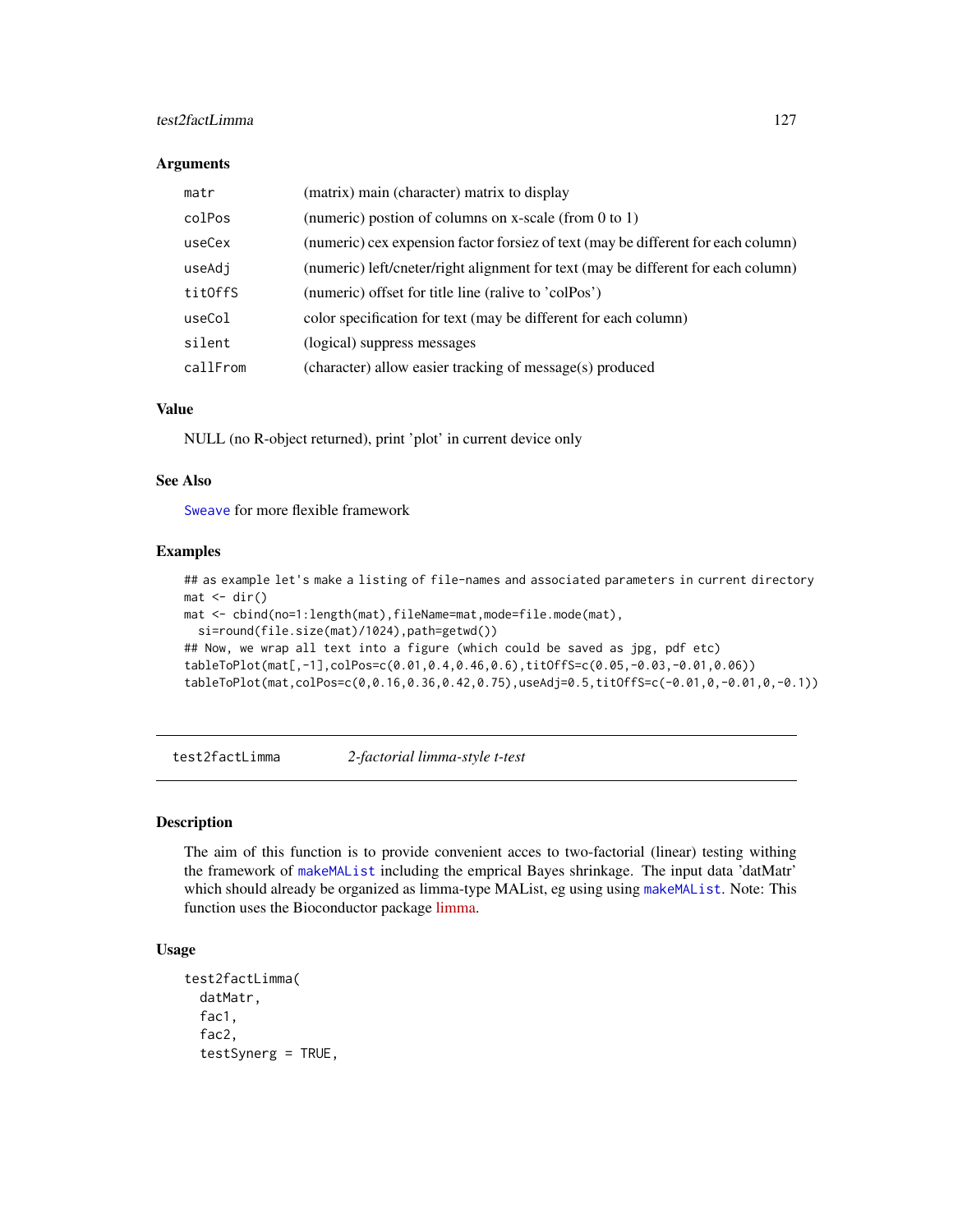```
testOrientation = "=",
  addResults = c("lfdr", "FDR", "Mval", "means"),
  addGenes = NULL,
  silent = FALSE,
  callFrom = NULL
)
```
# Arguments

| datMatr         | matrix or data.frame with lines as indenpendent series of measures (eg different<br>genes)                                                                                                                            |  |
|-----------------|-----------------------------------------------------------------------------------------------------------------------------------------------------------------------------------------------------------------------|--|
| fac1            | (character or factor) vector describing grouping elements of each line of 'dat-<br>Matr' for first factor, must be of same langth as fac2                                                                             |  |
| fac2            | (character or factor) vector describing grouping elements of each line of 'dat-<br>Matr' for second factor, must be of same langth as fac1                                                                            |  |
| testSynerg      | (logical) decide if factor-interactions (eg synergy) should be included to model                                                                                                                                      |  |
| testOrientation |                                                                                                                                                                                                                       |  |
|                 | (character) default (or any non-recignized input) $\equiv$ , otherwise either $\geq$ , ger-<br>ater','sup','upper' or ' $\lt$ ','inf','lower'                                                                         |  |
| addResults      | (character) vector defining which types of information should be included to<br>output, may be 'lfdr','FDR' (for BY correction), 'Mval' (M values), 'means'<br>(matrix with mean values for each group of replicates) |  |
| addGenes        | (matrix or data.frame) additional information to add to output                                                                                                                                                        |  |
| silent          | (logical) suppress messages                                                                                                                                                                                           |  |
| callFrom        | (character) allow easier tracking of message(s) produced                                                                                                                                                              |  |

# Value

object of class "MArrayLM" (from limma)

# See Also

[makeMAList](#page-71-0), single line testing [lmFit](#page-0-0) and the eBayes-family of functions in package [limma](https://bioconductor.org/packages/release/bioc/html/limma.html)

```
## example for testing change of ratio for 4 sets (AA-DD) of pairs of data
set.seed(2017); t8 <- matrix(round(rnorm(160,10,0.4),2),ncol=8,
 dimnames=list(letters[1:20],c("AA1","BB1","CC1","DD1","AA2","BB2","CC2","DD2")))
t8[3:6,1:2] <- t8[3:6,1:2]+3 # augment lines 3:6 (c-f) for AA1&BB1
t8[5:8,5:6] <- t8[5:8,5:6]+3 # augment lines 5:8 (e-h) for AA2&BB2 (c,d,g,h should be found)
## via MAobj
maOb8 <- makeMAList(t8,MAf=gl(2,4,labels=c("R","G")))
fit8b <- test2factLimma(maOb8,c(1,1,1,1),c(0,0,1,1),testS=FALSE) # same result as below (fit8e)
limma::topTable(fit8b,coef=1,n=5) # effect for c,d,g&h
## explicit (long) way via limma:
fit8 <- limma::lmFit(maOb8, design= model.matrix(~ 0+factor(c(1,1,2,2))))
fit8e <- limma::eBayes(fit8)
limma::topTable(fit8e,coef=1,n=5) # effect for c,d,g&h
```
<span id="page-127-0"></span>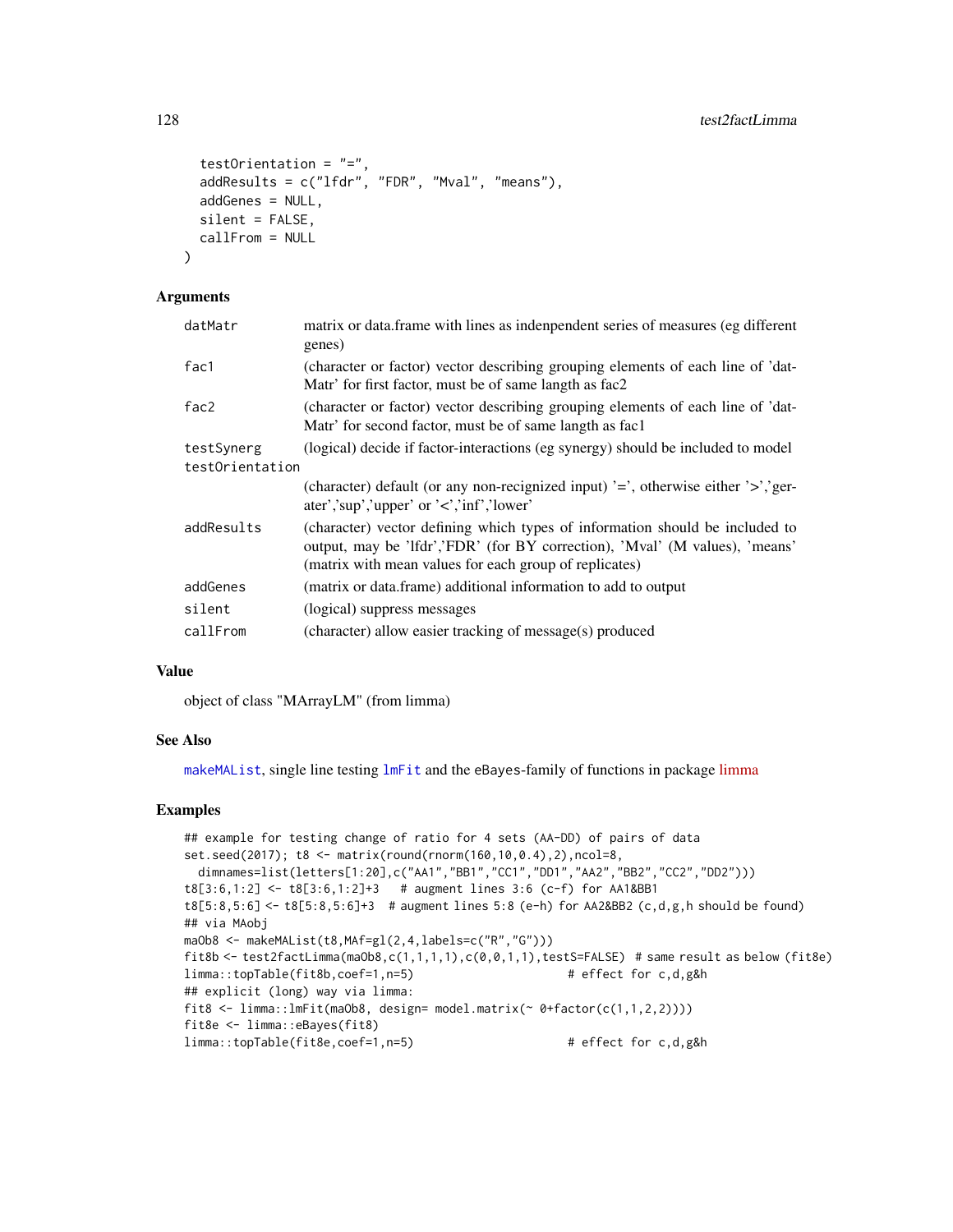<span id="page-128-0"></span>

This function helps making gray-gradients. Note : The resulting color gradient does not seem linear to the human eye, you may try [gray.colors](#page-0-0) instead

#### Usage

```
transpGraySca(startGray = 0.2, endGrey = 0.8, nSteps = 5, transp = 0.3)
```
#### Arguments

| startGray | (numeric) gray shade at start |
|-----------|-------------------------------|
| endGrey   | (numeric) gray shade at end   |
| nSteps    | (integer) number of levels    |
| transp    | (numeric) transparency alpha  |

### Value

character vector (of same length as x) with color encoding

# See Also

[gray.colors](#page-0-0)

# Examples

```
layout(1:2)col1 <- wrMisc::transpGraySca(0.8,0.3,7,0.9)
pie(rep(1,length(col1)),col=col1,main="from transpGraySca")
col2 <- gray.colors(7,0.9,0.3,alph=0.9)
pie(rep(1,length(col2)),col=col2,main="from gray.colors")
```
treatTxtDuplicates *Locate duplicates in text and make non-redundant*

# Description

treatTxtDuplicates locates duplictes in character-vector 'x' and return list (length=3) : with \$init (initial), \$nRed .. non-redundant text by adding number at end or beginning, and \$nrLst .. list-version with indexes per unique entry. Note : NAs (if multiple) will be renamed to NA\_1, NA\_2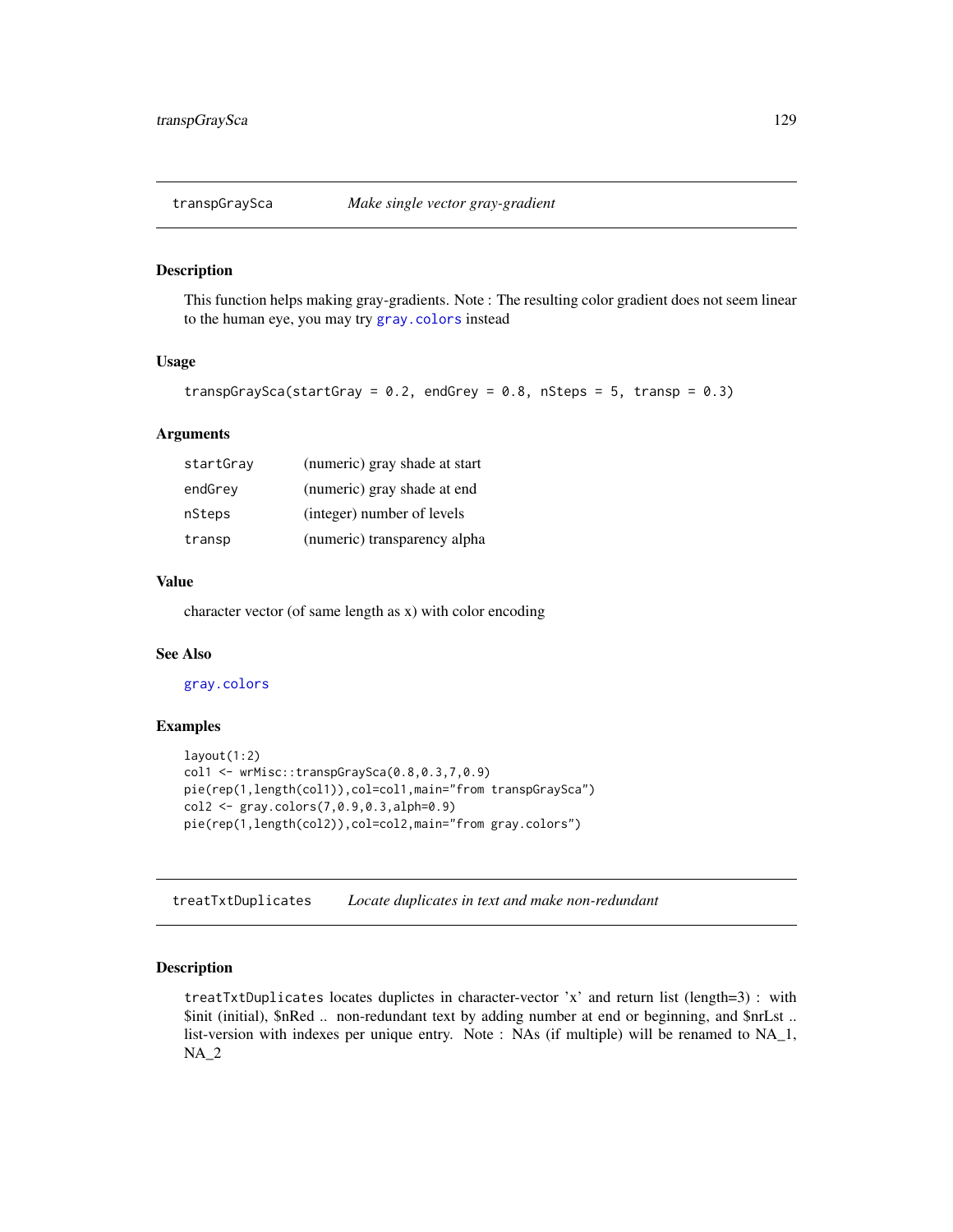# Usage

```
treatTxtDuplicates(
  x,
 atEnd = TRUE,
  sep = "",
 onlyCorrectToUnique = FALSE,
 silent = FALSE,
 callFrom = NULL
)
```
#### Arguments

| $\mathsf{x}$        | (character) vector with character-entries to identify (and remove) duplicates                            |
|---------------------|----------------------------------------------------------------------------------------------------------|
| atEnd               | (logical) decide location of placing the counter (at end or at beginning of ID)<br>(see correctToUnique) |
| sep                 | (character) separator to add before counter when making non-redundant version                            |
| onlyCorrectToUnique |                                                                                                          |
|                     | (logical) if TRUE, return only vector of non-redundant                                                   |
| silent              | (logical) suppress messages                                                                              |
| callFrom            | (character) allow easier tracking of message(s) produced                                                 |

# Value

list with \$init, \$nRed, \$nrLst

# See Also

For simple correction use [correctToUnique](#page-32-0)

# Examples

```
treatTxtDuplicates(c("li0",NA,rep(c("li2","li3"),2)))
correctToUnique(c("li0",NA,rep(c("li2","li3"),2)))
```
<span id="page-129-0"></span>triCoord *Pairwise x,y combinations*

# Description

triCoord gets pairwise combinations for 'n' elements; returns matrix with  $x \& y$  coordinates to form all pairwise groups for 1:n elements

# Usage

triCoord(n, side = "upper")

<span id="page-129-1"></span>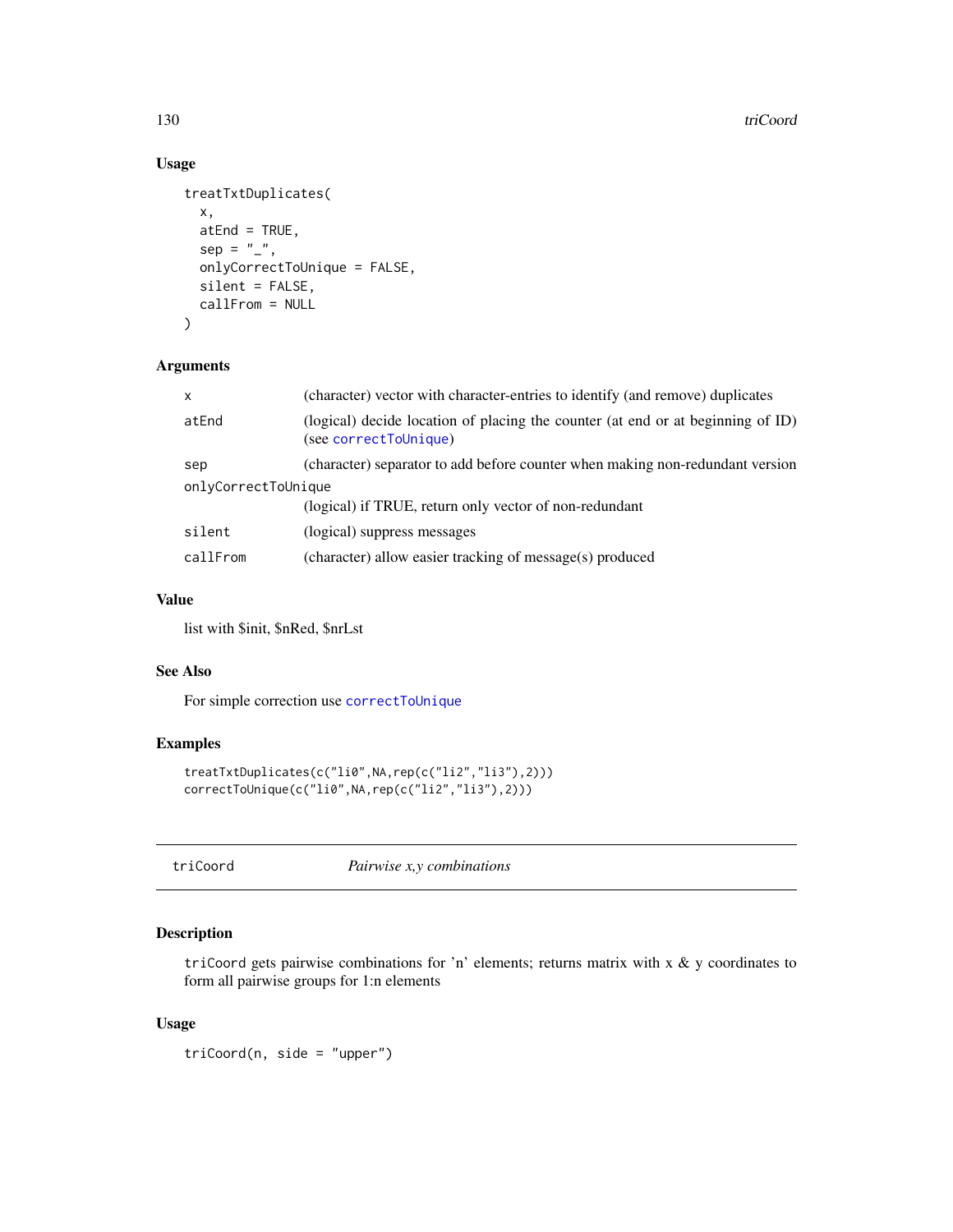#### <span id="page-130-0"></span>tTestAllVal 131

# Arguments

|      | (integer) number of elements for making all pair-wise combinations |
|------|--------------------------------------------------------------------|
| side | (character) "upper" or "lower"                                     |

# Value

2-column matrix wiyh indexes for all pairwise combnations of 1:n

# See Also

[lower.tri](#page-0-0) or upper.tri, simpler version [upperMaCoord](#page-132-0)

# Examples

triCoord(4)

tTestAllVal *t.test on all individual values against all other values*

# Description

Run t.test on each indiv value of x against all its neighbours (=remaining values of same vector) in order to test if tis value is likely to belong to vector x. This represents a repeated leave-one-out testing. Mutiple choices for multiple testing correction are available.

# Usage

tTestAllVal(x, alph = 0.05, alternative = "two.sided", p.adj = NULL)

# Arguments

| $\mathsf{x}$ | matrix or data frame                                                                                                                                                                                                           |
|--------------|--------------------------------------------------------------------------------------------------------------------------------------------------------------------------------------------------------------------------------|
| alph         | (numeric) threshold alpha (passed to t. test)                                                                                                                                                                                  |
| alternative  | (character) will be passed to t. test as argument 'alternative', may be "two.sided"                                                                                                                                            |
| p.adj        | (character) multiple test correction : may be NULL (no correction), "BH", "BY", "holm", "hochberg"<br>or "bonferroni" (but not 'fdr' since this may be confounded with local false dis-<br>covery rate), see <b>p</b> . adjust |

# Value

numeric vector with p-values or FDR (depending on argument p.adj)

# See Also

[t.test](#page-0-0), [p.adjust](#page-0-0)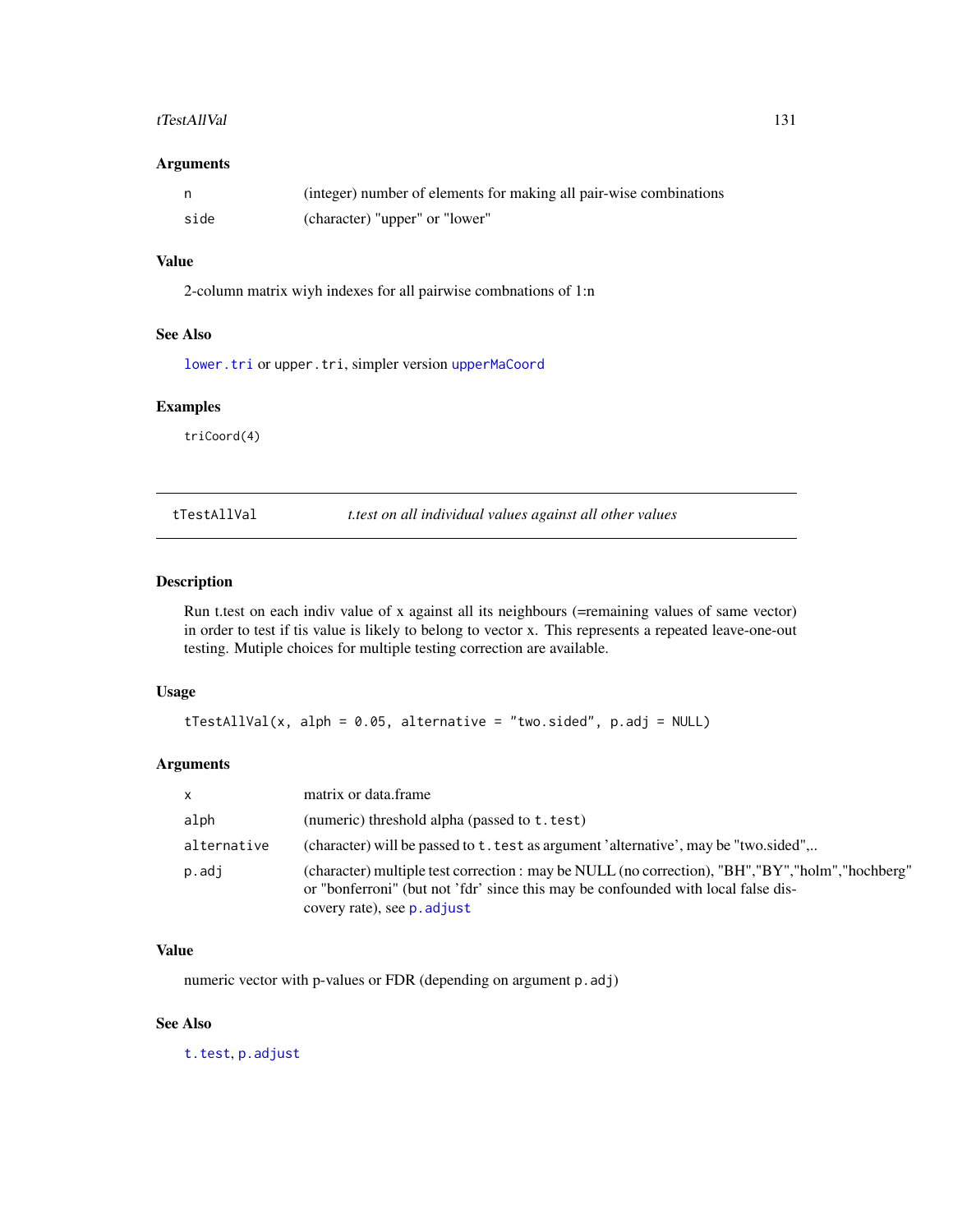# Examples

```
set.seed(2016); x1 <- rnorm(100)
allTests1 <- tTestAllVal(x1)
hist(allTests1,breaks="FD")
```
uniqCountReport *Report number of unique and redundant elements (optional figure)*

# Description

Make report about number of unique and redundant elements of vector 'dat'. Note : fairly slow for long vectors !!

# Usage

```
uniqCountReport(
 dat,
 frL = NULL,plotDispl = FALSE,
 tit = NULL,col = NULL,radius = 0.9,
 sizeTo = NULL,
 clockwise = FALSE,
 silent = FALSE,
 callFrom = NULL
)
```
# Arguments

| dat       | (charcter or numeric vector) main input where number of unique (and redunant)<br>should be determined             |
|-----------|-------------------------------------------------------------------------------------------------------------------|
| frL       | (logical) optional (re-)introducing results from duplicated to shorten time of<br>execution                       |
| plotDispl | (logical) decide if pie-type plot should be produced                                                              |
| tit       | (character) optional title in plot                                                                                |
| col       | (character) custom colors in pie                                                                                  |
| radius    | (numeric) radius passed to pie                                                                                    |
| sizeTo    | (numeric or charcter) optional reference group for size-population relative ad-<br>justing overall surface of pie |
| clockwise | (logical) argument passed to pie                                                                                  |
| silent    | (logical) suppress messages                                                                                       |
| callFrom  | (character) allow easier tracking of message(s) produced                                                          |

<span id="page-131-0"></span>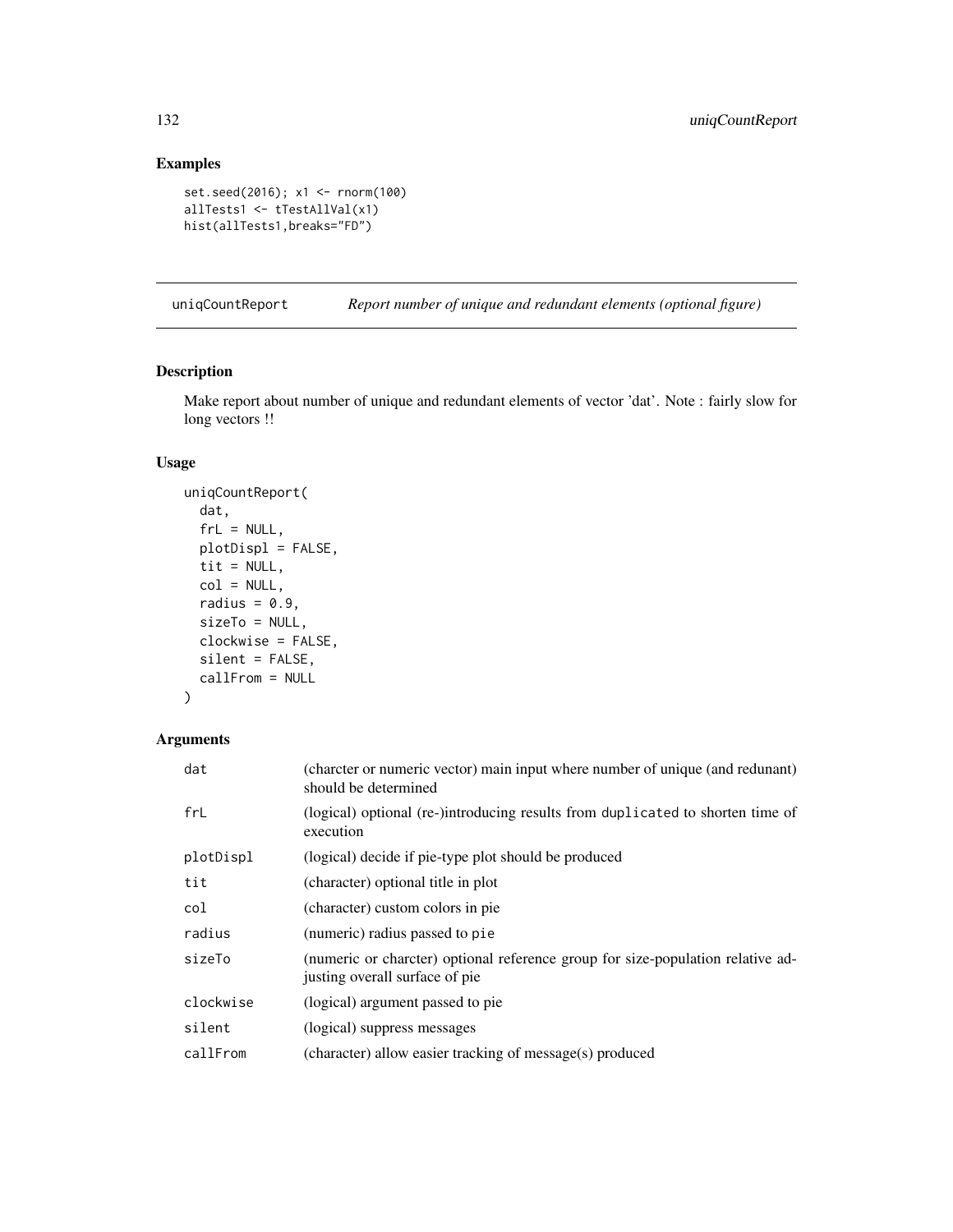# <span id="page-132-1"></span>upperMaCoord 133

# Value

vector with counts of n (total), nUnique (wo any repeated), nHasRepeated (first of repeated), nRedundant), optional figure

## See Also

[correctToUnique](#page-32-0), [unique](#page-0-0)

# Examples

```
layout(1:2)
uniqCountReport(rep(1:7,1:7),plot=TRUE)
uniqCountReport(rep(1:3,1:3),plot=TRUE,sizeTo=rep(1:7,1:7))
```
<span id="page-132-0"></span>upperMaCoord *(upper) pairwise x,y combinations*

# Description

upperMaCoord gets pairwise combinations for 'n' elements; return matrix with x  $\&$  y coordinates to form all pairwise groups for n elements. But no distinction of 'upper' or 'lower' possible like in [triCoord](#page-129-0)

#### Usage

upperMaCoord(n)

#### Arguments

n (integer) number of elements for making all pair-wise combinations

# Value

2-column matrix wiyh indexes for all pairwise combnations of 1:n

# See Also

[lower.tri](#page-0-0), more evolved version [triCoord](#page-129-0)

# Examples

upperMaCoord(4)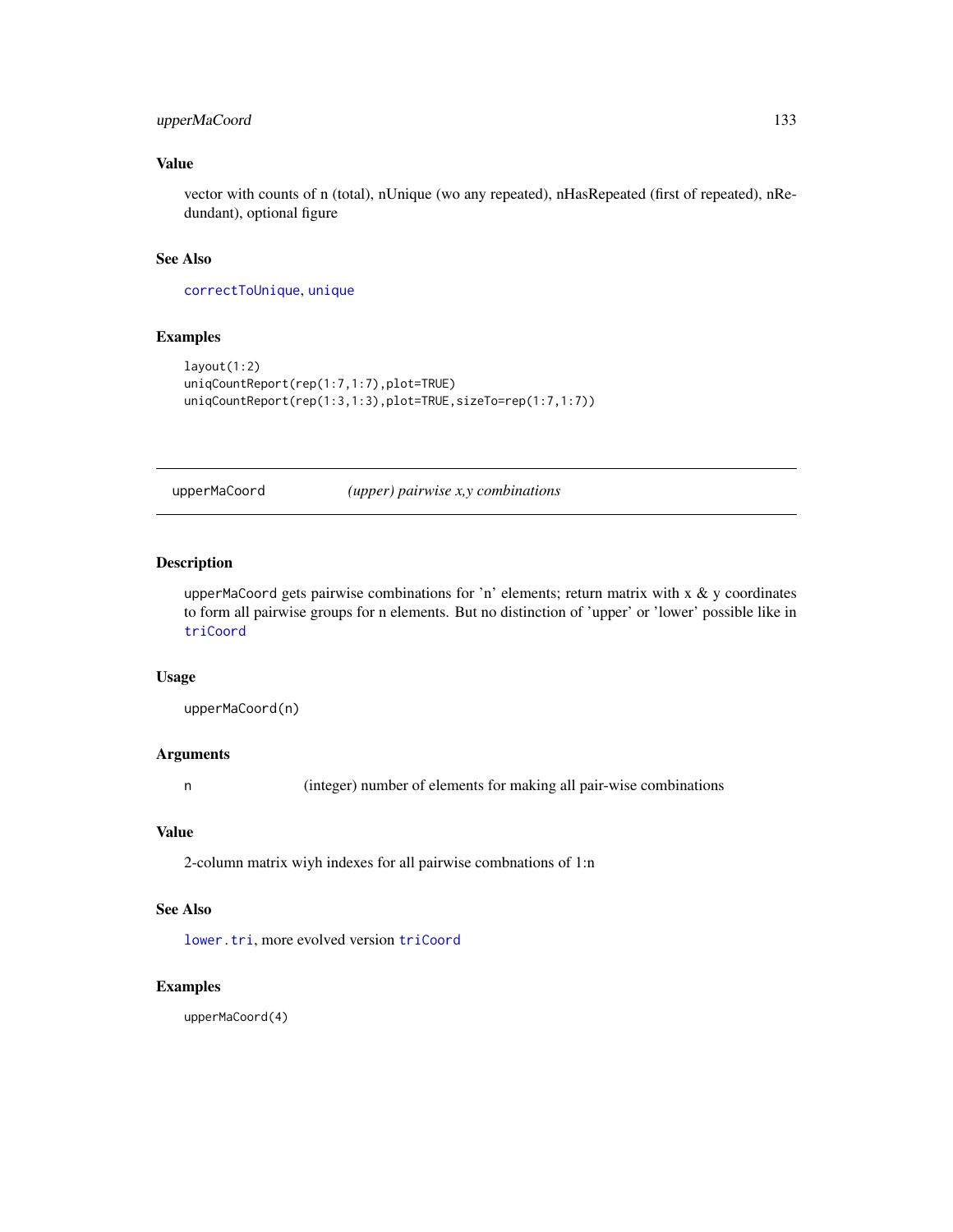<span id="page-133-0"></span>

withinRefRange checks which values of numeric vector 'x' are within range +/- 'fa' x 'ref' (ie within range of reference).

#### Usage

withinRefRange(x, fa, ref = NULL, absRef = TRUE, asInd = FALSE)

#### **Arguments**

| $\mathsf{x}$ | matrix or data.frame                                                                                                                                |
|--------------|-----------------------------------------------------------------------------------------------------------------------------------------------------|
| fa           | (numeric) absolute or relative tolerance value (numeric, length=1), interpreted<br>according to 'absRef' as absolute or relative to 'x'(ie fa*ref)  |
| ref          | (numeric) (center) reference value for comparison (numeric, length=1), if not<br>given mean of 'x' (excluding NA or non-finite values) will be used |
| absRef       | (logical) return result as absolute or relative to $x'(i\epsilon)$ fa*ref)                                                                          |
| asInd        | (logical) if TRUE return index of which values of 'x' are within range, otherwise<br>return values if 'x' within range                              |

#### Value

numeric vector (containing only the values within range of reference)

# Examples

```
## within 2.5 +/- 0.7
withinRefRange(-5:6,fa=0.7,ref=2.5)
## within 2.5 +/- (0.7*2.5)
withinRefRange(-5:6,fa=0.7,ref=2.5,absRef=FALSE)
```
writeCsv *Write (and convert) csv files*

#### Description

This functions allows to write data into csv-files (and/or tabulated txt files) from given vector or read from file 'input' and (re-)write using specified conversions. An optional filter to select columns (column-name specified via 'filterCol') is available. The output may be simultaneaously written to multiple formats, as specified in 'expTy', tabulation characters may be converted to avoid accidentally split/shift text to multiple columns. Note: Mixing '.' and ',' as comma separators via text-columns or fused text&data may cause problems lateron, though.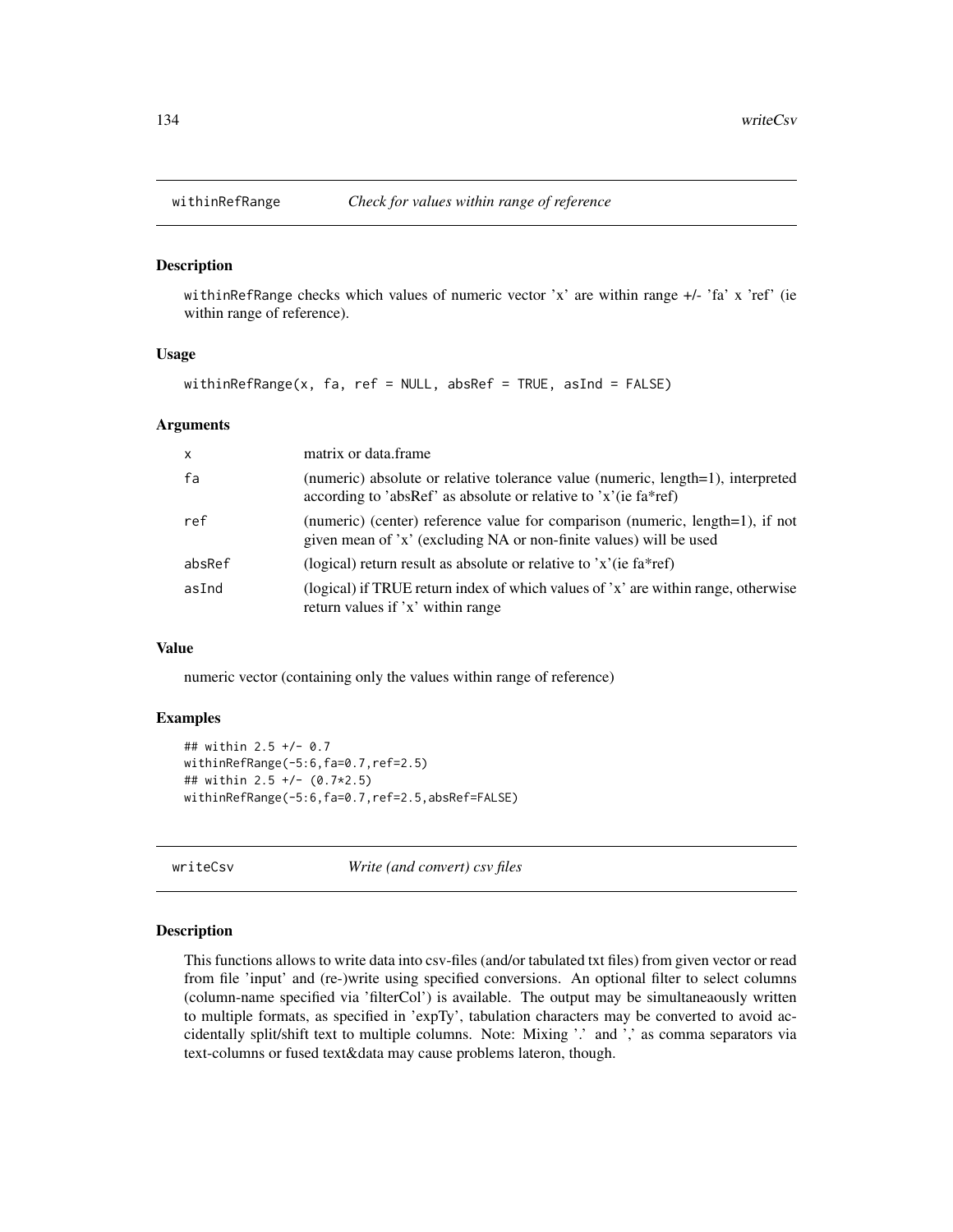#### writeCsv 135

# Usage

```
writeCsv(
  input,
  inPutFi = NULL,expTy = c("Eur", "US"),imporTy = "Eur",
  filename = NULL,
  quote = FALSE,
  filterCol = NULL,
  replMatr = NULL,
  returnOut = FALSE,
  SYLKprevent = TRUE,
 digits = 22,
  silent = FALSE,
 debug = FALSE,
 callFrom = NULL
)
```
# Arguments

| input       | either matrix or data.frame                                                                                                                                                                                                                                        |
|-------------|--------------------------------------------------------------------------------------------------------------------------------------------------------------------------------------------------------------------------------------------------------------------|
| inPutFi     | (character or NULL) file-name to be read (format as US or Euro-type may speci-<br>fied via argument imporTy)                                                                                                                                                       |
| ехрТу       | (character) 'US' and/or 'Eur' for sparator and decimal type in output                                                                                                                                                                                              |
| imporTy     | (character) default 'Eur' (otherwise set to 'US')                                                                                                                                                                                                                  |
| filename    | (character) optional new file name(s)                                                                                                                                                                                                                              |
| quote       | (logical) will be passed to write.csv                                                                                                                                                                                                                              |
| filterCol   | (integer or character) optionally, to export only the columns specified here                                                                                                                                                                                       |
| replMatr    | optional, matrix (1st line: search, 2nd li: use for replacing) indicating which char-<br>acters need to be replaced)                                                                                                                                               |
| returnOut   | (logical) return output as object                                                                                                                                                                                                                                  |
| SYLKprevent | (logical) prevent difficulty when opening file via Excel. In some cases Excel<br>presumes (by error) the SYLK format and produces an error when trying to<br>open files : To prevent this, if necessary, the 1st column-name will be changed<br>from 'ID' to 'Id'. |
| digits      | (interger) limit number of signif digits in output (ie file)                                                                                                                                                                                                       |
| silent      | (logical) suppress messages                                                                                                                                                                                                                                        |
| debug       | (logical) for bug-tracking: more/enhanced messages                                                                                                                                                                                                                 |
| callFrom    | (character) allow easier tracking of message(s) produced                                                                                                                                                                                                           |

#### Value

writes file to disk and returns NULL unless returnOut=TRUE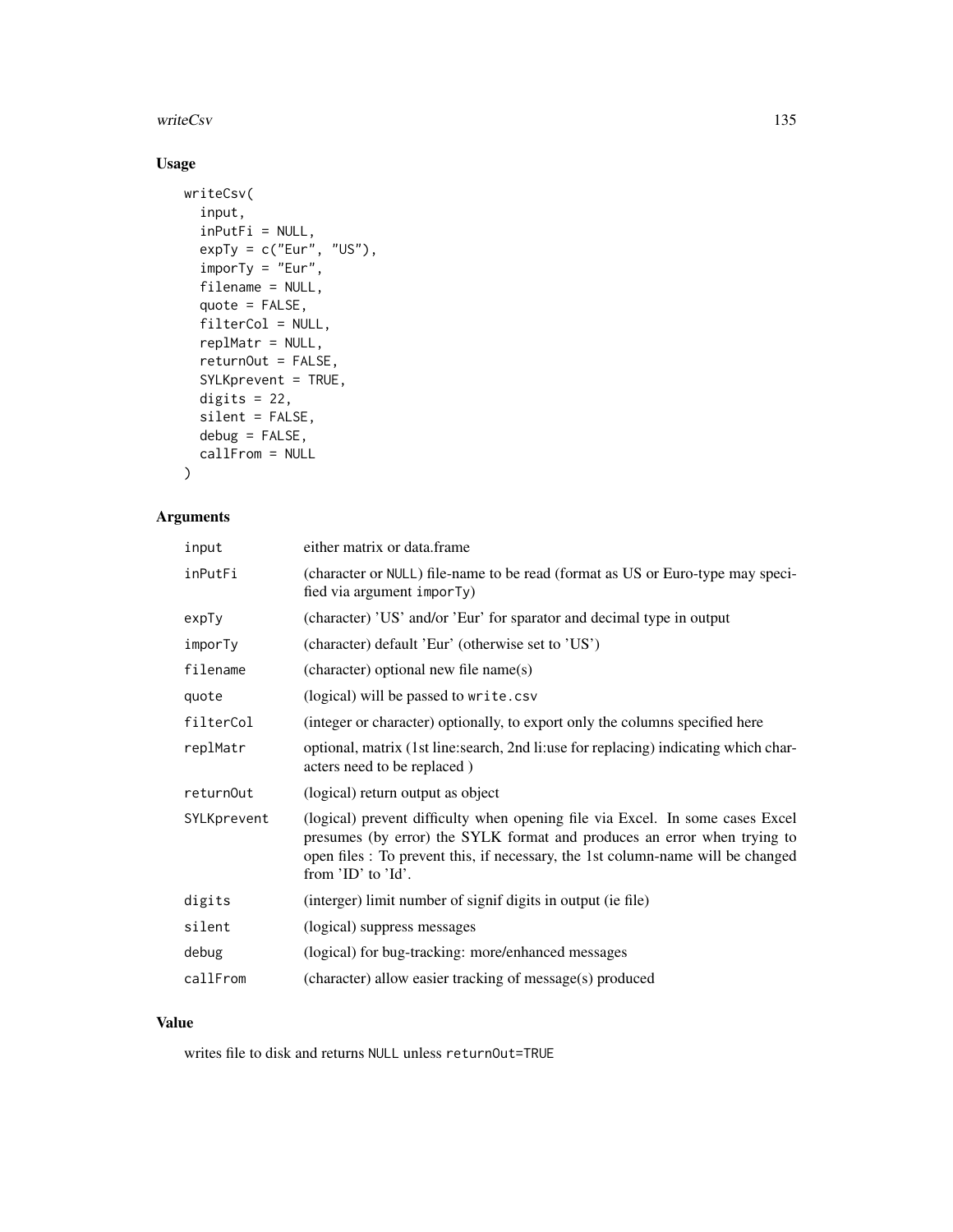# See Also

write.csv in [write.table](#page-0-0), batch reading using this package [readCsvBatch](#page-100-0)

#### Examples

```
dat1 <- data.frame(ini=letters[1:5],x1=1:5,x2=11:15,t1=c("10,10","20.20","11,11","21,21","33.33"),
  t2=c("10,11","20.21","kl;kl","az,az","ze.ze"))
fiNa <- file.path(tempdir(),paste("test",1:2,".csv",sep=""))
writeCsv(dat1,filename=fiNa[1])
dir(path=tempdir(),pattern="cs")
(writeCsv(dat1,replM=rbind(bad=c(";",","),replBy="__"),expTy=c("Eur"),
  returnOut=TRUE,filename=fiNa[2]))
```
XYToDiffPpm *Express difference as ppm*

# Description

XYToDiffPpm transforms offset (pariwise-difference) between 'x' & 'y' to ppm (as normalized difference ppm, parts per million, ie  $(x-y)/y$ ). This type of expressiong differences is used eg in mass-spectrometry.

# Usage

```
XYToDiffPpm(x, y, nSign = NULL, silent = FALSE, callFrom = NULL)
```
# Arguments

| X        | (numeric) typically for measured variable                                                  |
|----------|--------------------------------------------------------------------------------------------|
| y        | (numeric) typically for theoretical/expected value (vector must be of same length<br>as'x' |
| nSign    | (integer) number of significant digits in output                                           |
| silent   | (logical) suppres messages                                                                 |
| callFrom | (character) allow easier tracking of message(s) produced                                   |

#### Value

numeric vector of (ratio-) ppm values

#### See Also

[ratioToPpm](#page-99-0) for classical ppm

```
set.seed(2017); aa <- runif(10,50,900)
cbind(x=aa,y=aa+1e-3,ppm=XYToDiffPpm(aa,aa+1e-3,nSign=4))
```
<span id="page-135-0"></span>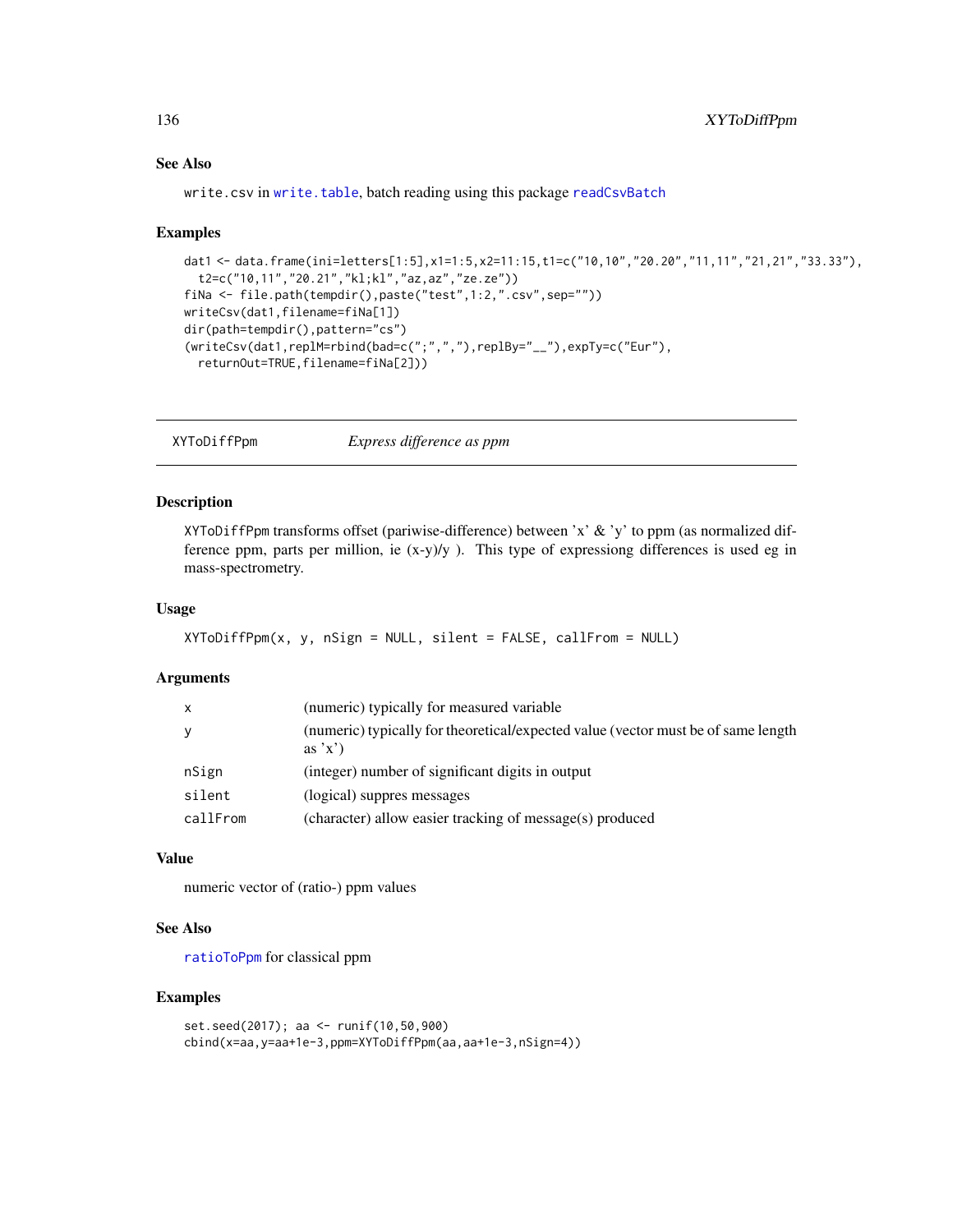# **Index**

∗ character pasteC, [95](#page-94-1) addBeforFileExtension, [5](#page-4-0) adjBy2ptReg, [5,](#page-4-0) *[90](#page-89-0)*, *[107,](#page-106-0) [108](#page-107-0)* anova, *[121](#page-120-0)* aov, *[121](#page-120-0)* arrayCV, [6,](#page-5-1) *[111](#page-110-1)*, *[113](#page-112-1)* asSepList, [7,](#page-6-0) *[94](#page-93-0)* boot, *[20](#page-19-0)*, *[116](#page-115-1)*, *[124](#page-123-0)* buildTree, [8,](#page-7-1) *[28,](#page-27-1) [29](#page-28-0)*, *[36](#page-35-1)*, *[121](#page-120-0)* cbind, *[10](#page-9-0)*, *[69](#page-68-0)*, *[71](#page-70-0)* cbindNR, [9](#page-8-0) checkAvSd, [10](#page-9-0) checkGrpOrder, [11](#page-10-0) checkGrpOrderSEM, *[12](#page-11-0)*, [12](#page-11-0) checkSimValueInSer, [13,](#page-12-0) *[18](#page-17-0)*, *[40](#page-39-0)*, *[53](#page-52-0)*, *[55](#page-54-0)*, *[73](#page-72-0)* checkStrictOrder, [14](#page-13-0) checkVectLength, [15](#page-14-0) cleanReplicates, [15](#page-14-0) closeMatchMatrix, [17,](#page-16-0) *[55](#page-54-0)* coinPermTest, [18](#page-17-0) colMedSds, [19](#page-18-0) colorAccording2, [20](#page-19-0) colSds, [21,](#page-20-1) *[117](#page-116-1)* colSums, *[113,](#page-112-1) [114](#page-113-1)*, *[117](#page-116-1)*, *[125](#page-124-0)* combinatIntTable, [22](#page-21-0) combineByEitherFactor, [23](#page-22-0) combineOverlapInfo, [24](#page-23-0) combineRedBasedOnCol, [25,](#page-24-0) *[88,](#page-87-0) [89](#page-88-0)* combineReplFromListToMatr, [26](#page-25-0) combineSingleT, [27](#page-26-0) combn, *[22](#page-21-0)* completeArrLst, [27](#page-26-0) contribToContigPerFrag, *[9](#page-8-0)*, [28,](#page-27-1) *[36](#page-35-1)*, *[121](#page-120-0)* conv01toColNa, [29](#page-28-0) convColorToTransp, [30](#page-29-0) convMatr2df, [31](#page-30-0)

convToNum, [32,](#page-31-0) *[75](#page-74-0)* correctToUnique, [33,](#page-32-1) *[51,](#page-50-0) [52](#page-51-0)*, *[64](#page-63-0)*, *[88,](#page-87-0) [89](#page-88-0)*, *[130](#page-129-1)*, *[133](#page-132-1)* correctWinPath, [34](#page-33-0) countCloseToLimits, [35,](#page-34-0) *[53](#page-52-0)* countSameStartEnd, *[9](#page-8-0)*, [36,](#page-35-1) *[121](#page-120-0)* cut, *[21](#page-20-1)*, *[38,](#page-37-0) [39](#page-38-0)*, *[123](#page-122-0)* cutArrayInCluLike, [37](#page-36-0) cutAtMultSites, [38,](#page-37-0) *[84,](#page-83-0) [85](#page-84-0)* cutToNgrp, [38](#page-37-0) diff, *[40](#page-39-0)*

diffCombin, [39](#page-38-0) diffPPM, [40](#page-39-0) dist, *[80](#page-79-0)*, *[94](#page-93-0)*, *[118](#page-117-0)* duplicated, *[51,](#page-50-0) [52](#page-51-0)*, *[57,](#page-56-0) [58](#page-57-0)*, *[87](#page-86-0)*, *[118](#page-117-0)*

elimCloseCoord, [41](#page-40-0) equLenNumber, [42](#page-41-0) exclExtrValues, [42](#page-41-0) exponNormalize, [44,](#page-43-0) *[90](#page-89-0)* extr1chan, *[26](#page-25-0)*, *[28](#page-27-1)*, [45](#page-44-0) extractLast2numericParts, [46](#page-45-0) extrColsDeX, [47,](#page-46-0) *[51](#page-50-0)* extrNumericFromMatr, [48](#page-47-0) extrSpcText, [48](#page-47-0)

fdrtool, *[97](#page-96-0)* file.path, *[35](#page-34-0)* filt3dimArr, [49](#page-48-0) filterList, *[47](#page-46-0)*, [50](#page-49-0) filtSizeUniq, *[34](#page-33-0)*, [51](#page-50-0) findCloseMatch, *[17,](#page-16-0) [18](#page-17-0)*, *[36](#page-35-1)*, *[41](#page-40-0)*, [52,](#page-51-0) *[54,](#page-53-0) [55](#page-54-0)* findRepeated, *[26](#page-25-0)*, [54,](#page-53-0) *[64](#page-63-0)*, *[89](#page-88-0)* findSimilFrom2sets, [54](#page-53-0) findUsableGroupRange, [56](#page-55-0) firstLineOfDat, [57,](#page-56-0) *[89](#page-88-0)* firstOfRepeated, *[41](#page-40-0)*, *[57](#page-56-0)*, [57,](#page-56-0) *[58,](#page-57-0) [59](#page-58-0)*, *[63](#page-62-0)*, *[87](#page-86-0)*, *[89](#page-88-0)* firstOfRepLines, *[10](#page-9-0)*, *[26](#page-25-0)*, *[43](#page-42-0)*, *[58](#page-57-0)*, [58,](#page-57-0) *[89](#page-88-0)*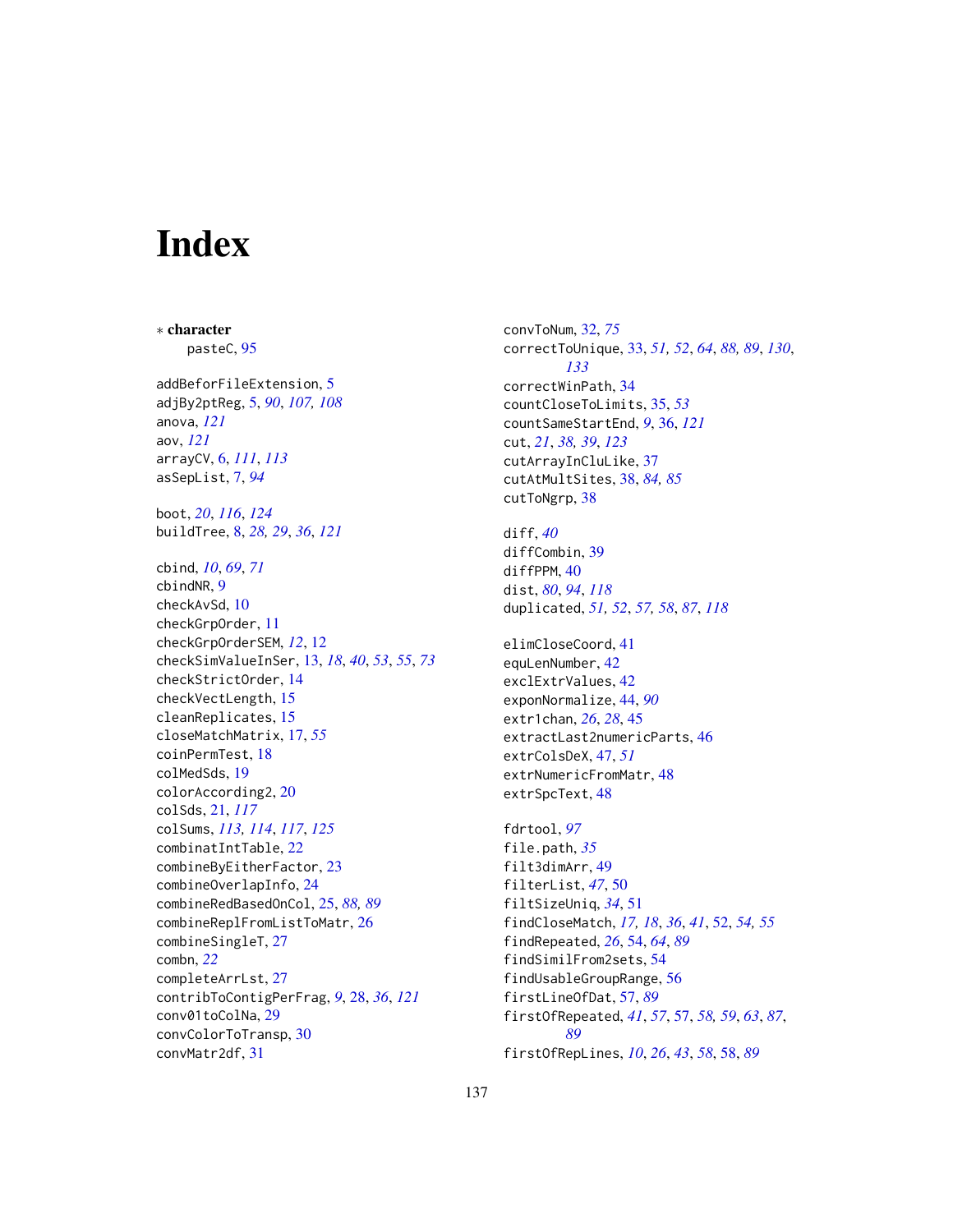#### 138 INDEX

fisher.test, *[99](#page-98-0)* fuseAnnotMatr, [59](#page-58-0) fuseCommonListElem, [60](#page-59-0) fusePairs, [61](#page-60-0)

get1stOfRepeatedByCol, *[43](#page-42-0)*, *[54](#page-53-0)*, [62,](#page-61-0) *[87](#page-86-0)*, *[89](#page-88-0)* getValuesByUnique, [63](#page-62-0) gray.colors, *[129](#page-128-0)* grep, *[47](#page-46-0)*, *[68](#page-67-0)*

hist, *[123](#page-122-0)* htmlSpecCharConv, [64](#page-63-0)

justvsn, *[89,](#page-88-0) [90](#page-89-0)*

linModelSelect, [65](#page-64-0) linRegrParamAndPVal, [67](#page-66-0) listBatchReplace, [68](#page-67-0) listGroupsByNames, [69](#page-68-0) lm, *[67](#page-66-0)*, *[70](#page-69-0)*, *[99](#page-98-0)* lmFit, *[81](#page-80-0)*, *[83](#page-82-1)*, *[121](#page-120-0)*, *[128](#page-127-0)* lmSelClu, [69](#page-68-0) LocationTests, *[19](#page-18-0)* lower.tri, *[131](#page-130-0)*, *[133](#page-132-1)* lrbind, [71](#page-70-0)

makeMAList, [72,](#page-71-1) *[127,](#page-126-1) [128](#page-127-0)* makeNRedMatr, [73](#page-72-0) match, *[74](#page-73-0)* matchNamesWithReverseParts, [74](#page-73-0) matr2list, [75](#page-74-0) merge, *[60](#page-59-0)*, *[76](#page-75-0)[–79](#page-78-0)* mergeSelCol, [75,](#page-74-0) *[78](#page-77-0)* mergeSelCol3, *[76](#page-75-0)*, [77](#page-76-0) mergeW2, [78](#page-77-0) minDiff, [80](#page-79-0) moderTest2grp, *[65,](#page-64-0) [66](#page-65-0)*, [81,](#page-80-0) *[83](#page-82-1)* moderTestXgrp, *[65,](#page-64-0) [66](#page-65-0)*, [82](#page-81-0)

#### NA, *[126](#page-125-0)*

na.fail, *[84](#page-83-0)*, *[110](#page-109-0)* naOmit, [83,](#page-82-1) *[110](#page-109-0)* nchar, *[86](#page-85-0)* nFragments, *[38](#page-37-0)*, [84](#page-83-0) nFragments0, *[38](#page-37-0)*, [85](#page-84-0) nNonNumChar, [85](#page-84-0) Node, *[9](#page-8-0)* nonAmbiguousMat, [86](#page-85-0) nonAmbiguousNum, *[10](#page-9-0)*, *[58,](#page-57-0) [59](#page-58-0)*, *[63](#page-62-0)*, [87](#page-86-0) nonredDataFrame, [88](#page-87-0)

nonRedundLines, [89](#page-88-0) normalizeThis, *[6](#page-5-1)*, *[45](#page-44-0)*, [89](#page-88-0) normalizeWithinArrays, *[72](#page-71-1)* numeric, *[33](#page-32-1)* numPairDeColNames, [91](#page-90-0) order, *[14](#page-13-0)*, *[66](#page-65-0)* organizeAsListOfRepl, *[26](#page-25-0)*, *[28](#page-27-1)*, *[46](#page-45-0)*, [92](#page-91-0) p.adjust, *[97](#page-96-0)*, *[131](#page-130-0)* par, *[30](#page-29-0)*, *[120](#page-119-0)* partialDist, [93](#page-92-0) partUnlist, *[7,](#page-6-0) [8](#page-7-1)*, [94](#page-93-0) paste, *[95](#page-94-1)* pasteC, [95](#page-94-1) pie, *[106](#page-105-0)* presenceFilt, [95,](#page-94-1) *[126](#page-125-0)* pVal2lfdr, [97](#page-96-0) randIndex, *[98](#page-97-0)* randIndFx, [98](#page-97-0) rankToContigTab, [99](#page-98-0) ratioAllComb, [100](#page-99-1) ratioToPpm, [100,](#page-99-1) *[136](#page-135-0)* read.table, *[47](#page-46-0)*, *[102](#page-101-0)[–104](#page-103-0)* read.xlsx, *[105](#page-104-0)* readCsvBatch, [101,](#page-100-1) *[136](#page-135-0)* readVarColumns, [103](#page-102-0) readXlsxBatch, *[102](#page-101-0)*, [104](#page-103-0) reduceTable, [106](#page-105-0) regrBy1or2point, [106,](#page-105-0) *[108](#page-107-0)* regrMultBy1or2point, *[107](#page-106-0)*, [107](#page-106-0) renameColumns, [108](#page-107-0) replNAbyLow, [109](#page-108-0) replPlateCV, *[7](#page-6-0)*, [111,](#page-110-1) *[113](#page-112-1)* rgb, *[30](#page-29-0)* rmDupl2colMatr, [112](#page-111-1) rowCVs, *[7](#page-6-0)*, *[111](#page-110-1)*, [112,](#page-111-1) *[113](#page-112-1)*, *[115](#page-114-0)* rowGrpCV, *[7](#page-6-0)*, *[113](#page-112-1)*, [113](#page-112-1) rowGrpMeans, *[11](#page-10-0)*, [114,](#page-113-1) *[115](#page-114-0)* rowGrpSds, [115](#page-114-0) rowMedSds, [115](#page-114-0) rowSds, *[113,](#page-112-1) [114](#page-113-1)*, [116,](#page-115-1) *[117](#page-116-1)* rowSEMs, *[115](#page-114-0)*, [117](#page-116-1)

sd, *[21](#page-20-1)*, *[115,](#page-114-0) [116](#page-115-1)* searchDataPairs, [117](#page-116-1) searchLinesAtGivenSlope, [119](#page-118-0) simpleFragFig, *[9](#page-8-0)*, *[36](#page-35-1)*, [120](#page-119-0)